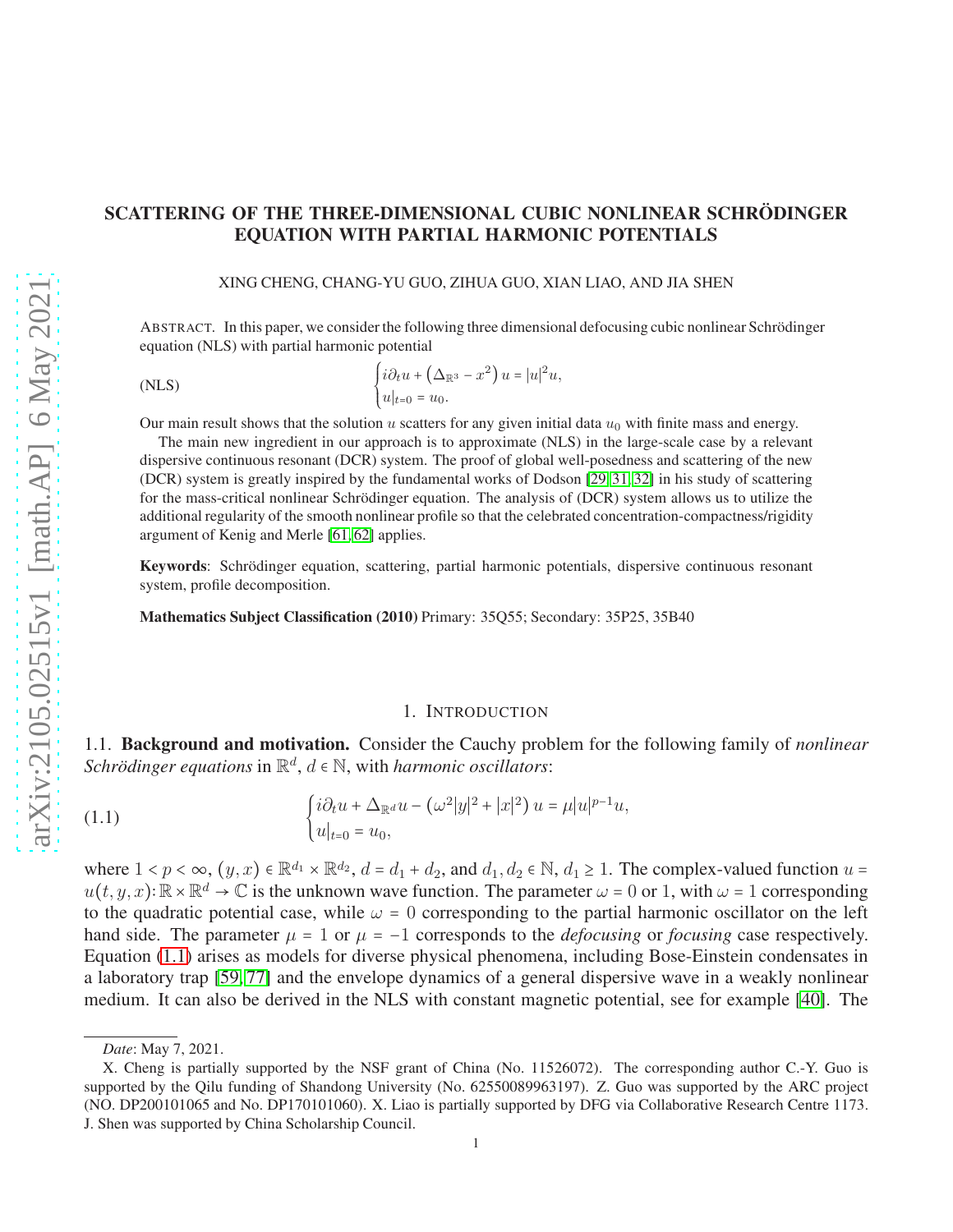associated conserved mass and energy of equation [\(1.1\)](#page-0-0) read as

$$
\mathcal{M}(u)(t) = \int_{\mathbb{R}^{d_1} \times \mathbb{R}^{d_2}} |u(t,y,x)|^2 dy dx
$$

and

$$
\mathcal{E}_{\omega,\mu,p}^{d_1,d_2}(u)(t)=\int_{\mathbb{R}^{d_1}\times\mathbb{R}^{d_2}}\frac{1}{2}|\nabla_{y,x}u(t,y,x)|^2+\frac{1}{2}\left(\omega^2|y|^2+|x|^2\right)|u(t,y,x)|^2+\frac{\mu}{p+1}|u(t,y,x)|^{p+1}\,\mathrm{d} y\mathrm{d} x.
$$

It is natural to take the initial data from the following weighted Sobolev space

 $u_0 \in \left\{f = f(y,x) \in L^2_{y,x}(\mathbb{R}^d) : \|\nabla_{y,x} f\|_{L^2_{y,x}(\mathbb{R}^d)} + \|x|f\|_{L^2_{y,x}(\mathbb{R}^d)} + \omega \|y|f\|_{L^2_{y,x}(\mathbb{R}^d)} + \|f\|_{L^2_{y,x}(\mathbb{R}^d)} < \infty\right\}.$ 

In view of the Sobolev embedding

$$
H^{1}(\mathbb{R}^{d}) \hookrightarrow L^{q}(\mathbb{R}^{d}), \qquad \begin{cases} 2 \leq q \leq 2 + \frac{4}{d-2} & \text{if } d \geq 3 \\ 2 \leq q < \infty \\ 2 \leq q \leq \infty & \text{if } d = 1, \end{cases}
$$
\n\nenergy in the *energy-subcritical* case\n
$$
\begin{cases} 1 < p < 1 + \frac{4}{d-2} \\ 1 & \text{if } d \geq 3 \end{cases}
$$

the initial data is of finite energy-sub-

 $1 < p < \infty$  if  $d = 1, 2$ ,

and we call the critical case  $p = 1 + \frac{4}{d-1}$  $\frac{4}{d-2}$ , *d* ≥ 3 the *energy critical* case.

The global well-posedness of  $(1.1)$  has been established in the energy-subcritical case by R. Carles [\[14,](#page-67-0) [16\]](#page-67-1) in the defocusing case  $\mu = 1$ , and by J. Zhang [\[93\]](#page-70-0) in the focusing case  $\mu = -1$  when the initial energy is assumed to be less than the energy of the ground state of the related elliptic equation. The Cauchy problem for the equation [\(1.1\)](#page-0-0) with quadratic potential (that is,  $\omega = 1$ ) in the energy-critical case was considered by R. Killip, M. Visan, and X. Zhang [\[67\]](#page-69-4) in the radial case, and in the general case later by C. Jao [\[55,](#page-69-5) [56\]](#page-69-6). They proved the global well-posedness for the defocusing case and also for the focusing case when the initial energy (resp. kinetic energy) is less than the energy (resp. kinetic energy) of the ground state. We would also like to mention the work of C. Hao, L. Hsiao and H. Li [\[50,](#page-68-4) [51\]](#page-68-5), where the authors proved the global well-posedness for the equation [\(1.1\)](#page-0-0) (when  $\omega = 1$ ) with an additional angular momentum rotational term.

It is well-known that solutions of the equation [\(1.1\)](#page-0-0) with a quadratic potential (i.e.  $\omega = 1$ ) can not scatter. However, intuitively, in the defocusing case, if we turn off the confinement in *some instead of all* of the directions, it should suffice for the condensate to evolve asymptotically freely: Indeed, if  $\omega = 0$ , then the operator  $i\partial_t + \Delta_y$  should yield large time dispersion and one expects a scattering theory for the equation [\(1.1\)](#page-0-0). When  $\omega = 0$ , the scattering phenomena for the equation [\(1.1\)](#page-0-0) in the defocusing case has already been showed by P. Antonelli, R. Carles and J. D. Silva [\[1\]](#page-67-2) (see also [\[18\]](#page-67-3)) in the fully weighted space when  $\omega = 0$ ,  $\mu = 1$ ,  $d_1 = 1, 2, 3$ ,  $d_2 = 1$  and  $1 + \frac{4}{d_1}$  $\frac{4}{d_1}$  < p < 1 +  $\frac{4}{d_1}$  $\frac{4}{d_1-1}$ . The focusing case of [\(1.1\)](#page-0-0) has been investigated by A. H. Ardila and R. Carles [\[2\]](#page-67-4) recently when the energy is strictly less than the static energy of the ground state. In this aspect, one expects the global-in-time well-posedness result for the defocusing/focusing (when energy is strictly less than the static energy of the ground state) energycritical and subcritical cases for [\(1.1\)](#page-0-0). On the other hand, the potential influences strongly the asymptotic dynamics of the solution. In [\(1.1\)](#page-0-0), the x–direction is not expected to have a global in time dispersive estimate in view of the Mehler's formula

$$
e^{it(\Delta_x-|x|^2)}f(y,x) = (2\pi i \sin(2t))^{-\frac{d_2}{2}} \int_{\mathbb{R}^{d_2}} e^{\frac{i}{\sin(2t)} \left(\frac{|x|^2+|\tilde{x}|^2}{2}\cos(2t)-x\cdot\tilde{x}\right)} f(y,\tilde{x}) d\tilde{x}, \ \forall y \in \mathbb{R}^{d_1}, x \in \mathbb{R}^{d_2},
$$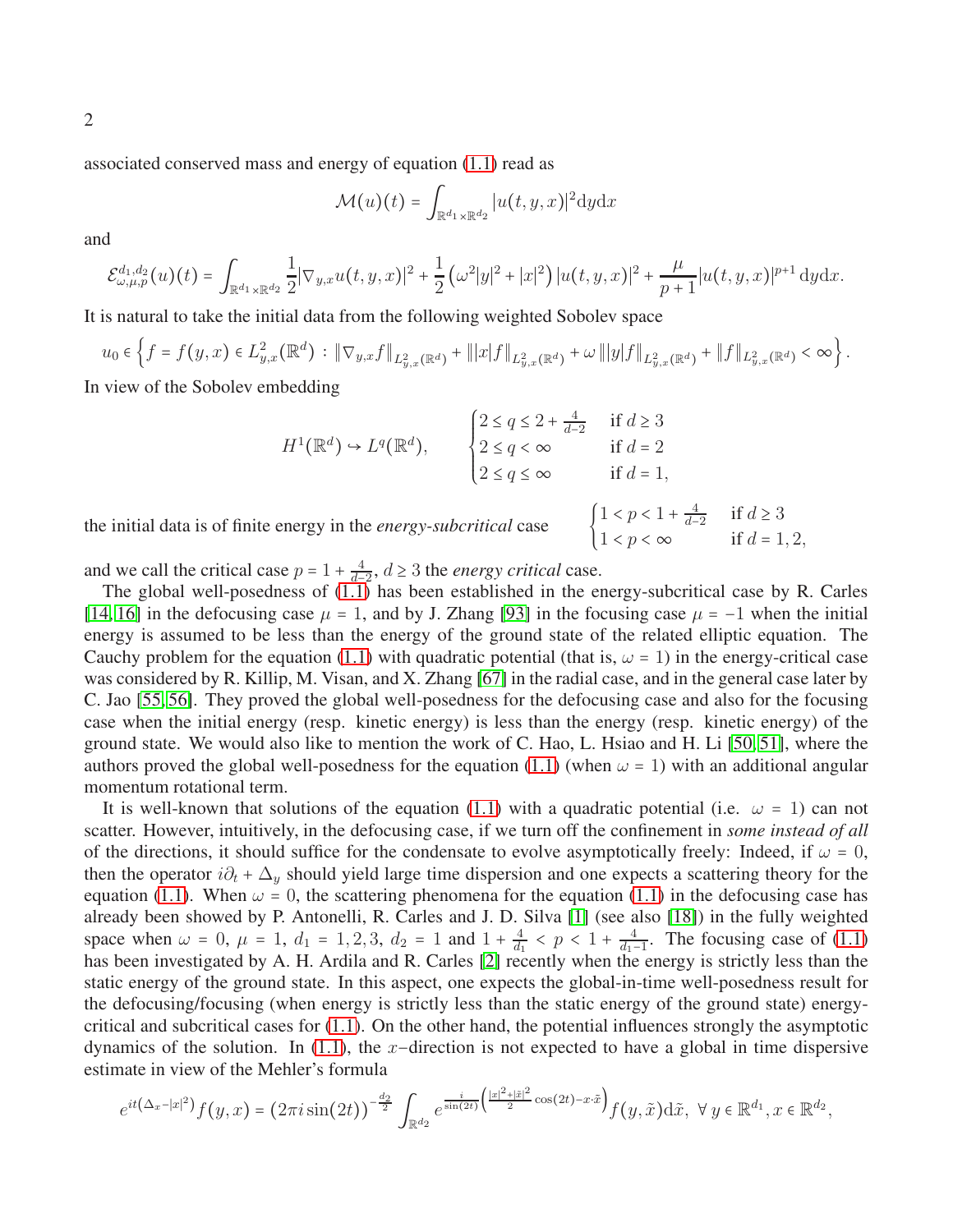from which we can only derive the following periodically in time dispersive estimate

$$
\left\|e^{it(\Delta_x-|x|^2)}f(y,x)\right\|_{L_x^{\infty}(\mathbb{R}^{d_2})} \lesssim |\sin(2t)|^{-\frac{d_2}{2}} \left\|f(y,x)\right\|_{L_x^1(\mathbb{R}^{d_2})}, \ \forall \ t \notin \frac{\pi}{2}\mathbb{Z}, \forall \ y \in \mathbb{R}^{d_1}
$$

Nevertheless, we have the following global in time dispersive estimate in the y−direction:

$$
\left\|e^{it(\Delta_x+\Delta_y-|x|^2)}f(y,x)\right\|_{L_y^{\infty}L_x^2(\mathbb{R}^d)} \lesssim |t|^{-\frac{d_1}{2}} \left\|f(y,x)\right\|_{L_y^1L_x^2},
$$

where we used the dispersive estimate for the semigroup  $e^{it\Delta_y}$  together with the  $L^2$ -norm conservation for the unitary of the operator  $e^{it(\Delta_x-|x|^2)}$ . Thus, according to the scattering theory for the nonlinear Schrödinger equations without potential, see for instance [\[81,](#page-69-7) [83\]](#page-70-1), one *expects a scattering result in the weighted Sobolev space* when  $\omega = 0$  in the case  $1 + \frac{4}{d_1}$  $\frac{4}{d_1} \le p \le 1 + \frac{4}{d_1 + d_2 - 2}$  with  $d_1 + d_2 \ge 2$ . Generally, to obtain the scattering in the inter-critical case, one relies on the Morawetz estimate, see for instance [\[1\]](#page-67-2). It is difficult to deal with the scattering on the two endpoints  $p = 1 + \frac{4}{d_1}$  $\frac{4}{d_1}$  and  $p = 1 + \frac{4}{d_1 + d}$  $\frac{4}{d_1+d_2-2}$ , which correspond to the usual  $d_1$  dimensional mass-critical and  $d_1 + d_2$  dimensional energy-critical nonlinear Schrödinger equation without potentials respectively. For the endpoint  $p = 1 + \frac{4}{d_1 + d_2}$  $\frac{4}{d_1+d_2-2}$ , the scattering is a byproduct of the proof of the global well-posedness, and we need to use the induction on energy method [\[25\]](#page-67-5) or the concentration-compactness/rigidity argument [\[61,](#page-69-0) [62\]](#page-69-1) to prove the global well-posedness. It seems for us one of the main difficulty is to establish a more delicate global in time Strichartz estimate which should be a lot combination of the local Strichartz estimate of 3 dimensional Schrödinger equations as in [\[3,](#page-67-6)47]. We refer to [\[64\]](#page-69-8) for more illustration on the proof of the scattering of the nonlinear Schrödinger equations at critical regularity Sobolev space. For the endpoint  $p = 1 + \frac{4}{d_1}$  $\frac{4}{d_1}$ , global well-posedness is quite easy to get, and the main obstacle is to show the scattering. We cannot prove the scattering by the Morawetz estimate even when the initial data lies in a better regular Sobolev space  $H_{y,x}^1$  because the Morawetz estimate

only provides a priori estimate of the non-endpoint Strichartz norm on the  $H_y^{\frac{1}{4}}L_x^2$ -level but cannot give a priori estimate of the Strichartz norm on the L<sup>2</sup>−level, which is not enough to yield the scattering in this case. Therefore, to show the scattering, we still need to use the concentration-compactness/rigidity argument [\[61,](#page-69-0) [62\]](#page-69-1) and its mass-critical counterpart [\[29,](#page-68-0) [31,](#page-68-1) [32,](#page-68-2) [63,](#page-69-9) [64,](#page-69-8) [66,](#page-69-10) [84,](#page-70-2) [86\]](#page-70-3) to show the finiteness of the L<sup>2</sup>−level Strichartz norm. In the L<sup>2</sup>−level Strichartz norm, we need to consider not only the space and time translations of the equation [\(1.1\)](#page-0-0) as in the case  $1 + \frac{4}{d}$  $\frac{4}{d_1}$  <  $p \leq 1 + \frac{4}{d_1+d}$  $\frac{4}{d_1+d_2-2}$ , but also the following partial Galilean invariance

<span id="page-2-0"></span>
$$
u(t, y, x) \mapsto e^{-it|\xi_0|^2} e^{iy \cdot \xi_0} u(t, y - 2\xi_0 t, x),
$$

where  $\xi_0 \in \mathbb{R}^{d_1}$ , of the equation [\(1.1\)](#page-0-0). In addition, by a limitation operation, it is realized that a new mass-critical nonlinear Schrödinger system can be embedded into  $(1.1)$ , this new mass-critical nonlinear Schrödinger system inherits the above invariance and also has the scaling invariance in space-time, and its global well-posedness and scattering should be proven by the argument from [\[29,](#page-68-0) [31,](#page-68-1) [32,](#page-68-2) [63,](#page-69-9) [64,](#page-69-8) [66,](#page-69-10) [84,](#page-70-2) [86\]](#page-70-3).

In this paper, we will consider the following Cauchy problem for the defocusing cubic NLS on  $\mathbb{R}^3$ 

(1.2) 
$$
\begin{cases} i\partial_t u + (\Delta_{\mathbb{R}^3} - x^2) u = |u|^2 u, \\ u|_{t=0} = u_0, \end{cases}
$$

.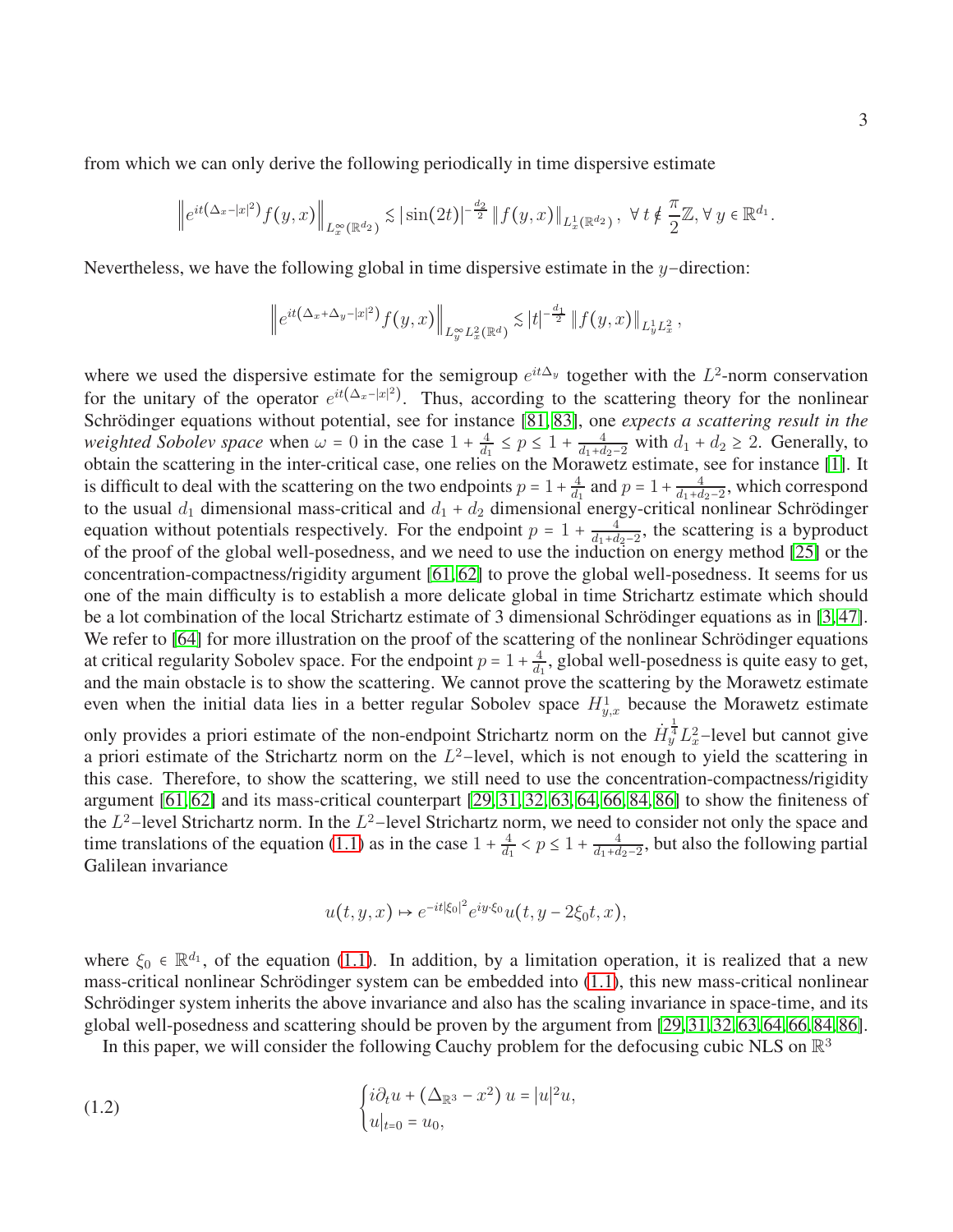where  $u = u(t, y, x): \mathbb{R} \times \mathbb{R}^2 \times \mathbb{R} \to \mathbb{C}$  is an unknown wave function. The following mass and energy quantities are conserved by the evolution of the equation [\(1.2\)](#page-2-0)

$$
(\mathbf{ME})
$$

<span id="page-3-3"></span>(ME) 
$$
\mathcal{M}(u(t)) = \int_{\mathbb{R}^2 \times \mathbb{R}} |u(t, y, x)|^2 dy dx, \n\mathcal{E}(u(t)) = \int_{\mathbb{R}^2 \times \mathbb{R}} \frac{1}{2} |\nabla_{y,x} u(t, y, x)|^2 + \frac{1}{2} x^2 |u(t, y, x)|^2 + \frac{1}{4} |u(t, y, x)|^4 dy dx.
$$

Motivated by the mass and energy formulations, we take the initial data in the following weighted Sobolev space

<span id="page-3-0"></span>
$$
(1.3) \t u_0 \in \Sigma(\mathbb{R}^3) := \left\{ f \in L_{y,x}^2(\mathbb{R}^3) \, | \, \|f\|_{\Sigma(\mathbb{R}^3)} := \|\nabla_y f\|_{L_{y,x}^2(\mathbb{R}^3)} + \|f\|_{L_y^2 \mathcal{H}_x^1(\mathbb{R}^2 \times \mathbb{R})} < \infty \right\},
$$
\n
$$
\text{with } \|f\|_{\mathcal{H}_x^1(\mathbb{R})} = \|f\|_{H_x^1(\mathbb{R})} + \|xf\|_{L_x^2(\mathbb{R})}.
$$

By the Sobolev embedding  $H^1(\mathbb{R}^3) \hookrightarrow L^q(\mathbb{R}^3)$ ,  $2 \le q \le 6$ , the initial data is of finite mass and energy.

Observe that equation [\(1.2\)](#page-2-0) is a special case of equation [\(1.1\)](#page-0-0), namely, corresponding to  $d_1 = 2, d_2 =$  $1, \omega = 0, \mu = 1, p = 1 + \frac{4}{d_1}$  $\frac{4}{d_1}$  = 3 in [\(1.1\)](#page-0-0). In this case, the scattering phenomena is not yet clear. As we are in the energy subcritical case  $1 < p = 3 < 5$ , the equation [\(1.2\)](#page-2-0) is global well-posed and the scattering of the solutions follows in the small initial data case  $||u_0||_{\Sigma} \ll 1$ , which is a by-product of the small data well-posedness theorem. We will briefly explore these results in Section [3](#page-9-0) and outline the ideas of the proofs as we did not find them in the literature.

1.2. **Main results.** Our main result of this article is the following scattering result for solutions of the defocusing cubic NLS [\(1.2\)](#page-2-0). Recall that  $\Sigma(\mathbb{R}^3)$  is defined in [\(1.3\)](#page-3-0).

<span id="page-3-1"></span>**Theorem 1.1.** For any initial data  $u_0 \in \Sigma(\mathbb{R}^3)$ , there is a unique global solution  $u \in C_t^0(\mathbb{R}, \Sigma(\mathbb{R}^3))$  of *equation* [\(1.2\)](#page-2-0)*. Moreover, the solution scatters, namely there exist*  $u_{\pm} \in \Sigma(\mathbb{R}^3)$  *such that* 

$$
\left\|u(t) - e^{it(\Delta_{\mathbb{R}^3} - x^2)} u_{\pm}\right\|_{\Sigma(\mathbb{R}^3)} \to 0, \text{ as } t \to \pm \infty.
$$

In order to treat the general initial data with finite (but not necessarily small)  $\Sigma$ -norm  $\|u_0\|_{\Sigma} < \infty$ , we turn to the celebrated concentration-compactness/rigidity argument developed by C. E. Kenig and F. Merle [\[61,](#page-69-0) [62\]](#page-69-1), where one key ingredient is the linear and nonlinear profile decompositions for solutions with bounded Σ−norm. The proof of Theorem [1.1](#page-3-1) shall rely on (a corollary of) Theorem [1.2](#page-4-0) given below.

As for the nonlinear profile decomposition, we will consider a sequence of solutions exhibiting an extreme behavior to study the concentration of the data. More precisely, we need to study the behavior of the nonlinear profile  $u_\lambda$  when  $\lambda \to \infty$ . The (simplified) nonlinear profile  $u_\lambda$ ,  $\lambda > 0$ , is the solution of the equation [\(1.2\)](#page-2-0)

<span id="page-3-2"></span>(1.4) 
$$
\begin{cases} i\partial_t u_\lambda + \Delta_y u_\lambda + (\Delta_x - x^2) u_\lambda = |u_\lambda|^2 u_\lambda, \\ u_\lambda(0, y, x) = \frac{1}{\lambda} \phi\left(\frac{y}{\lambda}, x\right), \end{cases}
$$

taking the initial data by rescaling the function  $\phi$  only in the y-variable. Set

$$
w_{\lambda}(t,y,x) = e^{-it(\Delta_x - x^2)} u_{\lambda}(t,y,x),
$$

and we obtain from [\(1.4\)](#page-3-2) the following evolutionary equation for  $w_{\lambda}$ 

$$
\begin{cases}\n(i\partial_t + \Delta_y) w_\lambda = e^{-it(\Delta_x - x^2)} \left( \left| e^{it(\Delta_x - x^2)} w_\lambda \right|^2 e^{it(\Delta_x - x^2)} w_\lambda \right), \\
w_\lambda(0, y, x) = \frac{1}{\lambda} \phi\left(\frac{y}{\lambda}, x\right).\n\end{cases}
$$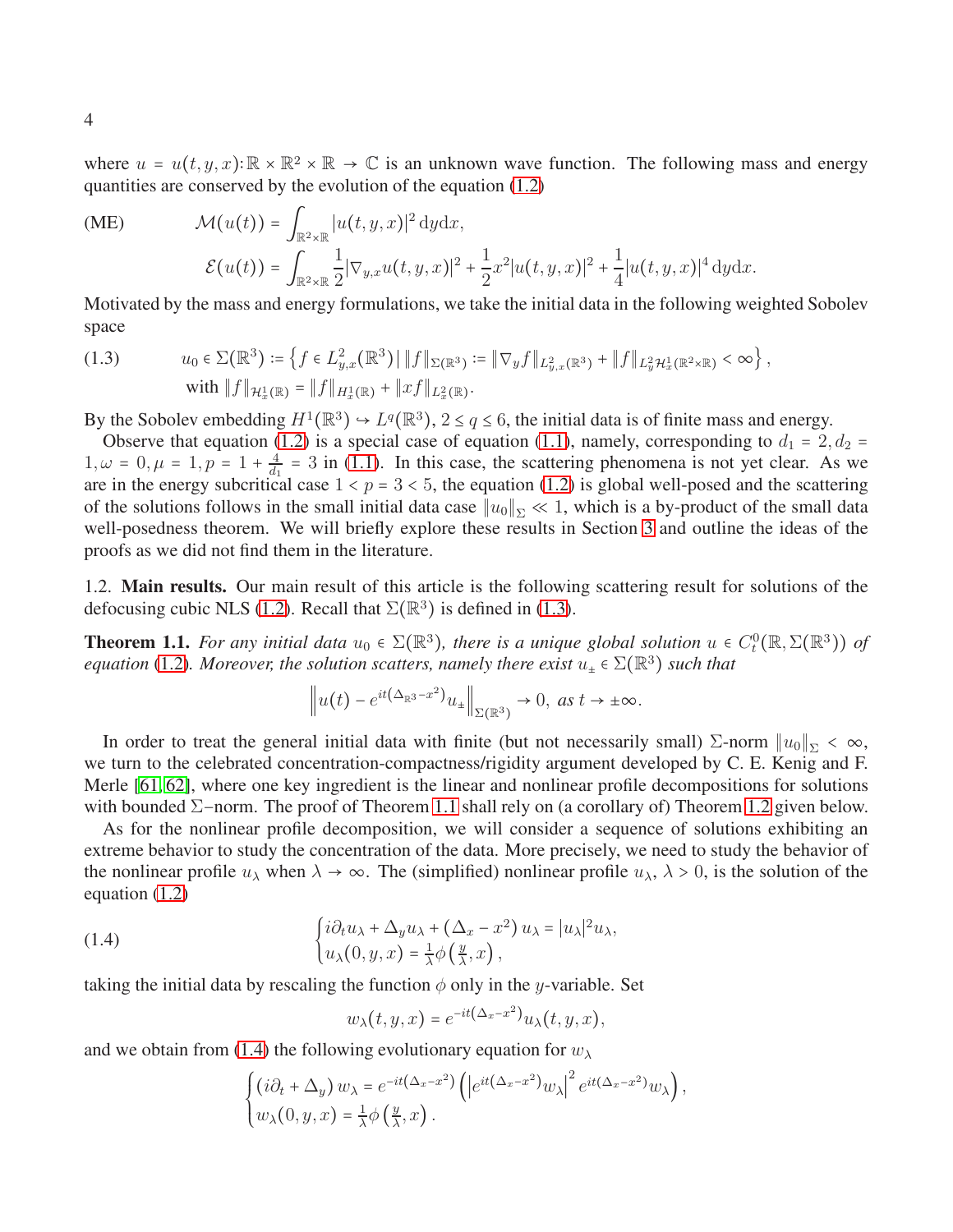If we define  $w_{\lambda}(t, y, x) = \frac{1}{\lambda} \tilde{v} \left( \frac{t}{\lambda^2}, \frac{y}{\lambda} \right)$  $(\frac{y}{\lambda}, x)$ , then  $\tilde{v}$  satisfies

$$
\begin{cases} (i\partial_t + \Delta_y) \tilde{v} = e^{-i\lambda^2 t (\Delta_x - x^2)} \left( \left| e^{i\lambda^2 t (\Delta_x - x^2)} \tilde{v} \right|^2 e^{i\lambda^2 t (\Delta_x - x^2)} \tilde{v} \right), \\ \tilde{v}(0, y, x) = \phi(y, x). \end{cases}
$$

Denote by  $\Pi_n$  the orthogonal projector on the  $n^{th}$  eigenspace of  $-\Delta_x + x^2$  (see Section [2](#page-7-0) below for more details). Applying  $\Pi_n$  to the equation for  $\tilde{v}$ , we arrive at the following equation for  $\tilde{v}_n = \Pi_n \tilde{v}$ :

$$
\begin{cases}\n(i\partial_t + \Delta_y) \tilde{v}_n = e^{i\lambda^2 t (2n+1)} \Pi_n \left( \sum_{n_1, n_2, n_3 \in \mathbb{N}} e^{-i\lambda^2 (2n_1 - 2n_2 + 2n_3 + 1)t} \tilde{v}_{n_1} \overline{\tilde{v}}_{n_2} \tilde{v}_{n_3} \right), \\
\tilde{v}_n(0, y, x) = \phi_n(y, x) := \Pi_n \phi(y, x).\n\end{cases}
$$

Letting  $\lambda \rightarrow \infty$ , we can formally get a limiting equation

<span id="page-4-1"></span>(1.5) 
$$
\begin{cases} (i\partial_t + \Delta_y) v_n(t, y, x) = \sum_{\substack{n_1, n_2, n_3 \in \mathbb{N}, \\ n_1 - n_2 + n_3 = n}} \Pi_n (v_{n_1} \bar{v}_{n_2} v_{n_3}) (t, y, x), \\ v_n(0, y, x) = \phi_n(y, x), \end{cases}
$$

By reversing the above process, we get an approximation solution of  $u_{\lambda}$ :

<span id="page-4-3"></span>(1.6) 
$$
\tilde{u}_{\lambda}(t,y,x) = e^{it(\Delta_x - x^2)} \sum_{n \in \mathbb{N}} \left( \frac{1}{\lambda} v_n\left(\frac{t}{\lambda^2}, \frac{y}{\lambda}, x\right) \right), (t,y,x) \in \mathbb{R} \times \mathbb{R}^2 \times \mathbb{R},
$$

where  $v_n$  is the solution of [\(1.5\)](#page-4-1).

In the above deduction, the following equivalent form dispersive continuous resonant (DCR) system enters naturally

<span id="page-4-2"></span>(DCR)  
\n
$$
\begin{cases}\ni\partial_t v + \Delta_{\mathbb{R}^2}v = F(v), \\
v(0, y, x) = \phi(y, x),\n\end{cases}
$$

where the nonlinear term  $F(v)$  is defined by

$$
F(v) \coloneqq \sum_{\substack{n_1, n_2, n_3, n \in \mathbb{N}, \\ n_1 - n_2 + n_3 = n}} \Pi_n(v_{n_1} \bar{v}_{n_2} v_{n_3}).
$$

This [\(DCR\)](#page-4-2) system can be viewed as a dispersive version of the (CR) system derived by E. Faou, P. Germain, and Z. Hani [\[38\]](#page-68-7) in their study of the weak turbulence of the nonlinear Schrödinger equations on compact domains; see also [\[9,](#page-67-7) [26,](#page-67-8) [28,](#page-68-8) [39,](#page-68-9) [42,](#page-68-10) [43\]](#page-68-11). This new [\(DCR\)](#page-4-2) system is very similar to the resonant nonlinear Schrödinger system arising in [\[5,](#page-67-9)[21,](#page-67-10)[22,](#page-67-11)[47,](#page-68-6)[48\]](#page-68-12). It has nice local well-posedness theory, and also scatters for small data in  $L_y^2\mathcal{H}_x^1$ .

In our second main result, we prove the following large data global well-posedness and scattering theorem for (DCR), which might be of independent interest.

<span id="page-4-0"></span>**Theorem 1.2.** For any  $\phi \in L^2_y H^1_x(\mathbb{R}^2 \times \mathbb{R})$ , there exists a unique global solution v of the equation [\(DCR\)](#page-4-2)  $\lim C_t^0 L_y^2 H_x^1(\mathbb{R} \times \mathbb{R}^2 \times \mathbb{R})$  *satisfying* 

$$
||v||_{L_t^{\infty}L_y^2\mathcal{H}_x^1 \cap L_{t,y}^4\mathcal{H}_x^1(\mathbb{R} \times \mathbb{R}^2 \times \mathbb{R})} \leq C,
$$

where  $C = C( \| \phi \|_{L_y^2 H_x^1})$  is a constant. Moreover, the solution scatters, namely there exist  $v_1 \in L_y^2 H_x^1$  such *that*

$$
\|v(t) - e^{it\Delta_y}v_{\pm}\|_{L_y^2\mathcal{H}_x^1(\mathbb{R}^2\times\mathbb{R})} \to 0, \text{ as } t \to \pm \infty.
$$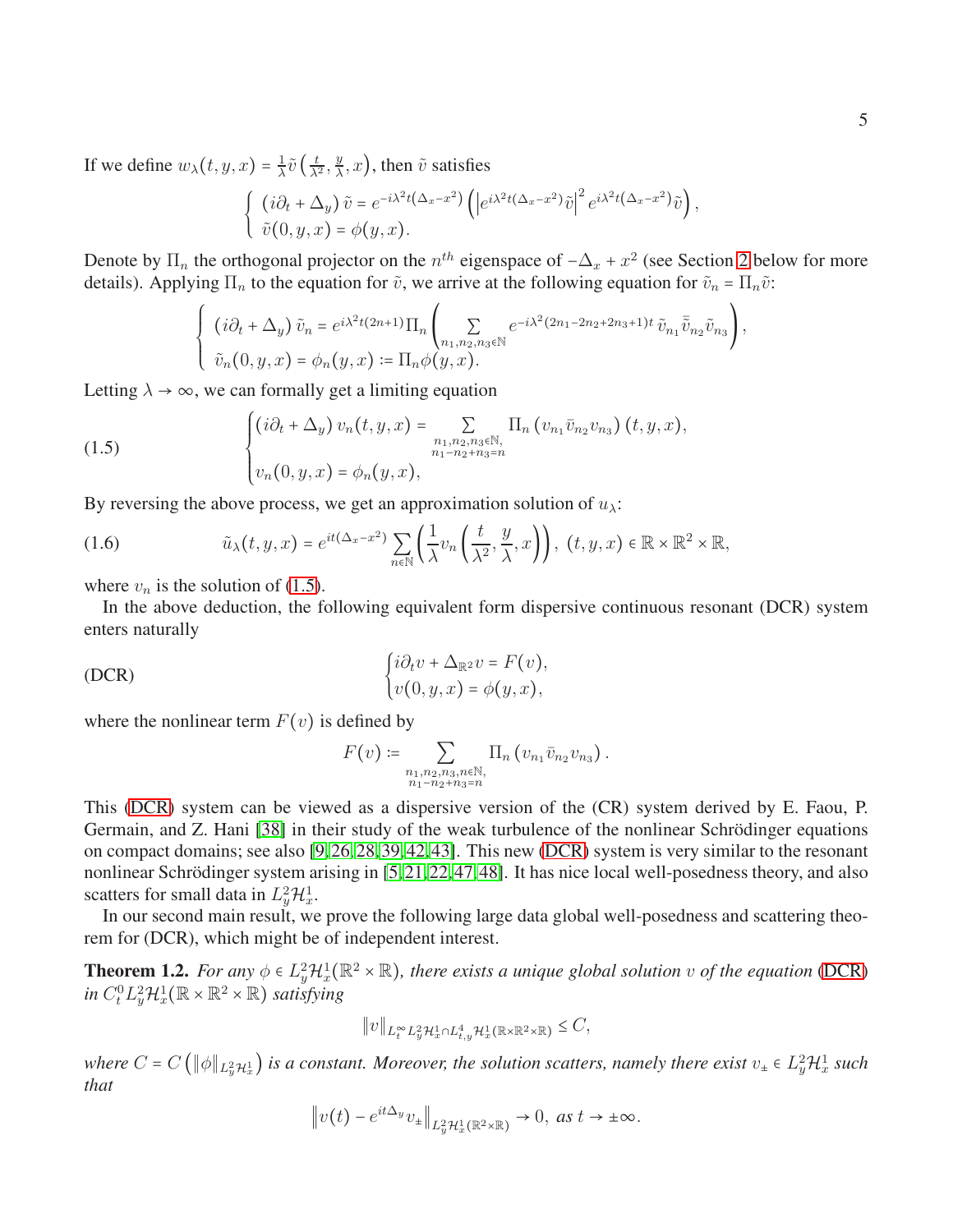Theorem [1.2](#page-4-0) shall be proved in the final two sections and it takes a vast bulk of the paper. We prove it again by the concentration-compactness/rigidity argument from [\[61,](#page-69-0) [62\]](#page-69-1). The system [\(DCR\)](#page-4-2) is essentially a defocusing mass-critical nonlinear Schrödinger system. In the proof, we follow the framework for scattering of mass-critical nonlinear Schrödinger equation  $[29, 31, 32, 86]$  $[29, 31, 32, 86]$  $[29, 31, 32, 86]$  $[29, 31, 32, 86]$  and our argument is also partly inspired by the scattering of the resonant Schrödinger system derived from the NLS on cylinders  $[21, 22, 12]$  $[21, 22, 12]$  $[21, 22, 12]$ [47,](#page-68-6) [48,](#page-68-12) [92,](#page-70-4) [95\]](#page-70-5).

We would like to comment briefly on the relation between [\(DCR\)](#page-4-2) and weak turbulence.

Remark 1.3 (The [\(DCR\)](#page-4-2) system and weak turbulence). *We can rewrite* [\(1.5\)](#page-4-1) *in the Hermite coordinate (see* [\(2.1\)](#page-7-1) *below for the definition of the Hermite functions): Taking the solution*  $v_n(t, y, x) = c_n(t, y)h_n(x)$ *in the equation* [\(1.5\)](#page-4-1)*, we get an equivalent but simplified equation*

<span id="page-5-0"></span>(1.7) 
$$
(i\partial_t + \Delta_{\mathbb{R}^2}) c_n(t,y) = \sum_{\substack{n_1,n_2,n_3 \in \mathbb{N},\\ n_1 - n_2 + n_3 = n}} D_{n_1,n_2,n_3,n} c_{n_1} \bar{c}_{n_2} c_{n_3},
$$

where  $D_{n_1,n_2,n_3,n}$  is the number such that  $\Pi_n(h_{n_1}\bar{h}_{n_2}h_{n_3})(x)$  =  $D_{n_1,n_2,n_3,n}h_n(x)$ ,  $x \in \mathbb{R}$ . It would be *very interesting to understand the constant*  $D_{n_1,n_2,n_3,n}$  *in* [\(1.7\)](#page-5-0)*. Comparing with the success of the proof of the weak turbulence on cylinders given by Z. Hani, B. Pausader, N. Tzvetkov, and N. Visciglia [\[48\]](#page-68-12)*, *the unclear expression of the nonlinear term of the (DCR) system seems to be one of the main obstacles to study the weak turbulence of the nonlinear Schrodinger equations with (partial) harmonic potentials; ¨ for more information we refer to [\[49\]](#page-68-13). However, there are some interesting recent attempts toward this direction in [\[41,](#page-68-14) [45\]](#page-68-15).*

Remark 1.4 (Focusing NLS equations with harmonic potentials). *In this paper, we only consider the scattering of the defocusing NLS with partial harmonic potentials. It is an interesting problem to study the scattering of the focusing version of* [\(1.2\)](#page-2-0)*. It seems difficult to find the threshold of the scattering of the focusing NLS. On the other hand, if we were able to find the threshold of the scattering, then most likely the scattering can be proven by following the argument in [\[29](#page-68-0)[–32,](#page-68-2) [63,](#page-69-9) [84,](#page-70-2) [86\]](#page-70-3). We refer to [\[2,](#page-67-4) [4,](#page-67-12) [12,](#page-67-13) [82,](#page-69-11) [94\]](#page-70-6) and the references therein for the study of the instability/stability of soliton which may give some clues on the threshold of the scattering of the focusing NLS.*

1.3. Brief outline of the proofs. The model with partial harmonic potential studied in this paper can be compared to the NLS on wave-guide  $\mathbb{R}^2 \times \mathbb{T}$ , which was considered previously in [\[21,](#page-67-10) [91\]](#page-70-7). One key difference is that in our case, the linear operator has more complicated spectral theory, for example the eigenfunctions cannot be written explicitly.

The proof of this paper contains two main ingredients. In the first part, we prove that Theorem [1.2](#page-4-0) implies Theorem [1.1.](#page-3-1) The proof of Theorem [1.1](#page-3-1) has a very standard skeleton based on the concentrationcompactness/rigidity argument introduced by C. Kenig and F. Merle [\[61\]](#page-69-0), and it consists of three main steps: linear profile decomposition, the existence of an almost periodic solution to the defocusing cubic NLS [\(1.2\)](#page-2-0), and a rigidity theorem.

First of all, we establish the linear profile decomposition of Schrödinger operator with partial harmonic potentials, namely the linear solutions can be divided into several orthogonal bubbles modulo some transforms. This can be viewed as a vector-valued version of linear profile decomposition of the Schrödinger equation in  $L^2$ , which was first established by F. Merle and L. Vega [\[74\]](#page-69-12) in 2D, and then extended to general dimensions; see for instance [\[64\]](#page-69-8) for more details. The proof of this part is very similar to the wave-guide case in [\[21\]](#page-67-10), and it is essentially related to the description of the lack of compactness of the embedding  $e^{it(\Delta_{\mathbb{R}^3}-x^2)} : \Sigma(\mathbb{R}^3) \hookrightarrow L^4_{t,y} \mathcal{H}_x^{1-\epsilon_0}$ , for some fixed  $0 < \epsilon_0 < \frac{1}{2}$  $\frac{1}{2}$ .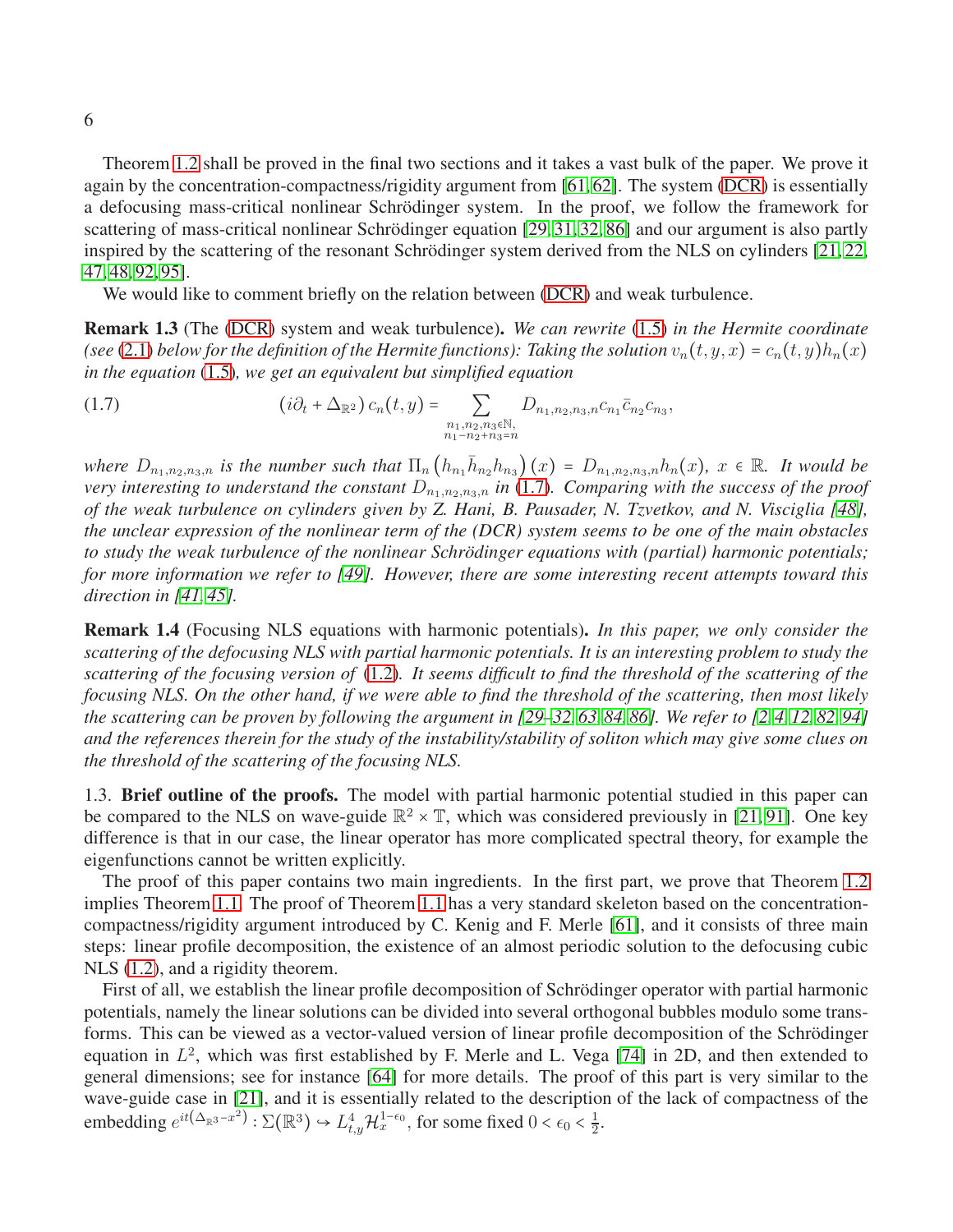In the second step, we prove the existence of a critical element by the construction of approximation solutions. Since the non-linear flow is not commutable with the transform groups derived in the first step, in order to construct the approximation solutions, we need to assume that the limiting equations, which is exactly the [\(DCR\)](#page-4-2) system, is globally well-posed and scatters, as stated in Theorem [1.2.](#page-4-0) The idea of using limiting equations was first considered in [\[53\]](#page-68-16), and was widely used in [\[21,](#page-67-10) [22,](#page-67-11) [47,](#page-68-6) [54,](#page-69-13) [55\]](#page-69-5). Then, similarly as in [\[21\]](#page-67-10), we use the normal form method to exploit additional decay to approximate the non-linear profile. In the wave-guide case [\[21\]](#page-67-10), the eigenfunctions, which are the plain waves  $e^{iy \cdot j}$ , can be easily computed, thus the Fourier coefficients are summed naturally. The difficulty in this step is that we need to sum up the spectral projections of the solution properly. To some extent, the main innovation of this paper is that we utilize the additional regularity of the smooth non-linear profile to update the  $l<sup>1</sup>$ summation of projections to  $l^2$ .

In the third step, we borrow the idea used in [\[21\]](#page-67-10) to prove the non-existence of non-trivial critical element. The key point is the use of the interaction Morawetz estimate developed by J. Colliander, M. Keel, G. Staffilani, H. Takaoka and T. Tao [\[24\]](#page-67-14), which is very important in the remarkable work [\[25\]](#page-67-5) on scattering for energy-critical NLS in 3-D, and was further developed in [\[23,](#page-67-15) [78\]](#page-69-14). Then, we can arrive at the contradiction similar to [\[61,](#page-69-0) [62\]](#page-69-1) using the compactness property of the critical element.

The second part of this paper is devoted to the proof of Theorem [1.2.](#page-4-0) The proof is greatly inspired by the fundamental work of B. Dodson [\[29,](#page-68-0)[31,](#page-68-1)[32\]](#page-68-2) in his study of mass critical NLS. We also refer to [\[92\]](#page-70-4), and the principal difference between [\[92\]](#page-70-4) and this paper is that our system [\(DCR\)](#page-4-2) involves the spectral projection of Schödinger operator with harmonic potential. Here, one key observation is that the [\(DCR\)](#page-4-2) system is scaling invariant, which indicates that the classical method as developed in [\[21,](#page-67-10)[22,](#page-67-11)[86\]](#page-70-3) could be potentially applied to our situation. Indeed, the linear profile decomposition developed for the Schrödinger propagator in  $L_y^2\mathcal{H}_x^1(\mathbb{R}^2\times\mathbb{R})$  (see Theorem [4.1\)](#page-10-0) can be directly applied here. The essential difficulty occuring in the proof of Theorem [1.2](#page-4-0) lies in precluding the almost periodic solution to the [\(DCR\)](#page-4-2) system.

There are two cases of the critical element: high-to-low frequency cascade and the quasi-soliton scenarios. We exclude these scenarios based on the rigidity argument of B. Dodson [\[29,](#page-68-0) [31,](#page-68-1) [32\]](#page-68-2). The key tool is to establish a vector-valued version of 2D long time Strichartz estimate in [\[31\]](#page-68-1). The long time Strichartz estimate is developed by B. Dodson to show the scattering of the mass-critical nonlinear Schrödinger equations and has been proved as an important technique in the scattering theory of nonlinear dispersive and wave equation. We refer to [\[34–](#page-68-17)[37,](#page-68-18) [65,](#page-69-15) [76,](#page-69-16) [79,](#page-69-17) [90\]](#page-70-8) for more application of this powerful tool. The proof of the long time Strichartz estimate in our situation here is rather technical due to the spectral projection and the failure of 2D end-point Strichartz estimate. For the high-to-low frequency cascade scenario, it is more delicate and we have to exploit some additional regularity of the critical element through the long time Strichartz, and then preclude it using energy conservation law. For the quasi-soliton scenario, we mainly use the long time Strichartz to control the error terms of low frequency cut-off of interaction Morawetz identity. With all these ingredients at hand, the contradiction argument of C.E. Kenig and F. Merle [\[61,](#page-69-0)[62\]](#page-69-1) allows us to conclude the proof.

The rest of the paper is organized as follows. Section [2](#page-7-0) contains some basic notations and preliminaries. In Section [3,](#page-9-0) we record the local well-posedness, the small data scattering result and the stability theory for system [\(1.2\)](#page-2-0). For convenience of the readers, we present the proofs in the Appendix. In Section [4,](#page-10-1) we will give the linear profile decomposition for data in  $\Sigma(\mathbb{R}^3)$  and also analyze the nonlinear profiles, therefore we reduce the non-scattering in  $\Sigma(\mathbb{R}^3)$  to the existence of an almost-periodic solution. In Section [5,](#page-23-0) we will show the extinction of such an almost-periodic solution. The scattering of the [\(DCR\)](#page-4-2) system shall be proved in Section [6,](#page-24-0) where the proofs of two auxiliary theorems are left to the final Section [7.](#page-40-0)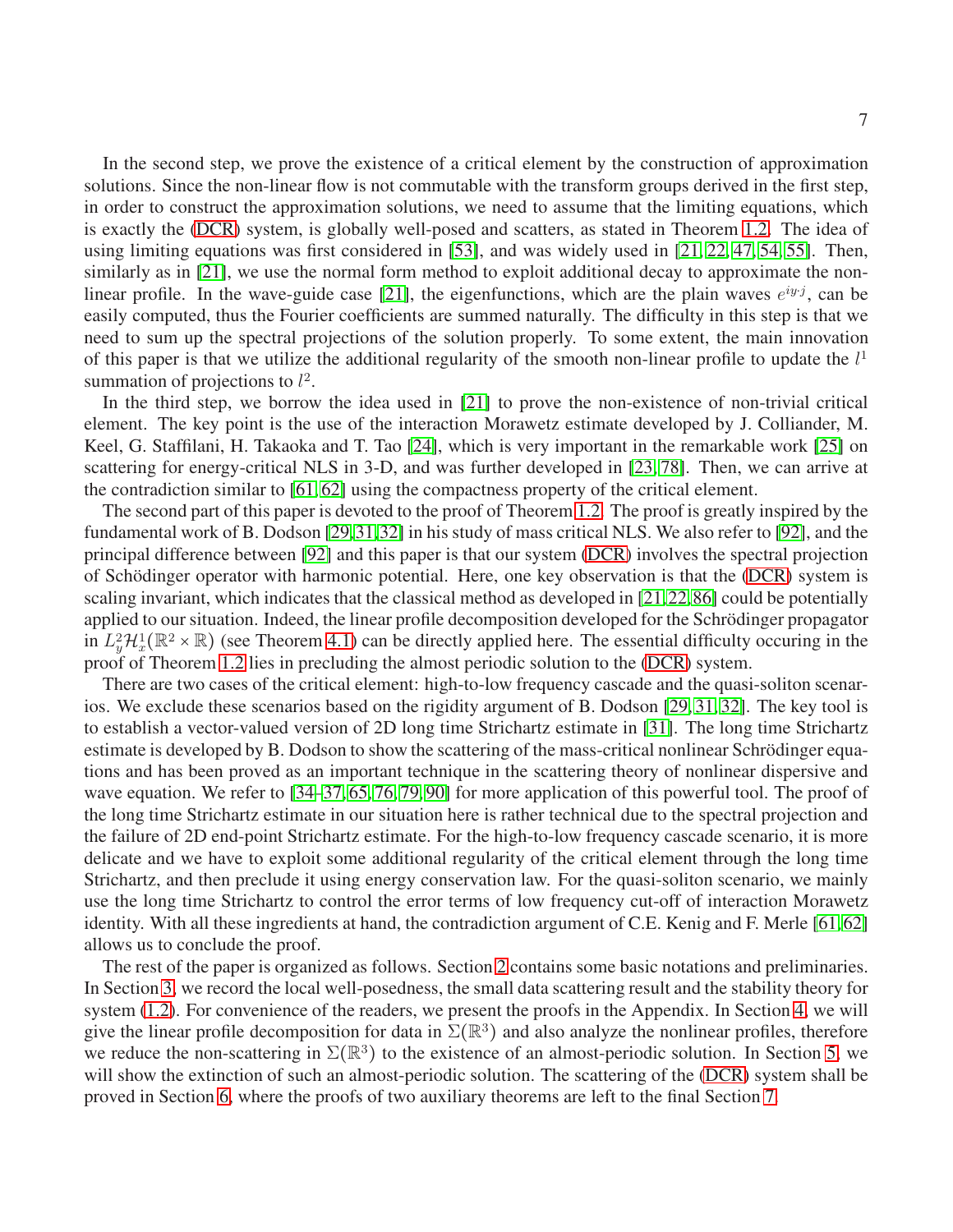## 2. BASIC NOTATIONS AND PRELIMINARIES

<span id="page-7-0"></span>In this section, we introduce some basic notations used in this paper. We will use the notation  $X \leq Y$ whenever there exists some constant  $C > 0$  so that  $X \le CY$ . Similarly, we will write  $X \sim Y$  if  $X \le Y \le X$ . We use  $N$  to denote the set of all non-negative integers.

Throughout the paper, we will take  $\epsilon_0$  to be some small fixed number in  $(0, \frac{1}{2})$  $\frac{1}{2}$ .

2.1. Fourier transform and Sobolev spaces. For any  $a \in \mathbb{R}^d$ ,  $d \in \mathbb{N}$ , the Japanese bracket  $\langle a \rangle$  is defined to be  $\langle a \rangle = (1 + |a|^2)^{\frac{1}{2}}$ . We define the Fourier transform  $\hat{f} : \mathbb{R}^d \to \mathbb{C}$  of a function  $f : \mathbb{R}^d \to \mathbb{C}$ , as

$$
\hat{f}(\xi) = \frac{1}{(2\pi)^{\frac{d}{2}}} \int_{\mathbb{R}^d} e^{-iz\cdot\xi} f(z) \,\mathrm{d}z.
$$

For each  $s \in \mathbb{R}$ , the fractional differential operator  $|\nabla|^{s}$  is defined by  $\widehat{|\nabla|^{s} f}(\xi) = |\xi|^{s} \widehat{f}(\xi)$ . We also define  $\langle \nabla \rangle^s$  as an operator between function spaces by  $\overline{\langle \nabla \rangle^s f}(\xi) = (1 + |\xi|^2)^{\frac{s}{2}} \hat{f}(\xi)$ . In the following we will use  $\langle \nabla_x \rangle^s$  to emphasize the application of the operator on the x-variable.

We will frequently use the partial Fourier transform  $\mathcal{F}_y f$  of a complex-valued function  $f:\mathbb{R}^2 \times \mathbb{R} \to \mathbb{C}$ defined as

$$
\mathcal{F}_y f(\xi, x) = \frac{1}{2\pi} \int_{\mathbb{R}^2} e^{-iy\cdot\xi} f(y, x) \, dy, \, \xi \in \mathbb{R}^2,
$$

where  $x \in \mathbb{R}$  is viewed as a parameter.

We shall also use the the Littlewood-Paley projections. Take a cut-off function  $\chi \in C^{\infty}((0,\infty))$  such that  $\chi(r) = 1$  if  $r \le 1$  and  $\chi(r) = 0$  if  $r > 2$ . For  $N \in 2^{\mathbb{Z}}$ , let  $\chi_N(r) = \chi(N^{-1}r)$  and  $\phi_N(r) =$  $\chi_N(r) - \chi_{N/2}(r)$ . We define the Littlewood-Paley dyadic operator  $P_{\leq N}f = \mathcal{F}^{-1}(\chi_N(|\xi|)\hat{f}(\xi))$  and  $P_N f \coloneqq \mathcal{F}^{-1}(\phi_N(|\xi|) \hat{f}(\xi))$ . We also define the partial Littlewood-Paley projections to be  $P_{\leq}^y$  $\int_{\leq N}^{y} f(y,x)$  :=  $\mathcal{F}_{y}^{-1}\left(\chi_{N}(\xi)\left(\mathcal{F}_{y}f\right)(\xi,x)\right)$  and  $P_{N}^{y}$  $\mathcal{F}_{N}^{y}f(y,x) \coloneqq \mathcal{F}_{y}^{-1}(\phi_{N}(|\xi|)\left(\mathcal{F}_{y}f\right)(\xi,x)).$ 

Next, we denote the usual Lebesgue space as  $L^p(\mathbb{R}^d)$ , and some time we write  $||f||_p = ||f||_{L^p(\mathbb{R}^d)}$  for abbreviation. For any  $s \in \mathbb{R}$ , we define the Sobolev space as

$$
W^{s,p}(\mathbb{R}^d) \coloneqq \left\{ f \in L^p(\mathbb{R}^d) : \|f\|_{W^{s,p}(\mathbb{R}^d)} \coloneqq \left\| \langle \nabla \rangle^s f \right\|_{L^p(\mathbb{R}^d)} < +\infty \right\}.
$$

We also define  $H^s(\mathbb{R}^d) = W^{s,2}(\mathbb{R}^d)$ .

2.2. Harmonic oscillator and Hermite-Sobolev spaces. The harmonic oscillator  $-\Delta_x + x^2$ ,  $x \in \mathbb{R}$ , has been studied by many authors, and we refer to the lecture notes of B. Helffer [\[52\]](#page-68-19) and also the seminal work of H. Koch and D. Tataru [\[69\]](#page-69-18) and the references therein for a few basic facts that we shall record below. The harmonic oscillator admits a Hilbertian basis of eigenvectors for  $L^2(\mathbb{R})$ , and for each  $n \in \mathbb{N}$ , we will denote the  $n^{th}$  eigenspace by  $E_n$  and the corresponding eigenvalue by  $\lambda_n = 2n + 1$ . Each eigenspace  $E_n$  is spanned by the Hermite functions  $h_n$ , where

<span id="page-7-1"></span>(2.1) 
$$
h_n(x) = \frac{1}{\sqrt{n!} 2^{\frac{n}{2}} \pi^{\frac{1}{4}}} (-1)^n e^{\frac{x^2}{2}} \frac{d^n}{dx^n} (e^{-x^2}),
$$

for  $n \in \mathbb{N}$ . We also let  $\Pi_n$  be the orthogonal projector on the  $n^{th}$  eigenspace  $E_n$  of  $-\Delta_x + x^2$ .

For  $s \in \mathbb{R}$  and  $p \ge 1$ , the Hermite-Sobolev space  $W^{s,p}(\mathbb{R})$  is defined as follows:

$$
\mathcal{W}^{s,p}(\mathbb{R}) = \left\{ u \in L_x^p(\mathbb{R}) : \|u\|_{\mathcal{W}^{s,p}} : = \| \langle \nabla \rangle^s u \|_{L_x^p} + \| | \cdot |^s u \|_{L_x^p} < \infty \right\}.
$$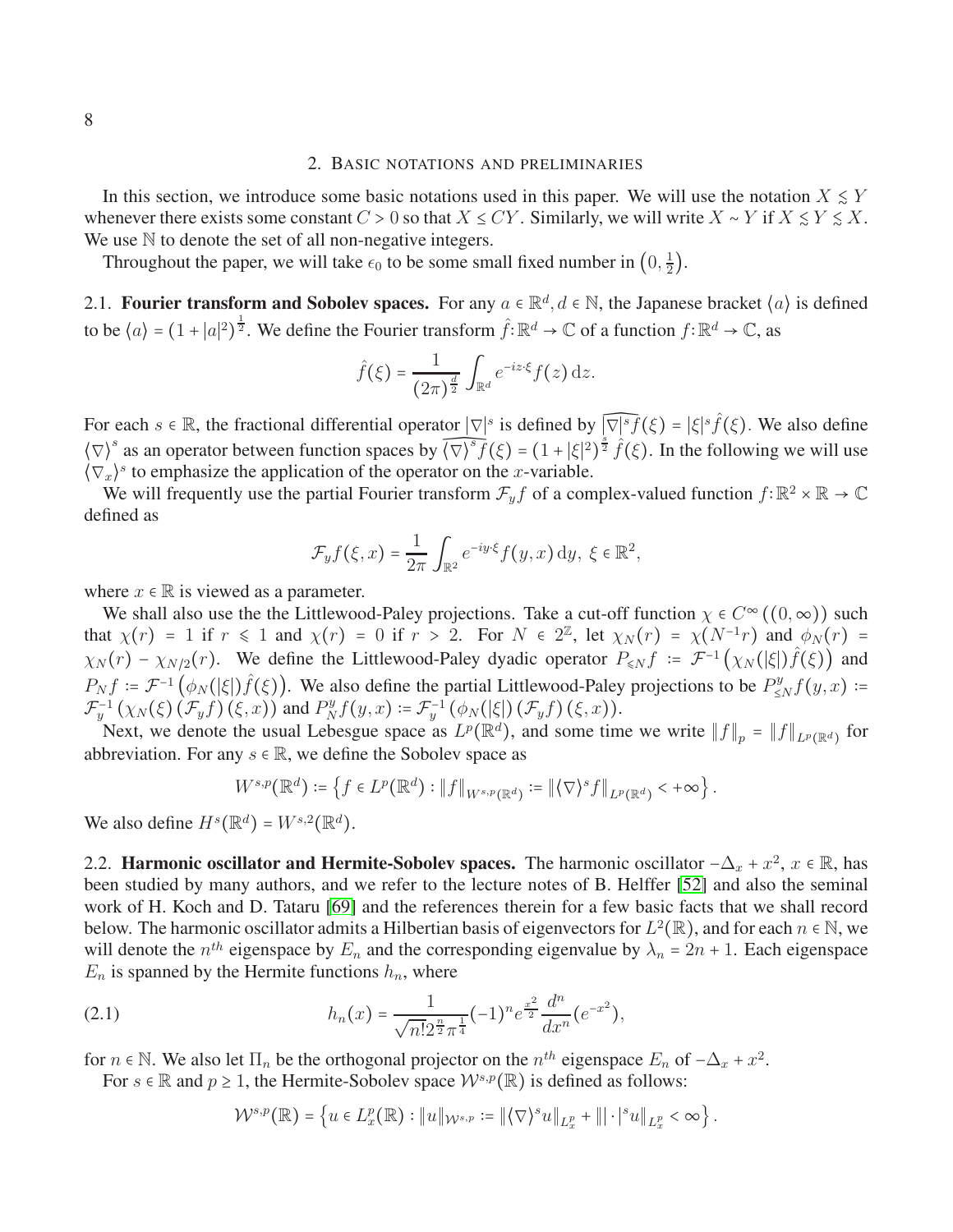,

In particular, if  $p = 2$ , we denote  $\mathcal{W}_x^{s,2}(\mathbb{R})$  by  $\mathcal{H}_x^s(\mathbb{R})$ , and the  $\mathcal{H}_x^1(\mathbb{R})$ -norm was given in [\(1.3\)](#page-3-0). By [\[91\]](#page-70-7), we have

$$
\|u\|_{\mathcal{W}^{s,p}_{x}} \sim \left\| \left( -\Delta + x^{2} \right)^{s/2} u \right\|_{p} + \|u\|_{p}.
$$

The Hermite-Sobolev space  $L_y^p \mathcal{H}_x^s$  with  $1 \leq p < \infty$  and  $s \in \mathbb{R}$  is defined by

$$
L_y^p \mathcal{H}_x^s = \left\{ f \in L_y^p L_x^2(\mathbb{R}^2 \times \mathbb{R}) : \|f\|_{L_y^p \mathcal{H}_x^s(\mathbb{R}^2 \times \mathbb{R})} := \left( \int_{\mathbb{R}^2} \|f(y, \cdot)\|_{\mathcal{H}_x^s(\mathbb{R})}^p \mathrm{d}y \right)^{1/p} \right\}
$$
  

$$
= \left( \int_{\mathbb{R}^2} \left\| \left( \sum_{n \in \mathbb{N}} (2n+1)^s |f_n(y, x)|^2 \right)^{\frac{1}{2}} \right\|_{L_x^2(\mathbb{R})}^p \mathrm{d}y \right)^{1/p} < \infty \right\},
$$

where  $f_n = \Pi_n f$ . Similarly, for any time interval  $I \subseteq \mathbb{R}$  and  $u : I \times \mathbb{R}^2 \times \mathbb{R} \to \mathbb{C}$ , we define the space-time norms  $L_t^p W_y^{s,q} L_x^r$  and  $L_t^p L_y^q \mathcal{H}_x^s$  of u as

$$
\|u\|_{L_t^p W^{s,q}_y L_x^r(I\times {{\mathbb R}}^2\times {{\mathbb R}})}\coloneqq \left(\int_I \left(\int_{{{\mathbb R}}^2} \| \langle \nabla_y \rangle^s u(t,y,\cdot)\|_{L_x^r({{\mathbb R}})}^q \, \mathrm{d}y \right)^{p/q} \mathrm{d}t \right)^{1/p}
$$
  

$$
\|u\|_{L_t^p L_y^q \mathcal{H}_x^s(I\times {{\mathbb R}}^2\times {{\mathbb R}})}\coloneqq \left(\int_I \left(\int_{{{\mathbb R}}^2} \|u(t,y,\cdot)\|_{\mathcal{H}_x^s({{\mathbb R}})}^q \, \mathrm{d}y \right)^{p/q} \mathrm{d}t \right)^{1/p},
$$

where  $1 \leq p, q, r \leq \infty$ , and  $s \in \mathbb{R}$ . When  $s = 0$  and  $p = q = r$ , we shall write  $L_{t,y,x}^p$  for  $L_t^p W_y^{s,p} L_x^r$ . Similarly, when  $p = q$ , we shall write  $L_{t,y}^p \mathcal{H}_x^s$  for  $L_t^p L_y^q \mathcal{H}_x^s$ . We also use the following space-time norm. For any  ${u_n(t, y, x)}_{n \in \mathbb{N}},$  with  $(t, y, x) \in I \times \mathbb{R}^2 \times \mathbb{R}$ , we set

$$
||u_n||_{L_t^p L_y^q L_x^r l_n^2(I \times \mathbb{R}^2 \times \mathbb{R} \times \mathbb{N})} = ||||u_n||_{l_n^2}||_{L_t^p L_y^q L_x^r(I \times \mathbb{R}^2 \times \mathbb{R})},
$$

where  $1 \leq p, q, r \leq \infty$ .

<span id="page-8-1"></span>**Lemma 2.1.** *The Dirac function*  $\delta_0(x)$  *belongs to*  $\mathcal{H}_x^{-1}(\mathbb{R})$ *.* 

*Proof.* By definition, we have

<span id="page-8-0"></span>(2.2) 
$$
\|\delta_0(x)\|_{\mathcal{H}_x^{-1}}^2 = \sum_{n=0}^{\infty} (2n+1)^{-1} |c_n|^2,
$$

where  $c_n = \langle \delta_0(x), h_n(x) \rangle = h_n(0)$ . Since  $e^{-x^2} = \sum_{n=0}^{\infty}$ ∑  $\sum_{m=0}$  $(-x^2)^m$  $\frac{x^2)^m}{m!} = \sum_{n=0}^{\infty}$ ∑  $\sum_{n=0}$  $\left.\frac{d^n}{dx^n}\right|_{x=0}$  $e^{-x^2} \cdot \frac{x^n}{n!}$  $\frac{x^n}{n!}$ , we have

$$
\frac{d^n}{dx^n}\bigg|_{x=0}e^{-x^2} = \begin{cases} 0, & n \text{ is odd,} \\ \frac{(-1)^{\frac{n}{2}}}{(\frac{n}{2})!}n!, & n \text{ is even.} \end{cases}
$$

Thus

$$
h_n(0) = \begin{cases} 0, & n \text{ is odd,} \\ \frac{(-1)^n}{\sqrt{n!2^{\frac{n}{2}} \pi^{\frac{1}{4}}}} \frac{(-1)^{\frac{n}{2}}}{(\frac{n}{2})!} n!, & n \text{ is even.} \end{cases}
$$

Together with [\(2.2\)](#page-8-0), this implies

$$
\|\delta_0(x)\|_{\mathcal{H}_x^{-1}}^2 \le \pi^{-\frac{1}{4}} \sum_{\substack{n=0,\\n \text{ even}}}^{\infty} \frac{n!}{2^n \left(\left(\frac{n}{2}\right)!\right)^2 (2n+1)} \lesssim \sum_{m=0}^{\infty} \frac{1}{2^m (4m+1)} \lesssim 1.
$$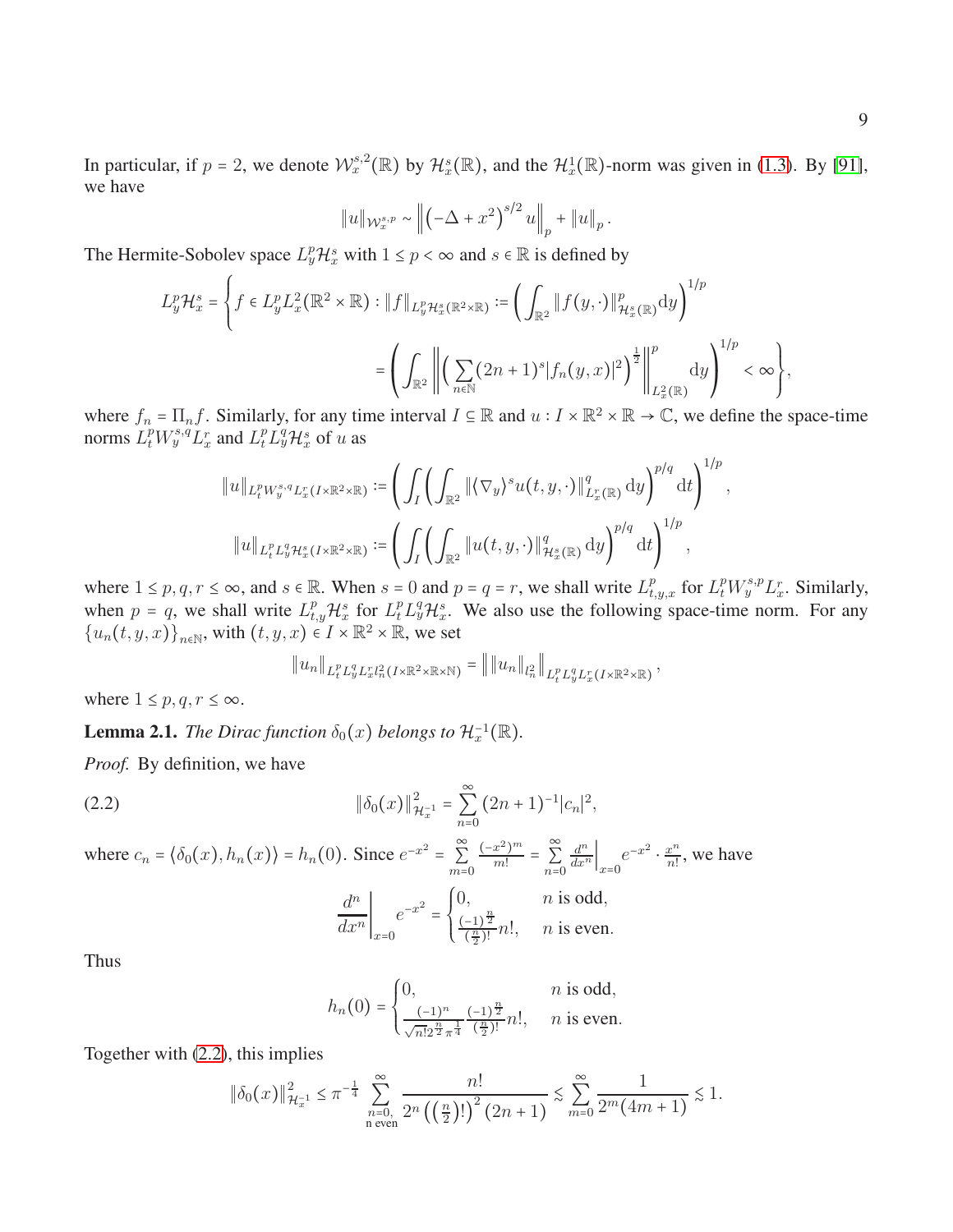#### 3. LOCAL WELL-POSEDNESS AND SMALL DATA SCATTERING

<span id="page-9-0"></span>In this section, we will review the local well-posedness theorem and the stability theorem for solutions of [\(1.2\)](#page-2-0), which shall be crucial in proving the existence of the critical element, and then record another im-portant theorem on the scattering norm in Theorem [3.4,](#page-9-1) which says that a weak space-time norm  $L_{t,y}^4 \mathcal{H}_x^{1-\epsilon_0}$ is sufficient to prove the scattering result. We shall only state these results in this section and leave the proofs to Appendix A. In fact, the results in this section can be proved by following the exact arguments as in [\[21,](#page-67-10) Section 2] or [\[22\]](#page-67-11), upon noticing the embedding  $\mathcal{H}^{\frac{1}{2}+}(\mathbb{R}) \hookrightarrow L^{\infty}(\mathbb{R})$ .

Different from the Strichartz estimate for the harmonic oscillator, which is a local estimate, we have a global Strichartz estimate for the partial harmonic oscillator similar to the Schrödinger equation on waveguides [\[21,](#page-67-10) [22,](#page-67-11) [87,](#page-70-9) [88\]](#page-70-10). Before giving the Strichartz estimate, we first introduce the following definition.

**Definition 3.1** (Strichartz admissible pair). We call a pair  $(p,q)$  is Strichartz admissible if  $2 < p \leq \infty$ ,  $2 \leq q < \infty$ , and  $\frac{1}{p} + \frac{1}{q}$  $\frac{1}{q} = \frac{1}{2}$  $\frac{1}{2}$ .

We can now state the Strichartz estimate. The proof is almost identical to [\[88,](#page-70-10) Proof of Proposition 2.1], we also refer to Proposition 3.1 in [\[1\]](#page-67-2), and we omit the proof here.

<span id="page-9-2"></span>Proposition 3.2 (Strichartz estimate for the partial harmonic oscillator). *For any Strichartz admissible pair* (p, q)*, we have*

$$
\left\|e^{it(\Delta_{\mathbb{R}^{3}}-x^{2})}f(y,x)\right\|_{L_{t}^{p}L_{y}^{q}L_{x}^{2}(\mathbb{R}\times\mathbb{R}^{2}\times\mathbb{R})}\lesssim\|f\|_{L_{y,x}^{2}}.
$$

*Meanwhile, for*  $\alpha = 0, 1$ *, it holds* 

$$
\left\|e^{it\Delta_y}f(y,x)\right\|_{L_t^pL_y^q\mathcal{H}_x^{\alpha}(\mathbb{R}\times\mathbb{R}^2\times\mathbb{R})}\lesssim\|f\|_{L_y^2\mathcal{H}_x^{\alpha}(\mathbb{R}^2\times\mathbb{R})}.
$$

The following nonlinear estimate, which follows from the Hölder and Sobolev inequalities, is useful in showing the local well-posedness result.

<span id="page-9-3"></span>**Proposition 3.3** (Nonlinear estimate). *For any*  $0 < \epsilon_0 < \frac{1}{2}$  $\frac{1}{2}$ , we have

$$
\|u_1u_2u_3\|_{L^{\frac{4}{3}}_{t,y}\mathcal{H}_x^{1-\epsilon_0}} \lesssim \|u_1\|_{L^4_{t,y}\mathcal{H}_x^{1-\epsilon_0}} \, \|u_2\|_{L^4_{t,y}\mathcal{H}_x^{1-\epsilon_0}} \, \|u_3\|_{L^4_{t,y}\mathcal{H}_x^{1-\epsilon_0}} \, .
$$

Using Proposition [3.2](#page-9-2) and Proposition [3.3,](#page-9-3) one can easily prove the following local well-posedness and small data scattering in  $L_y^2H_x^1(\mathbb{R}^2 \times \mathbb{R})$  and  $\Sigma(\mathbb{R}^3)$ . The local solution can be extended to be global by the conservation of mass and energy, we refer to [\[14,](#page-67-0) [83\]](#page-70-1). The proof of the local well-posedness is given in the Appendix; see also  $[1, 2, 13–15, 17, 18]$  $[1, 2, 13–15, 17, 18]$  $[1, 2, 13–15, 17, 18]$  $[1, 2, 13–15, 17, 18]$  $[1, 2, 13–15, 17, 18]$  $[1, 2, 13–15, 17, 18]$  for a comparison.

<span id="page-9-1"></span>**Theorem 3.4** (LWP and scattering in  $L_y^2 \mathcal{H}_x^1$  and  $\Sigma$ ).

- (1) *(Well-posedness)* Let  $u_0 \in L_y^2 H_x^1$ , there exits a unique solution  $u \in C_t^0 L_y^2 H_x^1(I \times \mathbb{R}^2 \times \mathbb{R})$  of [\(1.2\)](#page-2-0), *where*  $I \subseteq \mathbb{R}$  *is the maximal lifespan. Furthermore, if*  $u_0 \in \Sigma(\mathbb{R}^3)$ *, the solution* u *can be extended to be global in*  $C_t^0 \Sigma_{y,x} (\mathbb{R} \times \mathbb{R}^2 \times \mathbb{R})$ *.*
- <span id="page-9-4"></span>(2) *(Scattering norm)* If the solution  $u \in C_t^0\Sigma_{y,x}(\mathbb{R} \times \mathbb{R}^3)$  of [\(1.2\)](#page-2-0) satisfies  $||u||_{L_{t,y}^4\mathcal{H}_x^{1-\epsilon_0}(\mathbb{R} \times \mathbb{R}^2 \times \mathbb{R})} \leq M$ *for some positive constant* M. Then u *scatters in*  $\Sigma(\mathbb{R}^3)$ , that is there exist  $u_{\pm} \in \Sigma_{y,x}(\mathbb{R}^2 \times \mathbb{R})$  such *that*

(3.1) 
$$
\left\|u(t,y,x)-e^{it(\Delta_{\mathbb{R}^{3}}-x^{2})}u_{\pm}(y,x)\right\|_{\Sigma_{y,x}}\to 0, \text{ as } t\to \pm \infty.
$$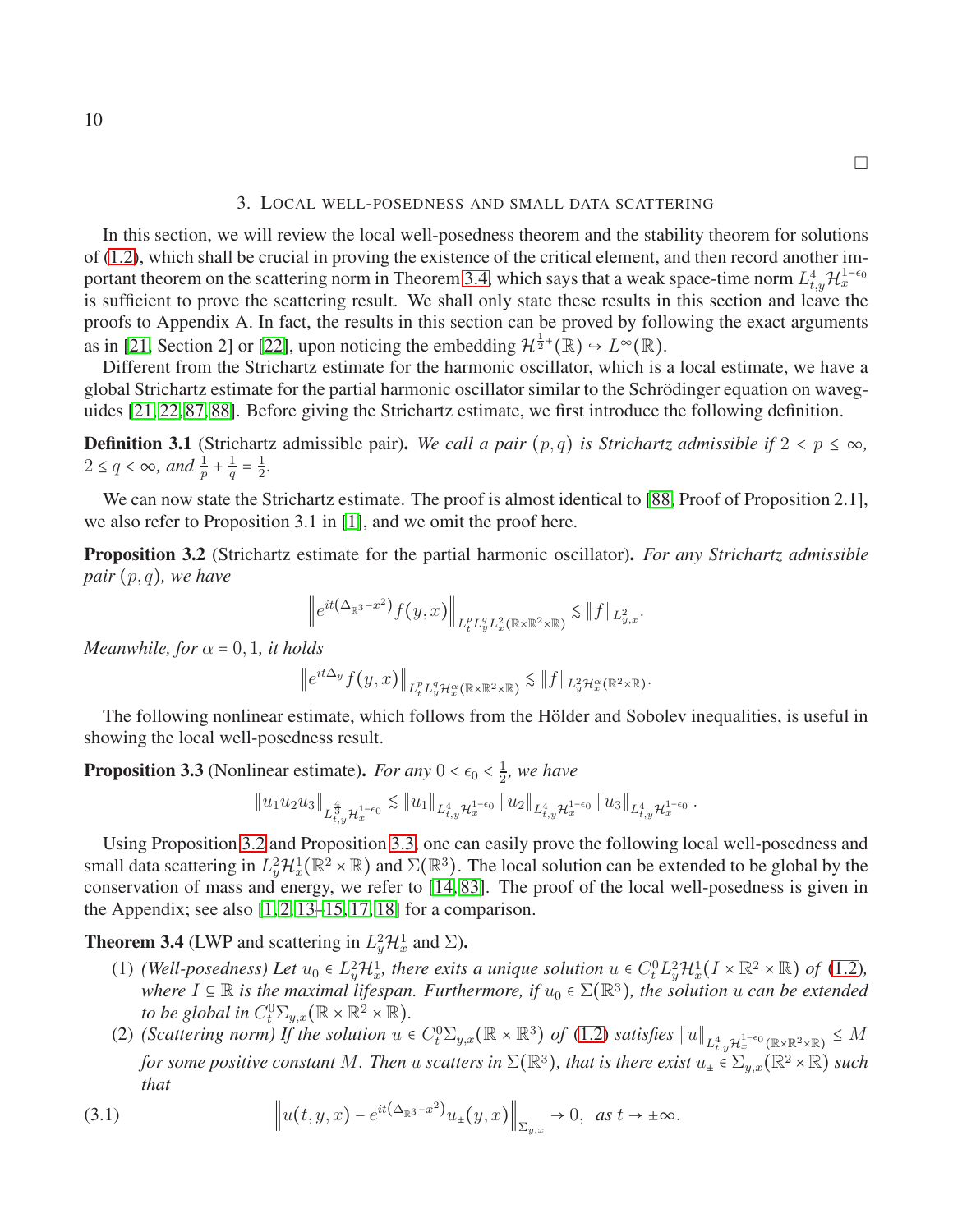We now state the stability theory in  $L_y^2 \mathcal{H}_x^1(\mathbb{R}^2 \times \mathbb{R})$ . The proof is again given in the Appendix. For a comparison, see [\[25,](#page-67-5) [64,](#page-69-8) [71\]](#page-69-19), in particular, [\[64,](#page-69-8) Theorem 3.7]. We also contend that the result in the following theorem can extended to  $\Sigma(\mathbb{R}^3)$ .

<span id="page-10-3"></span>**Theorem 3.5** (Stability theorem). Let I be a compact interval and let  $\tilde{u}$  be an approximate solution to  $(1.2)$  *in the sense that*  $\tilde{u}$  *satisfies*  $i\partial_t \tilde{u} + \Delta_{\mathbb{R}^3} \tilde{u} - x^2 \tilde{u} = |\tilde{u}|^2 \tilde{u} + e$  for some function e. *Suppose*

<span id="page-10-4"></span>
$$
\|\tilde u\|_{L^\infty_t L^2_y\mathcal H^1_x \cap L^4_{t,y}\mathcal H^1_x} \leq M
$$

*for some positive constant* M*.*

*Let*  $t_0 \in I$  *and let*  $u(t_0)$  *obey* 

(3.2) 
$$
\|u(t_0) - \tilde{u}(t_0)\|_{L_y^2 \mathcal{H}_x^1} \leq M'
$$

*for some* M′ > 0*. Assume in addition that the smallness condition holds*

<span id="page-10-5"></span>
$$
(3.3) \t\t\t\t\left\|e^{i(t-t_0)(\Delta_{\mathbb{R}^3}-x^2)}\left(u(t_0)-\tilde{u}(t_0)\right)\right\|_{L^4_{t,y}\mathcal{H}^1_x}+\|e\|_{L^{\frac{4}{3}}_{t,y}\mathcal{H}^1_x}\leq\epsilon,
$$

*for some*  $0 < \epsilon \leq \epsilon_1$ *, where*  $\epsilon_1 = \epsilon_1(M, M') > 0$  *is a small constant. Then, there exists a solution* u *to* [\(1.2\)](#page-2-0) *on*  $I \times \mathbb{R}^2 \times \mathbb{R}$  *with an initial data*  $u(t_0)$  *at time*  $t = t_0$  *satisfying* 

$$
\|u - \tilde{u}\|_{L^4_{t,y}\mathcal{H}^1_x} \le C(M, M')\epsilon, \quad \|u - \tilde{u}\|_{L^\infty_t L^2_y \mathcal{H}^1_x} \le C(M, M')M',
$$
  
and 
$$
\|u\|_{L^\infty_t L^2_y \mathcal{H}^1_x \cap L^4_{t,y}\mathcal{H}^1_x} \le C(M, M').
$$

#### 4. EXISTENCE OF AN ALMOST-PERIODIC SOLUTION

<span id="page-10-1"></span>In this section, we will show the existence of an almost-periodic solution by the profile decomposition and the nonlinear approximation.

4.1. Linear profile decomposition. In this subsection, we will establish the linear profile decomposition in  $\Sigma(\mathbb{R}^3)$ , which depends on the corresponding decomposition in  $L^2(\mathbb{R}^2)$ . The linear profile decomposition in  $L^2$  for the mass-critical nonlinear Schrödinger equation has been established by F. Merle and L. Vega [\[74\]](#page-69-12), R. Carles and S. Keraani [\[19\]](#page-67-19), and P. Bégout and A. Vargas [\[7\]](#page-67-20). We also refer readers to [\[64,](#page-69-8)[71\]](#page-69-19) for other versions of the linear profile decomposition.

<span id="page-10-0"></span>**Theorem 4.1** (Linear profile decomposition in  $L_y^2 \mathcal{H}_x^1(\mathbb{R}^2 \times \mathbb{R})$  and  $\Sigma$ ). Let  $\{u_k\}_{k\geq 1}$  be a bounded sequence  $\int f(x) \, dx \in \mathbb{R}^{2} \times \mathbb{R}$ . Then after passing to a subsequence if necessary, there exists  $J^* \in \{0,1,\dots\} \cup \{\infty\}$ , so that for any  $J \leq J^*$ , we have functions  $\phi^j \in L_y^2 \mathcal{H}_x^1(\mathbb{R}^2 \times \mathbb{R})$ ,  $1 \leq j \leq J$ ,  $r_k^J \in L_y^2 \mathcal{H}_x^1(\mathbb{R}^2 \times \mathbb{R})$ , and mutually  $\emph{orthogonal frames}$   $\left\{ \left( \lambda_k^j \right) \right\}$  $_{k}^{j},t_{k}^{j},y_{k}^{j}$  $\{f_k^j, \xi_k^j\}\}_{k\geq 1} \subseteq \mathbb{R}_+ \times \mathbb{R} \times \mathbb{R}^2 \times \mathbb{R}^2$  in the sense that for any  $j \neq j'$ ,

<span id="page-10-2"></span>
$$
(4.1) \qquad \frac{\lambda_k^j}{\lambda_k^{j'}} + \frac{\lambda_k^{j'}}{\lambda_k^j} + \lambda_k^j \lambda_k^{j'} \left| \xi_k^j - \xi_k^{j'} \right|^2 + \frac{\left| y_k^j - y_k^{j'} \right|^2}{\lambda_k^j \lambda_k^{j'}} + \frac{\left| \left( \lambda_k^j \right)^2 t_k^j - \left( \lambda_k^{j'} \right)^2 t_k^{j'} \right|}{\lambda_k^j \lambda_k^{j'}} \to \infty, \text{ as } k \to \infty,
$$

*such that, for every*  $1 \leq j \leq J$ *, we have a decomposition* 

$$
u_k(y,x) = \sum_{j=1}^J \frac{1}{\lambda_k^j} e^{iy \cdot \xi_k^j} \left( e^{it_k^j \Delta_{\mathbb{R}^2}} \phi^j \right) \left( \frac{y - y_k^j}{\lambda_k^j}, x \right) + r_k^J(y,x).
$$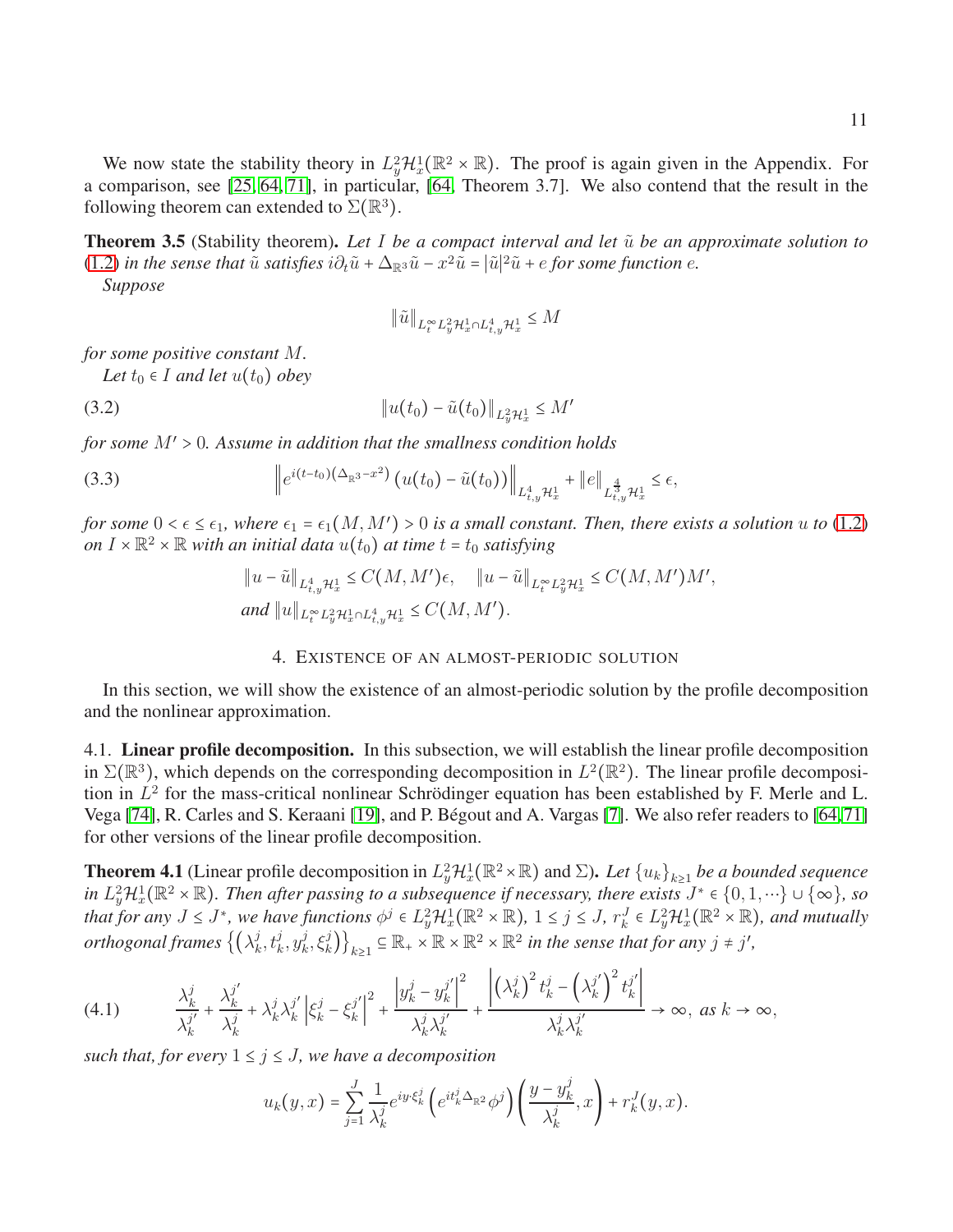*In addition,*

(4.2) 
$$
\lim_{k \to \infty} \left( \|u_k\|_{L_y^2 \mathcal{H}_x^1}^2 - \sum_{j=1}^J \left\| \phi^j \right\|_{L_y^2 \mathcal{H}_x^1}^2 - \left\| r_k^J \right\|_{L_y^2 \mathcal{H}_x^1}^2 \right) = 0,
$$

$$
(4.3) \qquad \lambda_k^j e^{-it_k^j \Delta_y} \Big( e^{-i \left(\lambda_k^j y + y_k^j\right) \xi_n^j} r_k^J \left(\lambda_k^j y + y_k^j, x\right) \Big) \to 0, \text{ in } L^2_y \mathcal{H}_x^1, \text{ as } k \to \infty, \text{ for } j \le J,
$$

<span id="page-11-0"></span>(4.4) 
$$
\limsup_{k \to \infty} ||e^{it(\Delta_{\mathbb{R}^3} - x^2)} r_k^J||_{L^4_{t,y} \mathcal{H}_x^{1-\epsilon_0}} \to 0, \text{ as } J \to J^*.
$$

*Furthermore, if*  $\{u_k\}_{k\geq 1}$  *is a bounded sequence in*  $\Sigma(\mathbb{R}^3)$ *, then in the above conclusion, we can further take*  $\lambda_k^j \to 1$  *or*  $\infty$ *, as*  $k \to \infty$ *,*  $\left| \xi_k^j \right|$  $|k|$  ≤  $C_j$ , for every  $1 ≤ j ≤ J$ . And we have a slight different decomposition

$$
u_k(y,x)=\sum_{j=1}^J \phi_k^j(y,x)+r_k^J(y,x)\coloneqq\sum_{j=1}^J\frac{1}{\lambda_k^j}e^{iy\cdot\xi_k^j}\left(e^{it_k^j\Delta_{\mathbb{R}^2}}P_k^j\phi^j\right)\left(\frac{y-y_k^j}{\lambda_k^j},x\right)+r_k^J(y,x),
$$

*where*

$$
P_k^j \phi^j(y, x) = \begin{cases} \phi^j(y, x), & \text{if } \lim_{k \to \infty} \lambda_k^j = 1, \\ P_{\leq (\lambda_k^j)^\theta}^y \phi^j(y, x), & \text{if } \lim_{k \to \infty} \lambda_k^j = \infty, \end{cases}
$$

*and* θ *is some fixed positive sufficiently small number. In addition, we also have a slight different decoupling*

<span id="page-11-2"></span>(4.5) 
$$
\lim_{k\to\infty}\left(\mathcal{E}\left(u_k\right)-\sum_{j=1}^J\mathcal{E}\left(\phi_k^j\right)-\mathcal{E}\left(r_k^J\right)\right)=0,
$$

*and*

<span id="page-11-3"></span>(4.6) 
$$
\lim_{k\to\infty}\left(\mathcal{M}\left(u_k\right)-\sum_{j=1}^J\mathcal{M}\left(\phi_k^j\right)-\mathcal{M}\left(r_k^J\right)\right)=0,
$$

*where* E *and* M *are given in* [\(ME\)](#page-3-3)*. Other conclusions* [\(4.1\)](#page-10-2)*-*[\(4.4\)](#page-11-0) *hold as before.*

To prove the above theorem, we need to establish the inverse Strichartz estimate in Proposition [4.6](#page-12-0) below. We first recall the following refined Strichartz estimate which is essentially established in [\[21,](#page-67-10) [22\]](#page-67-11).

<span id="page-11-1"></span>**Proposition 4.2** (Refined Strichartz estimate, [\[21,](#page-67-10) [22\]](#page-67-11)). *For any*  $f \in L_y^2 \mathcal{H}_x^{1-\frac{\epsilon_0}{2}}$ , we have

$$
\left\|e^{it\Delta_{\mathbb{R}^2}}f\right\|_{L^4_{t,y,x}(\mathbb{R}\times\mathbb{R}^2\times\mathbb{R})}\lesssim \|f\|_{L^2_y\mathcal{H}^{1-\frac{\epsilon_0}{2}}_x}\left(\sup_{Q\in\mathcal{D}}|Q|^{-\frac{3}{22}}\left\|e^{it\Delta_{\mathbb{R}^2}}f_Q\right\|_{L^{12}_{t,y,x}}\right)^{\frac{1}{4}},
$$

*where*

$$
\mathcal{D} = \bigcup_{j \in \mathbb{Z}} \left\{ \left[ 2^{j} k_1, 2^{j} (k_1 + 1) \right) \times \left[ 2^{j} k_2, 2^{j} (k_2 + 1) \right) : (k_1, k_2) \in \mathbb{Z}^2 \right\}
$$

*is the collection of all dyadic cubes, and*  $f_Q$  *is defined by*  $\mathcal{F}_y(f_Q) = \chi_Q \mathcal{F}_y f$ .

To prove the inverse Strichartz estimate, we shall need the following two facts: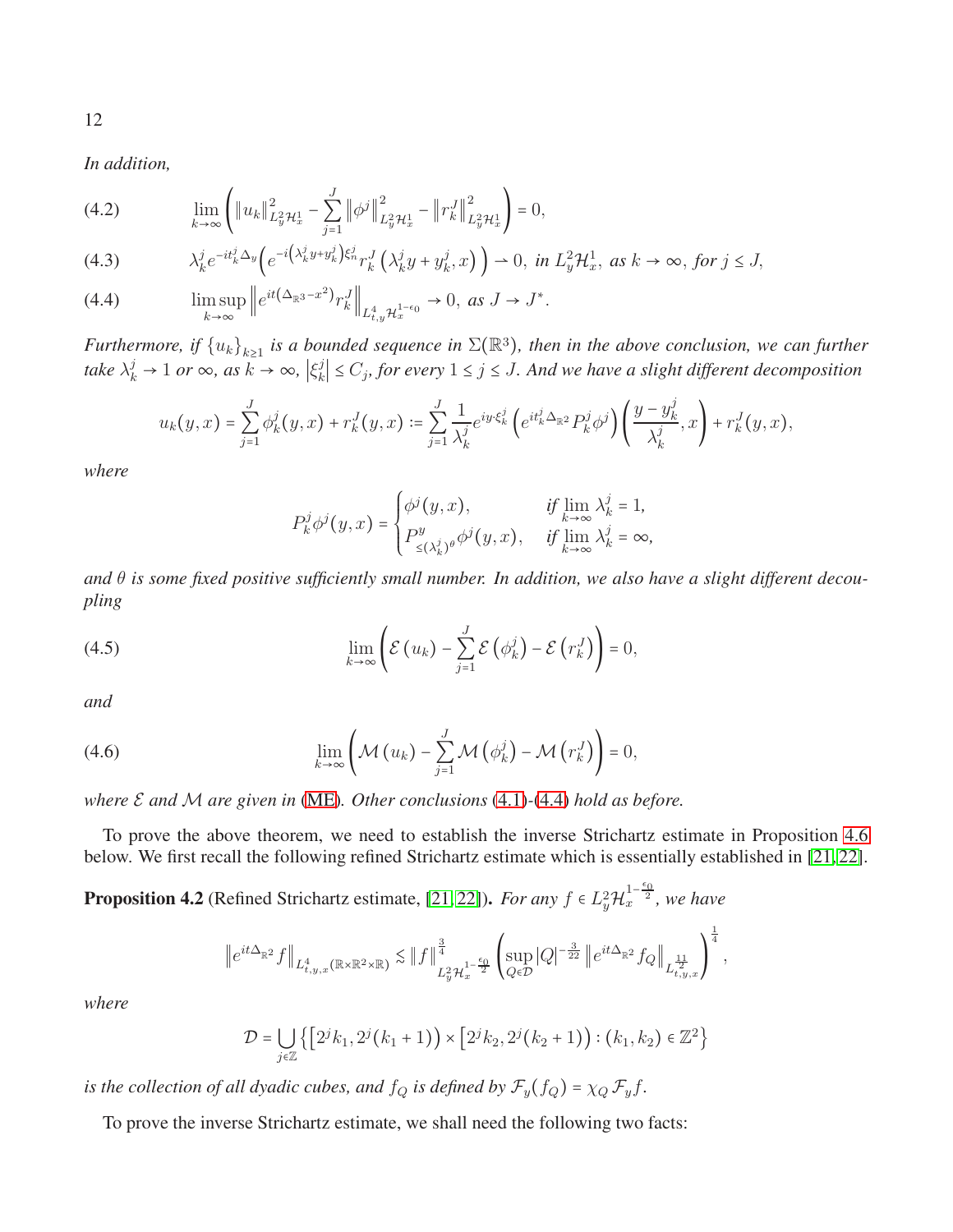<span id="page-12-6"></span>**Proposition 4.3** (Local smoothing estimate, [\[27,](#page-67-21) [89\]](#page-70-11)). *For any given*  $\epsilon > 0$ *, we have* 

$$
\int_{\mathbb{R}}\int_{\mathbb{R}^{2}\times\mathbb{R}}\left|\left(|\nabla_{y}|^{\frac{1}{2}}e^{it\Delta_{\mathbb{R}^{2}}}f\right)(y,x)\right|^{2}\langle y\rangle^{-1-\epsilon}\mathrm{d}y\mathrm{d}x\mathrm{d}t\lesssim_{\epsilon}||f||^{2}_{L^{2}_{y,x}(\mathbb{R}^{2}\times\mathbb{R})}.
$$

*Furthermore, if*  $\epsilon \geq 1$ *, then we have* 

$$
\int_{\mathbb{R}} \int_{\mathbb{R}^2 \times \mathbb{R}} \left| \left( \langle \nabla_y \rangle^{\frac{1}{2}} e^{it\Delta_{\mathbb{R}^2}} f \right) (y, x) \right|^2 \langle y \rangle^{-1-\epsilon} dy dx dt \lesssim_{\epsilon} \|f\|_{L^2_{y, x}(\mathbb{R}^2 \times \mathbb{R})}^2
$$

<span id="page-12-3"></span>**Lemma 4.4.** *For each*  $f \in H_x^1(\mathbb{R})$  *and any*  $R > 0$ *, we have* 

$$
\|f\|_{L_x^{\infty}(|x|\geq R)} \lesssim R^{-\frac{1}{2}} \left( \|f(x)\|_{L_x^2} + \|xf(x)\|_{L_x^2}^{\frac{1}{2}} \|f'(x)\|_{L_x^2}^{\frac{1}{2}} \right).
$$

*Proof.* For any  $f \in H_x^1(\mathbb{R})$ , we have

$$
xf^{2}(x) = \int_{0}^{x} (zf^{2}(z))' dz = \int_{0}^{x} f^{2}(z) + 2zf(z)f'(z) dz,
$$

then by Hölder's inequality, we get

$$
\|xf^2(x)\|_{L_x^{\infty}} \lesssim \|f\|_{L_x^2}^2 + \|xf(x)\|_{L_x^2} \|f'(x)\|_{L_x^2}.
$$

Therefore, for any  $R > 0$ ,

$$
\|f(x)\|_{L_x^{\infty}(|x|\geq R)} \lesssim R^{-\frac{1}{2}} \left( \|f\|_{L_x^2} + \|xf(x)\|_{L_x^2}^{\frac{1}{2}} \|f'(x)\|_{L_x^2}^{\frac{1}{2}} \right).
$$

We also have the following estimate.

**Lemma 4.5.** By interpolation, the Hölder inequality, the embedding  $L_x^4(\mathbb{R}) \to \mathcal{H}^{-1}(\mathbb{R})$ , and Proposition *[3.2,](#page-9-2) we have*

<span id="page-12-1"></span>
$$
(4.7) \qquad \qquad \left\|e^{it\Delta_y}f\right\|_{L^4_{t,y}\mathcal{H}^{1-\epsilon_0}_x} \lesssim \left\|e^{it\Delta_y}f\right\|_{L^4_{t,y}\mathcal{H}^{-1}_x}^{\frac{\epsilon_0}{2}} \left\|e^{it\Delta_y}f\right\|_{L^4_{t,y}\mathcal{H}^1_x}^{\frac{1-\epsilon_0}{2}} \lesssim \left\|e^{it\Delta_y}f\right\|_{L^4_{t,y,x}}^{\frac{\epsilon_0}{2}} \left\|f\right\|_{L^2_y\mathcal{H}^1_x}^{\frac{\epsilon_0}{2}}.
$$

We can now prove the inverse Strichartz estimate.

<span id="page-12-0"></span>**Proposition 4.6** (Inverse Strichartz estimate). *For*  $\{f_k\}_{k\geq 1} \subseteq L_y^2 \mathcal{H}_x^1(\mathbb{R}^2 \times \mathbb{R})$  *satisfying* 

<span id="page-12-2"></span>(4.8) 
$$
\lim_{k \to \infty} \|f_k\|_{L_y^2 \mathcal{H}_x^1} = A \quad \text{and} \quad \lim_{k \to \infty} \|e^{it\Delta_{\mathbb{R}^2}} f_k\|_{L_{t,y}^4 \mathcal{H}_x^{1-\epsilon_0}} = \epsilon,
$$

there exist  $\phi \in L_y^2\mathcal{H}^1_x$  and  $(\lambda_k,t_k,\xi_k,y_k)\in\mathbb{R}_+\times\mathbb{R}\times\mathbb{R}^2\times\mathbb{R}^2$ , so that passing to a further subsequence of if *necessary, we have*

$$
\lambda_k e^{-i\xi_k \cdot (\lambda_k y + y_k)} \left( e^{it_k \Delta_{\mathbb{R}^2}} f_k \right) \left( \lambda_k y + y_k, x \right) \to \phi(y, x) \text{ in } L^2_y \mathcal{H}^1_x, \text{ as } k \to \infty,
$$
  

$$
\lim_{k \to \infty} \left( ||f_k||^2 \right) \leq ||f_k||^2 \quad \text{and} \quad \frac{48}{5} \leq \frac{48}{5}.
$$

<span id="page-12-4"></span>(4.9) 
$$
\lim_{k \to \infty} \left( \|f_k\|_{L_y^2 \mathcal{H}_x^1}^2 - \|f_k - \phi_k\|_{L_y^2 \mathcal{H}_x^1}^2 \right) = \|\phi\|_{L_y^2 \mathcal{H}_x^1}^2 \gtrsim A^2 \left( \frac{\epsilon}{A} \right)^{\epsilon_0},
$$

<span id="page-12-5"></span>
$$
(4.10) \qquad \qquad \limsup_{k\to\infty}\left\|e^{it\Delta_{\mathbb{R}^2}}(f_k-\phi_k)\right\|^4_{L^4_{t,y}\mathcal{H}^{1-\epsilon_0}_x} \leq e^{\frac{8}{\epsilon_0}}A^{4-\frac{8}{\epsilon_0}}\left(1-cA^{2\beta}\left(\frac{\epsilon}{A}\right)^{\frac{2\beta}{\epsilon_0}}\right),
$$

*where* c *and* β *are small positive constants, and*

$$
\phi_k(y,x) = \frac{1}{\lambda_k} e^{iy \cdot \xi_k} \left( e^{-i \frac{t_k}{\lambda_k^2} \Delta_{\mathbb{R}^2}} \phi \right) \left( \frac{y - y_k}{\lambda_k}, x \right).
$$

 $\Box$ 

.

 $281$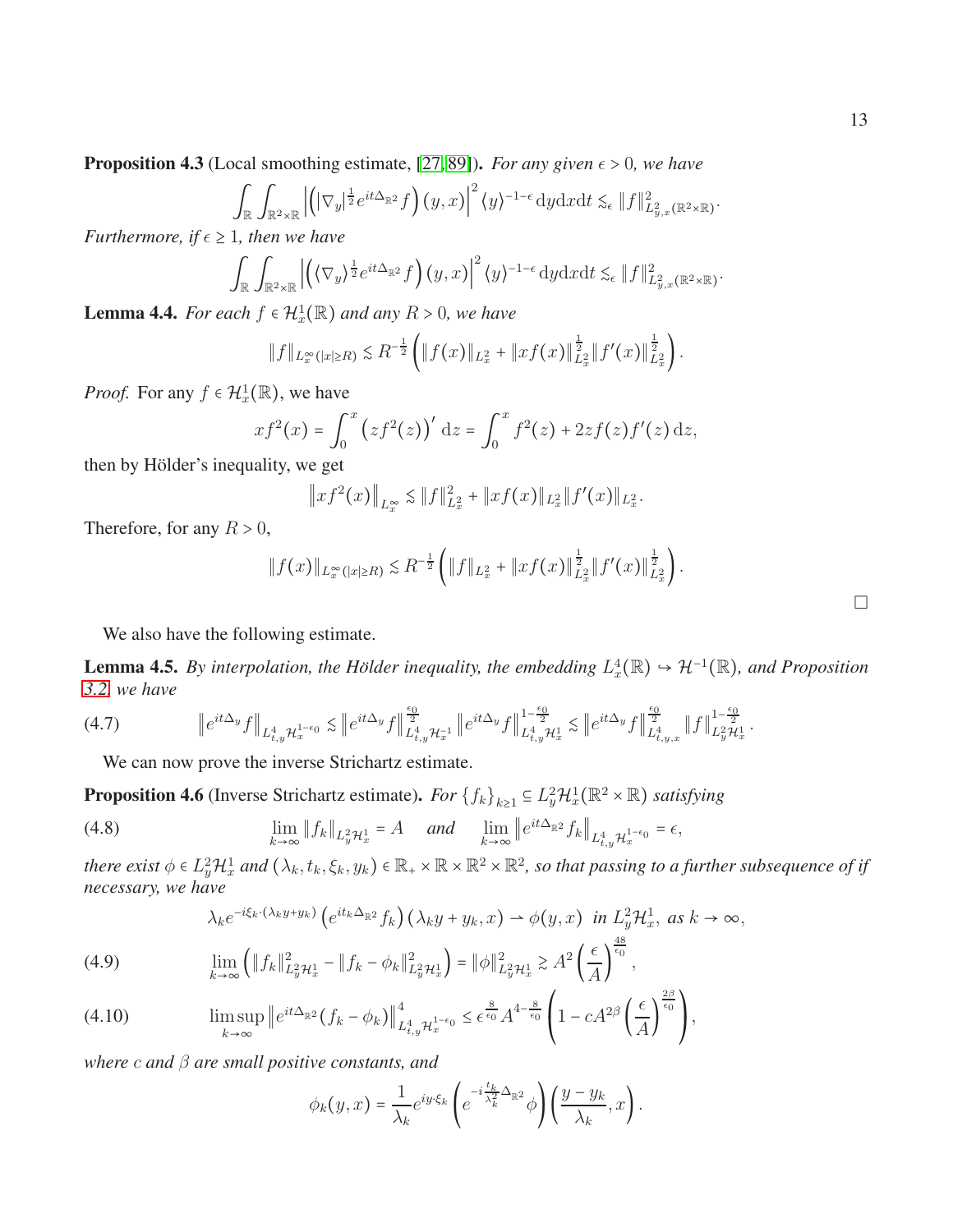*Moreover, if*  $\{f_k\}_{k\geq 1}$  *is bounded in*  $\Sigma(\mathbb{R}^3)$ *, and also* 

<span id="page-13-2"></span>(4.11) 
$$
\lim_{k\to\infty} \|f_k\|_{\Sigma} = A \quad \text{and} \quad \lim_{k\to\infty} \|e^{it\Delta_{\mathbb{R}^2}} f_k\|_{L^4_{t,y} \mathcal{H}_x^{1-\epsilon_0}} = \epsilon,
$$

*then we can take*  $\lambda_k \geq 1$ ,  $|\xi_k| \lesssim 1$  *and*  $\phi \in L_y^2 \mathcal{H}_x^1(\mathbb{R}^2 \times \mathbb{R})$  *such that* 

<span id="page-13-3"></span>
$$
(4.12) \qquad \lambda_k e^{-i\xi_k \cdot (\lambda_k y + y_k)} \left( e^{it_k \Delta_{\mathbb{R}^2}} f_k \right) \left( \lambda_k y + y_k, x \right) \to \phi(y, x) \quad \text{in } L^2_y \mathcal{H}^1_x, \text{ as } k \to \infty,
$$

*and*

<span id="page-13-4"></span>(4.13) 
$$
\lim_{k \to \infty} (||f_k||_{\Sigma}^2 - ||f_k - \phi_k||_{\Sigma}^2) = \lim_{k \to \infty} ||\phi_k||_{\Sigma}^2 \ge A^2 \left(\frac{\epsilon}{A}\right)^{\frac{48}{\epsilon_0}}.
$$

*Proof. Case 1.*  $\{f_k\}_{k\geq 1}$  *is bounded in*  $L_y^2 \mathcal{H}_x^1$ . By Proposition [4.2,](#page-11-1) [\(4.7\)](#page-12-1) and [\(4.8\)](#page-12-2), there exists  $\{Q_k\}_{k\geq 1} \subseteq \mathcal{D}$ so that

<span id="page-13-0"></span>(4.14) 
$$
\epsilon^{\frac{8}{\epsilon_0}} A^{1-\frac{8}{\epsilon_0}} \lesssim \liminf_{k \to \infty} |Q_k|^{-\frac{3}{22}} \left\| e^{it\Delta_{\mathbb{R}^2}} \left( f_k \right)_{Q_k} \right\|_{L^{\frac{11}{2}}_{t,y,x}}.
$$

Let  $\lambda_k$  be the inverse of the side-length and  $\xi_k$  be the center of the cube  $Q_k$ . By Hölder's inequality and [\(4.8\)](#page-12-2), we have

$$
\liminf_{k\to\infty}|Q_k|^{-\frac{3}{22}}\left\|e^{it\Delta_{\mathbb{R}^2}}(f_k)_{Q_k}\right\|_{L^{\frac{11}{2}}_{t,y,x}}\lesssim \liminf_{k\to\infty}\lambda_k^{\frac{3}{11}}\left(\epsilon^{\frac{2}{\epsilon_0}}A^{1-\frac{2}{\epsilon_0}}\right)^{\frac{8}{11}}\left\|e^{it\Delta_{\mathbb{R}^2}}(f_k)_{Q_k}\right\|_{L^{\infty}_{t,y,x}}^{\frac{3}{11}}.
$$

Together with [\(4.14\)](#page-13-0), this implies

$$
\liminf_{k\to\infty}\lambda_k\left\|e^{it\Delta_{\mathbb{R}^2}}(f_k)_{Q_k}\right\|_{L^{\infty}_{t,y,x}(\mathbb{R}\times\mathbb{R}^2\times\mathbb{R})}\gtrsim \epsilon^{\frac{24}{\epsilon_0}}A^{1-\frac{24}{\epsilon_0}}.
$$

Then by Lemma [4.4](#page-12-3) and Bernstein's inequality, we have

$$
\liminf_{k \to \infty} \lambda_k \|e^{it\Delta_{\mathbb{R}^2}} (f_k)_{Q_k}\|_{L^{\infty}_{t,y,x}(\mathbb{R} \times \mathbb{R}^2 \times \{|x| \ge R\})}
$$
\n
$$
\lesssim R^{-\frac{1}{2}} \liminf_{k \to \infty} \lambda_k \left( \|(f_k)_{Q_k}\|_{L^{\infty}_{t,y}L^2_x} + \| |x| (f_k)_{Q_k} (x) \|_{L^{\infty}_{t,y}L^2_x}^{\frac{1}{2}} \|(g_k)_{Q_k} \right) \|_{L^{\infty}_{t,y}L^2_x}^{\frac{1}{2}}
$$
\n
$$
\lesssim R^{-\frac{1}{2}} \liminf_{k \to \infty} \lambda_k \left( |Q_k|^{\frac{1}{2}} \|f_k\|_{L^{\infty}_t L^2_{y,x}} + |Q_k|^{\frac{1}{2}} \|xf_k\|_{L^{\infty}_t L^2_{y,x}}^{\frac{1}{2}} \|(g_x f_k \|_{L^{\infty}_t L^2_{y,x}}^{\frac{1}{2}} \right)
$$
\n
$$
\sim R^{-\frac{1}{2}} \liminf_{k \to \infty} \left( \|f_k\|_{L^{\infty}_t L^2_{y,x}} + \|xf_k\|_{L^{\infty}_t L^2_{y,x}}^{\frac{1}{2}} \|(g_x f_k \|_{L^{\infty}_t L^2_{y,x}}^{\frac{1}{2}}) \to 0, \text{ as } R \to \infty.
$$

Therefore, we can take  $R$  large enough such that

$$
\liminf_{k\to\infty}\lambda_k\left\|e^{it\Delta_{\mathbb{R}^2}}\left(f_k\right)_{Q_k}\right\|_{L^{\infty}_{t,y,x}(|x|\geq R)}\lesssim \frac{1}{2}\epsilon^{\frac{24}{\epsilon_0}}A^{1-\frac{24}{\epsilon_0}}.
$$

As a consequence, there exists  $(t_k, y_k, x_k) \in \mathbb{R} \times \mathbb{R}^2 \times \mathbb{R}$  with  $|x_k| \le R$ , so that

<span id="page-13-1"></span>(4.15) 
$$
\liminf_{k\to\infty}\lambda_k\left|\left(e^{it_k\Delta_{\mathbb{R}^2}}(f_k)_{Q_k}\right)(y_k,x_k)\right|\gtrsim \epsilon^{\frac{24}{\epsilon_0}}A^{1-\frac{24}{\epsilon_0}}.
$$

Since  $|x_k| \le R$ , we may assume, up to a subsequence,  $x_k \to x^*$ , as  $k \to \infty$ , with  $|x^*| \le 1$ . By the weak compactness of  $L_y^2 \mathcal{H}_x^1$ , we have

$$
\lambda_k e^{-i\xi_k(\lambda_k y + y_k)} \left( e^{it_k \Delta_{\mathbb{R}^2}} f_k \right) \left( \lambda_k y + y_k, x \right) \to \phi(y, x) \text{ in } L^2_y \mathcal{H}^1_x, \text{ as } k \to \infty.
$$

By the very basic fact in Hilbert space  $H$  that

$$
g_k \rightharpoonup g \text{ in } H \Rightarrow \|g_k\|_H^2 - \|g_k - g\|_H^2 \to \|g\|_H^2,
$$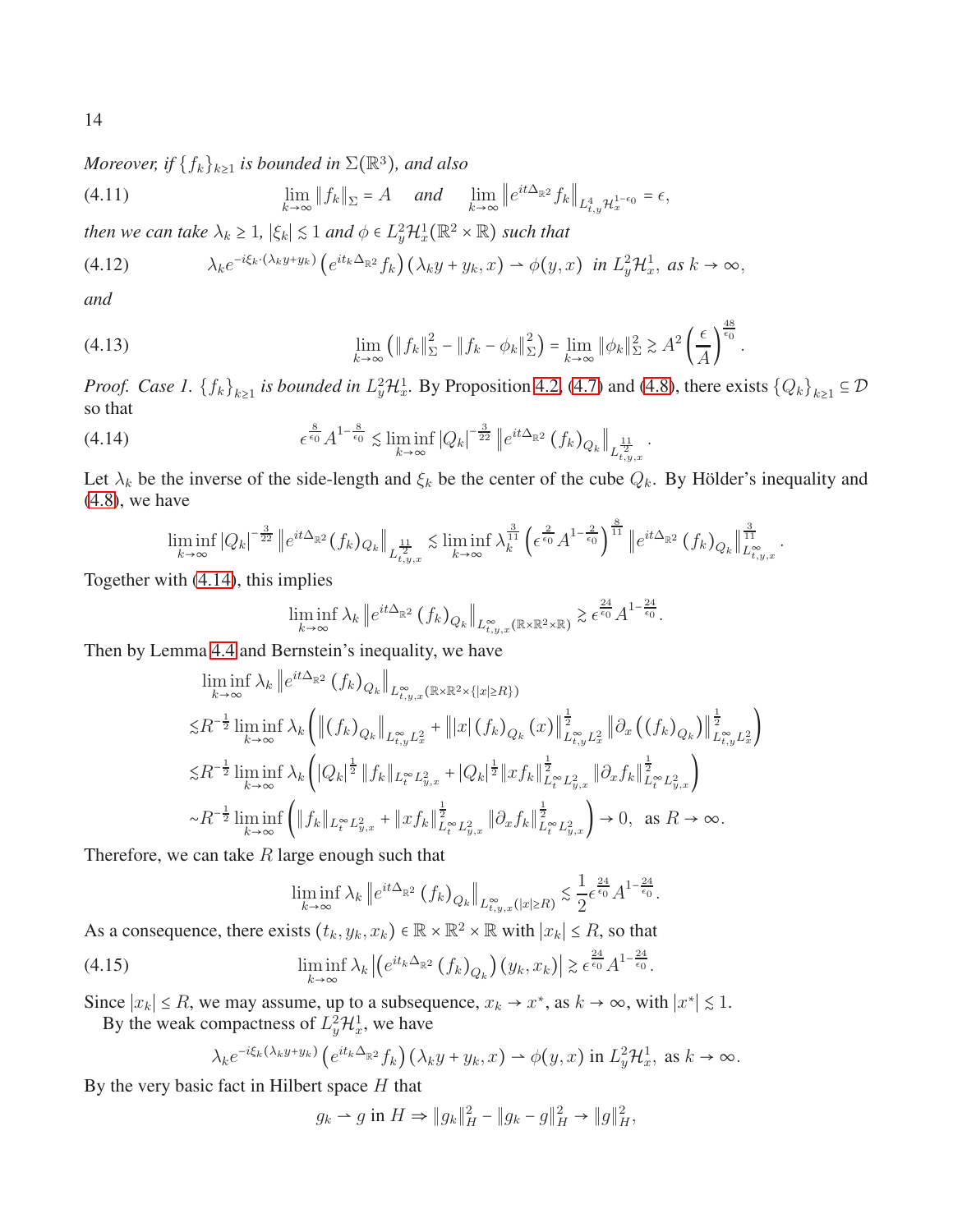we have

$$
\lim_{k \to \infty} \left( \|f_k\|_{L_y^2 \mathcal{H}_x^1}^2 - \|f_k - \phi_k\|_{L_y^2 \mathcal{H}_x^1}^2 \right) = \|\phi\|_{L_y^2 \mathcal{H}_x^1}^2.
$$

We now turn to the remaining part [\(4.9\)](#page-12-4). Define h so that  $\mathcal{F}_{v}h$  is the characteristic function of the cube  $\left[-\frac{1}{2}\right]$  $\frac{1}{2}, \frac{1}{2}$  $\frac{1}{2}$ <sup>2</sup>. By Lemma [2.1,](#page-8-1) the function  $(x, y) \mapsto h(y)\delta_0(x) \in L_y^2\mathcal{H}_x^{-1}(\mathbb{R}^2 \times \mathbb{R})$ . From [\(4.15\)](#page-13-1), we obtain

<span id="page-14-0"></span>
$$
\left| \langle h(y)\delta_0(x), \phi(y, x + x^*) \rangle_{y,x} \right| = \lim_{k \to \infty} \left| \langle \delta_0(x), \int_{\mathbb{R}^2} \bar{h}(y)\lambda_k e^{-i\xi_k \cdot (\lambda_k y + y_k)} \left( e^{it_k \Delta_{\mathbb{R}^2}} f_k \right) (\lambda_k y + y_k, x + x_k) dy \rangle_x \right|
$$
  
(4.16) 
$$
= \lim_{k \to \infty} \lambda_k \left| \left( e^{it_k \Delta_{\mathbb{R}^2}} (f_k)_{Q_k} \right) (y_k, x_k) \right| \geq \epsilon^{\frac{24}{\epsilon_0}} A^{1 - \frac{24}{\epsilon_0}},
$$

from which it follows

$$
\|\phi(y, x + x^*)\|_{L_y^2 \mathcal{H}_x^1} \gtrsim \epsilon^{\frac{24}{\epsilon_0}} A^{1 - \frac{24}{\epsilon_0}}.
$$

At the same time, since

$$
\begin{aligned} \|\phi(y,x)\|_{L_y^2\mathcal{H}_x^1} &\geq \|\phi(y,x+x^*)\|_{L_y^2H_x^1} + \| |x| \phi(y,x+x^*)\|_{L_{y,x}^2} - \| |x^*| \phi(y,x+x^*)\|_{L_{y,x}^2} \\ & = \|\phi(y,x+x^*)\|_{L_y^2\mathcal{H}_x^1} - |x^*| \|\phi(y,x)\|_{L_{y,x}^2}, \end{aligned}
$$

we get

$$
\|\phi(y, x + x^*)\|_{L_y^2 \mathcal{H}_x^1} \le \|\phi\|_{L_y^2 \mathcal{H}_x^1} + |x^*| \|\phi\|_{L_{y,x}^2} \lesssim \|\phi\|_{L_y^2 \mathcal{H}_x^1}
$$

.

Therefore  $\|\phi\|_{L_y^2\mathcal{H}_x^1} \gtrsim \epsilon^{\frac{24}{\epsilon_0}} A^{1-\frac{24}{\epsilon_0}}$  and [\(4.9\)](#page-12-4) follows. We turn to [\(4.10\)](#page-12-5), by Proposition [4.3](#page-12-6) and the Rellich-Kondrashov theorem, we have

$$
e^{it\Delta_{\mathbb{R}^2}}\left(\lambda_k e^{-i\xi_k\cdot(\lambda_k y+y_k)}\left(e^{it_k\Delta_{\mathbb{R}^2}}f_k\right)(\lambda_k y+y_k,x+x_k)\right)\to e^{it\Delta_{\mathbb{R}^2}}\phi(y,x),\text{ as }k\to\infty,
$$

for almost every  $(t, y, x) \in \mathbb{R} \times \mathbb{R}^2 \times \mathbb{R}$ . By the refined Fatou's lemma [\[72\]](#page-69-20), we obtain

$$
\left\|e^{it\Delta_{\mathbb{R}^2}} f_k\right\|_{L^4_{t,y}\mathcal{H}_x^{1-\epsilon_0}}^4 - \left\|e^{it\Delta_{\mathbb{R}^2}} (f_k - \phi_k)\right\|_{L^4_{t,y}\mathcal{H}_x^{1-\epsilon_0}}^4 - \left\|e^{it\Delta_{\mathbb{R}^2}} \phi_k\right\|_{L^4_{t,y}\mathcal{H}_x^{1-\epsilon_0}}^4 \to 0, \text{ as } k \to \infty.
$$

Thus, by the invariance of Galilean transform, we have

<span id="page-14-1"></span>
$$
(4.17) \qquad \limsup_{k \to \infty} \|e^{it\Delta_{\mathbb{R}^2}}(f_k - \phi_k)\|_{L^4_{t,y} \mathcal{H}_x^{1-\epsilon_0}}^4 = \limsup_{k \to \infty} \left( \|e^{it\Delta_{\mathbb{R}^2}} f_k\|_{L^4_{t,y} \mathcal{H}_x^{1-\epsilon_0}}^4 - \|e^{it\Delta_{\mathbb{R}^2}} \phi_k\|_{L^4_{t,y} \mathcal{H}_x^{1-\epsilon_0}}^4 \right) = \left( \epsilon^{\frac{2}{\epsilon_0}} A^{1-\frac{2}{\epsilon_0}} \right)^4 - \|e^{it\Delta_{\mathbb{R}^2}} \phi\|_{L^4_{t,y} \mathcal{H}_x^{1-\epsilon_0}}^4.
$$

We now take  $c(t) \in C^{\infty}$  which has compact support on  $[-1, 1]$ , such that

$$
\|c(t)e^{it\Delta}h\|_{L^{\frac{4}{3}}_{t,y}}=1.
$$

Then by [\(4.16\)](#page-14-0), we have

$$
\left| \int_{\mathbb{R}} \left\langle c(t)h(y)\delta_0(x), \phi(y, x+x^*) \right\rangle_{y,x} \mathrm{d}t \right| \gtrsim \epsilon^{\frac{24}{\epsilon_0}} A^{1-\frac{24}{\epsilon_0}}.
$$

On the other hand, by Hölder's inequality, Sobolev's inequality and Lemma [2.1,](#page-8-1)

$$
\left| \int_{\mathbb{R}} \left\langle c(t)h(y)\delta_{0}(x),\phi(y,x+x^{*})\right\rangle_{y,x} \mathrm{d}t \right| = \left| \int_{\mathbb{R}} \left\langle e^{it\Delta_{y}}\left(c(t)h(y)\delta_{0}(x)\right), e^{it\Delta_{y}}\phi(y,x+x^{*})\right\rangle_{y,x} \mathrm{d}t \right|
$$
  

$$
\lesssim \left\| e^{it\Delta_{y}}\left(c(t)h(y)\right) \right\|_{L_{t,y}^{\frac{4}{3}}}\left\| e^{it\Delta_{y}}\phi(y,x) \right\|_{L_{t,y}^{4}\mathcal{H}_{x}^{1-\epsilon_{0}}} \lesssim \left\| e^{it\Delta_{y}}\phi(y,x) \right\|_{L_{t,y}^{4}\mathcal{H}_{x}^{1-\epsilon_{0}}}.
$$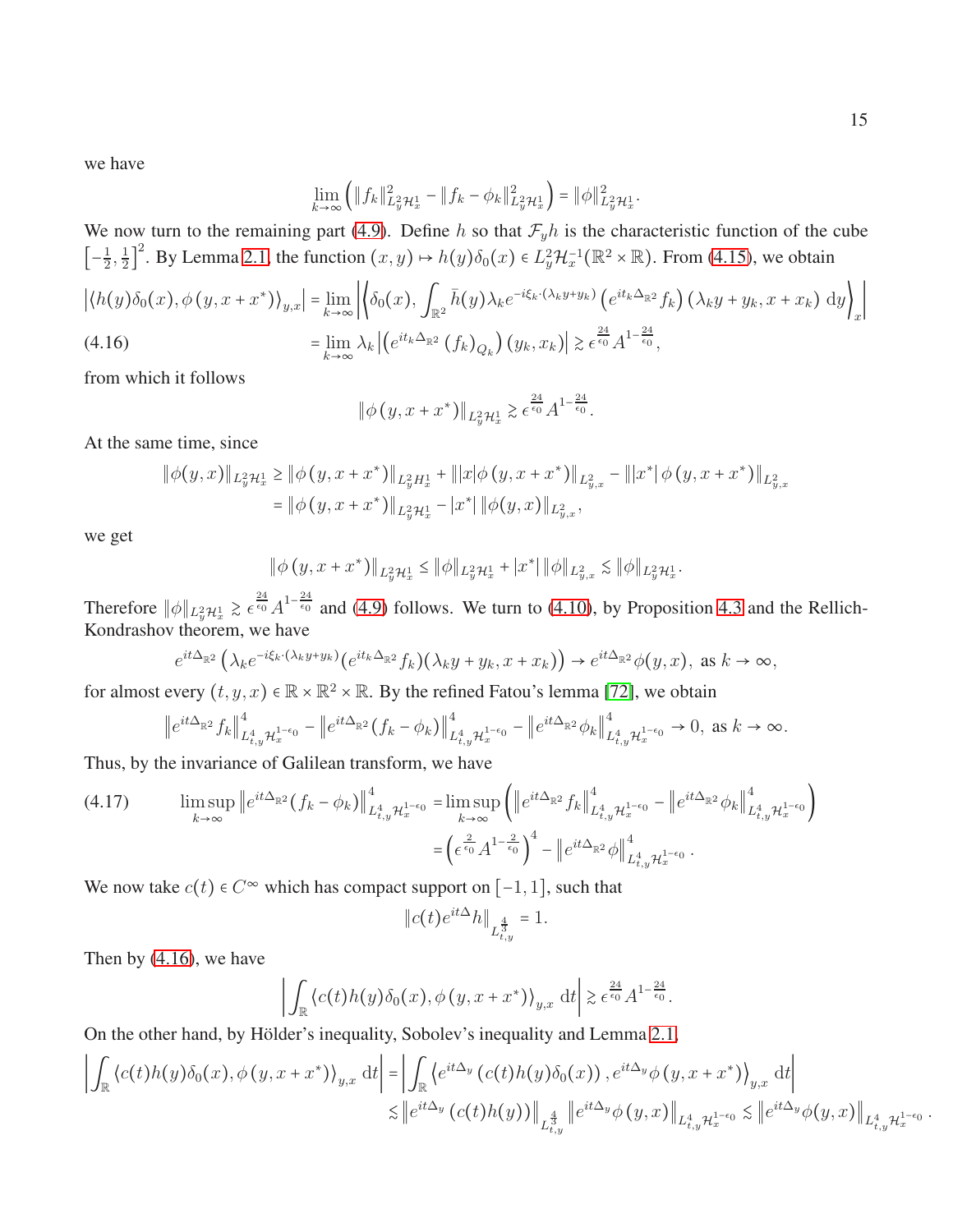Therefore, by the above two estimates and [\(4.17\)](#page-14-1), we get [\(4.10\)](#page-12-5).

*Case 2.*  $\{f_k\}_{k\geq 1}$  *is bounded in*  $\Sigma(\mathbb{R}^3)$ . In this case, we have

$$
\limsup_{k\to\infty} \|P^y_{\geq R} f_k\|_{L_y^2 \mathcal{H}_x^{1-\epsilon_0}} \lesssim \langle R \rangle^{-\epsilon_0} \limsup_{k\to\infty} \|f_k\|_{\Sigma(\mathbb{R}^3)} \to 0, \text{ as } R\to\infty.
$$

For  $R \in 2^{\mathbb{Z}}$  large enough depending on A and  $\epsilon$ , by [\(4.11\)](#page-13-2), Sobolev embedding, and Strichartz estimate,  $P^y_<$  $\sum_{k=1}^{y} f_k$  satisfies

$$
\lim_{k \to \infty} \|e^{it\Delta_{\mathbb{R}^2}} P_{\leq R}^y f_k\|_{L^4_{t,y} \mathcal{H}_x^{1-\epsilon_0}} \geq \lim_{k \to \infty} \|e^{it\Delta_{\mathbb{R}^2}} f_k\|_{L^4_{t,y} \mathcal{H}_x^{1-\epsilon_0}} - \lim_{k \to \infty} \|e^{it\Delta_{\mathbb{R}^2}} P_{\geq R}^y f_k\|_{L^4_{t,y} \mathcal{H}_x^{1-\epsilon_0}}
$$
\n
$$
\geq \lim_{k \to \infty} \|e^{it\Delta_{\mathbb{R}^2}} f_k\|_{L^4_{t,y} \mathcal{H}_x^{1-\epsilon_0}} - C \lim_{k \to \infty} \|P_{\geq R}^y f_k\|_{L^2_y \mathcal{H}_x^{1-\epsilon_0}} \geq \frac{1}{2} \epsilon^{\frac{2}{\epsilon_0}} A^{1-\frac{2}{\epsilon_0}}.
$$

So we can replace  $f_k$  by  $P^y_{\leq k}$  $\sum_{\leq R}^{y} f_k$  in the above case, and for  $R = R(A, \epsilon) > 0$  large enough, we may take  ${Q_k}_{k\geq 1} \subseteq \mathcal{D}$  and  $|Q_k| \leq R^2$  such that  $\lambda_k \geq R^{-1}$ , and  $|\xi_k| \leq R$ . As in the proof of *Case 1*, we still have [\(4.12\)](#page-13-3) and also [\(4.9\)](#page-12-4), [\(4.10\)](#page-12-5). Furthermore, if  $\limsup \lambda_k < \infty$ , then  $k\rightarrow\infty$ 

$$
\lambda_k e^{-i\xi_k \cdot (\lambda_k y + y_k)} \left( e^{it_k \Delta_{\mathbb{R}^2}} f_k \right) \left( \lambda_k y + y_k, x \right) \to \phi(y, x)
$$

holds for some  $\phi \in \Sigma(\mathbb{R}^2 \times \mathbb{R})$ . To show [\(4.13\)](#page-13-4), we just need to consider the case when  $\lambda_k \to \infty$  because the situation when  $\limsup \lambda_k < \infty$  is as in *Case 1*. We note  $k\rightarrow\infty$ 

$$
\lim_{k\to\infty}\|\phi_k\|_{\Sigma}^2\geq \lim_{k\to\infty}\left\|P^y_{\leq\lambda_k^{\theta}}\phi\right\|_{L_y^2\mathcal{H}_x^1}^2\gtrsim A^2\left(\frac{\epsilon}{A}\right)^{\frac{48}{\epsilon_0}}.
$$

Then the decoupling of the  $\Sigma$ –norm comes from  $P_{\leq \lambda_k^{\theta}} \to Id$  in  $L_y^2 \mathcal{H}_x^1$  and [\(4.12\)](#page-13-3).

*Proof of Theorem [4.1.](#page-10-0)* The conclusion follows by applying Proposition [4.6](#page-12-0) repeatedly until the asymptotically linear evolution of the remainder is trivial in  $L_{t,y}^4 \mathcal{H}_x^{1-\epsilon_0}$ . The decoupling [\(4.5\)](#page-11-2) and [\(4.6\)](#page-11-3) follow from  $(4.13)$  and the orthogonality  $(4.1)$ .

Remark 4.7. *For a linear profile decomposition for the Schrödinger propagator of the Schrödinger operator*  $-\Delta + |x|^2$  *in*  $L^2$ *, we refer to the work of C. Jao, R. Killip, and M. Visan [\[58\]](#page-69-21) and C. Jao [\[57\]](#page-69-22), we believe that some part of their argument can be applied in our equation. We also refer to the linear profile decomposition proved by A. Ardila and R. Carles [\[2\]](#page-67-4).*

4.2. Approximation of the nonlinear profile - The case of concentrated initial data. In this section, we will show that the nonlinear profile  $u_{\lambda}$  given in [\(1.4\)](#page-3-2)

$$
\begin{cases} i\partial_t u_\lambda+\Delta_{\mathbb{R}^3}u_\lambda-x^2u_\lambda=|u_\lambda|^2u_\lambda,\\ u_\lambda(0,y,x)=\frac{1}{\lambda}\phi\big(\frac{y}{\lambda},x\big), \end{cases}
$$

can be approximated by  $\tilde{u}_{\lambda}$  given in [\(1.6\)](#page-4-3)

$$
\tilde{u}_{\lambda}(t,y,x)=e^{it(\Delta_{\mathbb{R}}-x^2)}\sum_{n\in\mathbb{N}}\left(\frac{1}{\lambda}v_n\left(\frac{t}{\lambda^2},\frac{y}{\lambda},x\right)\right),\ (t,y,x)\in\mathbb{R}\times\mathbb{R}^2\times\mathbb{R},
$$

when  $\lambda$  is sufficiently large. Here  $v_n$  is the solution of the (DCR) system [\(1.5\)](#page-4-1)

$$
\begin{cases}\n(i\partial_t + \Delta_y) v_n(t, y, x) = \sum_{\substack{n_1, n_2, n_3 \in \mathbb{N}, \\ n_1 - n_2 + n_3 = n}} \Pi_n(v_{n_1} \bar{v}_{n_2} v_{n_3}) (t, y, x), \\
v_n(0, y, x) = \phi_n(y, x) = \Pi_n \phi(y, x).\n\end{cases}
$$

16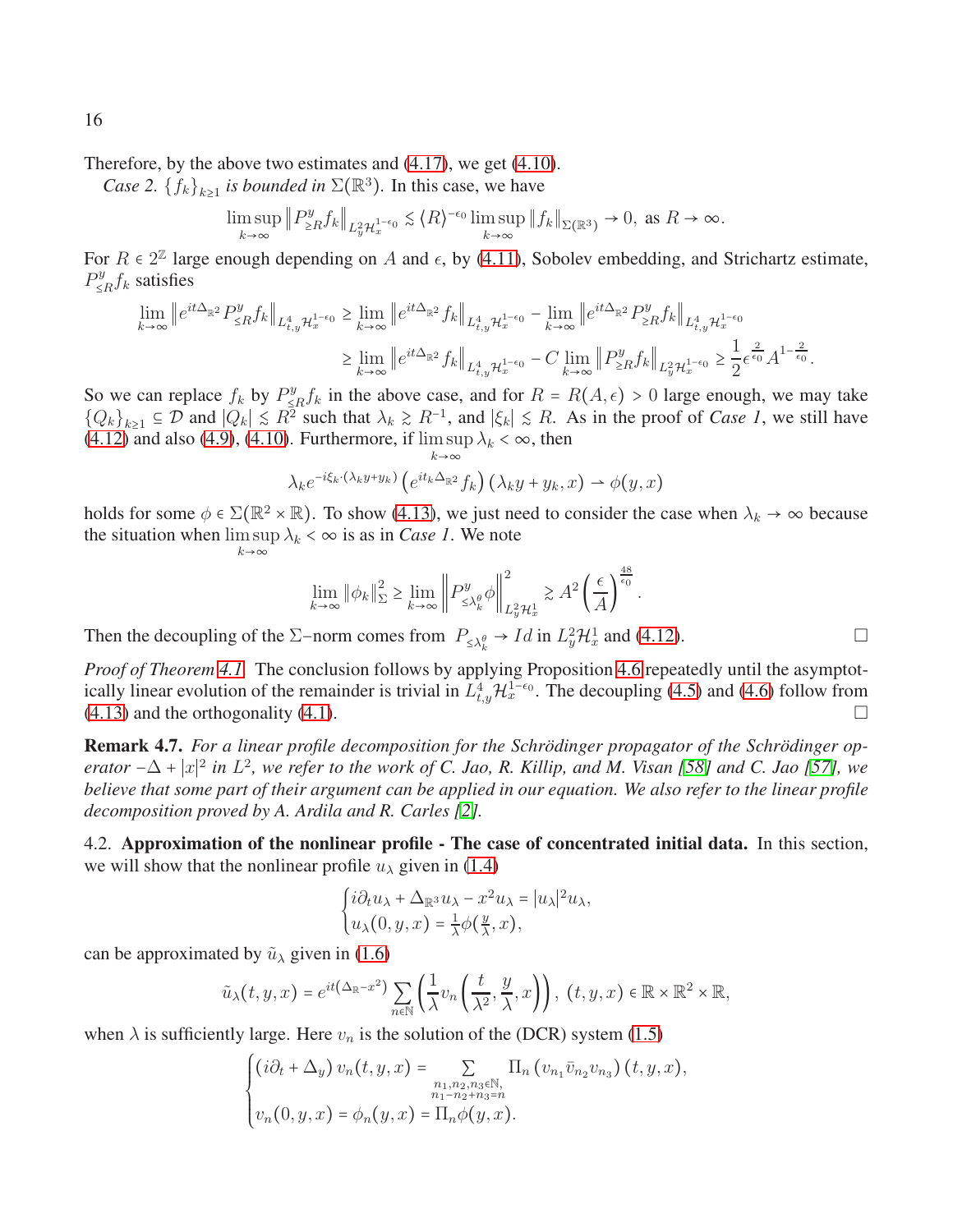The following corollary can be proven from Theorem [1.2](#page-4-0) by following the argument in [\[25,](#page-67-5) [64\]](#page-69-8). In particular, we refer to [\[24,](#page-67-14) Lemma 3.12].

<span id="page-16-0"></span>**Corollary 4.8** (Corollary of Theorem [1.2:](#page-4-0) Preservation of higher regularity). *Suppose that*  $\phi \in L_y^2 \mathcal{H}_x^1(\mathbb{R}^2 \times$  $\mathbb{R}$ ) and v is the global solution of [\(DCR\)](#page-4-2) given as in Theorem [1.2.](#page-4-0) For any  $s_1 \geq 0$  and  $s_2 \geq 1$ , if we assume  $further v|_{t=0} \in H^{s_1}_y H^{s_2}_x(\mathbb{R}^2 \times \mathbb{R})$ , then the solution  $v \in C_t^0 H^{s_1}_y H^{s_2}_x(\mathbb{R} \times \mathbb{R}^2 \times \mathbb{R})$  and satisfies

$$
\|v\|_{L_t^{\infty} H_y^{s_1} \mathcal{H}_x^{s_2} \cap L_t^4 W_y^{s_1,4} \mathcal{H}_x^{s_2}(\mathbb{R} \times \mathbb{R}^2 \times \mathbb{R})} \leq C \left( \|\phi\|_{H_y^{s_1} \mathcal{H}_x^{s_2}(\mathbb{R}^2 \times \mathbb{R})} \right).
$$

Relying on Corollary [4.8,](#page-16-0) we can now prove the following general result on approximation of the nonlinear profile in the large-scale case. We will prove it with the help of Theorem [3.5.](#page-10-3)

<span id="page-16-1"></span>**Theorem 4.9.** *For any*  $\phi \in L_y^2 H_x^1$ ,  $0 < \theta < 1$ ,  $(\lambda_k, t_k, y_k, \xi_k) \in \mathbb{R}_+ \times \mathbb{R} \times \mathbb{R}^2 \times \mathbb{R}^2$ ,  $|\xi_k| \lesssim 1$  and  $\lambda_k \to \infty$  when  $k \to \infty$ . There exists a global solution  $u_k \in C_t^0 L_y^2 H_x^1$  of

$$
\begin{cases} i\partial_t u_k + \Delta_y u_k + \Delta_x u_k - x^2 u_k = |u_k|^2 u_k, \\ u_k(0, y, x) = \lambda_k^{-1} e^{iy \cdot \xi_k} \left( e^{it_k \Delta_y} P_{\leq \lambda_k^{\theta}} \phi \right) \left( \frac{y - y_k}{\lambda_k}, x \right), \end{cases}
$$

*for* k *large enough, satisfying*

$$
\|u_k\|_{L^\infty_t L^2_y \mathcal{H}^1_x \cap L^4_{t,y} \mathcal{H}^1_x(\mathbb{R} \times \mathbb{R}^2 \times \mathbb{R})} \lesssim_{\|\phi\|_{L^2_y \mathcal{H}^1_x}} 1.
$$

Furthermore, assume that  $\epsilon_4=\epsilon_4\left(\|\phi\|_{L^2_yH^1_x}\right)$  is a sufficiently small positive constant and  $\psi\in H^{10}_yH^{10}_x$  such *that*

$$
\|\phi-\psi\|_{L_y^2\mathcal{H}_x^1}\leq \epsilon_4.
$$

*Then there exists a solution*  $v \in C_t^0 H_y^2 H_x^1(\mathbb{R} \times \mathbb{R}^2 \times \mathbb{R})$  *of (DCR), with* 

$$
v(0, y, x) = \psi(y, x), \text{ if } t_k = 0,
$$
  

$$
\lim_{t \to \pm \infty} \|v(t, y, x) - e^{it\Delta_y} \psi\|_{L_y^2 \mathcal{H}_x^1} = 0, \text{ if } t_k \to \pm \infty,
$$

 $such$  *that for*  $k$  *large enough, we have*  $\|u_k\|_{L^\infty_t L^2_y \mathcal{H}^1_x \cap L^4_{t,y} \mathcal{H}^1_x(\R \times \R^2 \times \R)} \lesssim 1,$  with

$$
||u_k(t) - w_{\lambda_k}(t)||_{L_t^{\infty} L_y^2 \mathcal{H}_x^1 \cap L_{t,y}^4 \mathcal{H}_x^1(\mathbb{R} \times \mathbb{R}^2 \times \mathbb{R})} \to 0, \text{ as } k \to \infty,
$$

*where*

$$
w_{\lambda_k}(t, y, x) = e^{-i(t - t_k)|\xi_k|^2} e^{iy \cdot \xi_k} \lambda_k^{-1} e^{it(\Delta_x - x^2)} v\left(\frac{t}{\lambda_k^2} + t_k, \frac{y - y_k - 2\xi_k(t - t_k)}{\lambda_k}, x\right).
$$

*Proof of Theorem* [4.9.](#page-16-1) By translation invariance, we may take  $y_k = 0$ . By Galilean transformation and  $|\xi_k|$ is bounded, we may take  $\xi_k = 0$ . Then

$$
w_{\lambda_k}(t, y, x) = \lambda_k^{-1} e^{it(\Delta_x - x^2)} v\left(\frac{t}{\lambda_k^2} + t_k, \frac{y}{\lambda_k}, x\right)
$$

When  $t_k = 0$ , we will show  $w_{\lambda_k}$  is an approximate solution to [\(1.2\)](#page-2-0). After a simple computation, we see

<span id="page-16-2"></span>
$$
(4.18) \qquad \qquad e_{\lambda_k} := \left( i \partial_t + \Delta_y + \Delta_x - x^2 \right) w_{\lambda_k} - |w_{\lambda_k}|^2 w_{\lambda_k}
$$
\n
$$
= -\lambda_k^{-3} \sum_{n \in \mathbb{N}} e^{-it(2n+1)} \sum_{\substack{n_1, n_2, n_3 \in \mathbb{N}, \\ n_1 - n_2 + n_3 = n}} e^{-2it(n_1 - n_2 + n_3 - n)} \left( \prod_n \left( v_{n_1} \bar{v}_{n_2} v_{n_3} \right) \right) \left( \frac{t}{\lambda_k^2}, \frac{y}{\lambda_k}, x \right).
$$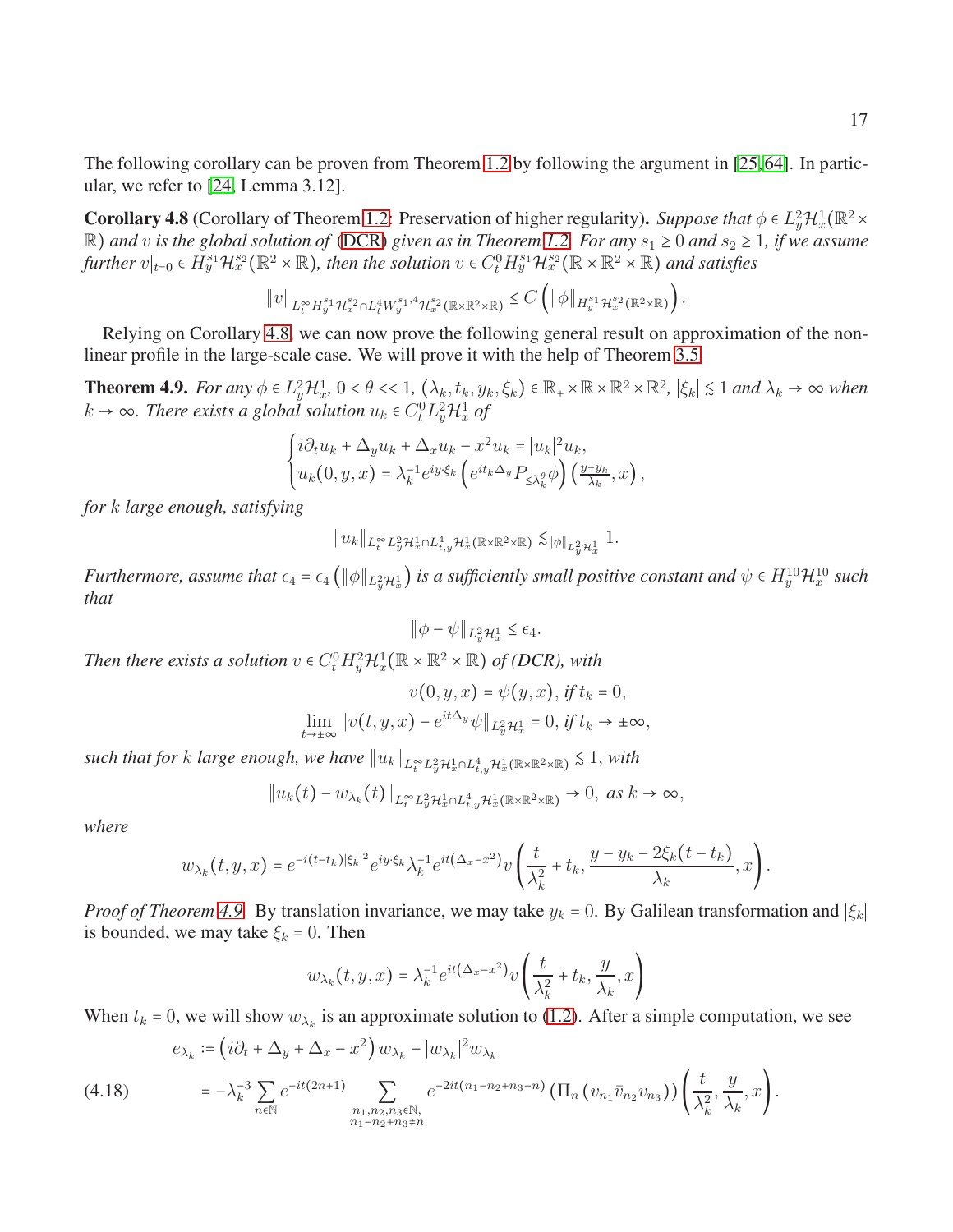We will show this error term is small in the dual Strichartz space. Dividing the right hand side of  $(4.18)$ into three terms:

$$
e_{\lambda_k}(t, y, x) = -\lambda_k^{-3} \sum_{n \in \mathbb{N}} e^{-it(2n+1)} \sum_{\substack{n_1, n_2, n_3 \in \mathbb{N} \\ n_1 - n_2 + n_3 = n}} e^{-2it(n_1 - n_2 + n_3 - n)} P_{\geq 2^{-10}}^y \left( \prod_n (v_{n_1} \bar{v}_{n_2} v_{n_3}) \left( \frac{t}{\lambda_k^2}, \frac{y}{\lambda_k}, x \right) \right)
$$
  
+  $\lambda_k^{-3} \sum_{n \in \mathbb{N}} e^{-it(2n+1)} \sum_{\substack{n_1, n_2, n_3 \in \mathbb{N} \\ n_1 - n_2 + n_3 = n}} e^{-2it(n_1 - n_2 + n_3 - n)} P_{\geq 2^{-10}}^y \left( \prod_n (v_{n_1} \bar{v}_{n_2} v_{n_3}) \left( \frac{t}{\lambda_k^2}, \frac{y}{\lambda_k}, x \right) \right)$   
-  $\lambda_k^{-3} \sum_{n \in \mathbb{N}} e^{-it(2n+1)} \sum_{\substack{n_1, n_2, n_3 \in \mathbb{N} \\ n_1 - n_2 + n_3 = n}} e^{-2it(n_1 - n_2 + n_3 - n)} P_{\leq 2^{-10}}^y \left( \prod_n (v_{n_1} \bar{v}_{n_2} v_{n_3}) \left( \frac{t}{\lambda_k^2}, \frac{y}{\lambda_k}, x \right) \right)$   
=:  $e_{\lambda_k}^1 + e_{\lambda_k}^2 + e_{\lambda_k}^3$ .

We first consider  $e^1_\lambda$  $\frac{1}{\lambda_k}$  and shall use Bernstein's inequality, Leibnitz's rule, Plancherel's identity and Hölder's inequality to estimate as follows: (4.19)

<span id="page-17-1"></span>
$$
\|e^1_{\lambda_k}(t,y,x)\|_{L^{\frac{4}{3}}_{t,y}\mathcal{H}^1_x} \lesssim \lambda_k^{-1} \left\| \sum_{n\in\mathbb{N}} e^{-i\lambda_k^2 t (2n+1)} \sum_{n_1,n_2,n_3\in\mathbb{N}} e^{-2i\lambda_k^2 t (n_1-n_2+n_3-n)} \Pi_n\left(\nabla_y v_{n_1}\cdot\bar{v}_{n_2}\cdot v_{n_3}\right)(t,y,x) \right\|_{L^{\frac{4}{3}}_{t,y}\mathcal{H}^1_x} + \cdots
$$
  

$$
\sim \lambda_k^{-1} \left\| e^{i\lambda_k^2 t (\Delta_x-x^2)} \left(e^{i\lambda_k^2 t (\Delta_x-x^2)} \nabla_y v \cdot \overline{e^{i\lambda_k^2 t (\Delta_x-x^2)} v} e^{i\lambda_k^2 t (\Delta_x-x^2)} v\right)(t,y,x) \right\|_{L^{\frac{4}{3}}_{t,y}\mathcal{H}^1_x}
$$
  

$$
\lesssim \lambda_k^{-1} \|\nabla_y v\|_{L^4_{t,y}\mathcal{H}^1_x} \|v\|_{L^4_{t,y}\mathcal{H}^1_x}^2 \to 0, \text{ as } k\to\infty,
$$

where  $\cdots$  are the missing two terms with  $\nabla_y$  acting on  $\bar{v}_{n_2}$  and  $v_{n_3}$ .

We now turn to the estimate of  $e_{\lambda}^2$  $\lambda_k^2$ . Using Bernstein's inequality and Leibniz's rule as above, we have

<span id="page-17-0"></span>
$$
(4.20)
$$
\n
$$
\left\|e_{\lambda_k}^2\right\|_{L_{t,y}^{\frac{4}{3}}\mathcal{H}_x^1} \lesssim \lambda_k^{-1} \left\| \sum_{n\in\mathbb{N}} e^{-i\lambda_k^2 t (2n+1)} \sum_{\substack{n_1, n_2, n_3 \in \mathbb{N},\\ n_1 - n_2 + n_3 = n}} \Pi_n(\nabla_y v_{n_1} \cdot \bar{v}_{n_2} v_{n_3}) (t, y, x) \right\|_{L_{t,y}^{\frac{4}{3}}\mathcal{H}_x^1} + \cdots
$$
\n
$$
\sim \lambda_k^{-1} \left\| \left( \sum_{n\in\mathbb{N}} \left| \langle n \rangle^{\frac{1}{2}} \sum_{\substack{n_1, n_2, n_3 \in \mathbb{N},\\ n_1 - n_2 + n_3 = n}} \Pi_n(\nabla_y v_{n_1} \cdot \bar{v}_{n_2} v_{n_3}) (t, y, x) \right|^2 \right)^{\frac{1}{2}} \right\|_{L_{t,y}^{\frac{4}{3}}L_x^2} + \cdots,
$$

where  $\cdots$  are the missing two terms with  $\nabla_y$  acting on  $\bar{v}_{n_2}$  and  $v_{n_3}$ .

We observe the following elementary inequality: for  $n = n_1 - n_2 + n_3$ 

$$
\langle n \rangle^{\frac{1}{2}} \leqslant \langle n \rangle^{-1} \langle n \rangle^{2} \leqslant \langle n \rangle^{-1} \langle n_1 \rangle^{2} \langle n_2 \rangle^{2} \langle n_3 \rangle^{2}.
$$

18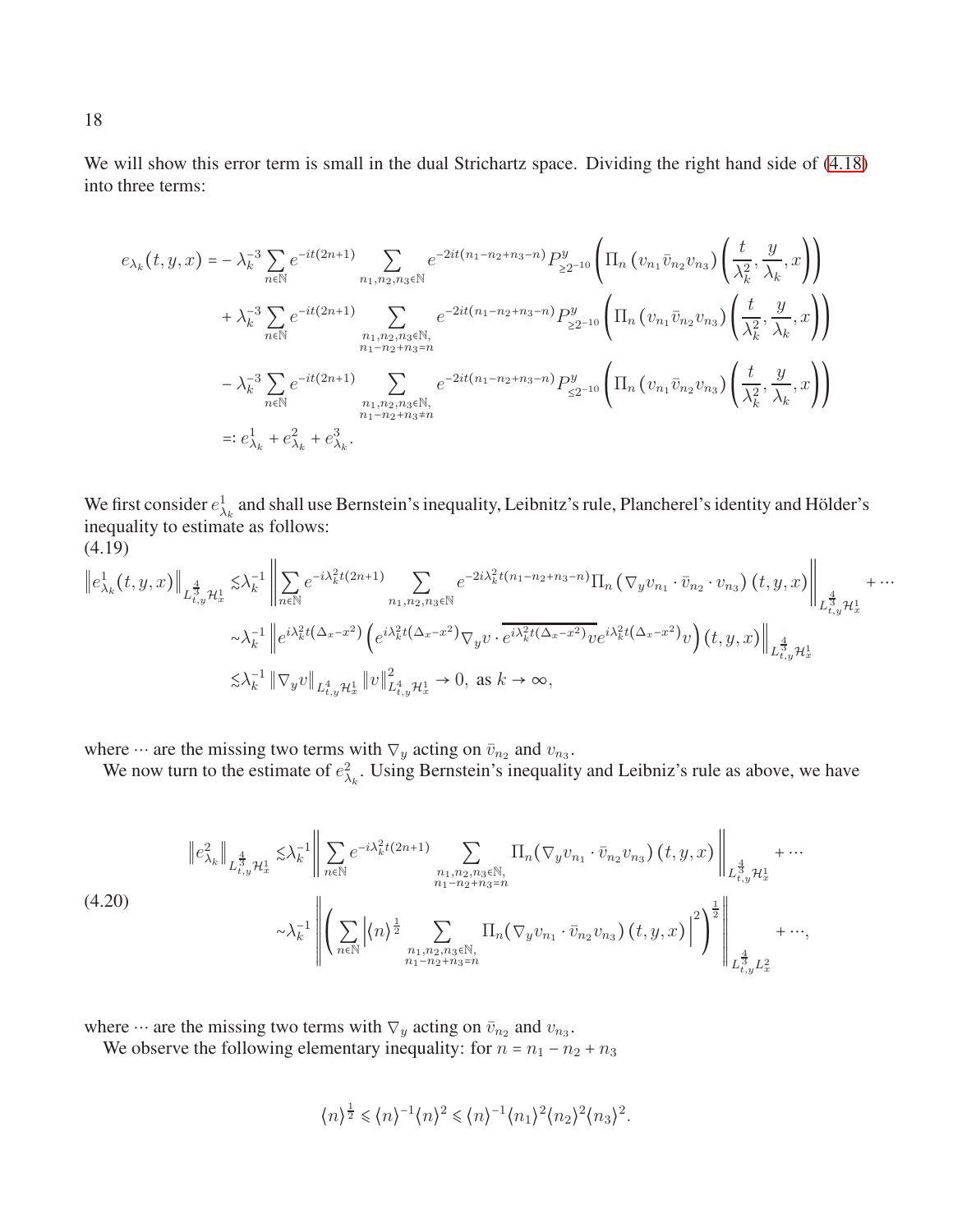Using the fact  $\{\langle n\rangle^{-1}\}_{n\in\mathbb{N}}\in l_n^2$ , the Minkowski inequality and boundedness of  $\Pi_n$ , we have

$$
\left\| \langle n \rangle^{\frac{1}{2}} \sum_{\substack{n_1, n_2, n_3 \in \mathbb{N}, \\ n_1 - n_2 + n_3 = n}} \Pi_n \left( \nabla_y v_{n_1} \cdot \bar{v}_{n_2} v_{n_3} \right) (t, y, x) \right\|_{L^{\frac{4}{3}}_{t, y} L^2_x l^2_n} \n\lesssim \left\| \langle n \rangle^{-1} \sum_{\substack{n_1, n_2, n_3 \in \mathbb{N}, \\ n_1 - n_2 + n_3 = n}} \langle n_1 \rangle^2 \langle n_2 \rangle^2 \langle n_3 \rangle^2 \left| \Pi_n \left( \nabla_y v_{n_1} \cdot \bar{v}_{n_2} v_{n_3} \right) (t, y, x) \right| \right\|_{L^{\frac{4}{3}}_{t, y} L^2_x l^2_n} \n\lesssim \left\| \sum_{n_1, n_2, n_3 \in \mathbb{N}} \langle n_1 \rangle^2 \langle n_2 \rangle^2 \langle n_3 \rangle^2 \left\| \left( \nabla_y v_{n_1} \cdot \bar{v}_{n_2} v_{n_3} \right) (t, y, x) \right\|_{L^2_x} \right\|_{L^{\frac{4}{3}}_{t, y}}.
$$

By Hölder's inequality and the embedding  $\mathcal{H}^1(\mathbb{R}) \subseteq L^\infty(\mathbb{R})$ , we find

$$
\left\| \left( \nabla_y v_{n_1} \cdot \bar{v}_{n_2} v_{n_3} \right) (t, y, x) \right\|_{L^2_x(\mathbb{R})} \lesssim \left\| \nabla_y v_{n_1} (t, y, x) \right\|_{L^2_x(\mathbb{R})} \left\| v_{n_2} (t, y, x) \right\|_{\mathcal{H}^1_x(\mathbb{R})} \left\| v_{n_3} (t, y, x) \right\|_{\mathcal{H}^1_x(\mathbb{R})}.
$$

Similar arguments can be applied to the other two terms on the right hand side of [\(4.20\)](#page-17-0). All together lead to the estimate:

<span id="page-18-0"></span>
$$
\|e_{\lambda_k}^2\|_{L_{t,y}^{\frac{4}{3}}\mathcal{H}_x^1} \lesssim \lambda_k^{-1} \| \langle n_1 \rangle^2 \langle n_2 \rangle^2 \langle n_3 \rangle^2 \| (\nabla_y v_{n_1} \cdot \bar{v}_{n_2} v_{n_3}) (t, y, x) \|_{L_x^2} \|_{L_{t,y}^{\frac{4}{3}}l_{n_1}^1 l_{n_2}^1 l_{n_3}^1} + \lambda_k^{-1} \| \langle n_1 \rangle^2 \langle n_2 \rangle^2 \langle n_3 \rangle^2 \| (v_{n_1} \cdot \overline{\nabla_y v_{n_2}} v_{n_3}) (t, y, x) \|_{L_x^2} \|_{L_{t,y}^{\frac{4}{3}}l_{n_1}^1 l_{n_2}^1 l_{n_3}^1} + \lambda_k^{-1} \| \langle n_1 \rangle^2 \langle n_2 \rangle^2 \langle n_3 \rangle^2 \| (v_{n_1} \cdot \bar{v}_{n_2} \nabla_y v_{n_3}) (t, y, x) \|_{L_x^2} \|_{L_{t,y}^{\frac{4}{3}}l_{n_1}^1 l_{n_2}^1 l_{n_3}^1} < \lambda_k^{-1} \| \langle n_1 \rangle^3 \langle n_2 \rangle^3 \langle n_3 \rangle^3 \| \nabla_y v_{n_1} (t, y, \cdot) \|_{L^2} \| v_{n_2} (t, y, \cdot) \|_{\mathcal{H}^1} \| v_{n_3} (t, y, \cdot) \|_{\mathcal{H}^1} \|_{L_{t,y}^{\frac{4}{3}}l_{n_1}^2 l_{n_2}^2 l_{n_3}^2} < \lambda_k^{-1} \| \nabla_y v \|_{L_{t,y}^4 \mathcal{H}_x^6} \| v \|_{L_{t,y}^4 \mathcal{H}_x^7}^2 \lesssim \lambda_k^{-1} C \Big( \| \psi \|_{H_y^1 \mathcal{H}_x^6} \Big) C \Big( \| \psi \|_{L_y^2 \mathcal{H}_x^7} \Big) \to 0, \text{ as } k \to \infty.
$$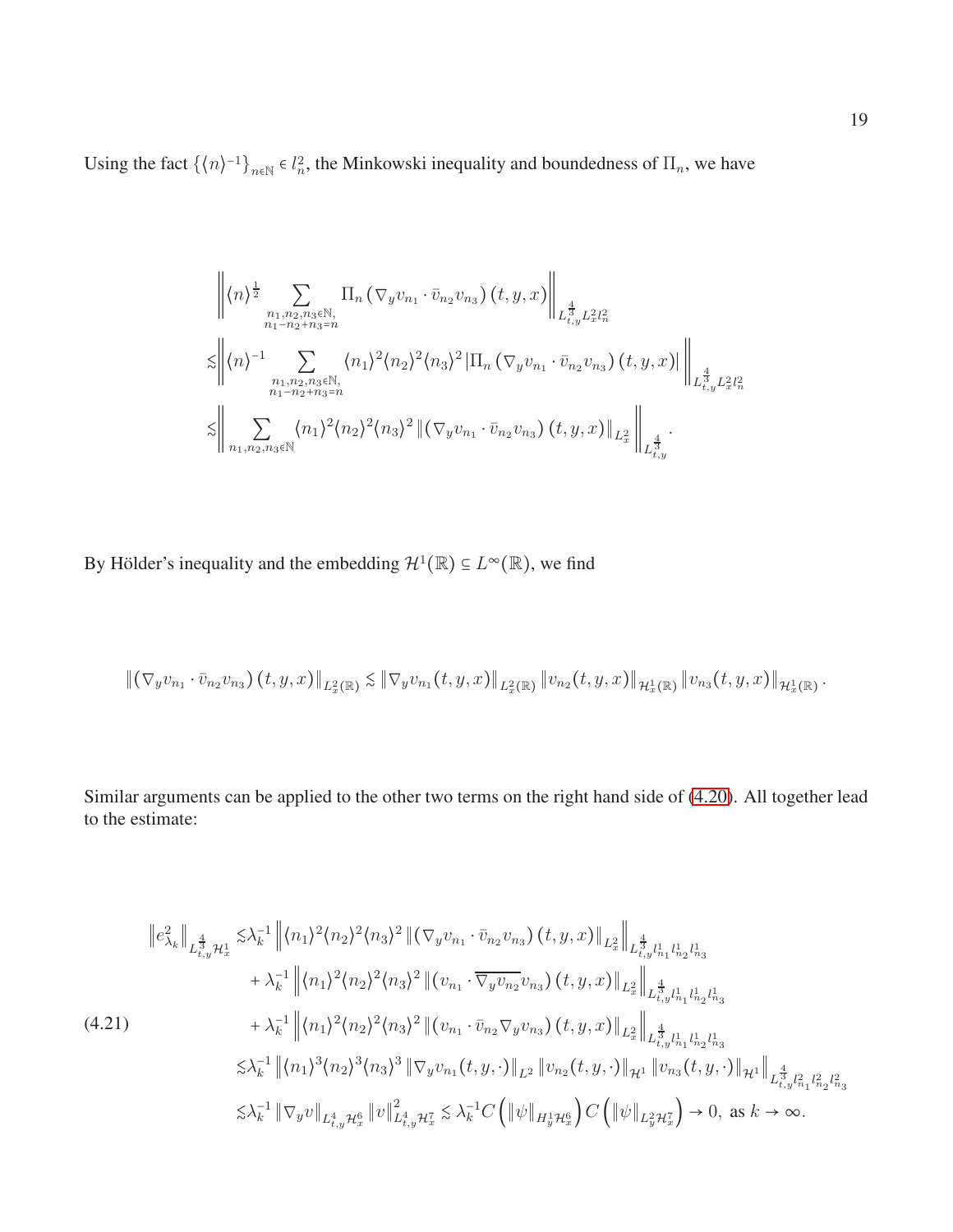Now, we only need to deal with  $e_{\lambda}^3$  $\frac{3}{\lambda_k}$ . We will use the normal form transform to exploit additional decay of  $\lambda_k$ , since it possesses time non-resonance property. Integrating by parts and direct computation imply

$$
\int_{0}^{t} e^{i(t-\tau)(\Delta_{y}+\Delta_{x}-x^{2})} e^{3}_{\lambda_{k}}(\tau) d\tau
$$
\n
$$
= -\lambda_{k}^{-3} \sum_{\substack{n_{1},n_{2},n_{3},n\in\mathbb{N} \\ n_{1}-n_{2}+n_{3}\neq n}} \int_{0}^{t} e^{it(\Delta_{y}-2n-1)} e^{-i\tau \tilde{\Delta}_{y}} P_{\leq 2^{-10}}^{y} \left( \prod_{n} (v_{n_{1}} \bar{v}_{n_{2}} v_{n_{3}}) \left( \frac{\tau}{\lambda_{k}^{2}}, \frac{y}{\lambda_{k}}, x \right) \right) d\tau
$$
\n
$$
= -\lambda_{k}^{-3} \sum_{\substack{n_{1},n_{2},n_{3},n\in\mathbb{N} \\ n_{1}-n_{2}+n_{3}\neq n}} e^{it(\Delta_{y}-2n-1)} e^{-it \tilde{\Delta}_{y}} (-i\tilde{\Delta}_{y})^{-1} P_{\leq 2^{-10}}^{y} \prod_{n} (v_{n_{1}} \bar{v}_{n_{2}} v_{n_{3}}) \left( \frac{t}{\lambda_{k}^{2}}, \frac{y}{\lambda_{k}}, x \right)
$$
\n
$$
+ \lambda_{k}^{-3} \sum_{\substack{n_{1},n_{2},n_{3},n\in\mathbb{N} \\ n_{1}-n_{2}+n_{3}\neq n}} e^{it(\Delta_{y}-2n-1)} (-i\tilde{\Delta}_{y})^{-1} P_{\leq 2^{-10}}^{y} \prod_{n} (v_{n_{1}} \bar{v}_{n_{2}} v_{n_{3}}) \left( 0, \frac{y}{\lambda_{k}}, x \right)
$$
\n
$$
+ \lambda_{k}^{-3} \sum_{\substack{n_{1},n_{2},n_{3},n\in\mathbb{N} \\ n_{1}-n_{2}+n_{3}\neq n}} e^{it(\Delta_{y}-2n-1)} e^{-i\tau \tilde{\Delta}_{y}} (-i\tilde{\Delta}_{y})^{-1} \partial_{\tau} \left( P_{\leq 2^{-10}}^{y} \prod_{n} (v_{n_{1}} \bar{v}_{n_{2}} v_{n_{3}}) \left( \frac{\tau}{\lambda_{k}^{2}}, \frac{y}{\lambda_{k}}, x \right) \right) d\tau
$$
\n
$$
= \lambda_{k}^{-3} \sum
$$

where the operator  $\tilde{\Delta}_y$  is defined to be

$$
\tilde{\Delta}_y \coloneqq 2(n_1 - n_2 + n_3 - n) + \Delta_y.
$$

This is a perturbation of the Laplacian operator and we suppress the parameters  $n_1, n_2, n_3, n$ . The inverse operator  $\left(-\tilde{\Delta}_y\right)$  $\frac{1}{1}$  is defined by the Fourier transform

$$
\mathcal{F}_y\left(\left(-i\tilde{\Delta}_y\right)^{-1}f\right)(\xi,x)=\frac{i(\mathcal{F}_yf)(\xi,x)}{2(n_1-n_2+n_3-n)-|\xi|^2}.
$$

This operator is invertible when  $n_1 - n_2 + n_3 - n \neq 0$  and  $|\xi| \leq 2^{-10}$ . We will use this expression in the remaining of the proof.

Denote

 $\ddot{\phantom{a}}$ 

$$
\begin{split} & e_{\lambda_k}^{3,1} := \bigg\| \lambda_k^{-3} \sum_{\substack{n_1, n_2, n_3, n \in \mathbb{N}, \\ n_1 - n_2 + n_3 \neq n}} e^{it\left(\Delta_y + \Delta_x - x^2\right)} P_{\leq 2^{-10}}^y \left( \left( -i \tilde{\Delta}_y \right)^{-1} \left( \Pi_n \left( v_{n_1} \bar{v}_{n_2} v_{n_3} \right) \left( 0, \frac{y}{\lambda_k}, x \right) \right) \right) \bigg\|_{L^4_{t,y} \mathcal{H}^1_x}, \\ & e_{\lambda_k}^{3,2} := \bigg\| \lambda_k^{-3} \sum_{\substack{n_1, n_2, n_3, n \in \mathbb{N}, \\ n_1 - n_2 + n_3 \neq n}} e^{-2it(n_1 - n_2 + n_3) - it} \left( -i \tilde{\Delta}_y \right)^{-1} \left( P_{\leq 2^{-10}}^y \Pi_n \left( v_{n_1} \bar{v}_{n_2} v_{n_3} \right) \left( \frac{t}{\lambda_k^2}, \frac{y}{\lambda_k}, x \right) \right) \bigg\|_{L^4_{t,y} \mathcal{H}^1_x}, \end{split}
$$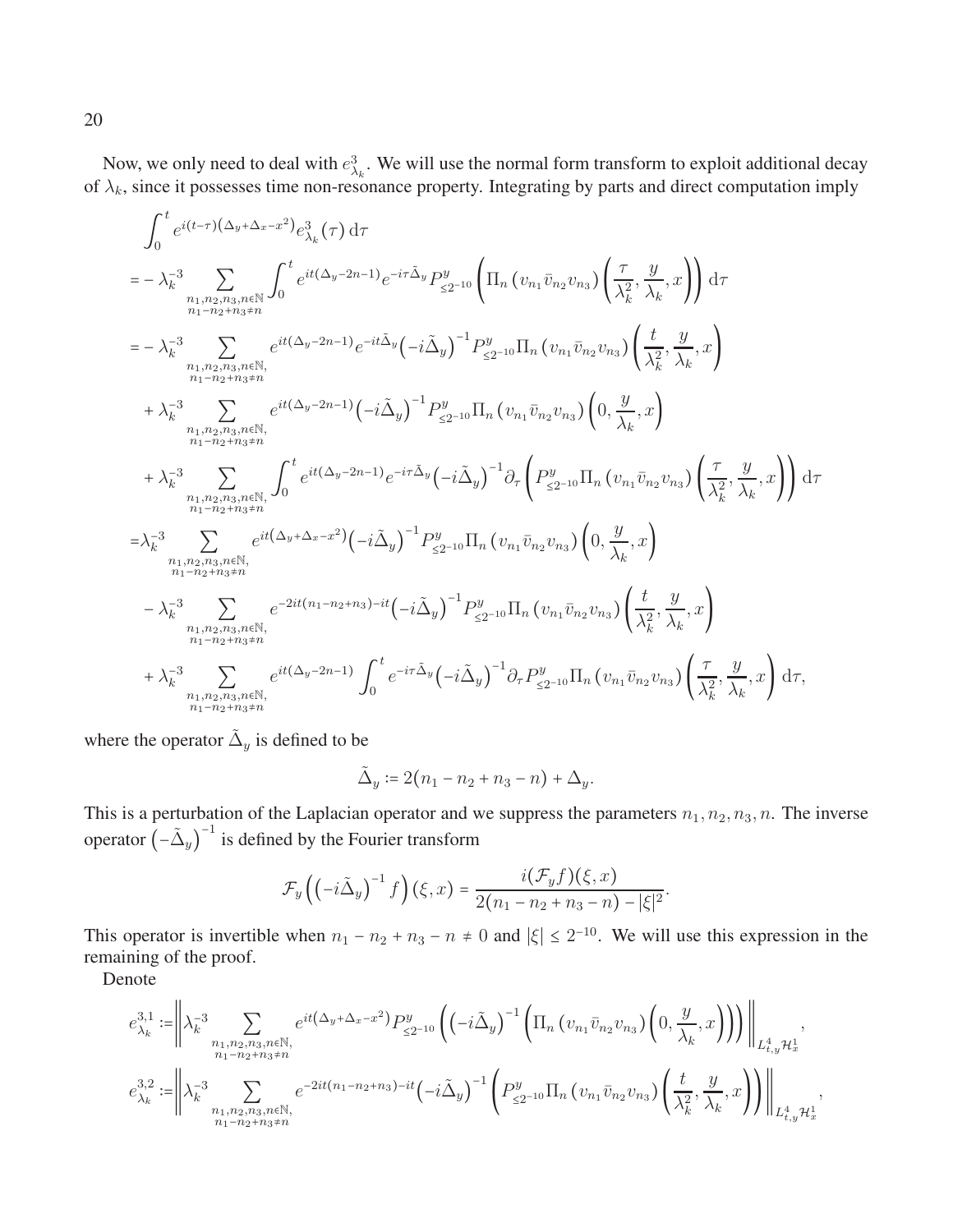and

$$
e_{\lambda_k}^{3,3}\coloneqq\left\|\lambda_k^{-3}\sum_{\substack{n_1,n_2,n_3,n\in\mathbb{N},\\ n_1-n_2+n_3+n}}e^{it(\Delta_y-2n-1)}\int_0^te^{-i\tau\tilde{\Delta}_y}\Big(-i\tilde{\Delta}_y\Big)^{-1}\left(\partial_\tau P^y_{\leq 2^{-10}}\Pi_n\left(v_{n_1}\bar{v}_{n_2}v_{n_3}\right)\left(\frac{\tau}{\lambda_k^2},\frac{y}{\lambda_k},x\right)\right)\mathrm{d}\tau\right\|_{L^4_{t,y}\mathcal{H}^1_x}.
$$

Then, we have

<span id="page-20-0"></span>
$$
(4.22) \qquad \qquad \left\| \int_0^t e^{i(t-\tau)(\Delta_y + \Delta_x - x^2)} e^3_{\lambda_k}(\tau, y, x) d\tau \right\|_{L^4_{t,y} \mathcal{H}^1_x} \sim e^{3,1}_{\lambda_k} + e^{3,2}_{\lambda_k} + e^{3,3}_{\lambda_k}.
$$

First, we consider the term  $e_{\lambda}^{3,1}$ <sup>3,1</sup>. By the boundedness of the operator  $P^y_{\leq}$  $\sum_{\leq 2^{-10}}^{y} \left( -i \tilde{\Delta}_y \right)$  $n_1 - n_2 + n_3 \neq n$ and Minkowski's inequality, we may estimate as follows:

<span id="page-20-1"></span>
$$
(4.23)
$$
\n
$$
e_{\lambda_k}^{3,1} \leq \left\| \left\| \left\langle n \right\rangle^{\frac{1}{2}} \sum_{\substack{n_1, n_2, n_3 \in \mathbb{N} \\ n_1 - n_2 + n_3 \neq n}} \lambda_k^{-3} P_{\leq 2^{-10}}^y \left( -i \tilde{\Delta}_y \right)^{-1} \Pi_n \left( \left( v_{n_1} \bar{v}_{n_2} v_{n_3} \right) \left( 0, \frac{y}{\lambda_k}, x \right) \right) \right\|_{l^2_{\tilde{u}}} \right\|_{L^2_{y,x}} \\
\leq \lambda_k^{-3} \left\| \left\langle n \right\rangle^{\frac{1}{2}} \sum_{\substack{n_1, n_2, n_3 \in \mathbb{N} \\ n_1 - n_2 + n_3 \neq n}} \left\| \Pi_n \left( \left( v_{n_1} \bar{v}_{n_2} v_{n_3} \right) \left( 0, \frac{y}{\lambda_k}, x \right) \right) \right\|_{L^2_{y}} \right\|_{L^2_{y}l^2_{\tilde{u}}} \\
\leq \lambda_k^{-2} \left\| \left\langle n \right\rangle^{\frac{1}{2}} \sum_{\substack{n_1, n_2, n_3 \in \mathbb{N} \\ n_1, n_2, n_3 \in \mathbb{N}}} \left\| \Pi_n \left( \left( v_{n_1} \bar{v}_{n_2} v_{n_3} \right) \left( 0, y, x \right) \right) \right\|_{L^2_{y}} \right\|_{L^2_{x}l^2_{\tilde{u}}} \\
\leq \lambda_k^{-2} \sum_{\substack{n_1, n_2, n_3 \in \mathbb{N} \\ n_1, n_2, n_3 \in \mathbb{N}}} \left\| \left\langle n \right\rangle^{\frac{1}{2}} \Pi_n \left( \left( v_{n_1} \bar{v}_{n_2} v_{n_3} \right) \left( 0, y, x \right) \right) \right\|_{L^2_{y}l^2_{x}} \leq \lambda_k^{-2} \sum_{\substack{n_1, n_2, n_3 \in \mathbb{N} \\ n_1, n_2, n_3 \in \mathbb{N}}} \left\| \left( v_{n_1} \bar{v}_{n_2} v_{n_
$$

Next, we consider the term  $e_{\lambda}^{3,2}$ <sup>3,2</sup>. As in the estimate of  $e_{\lambda_k}^{3,1}$  $\frac{3.1}{\lambda_k}$ . By the boundedness of the operator  $P_{\leq k}^y$  $\sum_{\leq 2^{-10}}^{y} \left( -i \tilde{\Delta}_y \right)$ −1 when  $n_1 - n_2 + n_3 \neq n$ , Minkowski's inequality, the fractional Leibniz rule, Sobolev's inequality and Hölder's inequality, we have

<span id="page-20-2"></span>
$$
(4.24) \quad e_{\lambda_k}^{3,2} \lesssim \lambda_k^{-3} \left\| \langle n \rangle^{\frac{1}{2}} \sum_{\substack{n_1, n_2, n_3 \in \mathbb{N} \\ n_1 - n_2 + n_3 + n}} e^{-2it(n_1 - n_2 + n_3) - it} \left( -i \tilde{\Delta}_y \right)^{-1} P_{\leq 2^{-10}}^y \Pi_n \left( \left( v_{n_1} \bar{v}_{n_2} v_{n_3} \right) \left( \frac{t}{\lambda_k^2}, \frac{y}{\lambda_k}, x \right) \right) \right\|_{L^4_{t,y} L^2_x l^2_n} \n\lesssim \lambda_k^{-3} \left\| \langle n \rangle^{\frac{1}{2}} \sum_{\substack{n_1, n_2, n_3 \in \mathbb{N} \\ n_1 - n_2 + n_3 + n}} \left\| \Pi_n \left( \left( v_{n_1} \bar{v}_{n_2} v_{n_3} \right) \left( \frac{t}{\lambda_k^2}, \frac{y}{\lambda_k}, x \right) \right) \right\|_{L^4_{y}} \right\|_{L^4_t L^2_x l^2_n} \n\lesssim \lambda_k^{-\frac{3}{2}} \left\| \sum_{n_1, n_2, n_3 \in \mathbb{N}} \left\| v_{n_1} \bar{v}_{n_2} v_{n_3} \right\|_{H^{\frac{1}{2}}_y H^1_x} \right\|_{L^4_t} \lesssim \lambda_k^{-\frac{3}{2}} \left\| \left\| v(t, y, x) \right\|_{W^{3,4}_y H^5_x}^3 \right\|_{L^4_t} \n\lesssim \lambda_k^{-\frac{3}{2}} \left\| v(t, y, x) \right\|_{L^1_t L^2 W^{3,4}_y H^4_x}^3 \lesssim \lambda_k^{-\frac{3}{2}} C \left( \left\| v(0, y, x) \right\|_{H^{\frac{13}{12}}_y H^5_x} \right)^3 \to 0, \text{ as } k \to \infty.
$$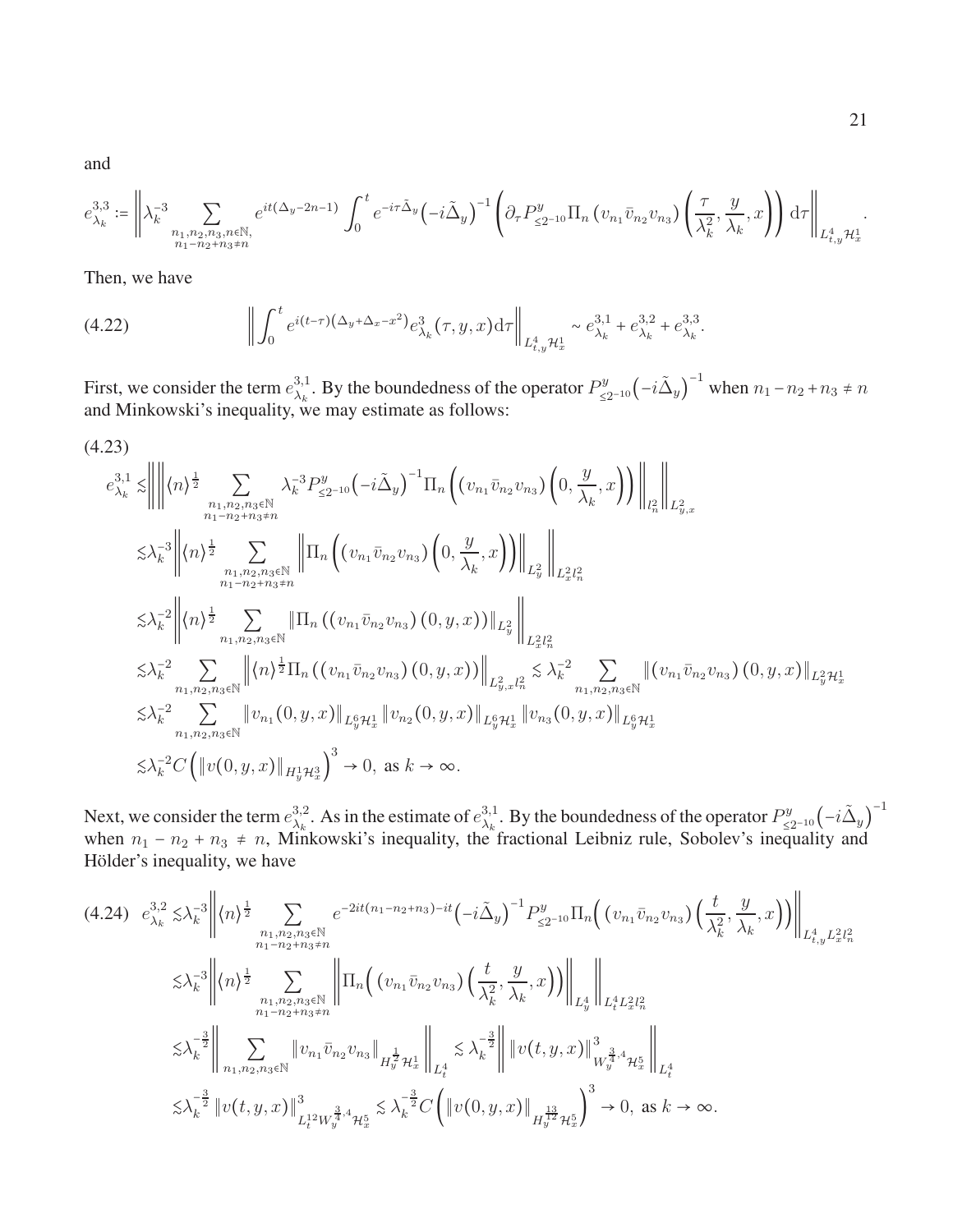Finally, we are left to consider the term  $e_{\lambda_k}^{3,3}$  $\lambda_k^{\delta,3}$ . Applying the Strichartz estimate, we obtain

<span id="page-21-0"></span>
$$
(4.25)
$$
\n
$$
\left\|\lambda_k^{-3}\sum_{\substack{n_1,n_2,n_3,n\in\mathbb{N},\\n_1-n_2+n_3\neq n}}e^{it(\Delta_y-2n-1)}\int_0^t e^{-i\tau\tilde{\Delta}_y}\left(-i\tilde{\Delta}_y\right)^{-1}\left(\partial_\tau P_{\leq 2^{-10}}^y\Pi_n\left(v_{n_1}\bar{v}_{n_2}v_{n_3}\right)\left(\frac{\tau}{\lambda_k^2},\frac{y}{\lambda_k},x\right)\right)d\tau\right\|_{L^4_{t,y}\mathcal{H}^1_x}
$$
\n
$$
\lesssim \left\|\left(i\partial_t + \Delta_y + \Delta_x - x^2\right)\sum_{\substack{n_1,n_2,n_3,n\in\mathbb{N},\\n_1-n_2+n_3\neq n}}e^{it(\Delta_y-2n-1)}\right\|_{L^2_{t,x}\mathcal{H}^1_x} \left(\frac{\tau}{\lambda_k^2},\frac{y}{\lambda_k},x\right)v_{n_2}\left(\frac{\tau}{\lambda_k^2},\frac{y}{\lambda_k},x\right)v_{n_3}\left(\frac{\tau}{\lambda_k^2},\frac{y}{\lambda_k},x\right)\right)\right\|d\tau\right\|_{L^1_tL^2_y\mathcal{H}^1_x}
$$

.

We observe, after some computation, that

$$
(i\partial_t + \Delta_y + \Delta_x - x^2) \sum_{\substack{n_1, n_2, n_3, n \in \mathbb{N},\\n_1 - n_2 + n_3 \neq n}} e^{it(\Delta_y - 2n - 1)} \int_0^t e^{-i\tau \tilde{\Delta}_y} (-i\tilde{\Delta}_y)^{-1} P_{\leq 2^{-10}}^y
$$

$$
\cdot \partial_\tau \Pi_n \left( \lambda_k^{-3} v_{n_1} \left( \frac{\tau}{\lambda_k^2}, \frac{y}{\lambda_k}, x \right) v_{n_2} \left( \frac{\tau}{\lambda_k^2}, \frac{y}{\lambda_k}, x \right) v_{n_3} \left( \frac{\tau}{\lambda_k^2}, \frac{y}{\lambda_k}, x \right) \right) d\tau
$$

$$
= \sum_{\substack{n_1, n_2, n_3, n \in \mathbb{N},\\n_1 - n_2 + n_3 \neq n}} e^{-2it(n_1 - n_2 + n_3) - it} (-i\tilde{\Delta}_y)^{-1} P_{\leq 2^{-10}}^y \partial_t \Pi_n \left( \lambda_k^{-3} v_{n_1} \left( \frac{t}{\lambda_k^2}, \frac{y}{\lambda_k}, x \right) v_{n_2} \left( \frac{t}{\lambda_k^2}, \frac{y}{\lambda_k}, x \right) v_{n_3} \left( \frac{t}{\lambda_k^2}, \frac{y}{\lambda_k}, x \right) \right).
$$

Therefore, by the above observation, Plancherel's theorem and Leibniz's rule, we have

<span id="page-21-1"></span>
$$
(4.26)
$$
\n
$$
(4.25) \lesssim \left\| \left( \sum_{n\in\mathbb{N}} \left( \sum_{n_{1},n_{2},n_{3}\in\mathbb{N}} \left| e^{-2it(n_{1}-n_{2}+n_{3}-n)-it} \left( -i\tilde{\Delta}_{y} \right)^{-1} P_{\leq 2^{-10}}^{y} \partial_{t} \Pi_{n} \left( \lambda_{k}^{-3} v_{n_{1}} \left( \frac{t}{\lambda_{k}^{2}}, \frac{y}{\lambda_{k}}, x \right) \right) \right) \right) \right\|_{L_{t}^{1} L_{y}^{2} L_{x}^{2}} \right\|_{L_{t}^{1} L_{y}^{2} L_{x}^{2}} \lesssim \left\| \left( \sum_{n\in\mathbb{N}} \left( \sum_{n_{1},n_{2},n_{3}\in\mathbb{N}} \left\| \partial_{t} \Pi_{n} \left( \lambda_{k}^{-3} v_{n_{1}} \left( \frac{t}{\lambda_{k}^{2}}, \frac{y}{\lambda_{k}}, x \right) \right) \right\| \right)^{2} \langle n \rangle \right)^{\frac{1}{2}} \right\|_{L_{t}^{1} L_{y}^{2} L_{x}^{2}} \lesssim \left\| \left( \sum_{n\in\mathbb{N}} \left( \sum_{n_{1},n_{2},n_{3}\in\mathbb{N}} \left\| \partial_{t} \Pi_{n} \left( \lambda_{k}^{-3} v_{n_{1}} \left( \frac{t}{\lambda_{k}^{2}}, \frac{y}{\lambda_{k}}, x \right) \right) v_{n_{2}} \left( \frac{t}{\lambda_{k}^{2}}, \frac{y}{\lambda_{k}}, x \right) v_{n_{3}} \left( \frac{t}{\lambda_{k}^{2}}, \frac{y}{\lambda_{k}}, x \right) \right) \right\|_{L_{y}^{2}} \right\|_{L_{t}^{1}} \right\|_{L_{y}^{1}} \right\|_{L_{y}^{1}} \left\| \left( \sum_{n_{1},n_{2},n_{3}\in\mathbb{N}} \left\| \partial_{t} v_{n_{1}} \cdot \bar{v}_{n_{2}} v_{n_{3}} \right\|_{L_{t}^{1} L_{y}^{2} H_{x}^{1}} + \lambda_{k}^{-2} \sum_{n_{1},n_{2},n_{3}\in\mathbb{N}} \
$$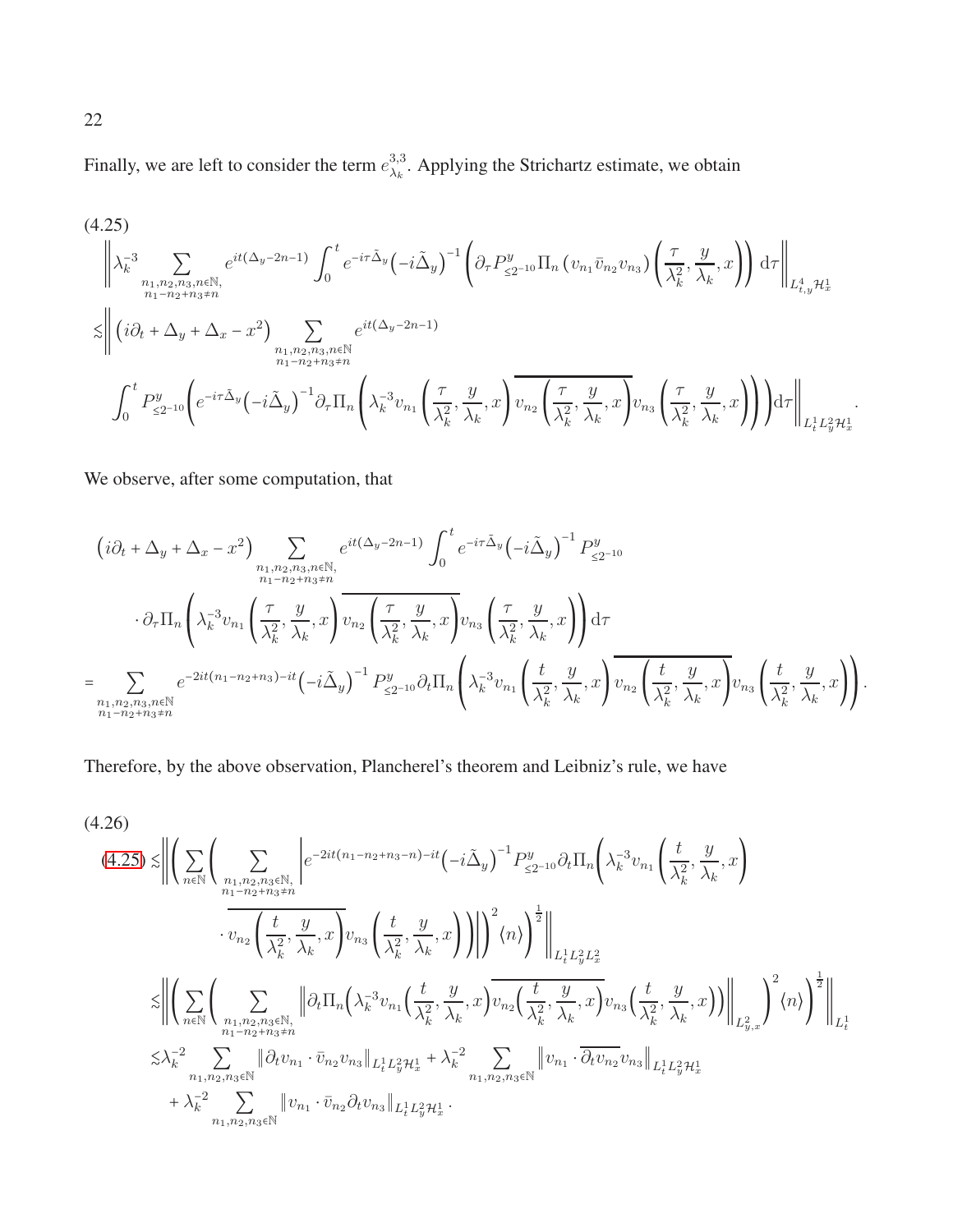We shall only show how to estimate the first term on the right hand side of  $(4.26)$  as the other two terms can be estimated similarly. By Hölder's inequality, and the fact that  $v$  satisfies [\(DCR\)](#page-4-2), we have

$$
\sum_{n_1, n_2, n_3 \in \mathbb{N}} \|\partial_t v_{n_1} \bar{v}_{n_2} v_{n_3}\|_{L^1_t L^2_y \mathcal{H}^1_x} \lesssim \|v\|_{L^3_t L^6_y \mathcal{H}^3_x}^2 \|\partial_t v\|_{L^3_t L^6_y \mathcal{H}^3_x} + \|v\|_{L^3_t L^6_y \mathcal{H}^3_x}^2 + \|v\|_{L^3_t L^6_y \mathcal{H}^3_x}^2 \bigg\| \sum_{\substack{n_4, n_5, n_6, n_1 \in \mathbb{N},\\ n_4 - n_5 + n_6 = n_1}} \Pi_{n_1} \left( v_{n_4} \bar{v}_{n_5} v_{n_6} \right) \bigg\|_{L^3_t L^6_y \mathcal{H}^3_x}.
$$

Applying Hölder's inequality and the Sobolev embedding, we have

$$
\left\| \sum_{\substack{n_4,n_5,n_6,n_1 \in \mathbb{N},\\ n_4-n_5+n_6=n_1}} \Pi_{n_1} (v_{n_4} \bar{v}_{n_5} v_{n_6}) \right\|_{L_t^3 L_y^6 \mathcal{H}_x^3} \lesssim \left\| \langle n_1 \rangle^{\frac{3}{2}} \sum_{\substack{n_4,n_5,n_6 \in \mathbb{N},\\ n_4-n_5+n_6=n_1}} \Pi_{n_1} (v_{n_4} \bar{v}_{n_5} v_{n_6}) \right\|_{L_t^3 L_y^6 L_x^2 l_{n_1}^2}
$$
  

$$
\lesssim \left\| \sum_{\substack{n_4,n_5,n_6 \in \mathbb{N},\\ n_4-n_5+n_6=n_1}} \langle n_1 \rangle^{-1} \langle n_4 \rangle^3 \langle n_5 \rangle^3 \langle n_6 \rangle^3 \left\| \Pi_{n_1} (v_{n_4} \bar{v}_{n_5} v_{n_6}) \right\| \right\|_{L_t^3 L_y^6 L_x^2 l_{n_1}^2}
$$
  

$$
\lesssim \left\| \sum_{n_4,n_5,n_6 \in \mathbb{N}} \langle n_4 \rangle^3 \langle n_5 \rangle^3 \langle n_6 \rangle^3 \left\| v_{n_4} \bar{v}_{n_5} v_{n_6} \right\|_{L_x^2} \right\|_{L_t^3 L_y^6}
$$
  

$$
\lesssim \left\| \sum_{n_4,n_5,n_6 \in \mathbb{N}} \langle n_4 \rangle^3 \langle n_5 \rangle^3 \langle n_6 \rangle^3 \left\| v_{n_4} \right\|_{\mathcal{H}_x^1} \left\| v_{n_5} \right\|_{\mathcal{H}_x^1} \left\| v_{n_6} \right\|_{\mathcal{H}_x^1} \right\|_{L_t^3 L_y^6}
$$
  

$$
\lesssim \left\| \sqrt{\sum_{n_4,n_5,n_6 \in \mathbb{N}} \langle n_4 \rangle^3 \langle n_5 \rangle^3 \langle n_6 \rangle^3 \left\| v_{n_4} \right\|_{\mathcal{H}_x^1} \left\| v_{n_5} \right\|_{\mathcal{H}_x^1} \left\| v_{n_6} \right\|_{\math
$$

where in the last inequality we use the fact that by Corollary [4.8,](#page-16-0) we have

$$
||v||_{L_t^3 L_y^6 \mathcal{H}_x^3} \leq C \left( ||\psi||_{L_y^2 \mathcal{H}_x^3} \right),
$$

and

$$
\|\Delta_y v\|_{L^3_tL^6_y\mathcal{H}^3_x} \leq C \left( \|\Delta_y \psi\|_{L^2_y\mathcal{H}^3_x} \right).
$$

Combining all these estimates together, we finally obtain

<span id="page-22-0"></span>
$$
(4.27) \qquad e_{\lambda_k}^{3,3} \lesssim \lambda_k^{-2} \left( C \left( \|\psi\|_{L_y^2 \mathcal{H}_x^3} \right)^2 C \left( \|\Delta_y \psi\|_{L_y^2 \mathcal{H}_x^3} \right) + C \left( \|\psi\|_{L_y^2 \mathcal{H}_x^3} \right)^2 C \left( \|\psi\|_{H_y^{\frac{2}{3}} \mathcal{H}_x^9} \right)^3 \right) \to 0, \text{ as } k \to \infty.
$$

To apply Theorem [3.5,](#page-10-3) we see

$$
\lim_{k \to \infty} \|w_{\lambda_k}(0, y, x) - u_{\lambda_k}(0, y, x)\|_{L_y^2 \mathcal{H}_x^1} = \|\phi - \psi\|_{L_y^2 \mathcal{H}_x^1} \le \epsilon_4,
$$

$$
||w_{\lambda_k}||_{L_t^{\infty}L_y^2\mathcal{H}_x^1(\mathbb{R}\times\mathbb{R}^2\times\mathbb{R})} = \left||\frac{1}{\lambda_k}v\left(\frac{t}{\lambda_k^2},\frac{y}{\lambda_k},x\right)\right||_{L_t^{\infty}L_y^2\mathcal{H}_x^1} = ||v||_{L_t^{\infty}L_y^2\mathcal{H}_x^1},
$$

and

$$
\|w_{\lambda_k}\|_{L^4_{t,y}\mathcal{H}^1_x(\mathbb{R}\times\mathbb{R}^2\times\mathbb{R})} = \left\|\frac{1}{\lambda_k}v\left(\frac{t}{\lambda_k^2},\frac{y}{\lambda_k},x\right)\right\|_{L^4_{t,y}\mathcal{H}^1_x} = \|v\|_{L^4_{t,y}\mathcal{H}^1_x}.
$$

These together with the estimates [\(4.19\)](#page-17-1), [\(4.21\)](#page-18-0), [\(4.22\)](#page-20-0), [\(4.23\)](#page-20-1), [\(4.24\)](#page-20-2), [\(4.27\)](#page-22-0) and Theorem [1.2](#page-4-0) yields Theorem [4.9](#page-16-1) when  $t_k = 0$ .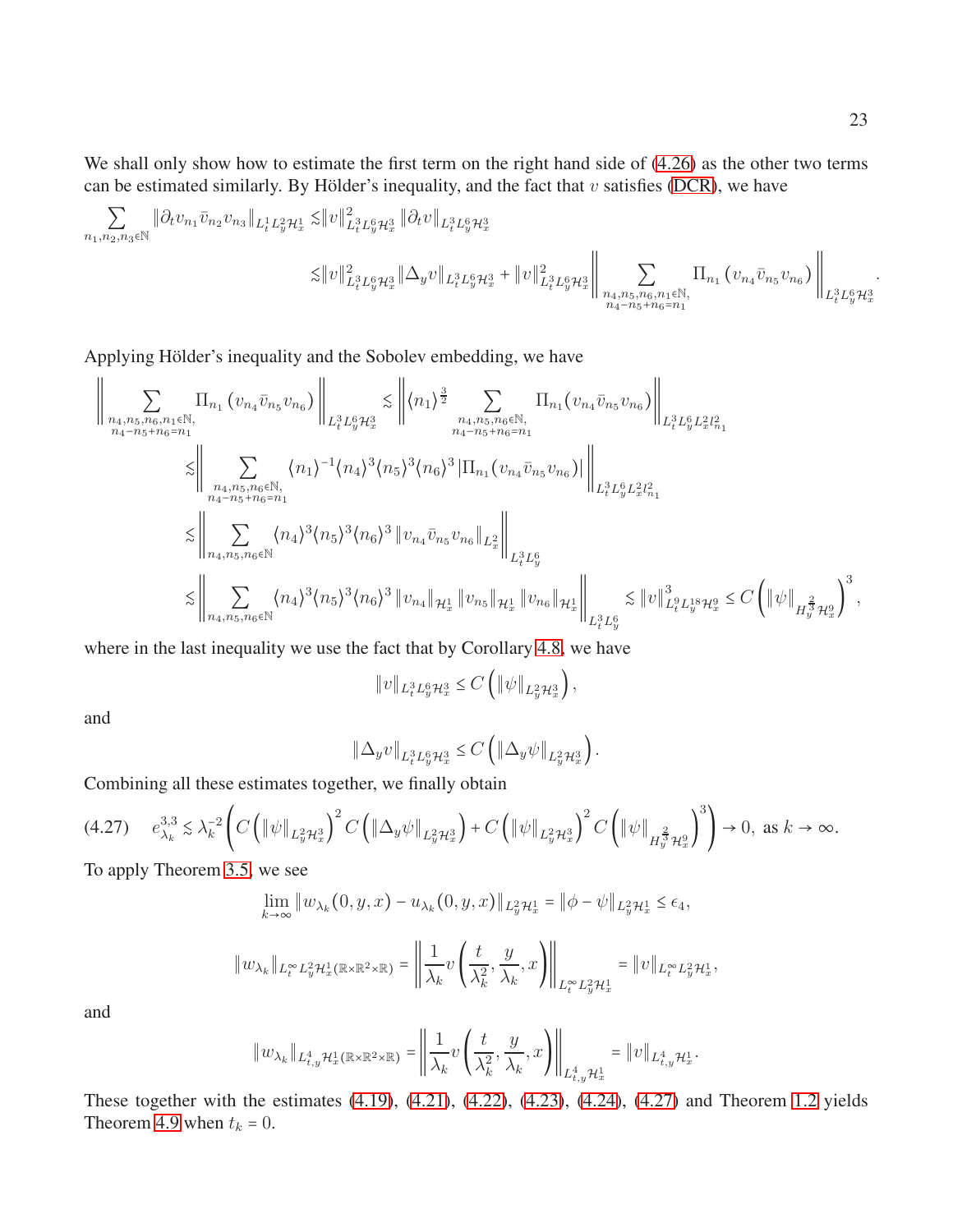24

If  $t_k \to \pm \infty$ , as  $k \to \infty$ , v is the solution of (DCR) with

$$
\lim_{t\to\pm\infty}||v(t,y,x)-e^{it\Delta_y}\psi||_{L_y^2\mathcal{H}_x^1}=0.
$$

By the argument in the case  $t_k = 0$ , we can also obtain Theorem [4.9](#page-16-1) in this case.

## 4.3. Existence of an almost-periodic soltuion. Define

$$
\Lambda(L) = \sup \|u\|_{L^4_{t,y} \mathcal{H}_x^{1-\epsilon_0}(\mathbb{R} \times \mathbb{R}^2 \times \mathbb{R})},
$$

where the supremum is taken over all global solutions  $u \in C^0_t(\mathbb{R}, \Sigma(\mathbb{R}^3))$  of [\(1.2\)](#page-2-0) with

$$
\mathcal{E}(u(t)) + \mathcal{M}(u(t)) \leq L.
$$

The proof of Theorem [3.4](#page-9-1) implies  $\Lambda(L) < \infty$  for sufficiently small L. Let

<span id="page-23-4"></span>
$$
(4.28) \t\t\t L_{\text{max}} = \sup \{ L \ge 0 : \Lambda(L) < \infty \}.
$$

If  $L_{\text{max}} < \infty$ , then following the arguments in [\[21,](#page-67-10) [22\]](#page-67-11), one can show the existence of an almost periodic solution with the help of Theorems [4.1](#page-10-0) and [4.9.](#page-16-1) The proof is rather standard, we refer to [\[21,](#page-67-10) [22,](#page-67-11) [61,](#page-69-0) [62,](#page-69-1) [64,](#page-69-8) [86\]](#page-70-3) and omit the proof here.

<span id="page-23-1"></span>**Theorem 4.10** (Existence of an almost-periodic solution). Assume that  $L_{max} < \infty$ . Then there exists a  $solution$   $u_c$   $\in$   $C_t^0(\mathbb{R},\Sigma(\mathbb{R}^3))$  *of the defocusing cubic NLS with partial harmonic potential* [\(1.2\)](#page-2-0) *satisfying* 

<span id="page-23-3"></span>
$$
(4.29) \t\t\t\mathcal{E}(u_c) + \mathcal{M}(u_c) = L_{max} \t and \t ||u_c||_{L^4_{t,y} \mathcal{H}_x^{1-\epsilon_0}(\mathbb{R} \times \mathbb{R}^2 \times \mathbb{R})} = \infty.
$$

*Furthermore,*  $u_c$  *is almost periodic in the sense that for any*  $\eta > 0$ *, there is a Lipschitz function*  $t \mapsto y(t)$ *and a sufficiently large positive number*  $C(\eta)$  *such that* 

<span id="page-23-2"></span><span id="page-23-0"></span>(4.30) 
$$
\int_{|y+y(t)| \ge C(\eta)} \|u_c(t,y,x)\|_{\mathcal{H}_x^1}^2 dy < \eta, \ \forall \ t \in \mathbb{R}.
$$

#### 5. RIGIDITY THEOREM

In this section, we will exclude the almost-periodic solution in Theorem [4.10](#page-23-1) by the interaction Morawetz estimate with an appropriately chosen weight function. Once the almost-periodic solution is excluded, we can finish the proof of Theorem [1.1.](#page-3-1)

<span id="page-23-5"></span>**Proposition 5.1** (Non-existence of the almost-periodic solution). *The almost-periodic solution*  $u_c$  *as in Theorem [4.10](#page-23-1) does not exist.*

*Proof.* For each  $r_0 > 0$ , we define the interaction Morawetz action

$$
M_{r_0}(t) = \int_{\mathbb{R}^2 \times \mathbb{R}} \int_{\mathbb{R}^2 \times \mathbb{R}} \mathfrak{I}\left(\overline{u_c(t,y,x)} \nabla_y u_c(t,y,x)\right) \cdot \nabla_y \psi_{r_0}\left(|y-\tilde{y}|\right) \left|u_c\left(t,\tilde{y},\tilde{x}\right)\right|^2 \, \mathrm{d}y \mathrm{d}x \mathrm{d}\tilde{y} \mathrm{d}\tilde{x},
$$

where  $\Im$  = Im denotes the imaginary part of a complex number and  $\psi_{r0}$ :  $\mathbb{R} \to \mathbb{R}$  is a radial function defined as in [\[23,](#page-67-15) [78\]](#page-69-14) with

$$
\Delta \psi_{r_0}(r) = \int_r^{\infty} s \log\left(\frac{s}{r}\right) w_{r_0}(s) \,ds,
$$

where

$$
w_{r_0}(s) = \begin{cases} \frac{1}{s^3}, & \text{if } s \ge r_0, \\ 0, & \text{if } s < r_0. \end{cases}
$$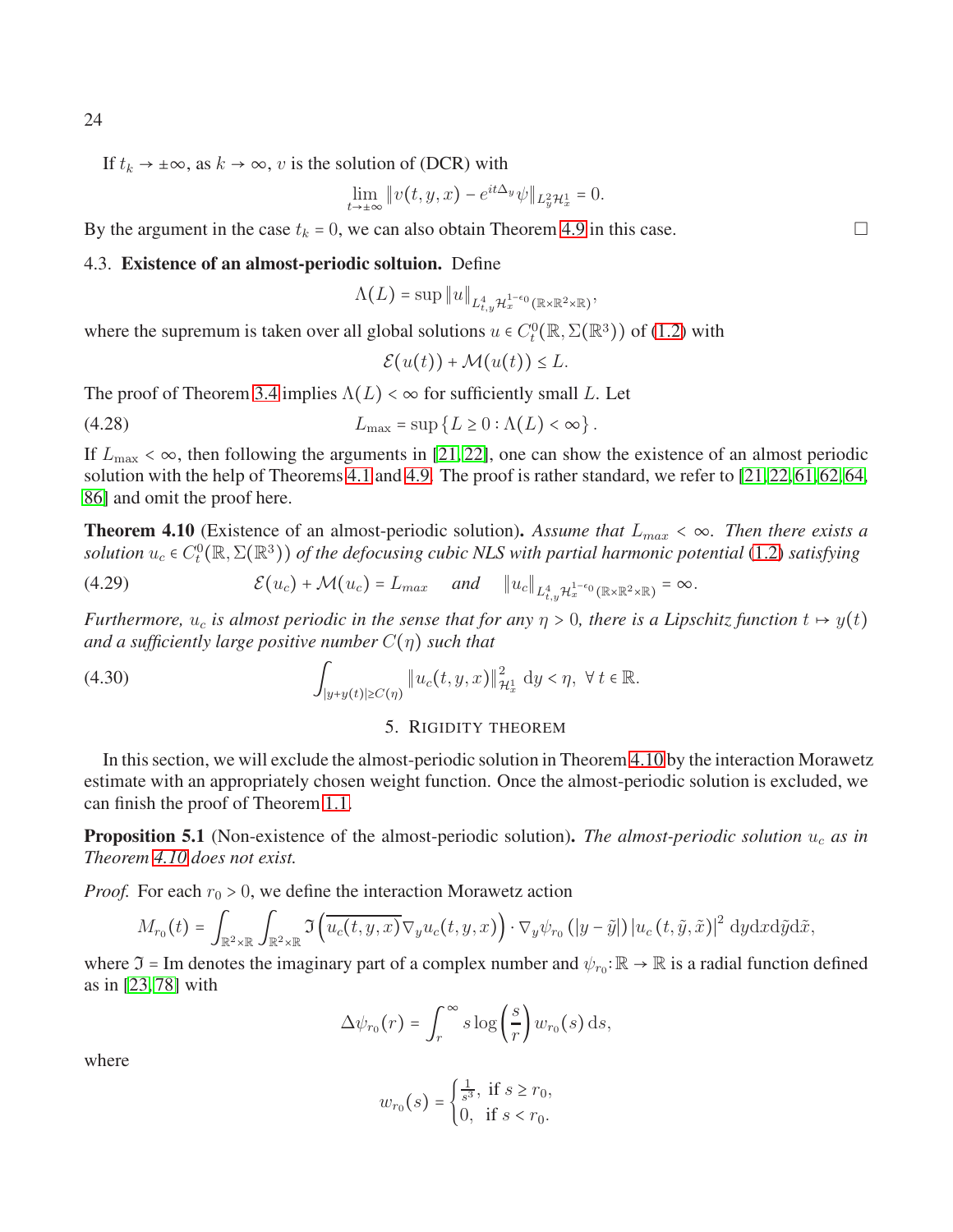It is straightforward to verify that  $\psi_{r_0}$  is convex and  $|\nabla \psi_{r_0}|$  is uniformly bounded (independent of  $r_0$ ), with

$$
-\Delta^2 \psi_{r_0}(r) = \frac{2\pi}{r_0} \delta_0(r) - w_{r_0}(r).
$$

Using the above properties of the weight function  $\psi_{r_0}$ , one can show (see [\[23,](#page-67-15) Section 3.3]) for all  $T_0 > 0$ ,

<span id="page-24-2"></span>
$$
(5.1) \qquad \qquad \int_{-T_0}^{T_0} \int_{\mathbb{R}^2} \left| |\nabla_y|^{\frac{1}{2}} \left( \|u_c(t, y, x)\|_{L_x^2(\mathbb{R})}^2 \right) \right|^2 \, \mathrm{d}y \mathrm{d}t \lesssim \|u_c\|_{L_t^\infty L_{y,x}^2}^3 \, \|\nabla_y u_c\|_{L_t^\infty L_{y,x}^2} \lesssim 1.
$$

By [\(4.30\)](#page-23-2) and the conservation of mass, we have

<span id="page-24-1"></span>(5.2) 
$$
\frac{\|u_c\|_{L_{y,x}^2}^2}{2} \leq \int_{|y+y(t)| \leq C\left(\frac{m_c}{100}\right)} \|u_c(t,y,x)\|_{L_x^2}^2 dy.
$$

where  $m_c := \mathcal{M}(u_c) > 0$  by [\(4.29\)](#page-23-3).

Therefore, for each  $T_0 > 0$ , by [\(5.2\)](#page-24-1), Sobolev's inequality, and [\(5.1\)](#page-24-2), we deduce

$$
\frac{m_c^2 T_0}{2} \leq \int_{-T_0}^{T_0} \left( \int_{|y+y(t)| \leq C\left(\frac{m_c}{100}\right)} \|u_c(t, y, x)\|_{L_x^2}^2 \, \mathrm{d}y \right)^2 \, \mathrm{d}t
$$
  
\$\leq C\left(\frac{m\_c}{100}\right) \int\_{-T\_0}^{T\_0} \left( \left( \int\_{\mathbb{R}^2} \left( \|u\_c(t, y, x)\|\_{L\_x^2}^2 \right)^4 \, \mathrm{d}y \right)^{\frac{1}{4}} \right)^2 \, \mathrm{d}t\$  
\$\leq C\left(\frac{m\_c}{100}\right) \int\_{-T\_0}^{T\_0} \int\_{\mathbb{R}^2} \left| |\nabla\_y|^{\frac{1}{2}} \left( \|u\_c(t, y, x)\|\_{L\_x^2}^2 \right) \right|^2 \, \mathrm{d}y \mathrm{d}t \leq C\left(\frac{m\_c}{100}\right).

Letting  $T_0 \to \infty$ , we obtain a contradiction, and this concludes the proof.

Finally, we can now reach to Theorem [1.1.](#page-3-1)

*Proof of Theorem [1.1](#page-3-1) .* By Theorems [1.2](#page-4-0) and [3.4,](#page-9-1) to prove the scattering of solutions to [\(1.2\)](#page-2-0), it suffices to show the finiteness of the  $L_{t,y}^4 \mathcal{H}_x^{1-\epsilon_0}$ -norm of the solution of [\(1.2\)](#page-2-0).

To this end, let  $L_{\text{max}}$  be given as in [\(4.28\)](#page-23-4). Then, equivalently, we need show that  $L_{\text{max}} = \infty$ . Suppose for a contradiction that  $L_{\text{max}} < \infty$ . Then Theorem [4.10](#page-23-1) would yield an almost-periodic solution of [\(1.2\)](#page-2-0), which is impossible in view of Proposition [5.1.](#page-23-5) This completes the proof.  $\Box$ 

## 6. SCATTERING OF THE [\(DCR\)](#page-4-2)

<span id="page-24-0"></span>In this section, we will prove Theorem [1.2,](#page-4-0) that is the global well-posedness and scattering of the [\(DCR\)](#page-4-2) system:

$$
\begin{cases} i\partial_t v + \Delta_{\mathbb{R}^2} v = F(v), \\ v(0, y, x) = \phi(y, x), \end{cases}
$$

where

$$
F(v) \coloneqq \sum_{\substack{n_1, n_2, n_3, n \in \mathbb{N}, \\ n_1 - n_2 + n_3 = n}} \Pi_n \left( \Pi_{n_1} v \overline{\Pi_{n_2} v} \Pi_{n_3} v \right)
$$

and  $\Pi_n$  is the orthogonal projector on the  $n^{th}$  eigenspace  $E_n$  of  $-\Delta_x + x^2$ .

We will mainly follow the approach to the global well-posedness and scattering of the two-dimensional mass-critical nonlinear Schrödinger equation as in  $[31]$ . The main ingredient is to establish an infinite dimensional vector-valued version of 2D long-time Strichartz estimate, which helps us to preclude certain almost periodic solutions.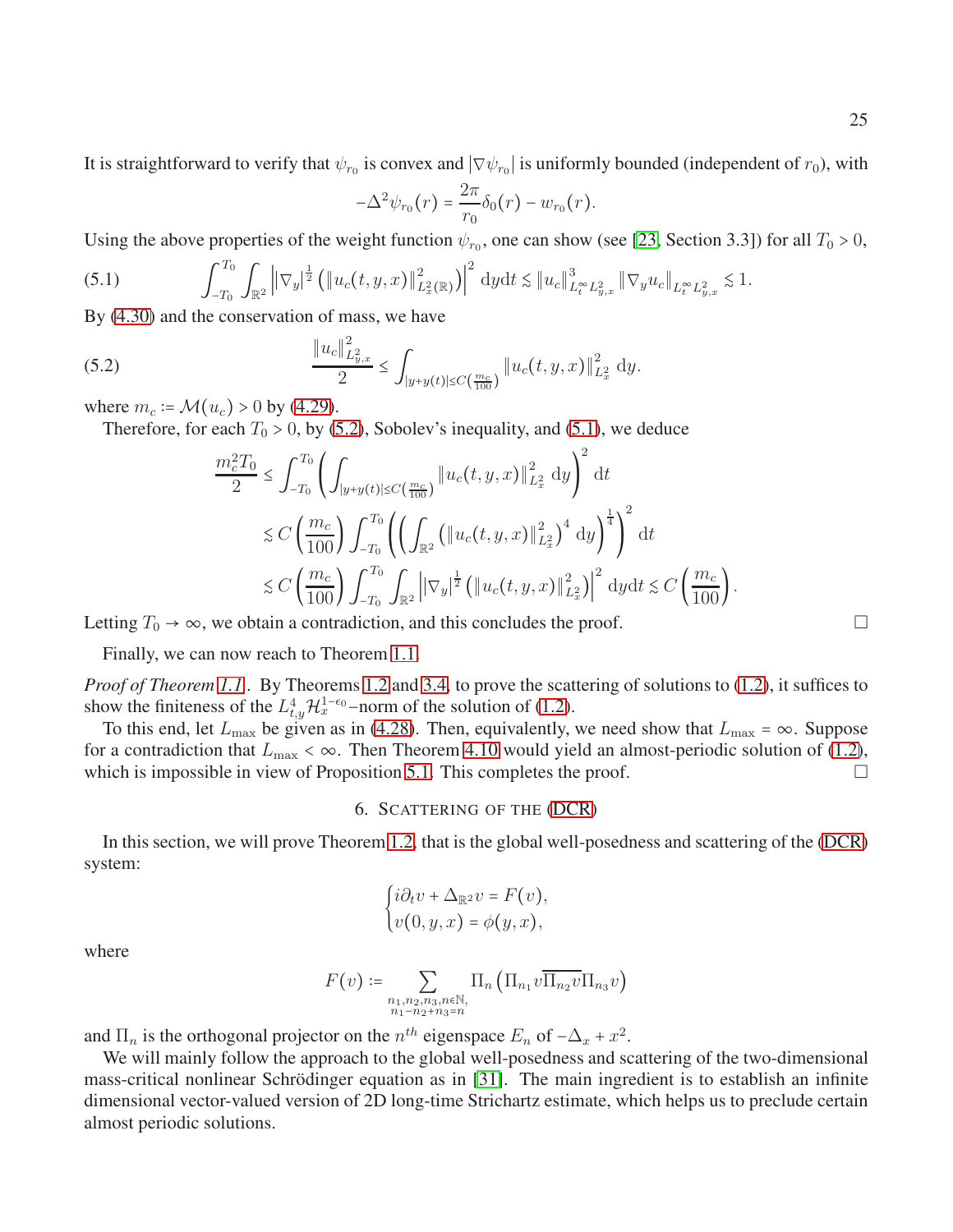The [\(DCR\)](#page-4-2) system is Hamiltonian with an energy functional

$$
\mathcal{E}(v)=\frac{1}{2}\sum_{n\in\mathbb{N}}\int_{\mathbb{R}^2\times\mathbb{R}}|\nabla_y v_n|^2\,\mathrm{d}y\mathrm{d}x+\frac{1}{4}\sum_{\substack{n,n_1,n_2,n_3,n_4\in\mathbb{N},\\ n_1-n_2+n_3-n_4=n}}\int_{\mathbb{R}^2\times\mathbb{R}}v_{n_1}\bar{v}_{n_2}v_{n_3}\bar{v}_{n_4}\,\mathrm{d}y\mathrm{d}x,
$$

under the symplectic structure on  $L^2_{y,x}(\mathbb{R}^2 \times \mathbb{R})$  given by  $\omega(f,g) \coloneqq \Im \int_{\mathbb{R}^2 \times \mathbb{R}} f(y,x) \overline{g(y,x)} dy dx$ . It also conserves the following mass M and kinetic energy  $\mathcal{E}_0$ :

$$
\mathcal{M}(v) = \int_{\mathbb{R}^2 \times \mathbb{R}} |v(t, y, x)|^2 dy dx,
$$
  

$$
\mathcal{E}_0(v) = \int_{\mathbb{R}^2 \times \mathbb{R}} \left| \left( -\Delta_x + x^2 \right)^{\frac{1}{2}} v(t, y, x) \right|^2 dy dx = \sum_{n \in \mathbb{N}} (2n + 1) \|v_n\|_{L_{y,x}^2(\mathbb{R}^2 \times \mathbb{R})}^2 = \|v\|_{L_y^2 \mathcal{H}_x^1(\mathbb{R}^2 \times \mathbb{R})}^2.
$$

We shall divide this section into three subsections. In Section [6.1,](#page-25-0) we establish the local well-posedness theory for [\(DCR\)](#page-4-2) and reduce the scattering to the exclusion of almost periodic solutions. In Section [6.2,](#page-30-0) we derive the long time Strichartz estimate and in Section [6.3,](#page-38-0) we exclude the almost periodic solution.

<span id="page-25-0"></span>6.1. Local well-posedness and reduction to the almost periodic solution. In this subsection, we will present the well-posedness theory of the [\(DCR\)](#page-4-2). Then following similar ideas as in [\[21,](#page-67-10) [22,](#page-67-11) [86,](#page-70-3) [92\]](#page-70-4), we shall prove that there is an almost periodic solution of [\(DCR\)](#page-4-2) if the system is not global well-posed and if the solution does not scatter in  $\bar{L}_y^2 \mathcal{H}_x^1$ . That is we reduce the global well-posedness and scattering of [\(DCR\)](#page-4-2) to the exclusion of this almost periodic solution.

6.1.1. *Local well-posedness theory and the existence of almost periodic solution.* The local well-posedness theory of the [\(DCR\)](#page-4-2) system follows from a more or less standard argument: the Strichartz estimate in Proposition [3.2](#page-9-2) and the nonlinear estimate in Lemma [6.2.](#page-25-1) The proof of the nonlinear estimate relies on the following Strichartz estimate for the harmonic oscillator.

<span id="page-25-2"></span>**Lemma 6.1** (Strichartz estimate for the harmonic oscillator, [\[14,](#page-67-0)60]). *For*  $2 \le q, r \le \infty$  *with*  $\frac{2}{q} + \frac{1}{r}$  $\frac{1}{r} = \frac{1}{2}$  $\frac{1}{2}$ , we *have the following estimate*

$$
\left\|e^{it(\Delta_x-x^2)}f\right\|_{L^q_t\mathcal{W}^{s,r}_x([-T_1,T_1]\times\mathbb{R})}\lesssim\|f\|_{\mathcal{H}^s_x(\mathbb{R})}.
$$

*holds for any*  $T_1 > 0$  *and*  $s \geq 0$ *.* 

We can now give the nonlinear estimate.

<span id="page-25-1"></span>**Lemma 6.2.** *For functions*  $F_1, F_2, F_3$  *defined on*  $\mathbb{R}^2 \times \mathbb{R}$ *, we have* 

<span id="page-25-3"></span>
$$
(6.1) \qquad \qquad \bigg\|\sum_{\substack{n_1,n_2,n_3,n\in\mathbb{N},\\n_1-n_2+n_3=n}}\Pi_n\left(\Pi_{n_1}F_1\overline{\Pi_{n_2}F_2}\Pi_{n_3}F_3\right)\bigg\|_{L_y^{\frac{4}{3}}L_x^2}\lesssim \|F_1\|_{L_y^4L_x^2}\|F_2\|_{L_y^4L_x^2}\|F_3\|_{L_y^4L_x^2},
$$

*and consequently, for any*  $\beta \geq 0$ *,* 

<span id="page-25-4"></span>
$$
(6.2) \qquad \bigg\| \sum_{\substack{n_1, n_2, n_3, n \in \mathbb{N}, \\ n_1 - n_2 + n_3 = n}} \Pi_n \left( \Pi_{n_1} F_1 \overline{\Pi_{n_2} F_2} \Pi_{n_3} F_3 \right) \bigg\|_{L_y^{\frac{4}{3}} \mathcal{H}_x^{\beta}} \lesssim \min_{\tau \in \sigma_3} \left\| F_{\tau(1)} \right\|_{L_y^4 \mathcal{H}_x^{\beta}} \left\| F_{\tau(2)} \right\|_{L_y^4 L_x^2} \left\| F_{\tau(3)} \right\|_{L_y^4 L_x^2},
$$

 $\mathbf{u}$ 

*where*  $\sigma_3$  *is a permutation of the set*  $\{1,2,3\}$ *.*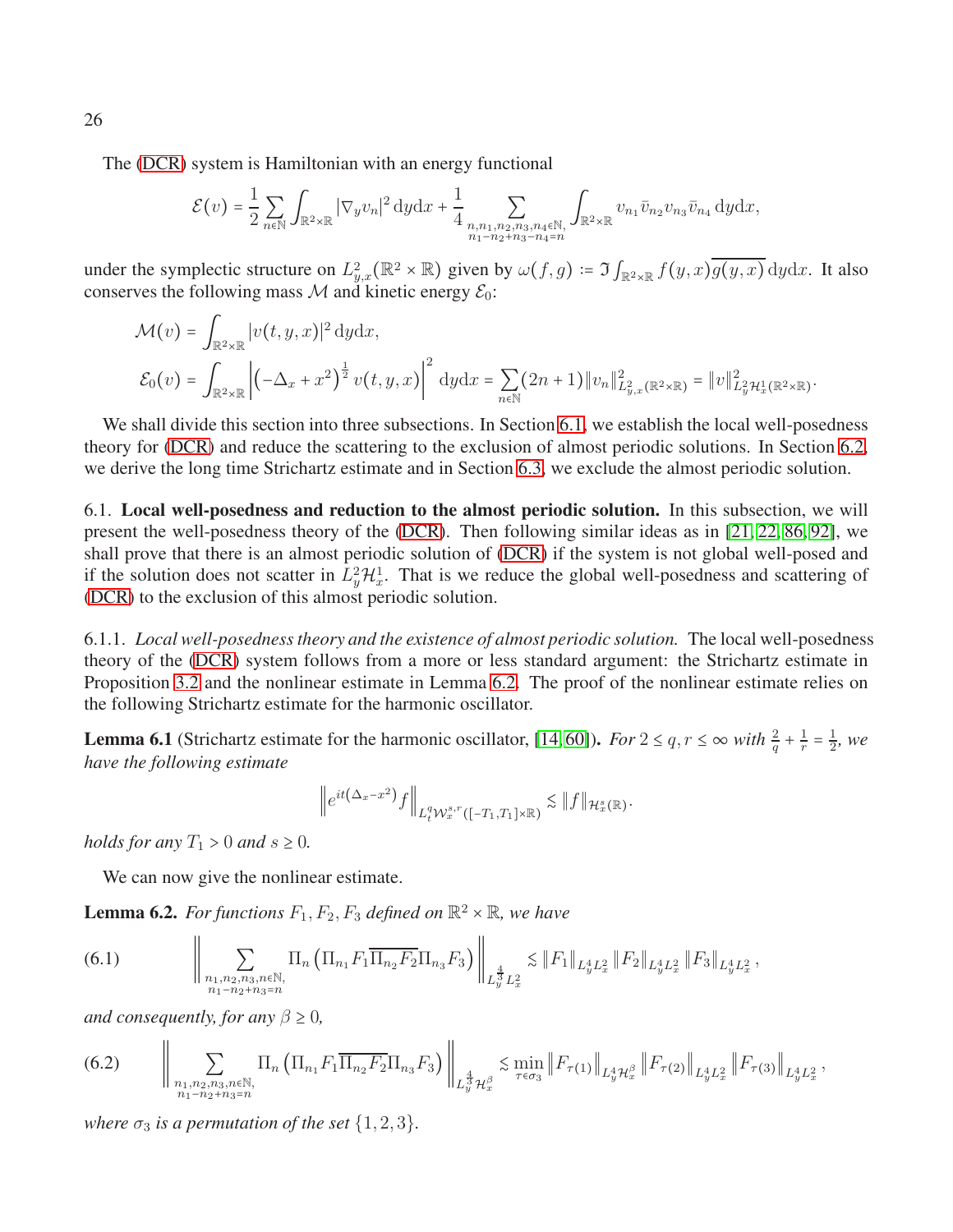*Proof.* Let  $F_0 \in L_y^4 L_x^2$ , by Hölder's inequality and Lemma [6.1,](#page-25-2) we have

$$
\begin{split}\n&\left\{\sum_{\substack{n_1,n_2,n_3,n\in\mathbb{N},\\n_1,n_2,n_3,n\in\mathbb{N},\\n_1,n_2,n_3,n\in\mathbb{N}}} \Pi_n\left(\Pi_{n_1}F_1\overline{\Pi_{n_2}F_2}\Pi_{n_3}F_3\right), F_0\right\} \\
&= \frac{1}{\pi} \sum_{\substack{n_1,n_2,n_3,n\in\mathbb{N}\\n_1,n_2,n_3,n\in\mathbb{N}}} \int_0^\pi e^{2it(n_1-n_2+n_3-n)} \int_{\mathbb{R}^2 \times \mathbb{R}} \Pi_{n_1}F_1\overline{\Pi_{n_2}F_2}\Pi_{n_3}F_3\overline{\Pi_n}F_0 \,dydxdt \\
&\leq \int_{\mathbb{R}^2} \left\|e^{it\left(-\Delta_x+x^2\right)}F_0(y,x)\right\|_{L_t^\infty L_x^2([0,\pi]\times\mathbb{R})} \left\|e^{it\left(-\Delta_x+x^2\right)}F_1(y,x)\right\|_{L_t^2 L_x^4([0,\pi]\times\mathbb{R})} \left\|e^{it\left(-\Delta_x+x^2\right)}F_2(y,x)\right\|_{L_t^4 L_x^8([0,\pi]\times\mathbb{R})} \right\|e^{it(-\Delta_x+x^2)}F_2(y,x) \left\|_{L_t^4 L_x^8([0,\pi]\times\mathbb{R})} \right\| \\
&\leq \int_{\mathbb{R}^2} \left\|F_0(y,x)\right\|_{L_x^2(\mathbb{R})} \left\|e^{it\left(-\Delta_x+x^2\right)}F_1(y,x)\right\|_{L_t^8 L_x^4([0,\pi]\times\mathbb{R})} dy \\
&\leq \int_{\mathbb{R}^2} \left\|F_0(y,x)\right\|_{L_x^2(\mathbb{R})} \left\|e^{it\left(-\Delta_x+x^2\right)}F_1(y,x)\right\|_{L_t^8 L_x^4([0,\pi]\times\mathbb{R})} \left\|e^{it\left(-\Delta_x+x^2\right)}F_2(y,x)\right\|_{L_t^{\frac{16}{3}} L_x^8([0,\pi]\times\mathbb{R})} \right\| \\
&\leq \int_{\mathbb{R}^2} \left\|F_0(y,x)\right\|_{L_x^
$$

Therefore,

$$
\left\| \sum_{\substack{n_1, n_2, n_3, n \in \mathbb{N}, \\ n_1 - n_2 + n_3 = n}} \prod_n \left( \prod_{n_1} F_1 \overline{\prod_{n_2} F_2} \Pi_{n_3} F_3 \right) \right\|_{L_y^{\frac{4}{3}} L_x^2} \lesssim \|F_1\|_{L_y^4 L_x^2} \|F_2\|_{L_y^4 L_x^2} \|F_3\|_{L_y^4 L_x^2},
$$

which is [\(6.1\)](#page-25-3). One can similarly prove [\(6.2\)](#page-25-4) using the fractional Leibniz rule.  $\Box$ 

Lemma [6.2](#page-25-1) provides the following estimate for the nonlinearity  $F(v)$ .

<span id="page-26-0"></span>Lemma 6.3. *For each solution* v *of* [\(DCR\)](#page-4-2)*, we have*

$$
\|F(v)\|_{L^{\frac{4}{3}}_{t,y}\mathcal{H}^\alpha_x}\lesssim \|v\|_{L^4_{t,y}\mathcal{H}^\alpha_x}^3,\text{ where }\alpha=0,1.
$$

*Thus by Proposition [3.2,](#page-9-2) the solution* v *of* [\(DCR\)](#page-4-2) *satisfies the Strichartz estimate*

<span id="page-26-2"></span>
$$
(6.3) \t\t\t ||v||_{L_t^p L_y^q \mathcal{H}_x^{\alpha}(I \times \mathbb{R}^2 \times \mathbb{R})} \lesssim ||v_0||_{L_y^2 \mathcal{H}_x^{\alpha}(\mathbb{R}^2 \times \mathbb{R})} + ||v||_{L_{t,y}^4 \mathcal{H}_x^{\alpha}(I \times \mathbb{R}^2 \times \mathbb{R})}^3, \text{ for } \alpha = 0, 1,
$$

*where*  $I \subseteq \mathbb{R}$ *, and*  $(p, q)$  *is Strichartz admissible pair.* 

As a consequence of Lemma [6.3](#page-26-0) and [\(6.2\)](#page-25-4), we obtain the following well-posedness theory. Since the proof is well-known (see for instance [\[21,](#page-67-10) [22,](#page-67-11) [64,](#page-69-8) [83\]](#page-70-1)), we omit it.

<span id="page-26-1"></span>Theorem 6.4 (Well-posedness and scattering of the equation [\(DCR\)](#page-4-2)).

(1) (Local well-posedness) Assume  $\|v_0\|_{L_y^2\mathcal{H}_x^1} < \infty$ . The [\(DCR\)](#page-4-2) admits a unique solution

$$
v \in \left( C_t^0 L_y^2 \mathcal{H}_x^1 \cap L_{t,y}^4 \mathcal{H}_x^1 \right) \left( (-T,T) \times \mathbb{R}^2 \times \mathbb{R} \right)
$$

*for some*  $T > 0$ *.*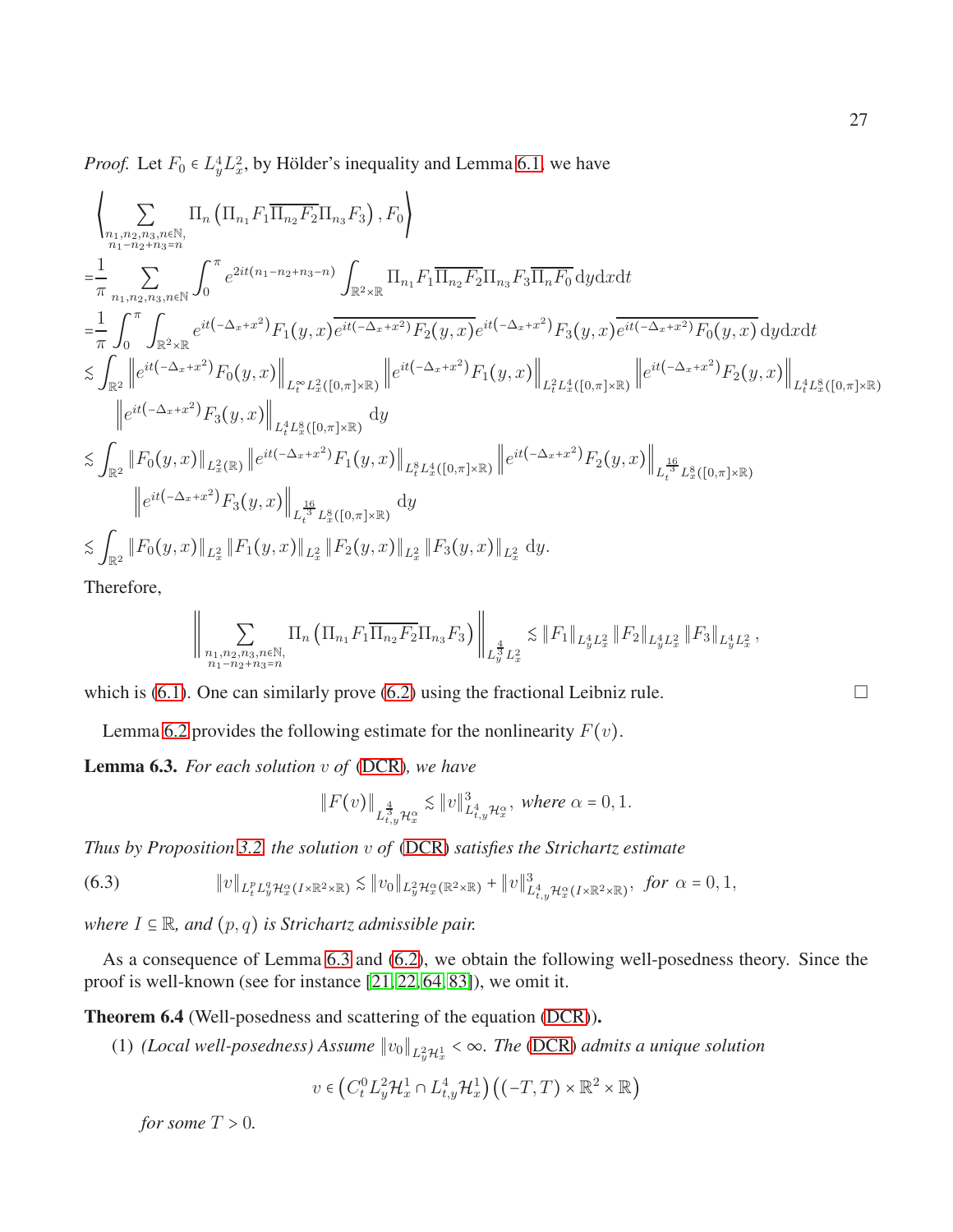(2) *(Small data scattering) There is a sufficient small constant*  $\delta > 0$ , such that when  $||v_0||_{L_y^2 H_x^1} \le \delta$ , [\(DCR\)](#page-4-2) admits a unique global solution v with  $v(0) = v_0$ , which scatters in  $L_y^2 \mathcal{H}_x^1$  in the sense that there exist  $v^{\pm} \in L_y^2 \mathcal{H}_x^1(\mathbb{R}^2 \times \mathbb{R})$ *, such that* 

$$
\left\|v(t) - e^{it\Delta_y}v^{\pm}\right\|_{L_y^2\mathcal{H}_x^1} \to 0, \text{ as } t \to \pm \infty.
$$

(3) *(Scattering norm)* Suppose v is a maximal lifespan solution on I with  $||v||_{L_{t,y}^4 L_x^2(I\times\mathbb{R}^2\times\mathbb{R})} < \infty$ , then *v* globally exists and scatters in  $L_y^2\mathcal{H}_x^1$ .

We also have the stability theorem by Lemmas [6.2](#page-25-1) and [6.3.](#page-26-0) The argument is similar to the proof of Theorem [3.5,](#page-10-3) and we also refer to [\[25,](#page-67-5) [64\]](#page-69-8).

<span id="page-27-0"></span>**Theorem 6.5** (Stability). Let  $l \in \{0, 1\}$ , I be a compact interval and  $\tilde{v} \in (C_t^0 L_y^2 \mathcal{H}_x^1 \cap L_{t,y}^4 \mathcal{H}_x^1)(I \times \mathbb{R}^2 \times \mathbb{R})$ *be an approximate solution of* [\(DCR\)](#page-4-2) *with the error term*  $e = i\partial_t \tilde{v} + \Delta_y \tilde{v} - F(\tilde{v})$ *. Then for any*  $\epsilon > 0$ *, there is*  $\delta > 0$  *such that if* 

$$
\|e\|_{L^{\frac{4}{3}}_{t,y}\mathcal{H}^{l}_{x}(I\times\mathbb{R}^{2}\times\mathbb{R})}+\|\tilde{v}(t_{0})-v_{0}\|_{L^{2}_{y}\mathcal{H}^{1}_{x}}\leq\delta,
$$

*then* [\(DCR\)](#page-4-2) *admits a solution*  $v \in (L_t^{\infty} L_y^2 H_x^1 \cap L_{t,y}^4 H_x^1)$   $(I \times \mathbb{R}^2 \times \mathbb{R})$  *with*  $v(t_0) = v_0$  *and* 

$$
\|\tilde{v}-v\|_{L^4_{t,y}\mathcal{H}^l_x\cap L^\infty_t L^2_y \mathcal{H}^1_x(I\times \mathbb{R}^2\times \mathbb{R})}<\epsilon.
$$

To prove [\(DCR\)](#page-4-2) is globally well-posed and scatters for large data, by Theorem [6.4,](#page-26-1) we need to prove

$$
||v||_{L^4_{t,y}L^2_x(\mathbb{R}\times\mathbb{R}^2\times\mathbb{R})}<\infty,
$$

where v is a solution to [\(DCR\)](#page-4-2) with initial data  $v_0 \in L_y^2 \mathcal{H}_x^1(\mathbb{R}^2 \times \mathbb{R})$ . For the solution v of (DCR) with maximal lifespan interval I, let

$$
S(m) = \sup \left\{ ||v||_{L_{t,y}^4 L_x^2(I \times \mathbb{R}^2 \times \mathbb{R})} : ||v(0)||_{L_y^2 H_x^1(\mathbb{R}^2 \times \mathbb{R})} \le m \right\},\,
$$

and

$$
m_0 = \sup\{m : S(\tilde{m}) < \infty, \forall \tilde{m} < m\} > 0.
$$

If have  $m_0 = \infty$ , then the global well-posedness and scattering in  $L_y^2 \mathcal{H}_x^1$  of [\(DCR\)](#page-4-2) hold. Following the argument in [\[64,](#page-69-8) [86\]](#page-70-3), and using Theorems [6.5](#page-27-0) and [4.1](#page-10-0) during the proof, we have

<span id="page-27-1"></span>**Theorem 6.6** (Existence of an almost periodic solution to [\(DCR\)](#page-4-2)). Assume  $m_0 < \infty$ . Then there exists an non-zero almost periodic solution  $v\in C^0_tL^2_yH^1_x\cap L^4_{t,y}L^2_x(I\times\mathbb{R}^2\times\mathbb{R})$  to [\(DCR\)](#page-4-2) with  $I$  the maximal lifespan *interval such that*  $M(v) = m_0$ *. In addition, for any*  $\eta > 0$ *, there exists*  $C(\eta) > 0$  *and*  $(y(t), \xi(t), N(t)) \in$  $\mathbb{R}^2 \times \mathbb{R}^2 \times \mathbb{R}_+$  *such that* 

<span id="page-27-2"></span>
$$
(6.4) \qquad \int_{|y-y(t)|\geq \frac{C(\eta)}{N(t)}} \|v(t,y,x)\|_{\mathcal{H}_x^1}^2 dy + \int_{|\xi-\xi(t)|\geq C(\eta)N(t)} \|(\mathcal{F}_y v)(t,\xi,x)\|_{\mathcal{H}_x^1}^2 d\xi < \eta, \ \forall \ t \in I.
$$

*Furthermore, we can take*  $[0, \infty) \subseteq I$ *, and*  $N(0) = 1$ ,  $\xi(0) = y(0) = 0$ *, with* 

$$
N(t) \le 1, \ |N'(t)| + |\xi'(t)| \lesssim N(t)^3, \ \forall \ t \in [0, \infty).
$$

As in [\[29,](#page-68-0)[31,](#page-68-1)[32,](#page-68-2)[64,](#page-69-8)[79\]](#page-69-17), we see the almost periodic solution in Theorem [6.6](#page-27-1) has the following property: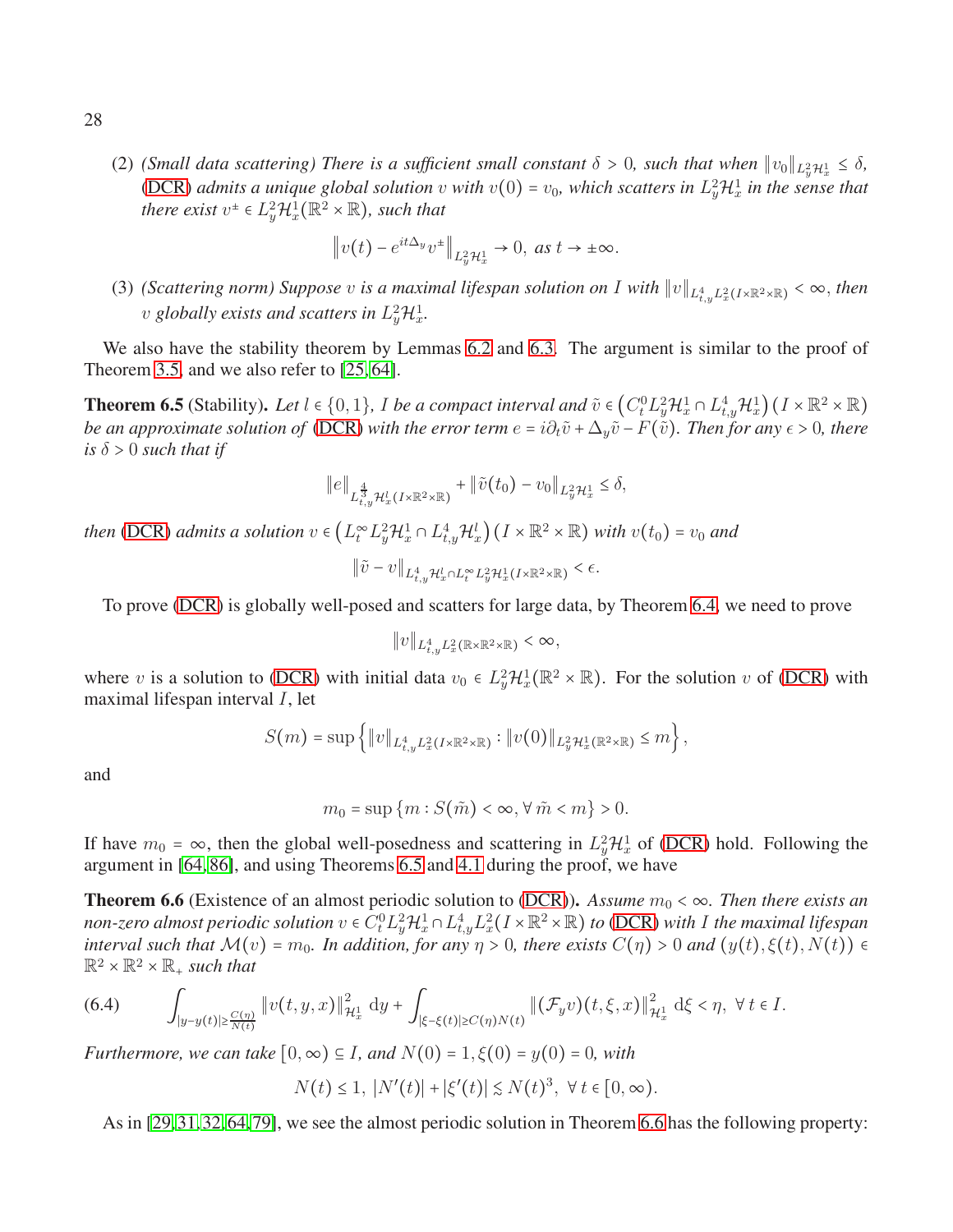<span id="page-28-0"></span>**Theorem 6.7.** *(1)* If  $J \subseteq I$  *is an interval which is partitioned into small intervals*  $J_k$  *in the sense that*  $||v||_{L_{t,y}^{4}L_{x}^{2}(J_{k}\times\mathbb{R}^{2}\times\mathbb{R})}=1$ , then we have

<span id="page-28-1"></span>(6.5) 
$$
N(J_k) \sim \int_{J_k} N(t)^3 dt \sim \inf_{t \in J_k} N(t), \text{ and } \sum_{J_k \subseteq J} N(J_k) \sim \int_{J} N(t)^3 dt,
$$

*where*  $N(J_k)$  = sup t∈ $J_k$ N(t)*.*

*(2) For any interval*  $J \subseteq [0, ∞)$ *, we have* 

<span id="page-28-2"></span>(6.6) 
$$
\int_{J} N(t)^{2} dt \lesssim \|v\|_{L_{t,y}^{4} L_{x}^{2}(J \times \mathbb{R}^{2} \times \mathbb{R})}^{4} \lesssim 1 + \int_{J} N(t)^{2} dt.
$$

*Proof of Theorems [6.6](#page-27-1) and [6.7.](#page-28-0)* With Theorems [4.1](#page-10-0) and [6.5](#page-27-0) at hand, one can follow the arguments in [\[21,](#page-67-10) [22,](#page-67-11) [29,](#page-68-0) [31,](#page-68-1) [32,](#page-68-2) [64,](#page-69-8) [79,](#page-69-17) [86\]](#page-70-3).

6.1.2. *Some functional spaces and bilinear Strichartz estimates.* As in [\[31\]](#page-68-1), due to the failure of the endpoint Strichartz estimate in 2-D, we need to utilize the function spaces  $U^p_{\Delta}$  and  $V^p_{\Delta}$  introduced originally in the seminal work of Koch and Tataru [\[68\]](#page-69-24); see also [\[46,](#page-68-20) [70,](#page-69-25) [71\]](#page-69-19) for more detailed study on these spaces. The structure of our [\(DCR\)](#page-4-2) system motivates us to introduce the Banach spaces  $U^p_{\Delta}(L_x^2)$  and  $V^p_{\Delta}(L_x^2)$  as follows.

**Definition 6.8** ( $U_{\Delta}^{p}(L_{x}^{2})$  space). For  $1 \leq p < \infty$ , let  $U_{\Delta}^{p}(L_{x}^{2})$  be an atomic space, where an atom  $v^{\gamma}$  is *defined to be*

$$
v^{\gamma}(t,y,x)=\sum_{k=0}^N \chi_{[t_k,t_{k+1})}(t)e^{it\Delta_y}v_k^{\gamma}(y,x), \text{ with }\sum_{k=0}^N\|v_k^{\gamma}(y,x)\|_{L_{y,x}^2}^p=1.
$$

*In the expansion of*  $v^{\gamma}$ , N may be finite or infinite,  $t_0 = -\infty$ , and  $t_{N+1} = \infty$  if N is finite. We impose a norm  $\emph{on}\parallel\cdot\parallel_{U_{\Delta}^{p}(L_{x}^{2})}$  as

$$
||v||_{U_{\Delta}^p(L_x^2)} = \inf \left\{ \sum_{\gamma} |c_{\gamma}| : v = \sum_{\gamma} c_{\gamma} v^{\gamma}, \text{ where } v^{\gamma} \text{ are } U_{\Delta}^p(L_x^2) \text{ atoms} \right\}.
$$

*For a time interval*  $I \subseteq \mathbb{R}$ *, we define* 

$$
||v||_{U_{\Delta}^p(L_x^2,I)} = ||v1_I||_{U_{\Delta}^p(L_x^2)}.
$$

Let  $D U_{\Delta}^p(L_x^2)$  be the space

$$
DU_{\Delta}^{p}(L_{x}^{2}) = \left\{ (i\partial_{t} + \Delta_{y}) v : v \in U_{\Delta}^{p}(L_{x}^{2}) \right\},\,
$$

*endowed with the following norm*

$$
\| (i\partial_t + \Delta_y) v(t, y, x) \|_{DU_{\Delta}^p(L_x^2)} = \left\| \int_0^t e^{i(t-s)\Delta_y} (i\partial_s + \Delta_y) v(s, y, x) ds \right\|_{U_{\Delta}^p(L_x^2)}.
$$

*For each time interval*  $I \subseteq \mathbb{R}$ *, we can similarly define the restriction space*  $DU_{\Delta}^{p}(L_{x}^{2}, I)$ *.* 

**Definition 6.9** ( $V_{\Delta}^{p}(L_{x}^{2})$  space). *For*  $1 \leq p < \infty$ ,  $V_{\Delta}^{p}(L_{x}^{2})$  *is defined to be the space of right continuous*  $\textit{functions}\ v\in L^{\infty}_{t}\bar{L}^2_{y,x}$  *such that* 

$$
||v||^p_{V^p_{\Delta}(L^2_x)} = ||v||^p_{L^{\infty}_t L^2_{y,x}} + \sup_{\{t_k\}_k \nearrow} \sum_k ||e^{-it_{k+1}\Delta_y}v(t_{k+1}) - e^{-it_k\Delta_y}v(t_k)||^p_{L^2_{y,x}} < \infty.
$$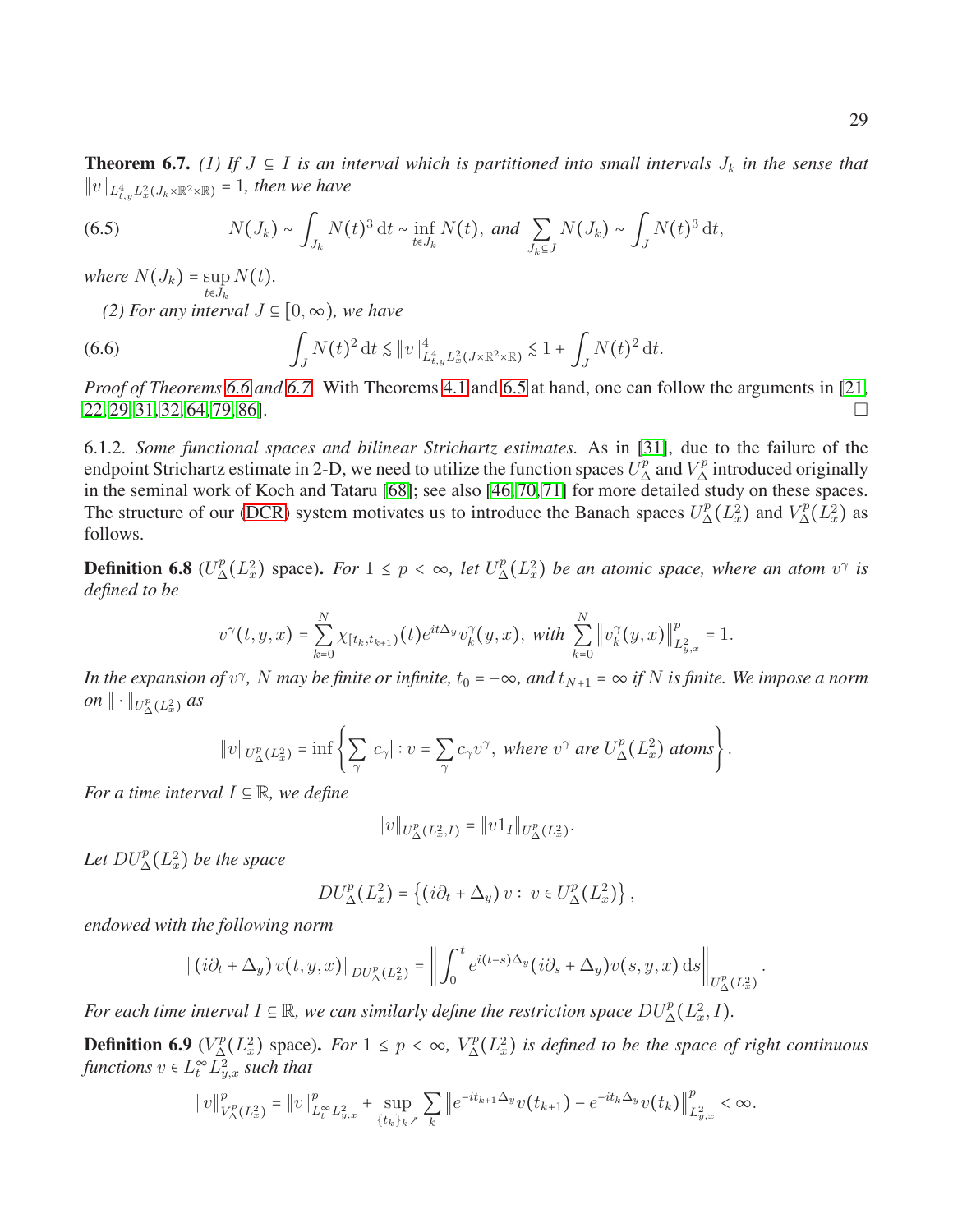<span id="page-29-3"></span>When the time is restricted to  $I \subseteq \mathbb{R}$ , We can similarly define the function space  $V^p_{\Delta}(L^2_x, I)$ . Then we have  $\left( DU_{\Delta}^{p}(L_{x}^{2}$  $\binom{2}{x}$ )<sup>\*</sup> =  $V_{\Delta}^{p'}(L_x^2)$ (6.7)  $\left(DU_{\Delta}^p(L_x^2)\right)^{\gamma} = V_{\Delta}^p(L_x^2).$ 

The following basic properties are strightfoward to verify. For the proofs, see [\[46,](#page-68-20) [71\]](#page-69-19).

**Remark 6.10** (Basic properties of  $U_{\Delta}^p(L_x^2)$  and  $V_{\Delta}^p(L_x^2)$ ). *For any*  $1 < p < q < \infty$  *and*  $a \le b \le c$ , we have

<span id="page-29-2"></span>
$$
(6.8) \tU^p_{\Delta}(L_x^2) \subseteq V^p_{\Delta}(L_x^2) \subseteq U^q_{\Delta}(L_x^2),
$$

<span id="page-29-5"></span>
$$
(6.9) \t\t ||v||_{U_{\Delta}^p(L_x^2,[a,b])} \le ||v||_{U_{\Delta}^p(L_x^2,[a,c])}, \text{ and } ||v||_{U_{\Delta}^p(L_x^2,[a,c])}^p \le ||v||_{U_{\Delta}^p(L_x^2,[a,b])}^p + ||v||_{U_{\Delta}^p(L_x^2,[b,c])}^p,
$$

*and*

<span id="page-29-1"></span>
$$
(6.10) \t\t\t ||v||_{U_{\Delta}^p(L_x^2)} \lesssim ||v|_{t=0}||_{L_{y,x}^2} + ||(i\partial_t + \Delta_y)v||_{DU_{\Delta}^p(L_x^2)}.
$$

*Moreover,*

<span id="page-29-4"></span>(6.11) 
$$
L_t^{p'} L_y^{r'} L_x^2 \subseteq DU_{\Delta}^2(L_x^2), \text{ and } U_{\Delta}^p(L_x^2) \subseteq L_t^p L_y^r L_x^2, \text{ where } (p, r) \text{ is Strichartz admissible.}
$$

Following the argument in [\[31\]](#page-68-1), we also have

<span id="page-29-7"></span>**Lemma 6.11.** Suppose  $I = \bigcup_{j=1}^{m} I^j$ , where  $I^j = [a_j, b_j]$ ,  $a_{j+1} = b_j$ . If  $f \in L^1_t L^2_{y,x}(I \times \mathbb{R}^2 \times \mathbb{R})$ , then  $\forall t_0 \in I$ ,

$$
\left\| \int_{t_0}^t e^{i(t-\tau)\Delta_y} f(\tau,y,x) \, \mathrm{d}\tau \right\|_{U^2_{\Delta}(L^2_x,I)} \lesssim \sum_{j=1}^m \left\| \int_{I^j} e^{-i\tau \Delta_y} f(\tau) \, \mathrm{d}\tau \right\|_{L^2_{y,x}} + \left( \sum_{j=1}^m \|f\|_{DU^2_{\Delta}(L^2_x,I^j)}^2 \right)^{\frac{1}{2}},
$$

*where*

$$
\|f\|_{DU_{\Delta}^2(L_x^2,I^j)}=\sup_{\|w\|_{V_{\Delta}^2(L_x^2,I^j)}=1}\int_{I^j}\int_{\mathbb{R}^2\times\mathbb{R}}f(\tau,y,x)\overline{w(\tau,y,x)}\,\mathrm{d}\tau\mathrm{d}y\mathrm{d}x.
$$

By the bilinear Strichartz estimate in [\[8\]](#page-67-22), Minkowski's inequality, Hölder's inequality, and interpolation, we have the following two propositions. The proofs are similar to the bilinear Strichartz estimates in [\[31,](#page-68-1) [32\]](#page-68-2).

<span id="page-29-6"></span>**Proposition 6.12** (Bilinear Strichartz estimate I). Let  $(p, q)$  satisfy  $1 < p, q < \infty$ ,  $\frac{1}{p}$  $\frac{1}{p} + \frac{1}{q}$  $\frac{1}{q}$  = 1*. For*  $M \ll N$ , *assume*  $supp \mathcal{F}_y u_0 \subseteq {\xi : |\xi| \sim N}$  *and*  $supp \mathcal{F}_y v_0 \subseteq {\xi : |\xi| \sim M}$ *. Then we have* 

<span id="page-29-0"></span>
$$
(6.12) \t\t\t\t\|\t\|e^{it\Delta_y}u_0\|_{L_x^2}\t\|e^{it\Delta_y}v_0\|_{L_x^2}\t\|_{L_t^pL_y^q(\mathbb{R}\times\mathbb{R}^2)} \lesssim \left(\frac{M}{N}\right)^{\frac{1}{p}}\|u_0\|_{L_{y,x}^2}\|v_0\|_{L_{y,x}^2}.
$$

*Furthermore, suppose that*  $g(t, y - \tilde{y})$  *and*  $h(t, y - \tilde{y})$  *are convolution kernels with respect to y-variable and*

$$
\left\| \sup_{t \in \mathbb{R}} |g(t, y)| \right\|_{L_y^1(\mathbb{R}^2)} + \left\| \sup_{t \in \mathbb{R}} |h(t, y)| \right\|_{L_y^1(\mathbb{R}^2)} \lesssim 1,
$$

*we also have*

$$
\left\| \left\| g \ast_y e^{i t \Delta_y } u_0 \right\|_{L^2_x} \left\| h \ast_y e^{i t \Delta_y } v_0 \right\|_{L^2_x} \right\|_{L^p_t L^q_y(\mathbb{R} \times \mathbb{R}^2)} \lesssim \left( \frac{M}{N} \right)^{\frac{1}{p}} \| u_0 \|_{L^2_{y,x}} \| v_0 \|_{L^2_{y,x}}.
$$

Similar to the argument in the proof of Lemma 3.5 in [\[31\]](#page-68-1), we can transfer the estimate [\(6.12\)](#page-29-0) to the  $U^p_{\Delta}$ space. Therefore, we have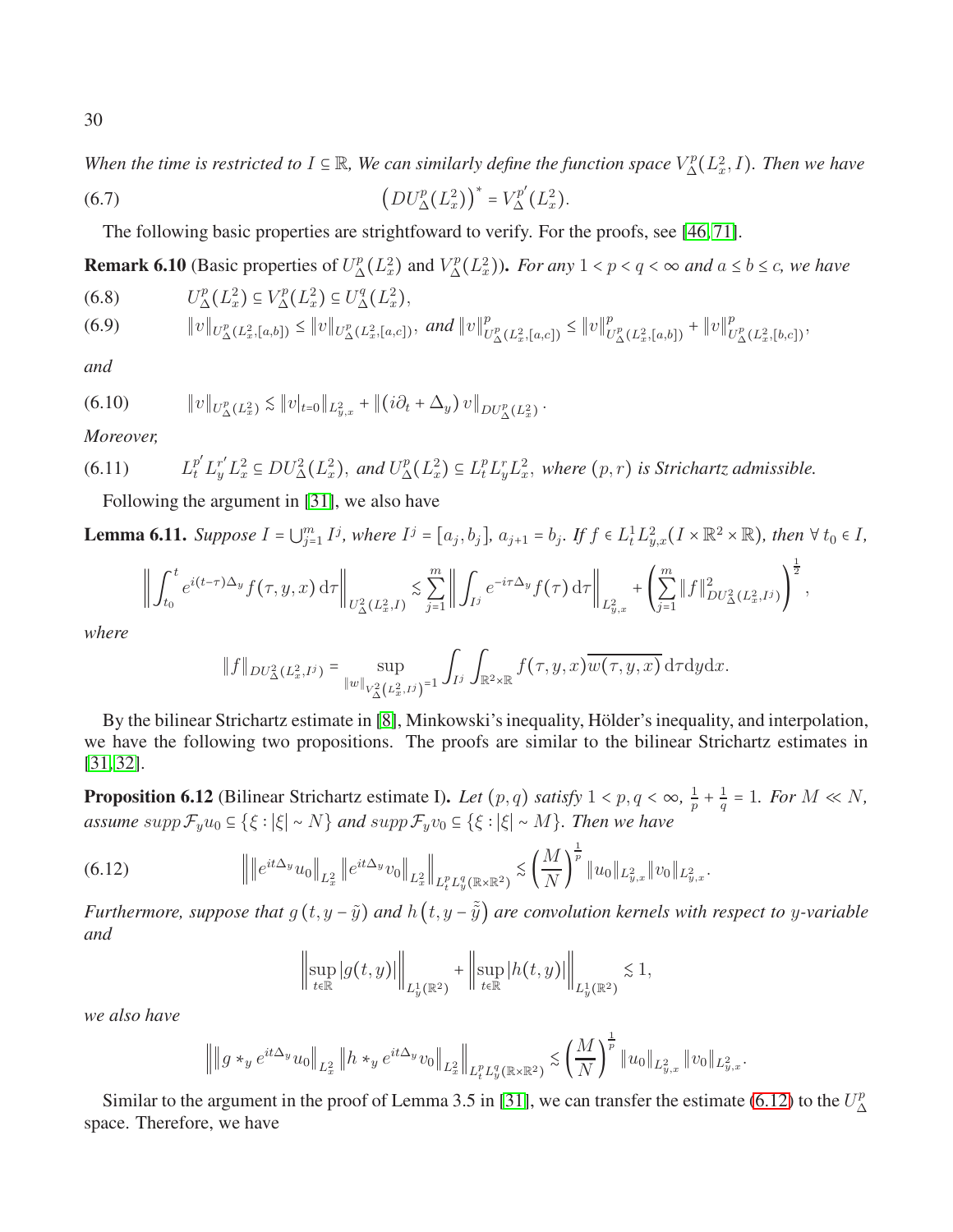<span id="page-30-12"></span>**Proposition 6.13** (Bilinear Strichartz estimate II). Let  $(p, q)$  satisfy  $1 < p, q < \infty$ ,  $\frac{1}{p}$  $\frac{1}{p} + \frac{1}{q}$  $\frac{1}{q}$  = 1*. For*  $M \ll N$ , *assume*  $supp \mathcal{F}_y u \subseteq {\xi : |\xi| \sim N}$  *and*  $supp \mathcal{F}_y v \subseteq {\xi : |\xi| \sim M}$ *. Then we have* 

$$
\| \|u\|_{L^2_x} \|v\|_{L^2_x} \|_{L^p_t L^q_y} \lesssim \left(\frac{M}{N}\right)^{\frac{1}{p}} \|u\|_{U^p_{\Delta}(L^2_x)} \|v\|_{U^p_{\Delta}(L^2_x)}.
$$

<span id="page-30-0"></span>6.2. Long time Strichartz estimate. From now on, we shall take our following setting as standarding assumpmtions. Fix

<span id="page-30-5"></span>(6.13) 
$$
0 < \epsilon_3 \ll \epsilon_2 \ll \epsilon_1 < 1 \text{ and } \epsilon_3 < \epsilon_2^{10}.
$$

By Theorem [6.6,](#page-27-1) we can take

<span id="page-30-2"></span>(6.14) 
$$
|N'(t)| + |\xi'(t)| \le 2^{-20} \epsilon_1^{-\frac{1}{2}} N(t)^3,
$$

and

<span id="page-30-4"></span>
$$
(6.15) \qquad \qquad \int_{|y-y(t)|\geq \frac{2^{-20}\epsilon_3^{-\frac{1}{4}}}{N(t)}} \|v(t,y,x)\|_{\mathcal{H}_x^1}^2 \, \mathrm{d}y + \int_{|\xi-\xi(t)|\geq 2^{-20}\epsilon_3^{-\frac{1}{4}}N(t)} \|(\mathcal{F}_y v)(t,\xi,x)\|_{\mathcal{H}_x^1}^2 \, \mathrm{d}\xi \leq \epsilon_2^2.
$$

If  $[0, T]$  is an interval with

<span id="page-30-6"></span>(6.16) 
$$
\|v\|_{L_{t,y}^{4}L_{x}^{2}([0,T]\times\mathbb{R}^{2}\times\mathbb{R})}^{4}=2^{k_{0}} \text{ and } \int_{0}^{T} N(t)^{3} dt = \epsilon_{3}2^{k_{0}}, \text{ for some } k_{0} \geq 0,
$$

then we can partition  $[0, T] = \bigcup_{n=1}^{M-1}$ ⋃  $\sum_{\alpha=0}$  $J^{\alpha}$ , where  $J^{\alpha}$  are intervals that satisfy

<span id="page-30-1"></span>(6.17) 
$$
\int_{J^{\alpha}} \left( N(t)^3 + \epsilon_3 \| v(t) \|_{L_y^4 L_x^2(\mathbb{R}^2 \times \mathbb{R})}^4 \right) dt = 2\epsilon_3.
$$

We can define the interval  $G_k^j$  $\frac{3}{k}$  now.

<span id="page-30-3"></span>**Definition 6.14.** For any nonnegative integer  $j < k_0$ , and nonnegative integer  $k < 2^{k_0-j}$ , we can define

<span id="page-30-7"></span>(6.18) 
$$
G_k^j = \bigcup_{\alpha = k2^j}^{(k+1)2^j - 1} J^{\alpha}.
$$

*For*  $j \geq k_0$ , we simply define  $G_k^j$  $\mathcal{L}_k^j$  =  $[0, T]$ *. We let*  $\xi$   $\left(G_k^j\right)$  $\binom{j}{k} = \xi \left(t_k^j\right)$  $\binom{j}{k}$ , where  $t_k^j$  $\frac{j}{k}$  is the left endpoint of  $G^j_k$ k *.*

On the time interval  $G_k^j$  $\frac{d}{dx}$  defined above, we have

<span id="page-30-9"></span>**Lemma 6.15.** (1) Let  $J_l$  be the small intervals contained in  $G_k^j$ k *. By* [\(6.5\)](#page-28-1) *and* [\(6.17\)](#page-30-1)*, the following estimate holds:*

<span id="page-30-10"></span>(6.19) 
$$
\sum_{J_l \in G_k^j} N(J_l) \lesssim \int_{G_k^j} N(t)^3 dt \lesssim \sum_{\alpha = k2^j}^{(k+1)2^j - 1} \int_{J^{\alpha}} N(t)^3 dt \lesssim 2^j \epsilon_3.
$$

*(2)* By [\(6.14\)](#page-30-2) and Definition [6.14,](#page-30-3) we have for each  $t \in G_k^j$ k *,*

<span id="page-30-11"></span>(6.20) 
$$
|\xi(t) - \xi(G_k^j)| \leq 2^{j-19} \epsilon_3 \epsilon_1^{-\frac{1}{2}}.
$$

*Thus, for any*  $t \in G^j_k$  $\sum_{k}^{j}$ *, and*  $i \geq j$ *,* 

<span id="page-30-8"></span>
$$
(6.21) \qquad \left\{ \xi : 2^{i-1} \le |\xi - \xi(t)| \le 2^{i+1} \right\} \subseteq \left\{ \xi : 2^{i-2} \le |\xi - \xi(G_k^j)| \le 2^{i+2} \right\} \subseteq \left\{ \xi : 2^{i-3} \le |\xi - \xi(t)| \le 2^{i+3} \right\},
$$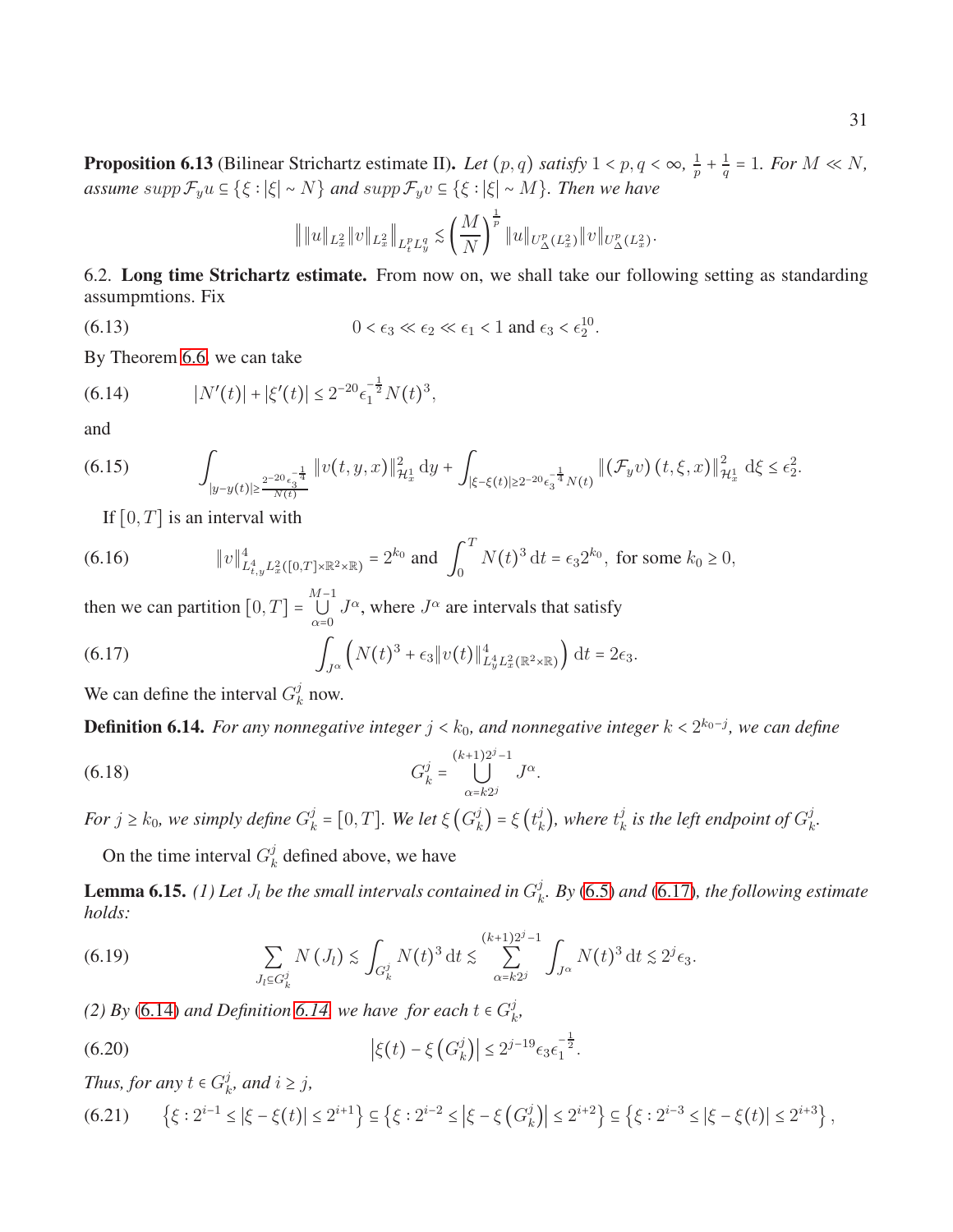*and also*

(6.22) 
$$
\left\{ \xi : |\xi - \xi(t)| \leq 2^{i+1} \right\} \subseteq \left\{ \xi : |\xi - \xi(G_k^j)| \leq 2^{i+2} \right\} \subseteq \left\{ \xi : |\xi - \xi(t)| \leq 2^{i+3} \right\}.
$$

<span id="page-31-1"></span>**Lemma 6.16.** For the almost periodic solution  $v(t)$  to [\(DCR\)](#page-4-2), and assume  $||v||_{L_{t,y}^4 L_x^2(J \times \mathbb{R}^2 \times \mathbb{R})} \leq 1$  on  $J \subseteq \mathbb{R}$ , *then we have*

$$
||v||_{U_{\Delta}^{2}(L_{x}^{2},J)} \lesssim 1
$$
, and  $||P_{>2^{-4}\epsilon_{3}^{-\frac{1}{4}}N(J)}^{y}v||_{U_{\Delta}^{2}(L_{x}^{2},J)} \lesssim \epsilon_{2}$ ,

*where*  $N(J) = \sup$ t∈J N(t)*.*

*Proof.* Let  $J = [t_0, t_1]$ , by [\(6.10\)](#page-29-1), [\(6.8\)](#page-29-2), [\(6.7\)](#page-29-3), and [\(6.11\)](#page-29-4), we have

$$
||v||_{U_{\Delta}^2(L_x^2, J)} \lesssim ||v(t_0)||_{L_{y,x}^2} + ||v||_{L_{t,y}^4 L_x^2(J \times \mathbb{R}^2 \times \mathbb{R})}^3 \lesssim 1.
$$

By  $(6.15)$ , we have

$$
\left\| P_{>2^{-20}\epsilon_3^{-\frac{1}{4}}N(J)}^y v \right\|_{L_t^\infty L_{y,x}^2(J\times\mathbb{R}^2\times\mathbb{R})} \leq \left\| P_{>2^{-20}\epsilon_3^{-\frac{1}{4}}N(t)}^y v \right\|_{L_t^\infty L_{y,x}^2(J\times\mathbb{R}^2\times\mathbb{R})} \leq \epsilon_2.
$$

Therefore, by Strichartz estimate, we have

$$
\left\| P_{>2^{-4}\epsilon_3^{-\frac{1}{4}}N(J)}^y v \right\|_{U^2_{\Delta}(L^2_x,J)} \lesssim \left\| P^y_{>2^{-20}\epsilon_3^{-\frac{1}{4}}N(J)} v(t_0) \right\|_{L^2_{t,x}(J\times \mathbb{R}^2 \times \mathbb{R})} + \left\| P^y_{>2^{-4}\epsilon_3^{-\frac{1}{4}}N(J)} F(v) \right\|_{L^{\frac{3}{2}}_tL^{\frac{6}{5}}_yL^2_x(J\times \mathbb{R}^2 \times \mathbb{R})} \n\lesssim \epsilon_2 + \left\| P^y_{>2^{-20}\epsilon_3^{-\frac{1}{4}}N(J)} v \right\|_{L^{\infty}_tL^2_{y,x}} \|v\|^2_{L^3_tL^6_yL^2_x(J\times \mathbb{R}^2 \times \mathbb{R})} \n\lesssim \epsilon_2 + \epsilon_2 \left( \|v(t_0)\|_{L^{\infty}_tL^2_{y,x}(J\times \mathbb{R}^2 \times \mathbb{R})} + \|v\|^3_{L^4_{t,y}L^2_x(J\times \mathbb{R}^2 \times \mathbb{R})} \right)^2 \lesssim \epsilon_2.
$$

 $\Box$ 

We also have the following fact as a consequence of the above lemma.

<span id="page-31-2"></span>**Remark 6.17.** *If*  $N(J) < 2^{i-5} \epsilon_3^{\frac{1}{2}}$ , we have

$$
\left\| P_{\xi(G_{\alpha}^{i}),2^{i-2}\leq \cdot\leq 2^{i+2}}^{y} F(v) \right\|_{L_{t}^{\frac{3}{2}} L_{y}^{\frac{6}{5}} L_{x}^{2}(J\times\mathbb{R}^{2}\times\mathbb{R})} \lesssim \left\| P_{>2^{-20}\epsilon_{3}^{-\frac{1}{4}} N(J)}^{y} v \right\|_{L_{t}^{\infty} L_{y,x}^{2}(J\times\mathbb{R}^{2}\times\mathbb{R})} \|v\|_{L_{t}^{3} L_{y}^{6} L_{x}^{2}(J\times\mathbb{R}^{2}\times\mathbb{R})}^{2} \lesssim \epsilon_{2},
$$

where the operator  $P_{\varepsilon}^{y}$  $\lim_{\xi(G_\alpha^i), 2^{i-2} \leq \cdot \leq 2^{i+2}}$  is given in Definition [6.18](#page-31-0) below. Thus, for  $0 \leq i \leq 11$ , and  $N(G_\alpha^i)$  $2^{i-5}\epsilon_3^{\frac{1}{2}}$ , by the fact that  $G_\alpha^i$  is a union of at most  $2^{11}$  small intervals, we have

$$
\left\|P^y_{\xi(G^i_{\alpha}),2^{i-2}\leq \cdot\leq 2^{i+2}}F(v)\right\|_{L^{\frac{3}{2}}_tL^{\frac{6}{5}}_yL^2_x(G^i_{\alpha}\times\mathbb{R}^2\times\mathbb{R})}\lesssim\epsilon_2.
$$

<span id="page-31-0"></span>We can now define the long-time Strichartz estimate norm as in [\[29,](#page-68-0) [31,](#page-68-1) [32\]](#page-68-2); see also [\[21,](#page-67-10) [22\]](#page-67-11). **Definition 6.18** (Long-time Strichartz estimate norm). *For any*  $G_k^j$  $k \subseteq [0, T]$ , let

$$
\|v\|_{X\left(G^j_{k}\right)}^2=\sum_{0\leq i
$$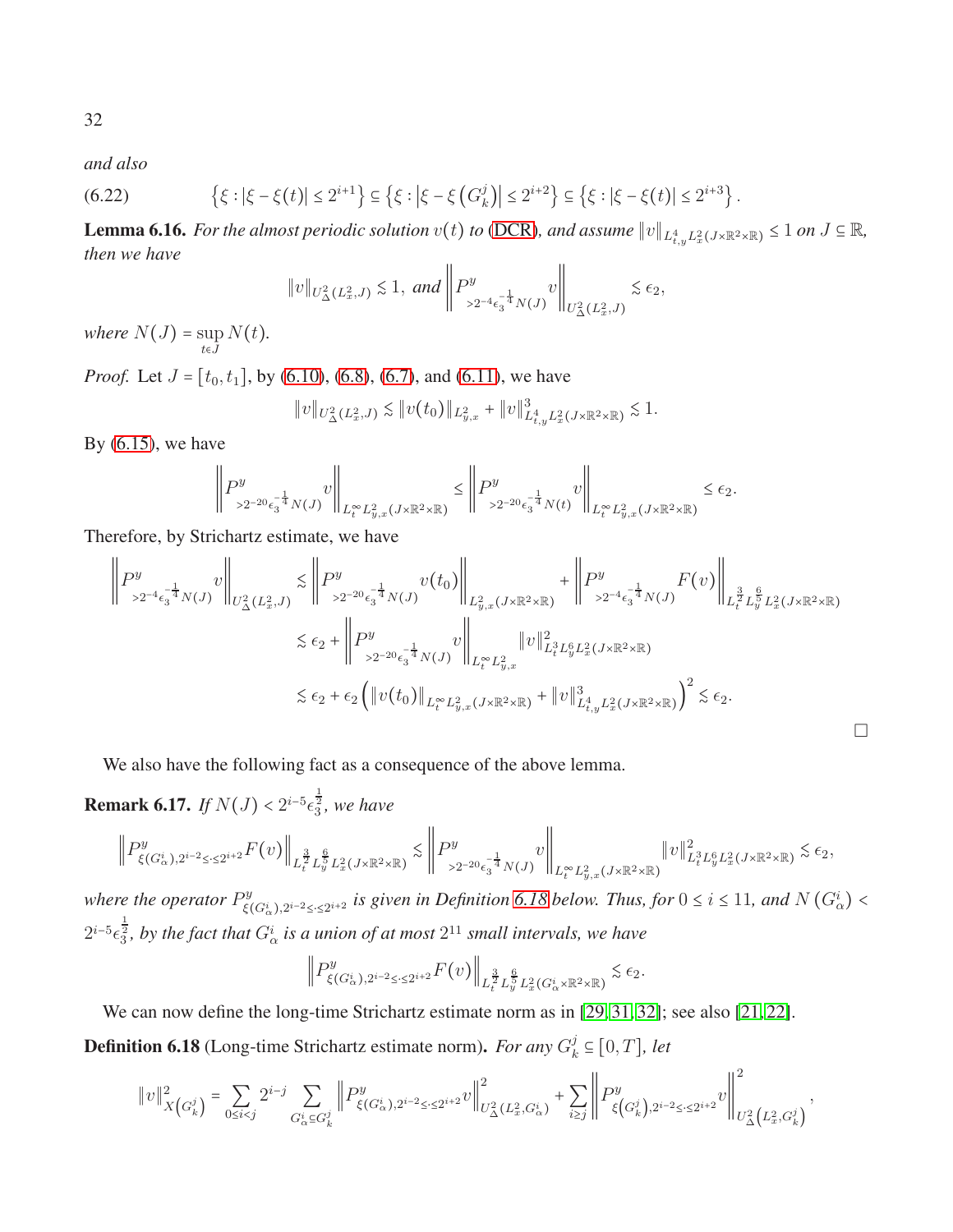*where*

$$
P^y_{\xi(t),2^{i-2}\leq t\leq 2^{i+2}}v = e^{iy\cdot\xi(t)}P^y_{2^{i-2}\leq t\leq 2^{i+2}}\left(e^{-iy\cdot\xi(t)}v\right).
$$

We define the  $\tilde{X}_{k_0}$  norm to be

$$
\|v\|_{\tilde{X}_{k_0}([0,T])}^2=\sup_{0\leq j\leq k_0}\sup_{G_k^j\in[0,T]}\|v\|_{X\big(G_k^j\big)}^2.
$$

*For any nonnegative integer*  $k_* \leq k_0$ *, we take* 

<span id="page-32-0"></span>(6.23) 
$$
\|v\|_{\tilde{X}_{k_*}([0,T])}^2 = \sup_{0 \le j \le k_*} \sup_{G_k^j \subseteq [0,T]} \|v\|_{X(G_k^j)}^2.
$$

To close our bootstrap argument in the proof of the long time Strichartz estimate, we also need to introduce the following norm to measure  $\tilde{X}_{k_0}$  norm of v at scales much higher than  $N(t)$ .

# <span id="page-32-2"></span>Definition 6.19. *Let*

$$
\|v\|_{Y\left(G^j_{\kappa}\right)}^2=\sum_{0\leq i0,\\N\left(G^j_{\kappa}\right)\leq 2^{i-5}\epsilon^{\frac{1}{2}}_3}}\left\|P^y_{\xi\left(G^j_{k}\right),2^{i-2}\leq \cdot \leq 2^{i+2}}v\right\|_{U^2_{\Delta}\left(L^2_x,G^j_{k}\right)}^2.
$$

*We can define the norm*  $||v||_{\tilde{Y}_{k_*}([0,T])}$  *similar to* [\(6.23\)](#page-32-0) *in definition* [6.18.](#page-31-0)

For  $i < j$ , and the solution v on the time interval  $G_k^j$  $\lambda_k^j$ , we can define the Littlewood-Paley projector around  $\xi(t)$  of v as

$$
P^y_{\xi(t),2^i}v = e^{iy\cdot\xi(t)} P^y_{2^i}\left(e^{-iy\cdot\xi(t)}v\right),\ P^y_{\xi(t),>2^j}v = e^{iy\cdot\xi(t)} P^y_{>2^j}\left(e^{-iy\cdot\xi(t)}v\right),
$$

Then, as a consequence of [\(6.7\)](#page-29-3), [\(6.8\)](#page-29-2), [\(6.11\)](#page-29-4), the Littlewood-Paley theorem and Proposition [3.2,](#page-9-2) we have the following estimates which reveal the relationship between the Strichartz norm  $L_t^p L_y^q L_x^2$  of the Littlewood-Paley projector around  $\xi(t)$  of v and the long time Strichartz norm of v. We still refer to [\[31,](#page-68-1)[32\]](#page-68-2) for the argument and without presenting the proof here.

<span id="page-32-3"></span>**Lemma 6.20.** *For*  $i < j$ *, we have* 

<span id="page-32-4"></span>(6.24) 
$$
\left\| P_{\xi(t),2^i}^y v \right\|_{L_t^p L_y^q L_x^2 \left( G_k^j \times \mathbb{R}^2 \times \mathbb{R} \right)} \lesssim 2^{\frac{j-i}{p}} \|v\|_{\tilde{X}_j \left( G_k^j \right)},
$$

<span id="page-32-5"></span>(6.25) 
$$
\left\| P_{\xi(t),\geq 2^{j}}^{y} v \right\|_{L_{t}^{p} L_{y}^{q} L_{x}^{2}(G_{k}^{j} \times \mathbb{R}^{2} \times \mathbb{R})} \lesssim \|v\|_{X(G_{k}^{j})},
$$

*where* (p, q) *is Strichartz admissible pair.*

Our aim is to prove the long time Strichartz estimate.

<span id="page-32-1"></span>Theorem 6.21 (Long time Strichartz estimate). *For the almost periodic solution* v *in Theorem [6.6,](#page-27-1) which satisfies* [\(6.13\)](#page-30-5)*,* [\(6.14\)](#page-30-2) *and* [\(6.15\)](#page-30-4)*, there exists a positive constant*  $C = C(v)$ *, such that for any nonnegative integer*  $k_0$ *, v and*  $N(t)$  *satisfy* [\(6.16\)](#page-30-6)*, we have* 

$$
||v||_{\tilde{X}_{k_0}([0,T])} \leq C.
$$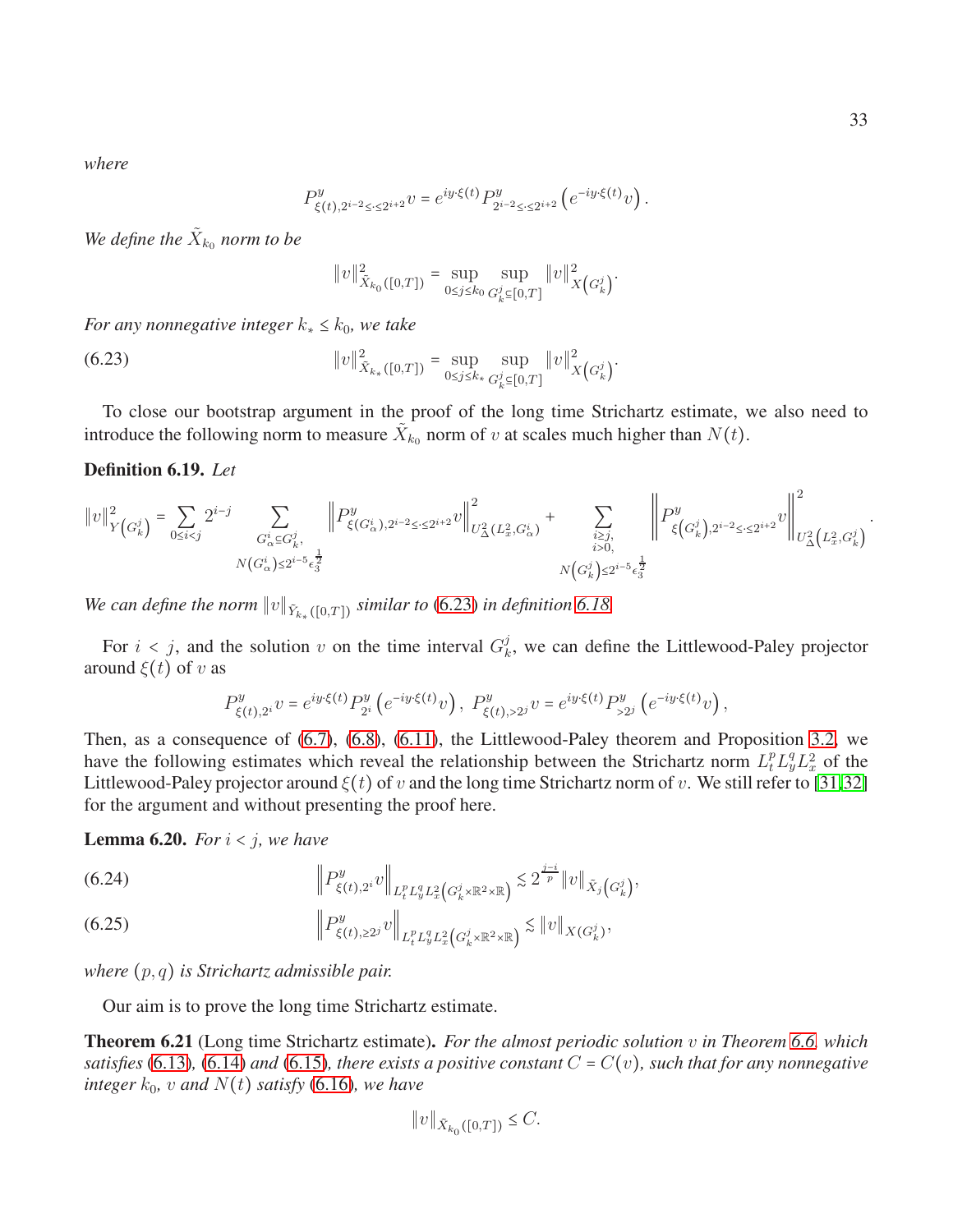To prove Theorem [6.21,](#page-32-1) it suffices to show for any  $0 \le j \le k_0$  and  $G_k^j$  $_{k}^{j} \in [0, T],$ 

$$
\sum_{0\leq i
$$

To reach the above estimate, we will perform an induction argument on  $0 \le k_* \le k_0$  and then a bootstrap argument in Subsections [6.2.1](#page-33-0) and [6.2.2,](#page-34-0) respectively.

<span id="page-33-0"></span>6.2.1. *Basic inductive estimates.* First we show the basic estimates to start up our induction.

<span id="page-33-2"></span>Lemma 6.22 (Basic inductive estimate).

<span id="page-33-4"></span>(6.26) 
$$
\|v\|_{\tilde{X}_0([0,T])}\leq C,\text{ and } \|v\|_{\tilde{Y}_0([0,T])}\leq C\epsilon_2^{\frac{3}{4}}.
$$

*For*  $0 \leq k_* \leq k_0$ *, we have* 

<span id="page-33-3"></span>
$$
(6.27) \t\t ||v||_{\tilde{X}_{k+1}([0,T])}^2 \leq 2||v||_{\tilde{X}_{k+}([0,T])}^2, \text{ and } ||v||_{\tilde{Y}_{k+1}([0,T])}^2 \leq 2||v||_{\tilde{Y}_{k+}([0,T])}^2.
$$

*Proof.* By Lemma [6.16,](#page-31-1) we have

<span id="page-33-1"></span> $||v||_{U^2_{\Delta}(L^2_x, J^{\alpha})}$  ≤ 1, for any  $J^{\alpha}$  in the decomposition of  $G^j_k$ (6.28)  $||v||_{U^2_{\Delta}(L^2_x, J^{\alpha})} \lesssim 1$ , for any  $J^{\alpha}$  in the decomposition of  $G^{\jmath}_k$  in [\(6.18\)](#page-30-7).

Therefore, by Strichartz estimate, [\(6.10\)](#page-29-1), [\(6.11\)](#page-29-4), [\(6.8\)](#page-29-2), we have for  $t_{\alpha} \in J^{\alpha}$ ,

$$
\left(\sum_{i\geq 0}\left\|P^y_{\xi(J^{\alpha}),2^{i-2}\leq \cdot\leq 2^{i+2}}v\right\|^2_{U^2_{\Delta}(L^2_x,J^{\alpha})}\right)^{\frac{1}{2}} \lesssim \|v(t_{\alpha})\|_{L^2_{y,x}} + \|v\|^3_{L^3_tL^6_yL^2_x(J^{\alpha}\times \mathbb{R}^2\times \mathbb{R})}\\ \lesssim \|v(t_{\alpha})\|_{L^2_{y,x}} + \|v\|^3_{U^2_{\Delta}(L^2_x,J^{\alpha})} \lesssim 1.
$$

Thus,  $||v||_{\tilde{X}_0([0,T])} \leq C$ .

At the same time, by [\(6.15\)](#page-30-4), the conservation of mass, and [\(6.28\)](#page-33-1), we infer that

$$
\begin{split} &\left(\sum_{\substack{i\geq0,\\ N(J^{\alpha})\leq\epsilon_{3}^{\frac{1}{2}}2^{i-5}}} \left\|P_{\xi(J^{\alpha}),2^{i-2}\leq \cdot \leq 2^{i+2}}^{y}v\right\|_{U_{\Delta}^{2}(L_{x}^{2},J^{\alpha})}^{2}\right)^{\frac{1}{2}}\\ &\lesssim \left\|P_{\xi(J^{\alpha}),\geq 8\epsilon_{3}^{-\frac{1}{2}}N(J^{\alpha})}^{y}v(t_{\alpha})\right\|_{L_{y,x}^{2}}+\left\|P_{\xi(J^{\alpha}),\geq 8\epsilon_{3}^{-\frac{1}{2}}N(J^{\alpha})}^{y}F(v)\right\|_{L_{t}^{1}L_{y,x}^{2}(J^{\alpha}\times\mathbb{R}^{2}\times\mathbb{R})}\\ &\lesssim \left\|P_{\xi(t),\geq 4\epsilon_{3}^{-\frac{1}{2}}N(t)}^{y}v\right\|_{L_{t}^{\infty}L_{y,x}^{2}(J^{\alpha}\times\mathbb{R}^{2}\times\mathbb{R})}+\left\|P_{\xi(t),\geq 4\epsilon_{3}^{-\frac{1}{2}}N(t)}^{y}F(v)\right\|_{L_{t}^{1}L_{y,x}^{2}(J^{\alpha}\times\mathbb{R}^{2}\times\mathbb{R})}\\ &\lesssim \left\|P_{\xi(t),\geq\epsilon_{3}^{-\frac{1}{2}}N(t)}^{y}v\right\|_{L_{t}^{\infty}L_{y,x}^{2}(J^{\alpha}\times\mathbb{R}^{2}\times\mathbb{R})}^{3}\left(\|v\|_{L_{t}^{\infty}L_{y,x}^{2}(J^{\alpha}\times\mathbb{R}^{2}\times\mathbb{R})}^{1}+ \|v\|_{U_{\Delta}^{2}(L_{x}^{2},J^{\alpha})}^{2}\right) \lesssim \epsilon_{2}^{\frac{3}{4}} \end{split}
$$

.

Thus, by Definition [6.19,](#page-32-2) we have  $||v||_{\tilde{Y}_0([0,T])} \leq C \epsilon_2^{\frac{3}{4}}$ .

34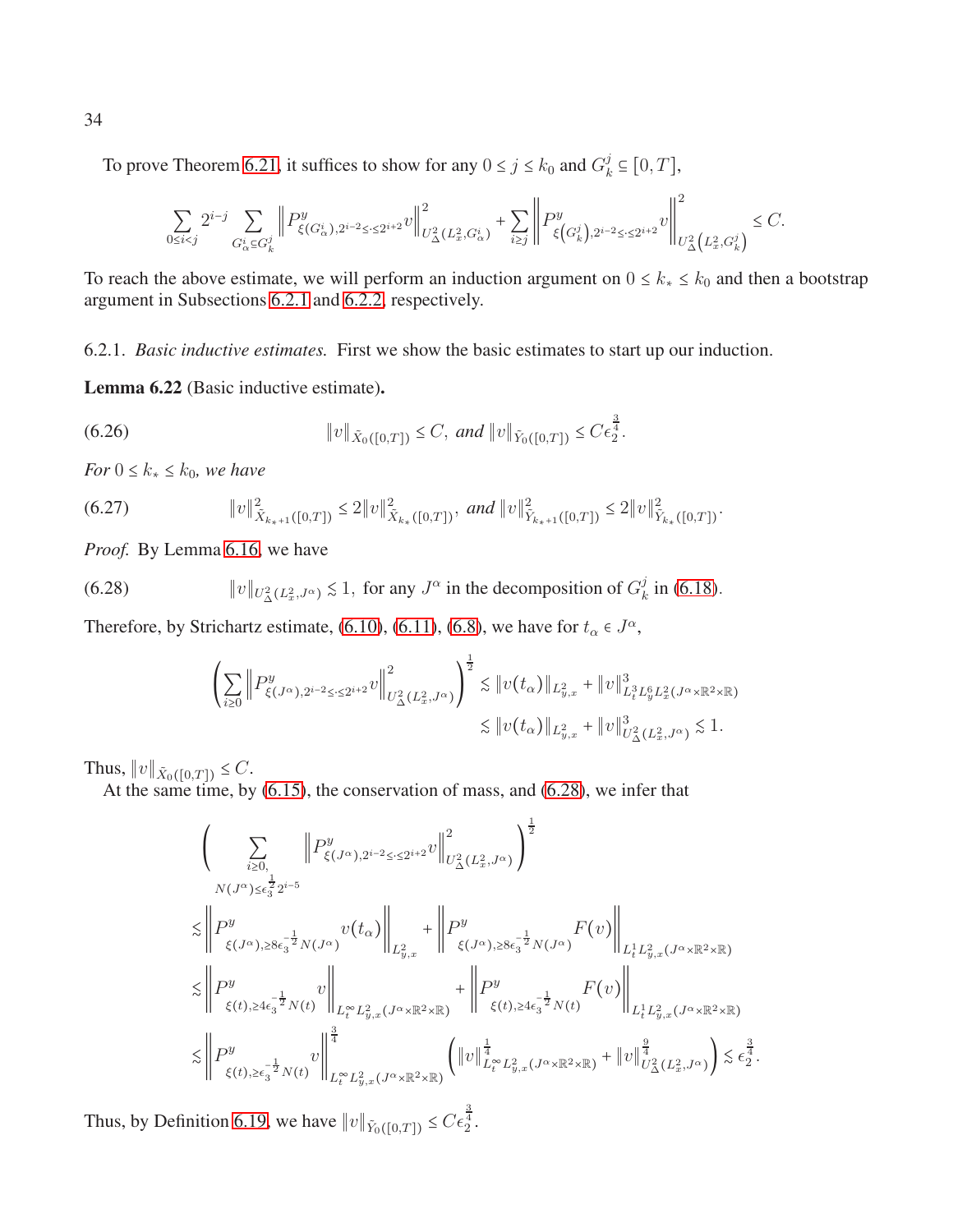By Definition [6.14,](#page-30-3) we see  $G_k^{j+1}$  $g_k^{j+1} = G_{2k}^j \cup G_{2k+1}^j$  with  $G_{2k}^j \cap G_{2k+1}^j = \emptyset$ , then for  $0 \le i \le j$ , if  $G_{\alpha}^i \subseteq G_k^{j+1}$  $\frac{j+1}{k}$ , we have  $G^i_\alpha \subseteq G^j_{2k}$  or  $G^i_\alpha \subseteq G^j_{2k+1}$ . Thus

<span id="page-34-1"></span>
$$
(6.29) \qquad \sum_{0 \le i < j+1} 2^{i - (j+1)} \sum_{G_{\alpha}^{i} \subseteq G_{k}^{j+1}} \left\| P_{\xi(G_{\alpha}^{i}), 2^{i-2} \le \cdot \le 2^{i+2}}^{y} v \right\|_{U_{\Delta}^{2}(L_{x}^{2}, G_{\alpha}^{i})}^{2}
$$
\n
$$
\le 2^{-1} \sum_{0 \le i < j} 2^{i - j} \left( \sum_{G_{\alpha}^{i} \subseteq G_{2k}^{j}} \left\| P_{\xi(G_{\alpha}^{i}), 2^{i-2} \le \cdot \le 2^{i+2}}^{y} v \right\|_{U_{\Delta}^{2}(L_{x}^{2}, G_{\alpha}^{i})}^{2} + \sum_{G_{\alpha}^{i} \subseteq G_{2k+1}^{j}} \left\| P_{\xi(G_{\alpha}^{i}), 2^{i-2} \le \cdot \le 2^{i+2}}^{y} v \right\|_{U_{\Delta}^{2}(L_{x}^{2}, G_{\alpha}^{i})}^{2}
$$
\n
$$
+ 2^{-1} \left( \left\| P_{\xi(G_{2k}^{j}), 2^{j-2} \le \cdot \le 2^{j+2}}^{y} v \right\|_{U_{\Delta}^{2}(L_{x}^{2}, G_{2k}^{j})}^{2} + \left\| P_{\xi(G_{2k+1}^{j}), 2^{j-2} \le \cdot \le 2^{j+2}}^{y} v \right\|_{U_{\Delta}^{2}(L_{x}^{2}, G_{2k+1}^{j})}^{2} \right)
$$
\n
$$
\le \frac{1}{2} \left( \left\| v \right\|_{X(G_{2k}^{j})}^{2} + \left\| v \right\|_{X(G_{2k+1}^{j})}^{2} \right).
$$

At the same time, by  $(6.21)$  and  $(6.9)$ , we see

<span id="page-34-2"></span>
$$
\begin{split} (6.30) \qquad & \sum_{i \geq j+1} \left\| P^y_{\xi(G_k^{j+1}), 2^{i-2} \leq \cdot \leq 2^{i+2}} v \right\|_{U^2_{\Delta}(L^2_x, G_k^{j+1})}^2 \\ & \leq \sum_{i \geq j+1} \left( \left\| P^y_{\xi(G_k^{j+1}), 2^{i-2} \leq \cdot \leq 2^{i+2}} v \right\|_{U^2_{\Delta}(L^2_x, G_{2k}^j)}^2 + \left\| P^y_{\xi(G_k^{j+1}), 2^{i-2} \leq \cdot \leq 2^{i+2}} v \right\|_{U^2_{\Delta}(L^2_x, G_{2k+1}^j)}^2 \right) \\ & \leq \sum_{i \geq j+1} \left( \left\| P^y_{\xi(G_{2k}^j), 2^{i-3} \leq \cdot \leq 2^{i+3}} v \right\|_{U^2_{\Delta}(L^2_x, G_{2k}^j)}^2 + \left\| P^y_{\xi(G_{2k+1}^j), 2^{i-3} \leq \cdot \leq 2^{i+3}} v \right\|_{U^2_{\Delta}(L^2_x, G_{2k+1}^j)}^2 \right). \end{split}
$$

Therefore, by [\(6.29\)](#page-34-1) and [\(6.30\)](#page-34-2), and Definition [6.18,](#page-31-0) we get

$$
||v||_{\tilde{X}_{k_*+1}([0,T])}^2 \leq 2||v||_{\tilde{X}_{k_*}([0,T])}^2.
$$

By a similar argument, we can deduce

$$
||v||_{\tilde{Y}_{k_*+1}([0,T])}^2 \le 2||v||_{\tilde{Y}_{k_*([0,T])}}^2.
$$

<span id="page-34-0"></span>6.2.2. *The bootstrap estimate.* In the following, we will establish the bootstrap estimate, which is neces-sary for the proof of Theorem [6.21.](#page-32-1) For  $0 \le j \le k_0$  and  $G_k^j$  $k \n\t\in [0, T]$ . By Duhamel's formula, we have for  $0 \leq i < j$ ,

<span id="page-34-3"></span>
$$
(6.31) \qquad \left\| P^y_{\xi(G^i_{\alpha}),2^{i-2}\leq s\leq 2^{i+2}} v \right\|_{U^2_{\Delta}(L^2_x, G^i_{\alpha})} \leq \left\| P^y_{\xi(G^i_{\alpha}),2^{i-2}\leq s\leq 2^{i+2}} v(t^i_{\alpha}) \right\|_{L^2_{y,x}} + \left\| \int_{t^i_{\alpha}}^t e^{i(t-\tau)\Delta_y} P^y_{\xi(G^i_{\alpha}),2^{i-2}\leq s\leq 2^{i+2}} F(v(\tau)) d\tau \right\|_{U^2_{\Delta}(L^2_x, G^i_{\alpha})}.
$$

Here we take  $t^i_\alpha$  to satisfy

$$
\left\| P^y_{\xi(G^i_{\alpha}),2^{i-2} \leq \cdot \leq 2^{i+2}} v(t^i_{\alpha}) \right\|_{L^2_{y,x}} = \inf_{t \in G^i_{\alpha}} \left\| P^y_{\xi(G^i_{\alpha}),2^{i-2} \leq \cdot \leq 2^{i+2}} v(t) \right\|_{L^2_{y,x}}.
$$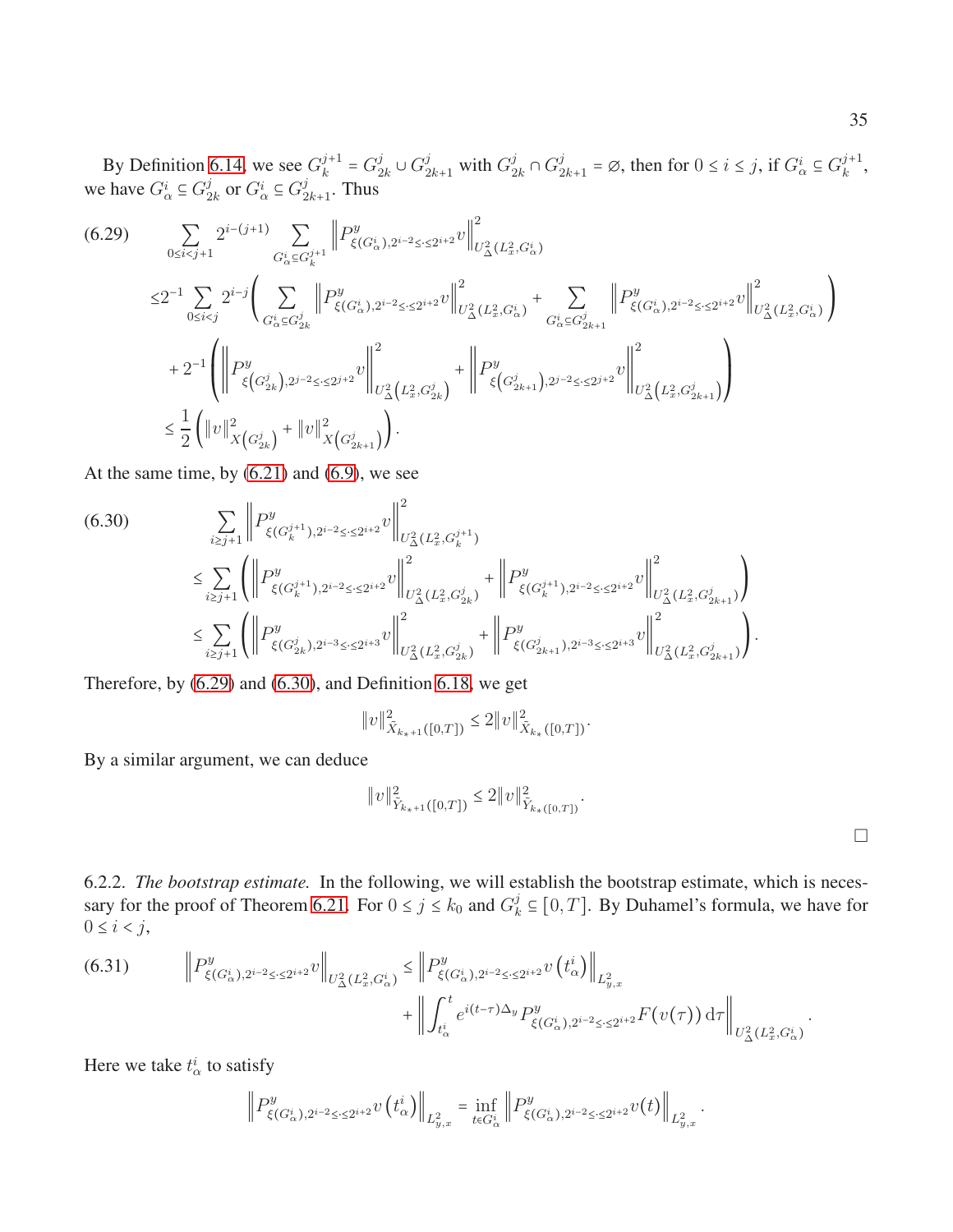We now consider the first term on the right hand side of  $(6.31)$ . By  $(6.17)$  and Lemma [6.15,](#page-30-9) we have

$$
\sum_{0 \le i < j} 2^{i-j} \sum_{G_{\alpha}^i \subseteq G_k^j} \left\| P^y_{\xi(G_{\alpha}^i), 2^{i-2} \le \cdot \le 2^{i+2}} v(t_\alpha^i) \right\|_{L^2_{y,x}}^2
$$
\n
$$
\lesssim 2^{-j} \epsilon_3^{-1} \int_{G_k^j} \left( N(t)^3 + \epsilon_3 \| v(t) \|_{L^4_y L^2_x(\mathbb{R}^2 \times \mathbb{R})}^4 \right) \sum_{0 \le i < j} \left\| P^y_{\xi(t), 2^{i-3} \le \cdot \le 2^{i+3}} v(t) \right\|_{L^2_{y,x}}^2 \, \mathrm{d}t \lesssim 1.
$$

For  $i \geq j$ , we can just take  $t_k^j$  $\frac{j}{k}$  to be the left endpoint of  $G_k^j$  $\frac{\partial}{\partial k}$ , then we have

$$
\sum_{i\geq j} \left\| P^y_{\xi\left(G^j_k\right),2^{i-2}\leq \cdot\leq 2^{i+2}} v\left(t^j_k\right) \right\|^2_{L^2_{y,x}} \lesssim \left\| v\left(t^j_k\right) \right\|^2_{L^2_{y,x}} \lesssim 1.
$$

Thus

<span id="page-35-2"></span>
$$
(6.32) \qquad \sum_{0 \le i < j} 2^{i-j} \sum_{G_{\alpha}^i \subseteq G_k^j} \left\| P^y_{\xi(G_{\alpha}^i), 2^{i-2} \le \cdot \le 2^{i+2}} v(t_{\alpha}^i) \right\|_{L^2_{y,x}}^2 + \sum_{i \ge j} \left\| P^y_{\xi(G_k^j), 2^{i-2} \le \cdot \le 2^{i+2}} v(t_k^j) \right\|_{L^2_{y,x}}^2 \lesssim 1.
$$

We next consider the second term on the right hand side of  $(6.31)$ . Observe that there are at most two small intervals, called for instance  $J_1$  and  $J_2$ , which intersect  $G_{\ell}^{j}$  $\frac{j}{k}$  but are not contained in  $G_k^j$  $\frac{J}{k}$ . Then by Lemma [6.16](#page-31-1) and [\(6.11\)](#page-29-4), we have

<span id="page-35-0"></span>
$$
(6.33) \quad \sum_{0 \le i < j} 2^{i-j} \sum_{G_{\alpha}^i \subseteq G_k^j} \|F(v)\|_{L_t^1 L_{y,x}^2((G_{\alpha}^i \cap (J_1 \cup J_2)) \times \mathbb{R}^2 \times \mathbb{R})}^2 \lesssim \sum_{0 \le i < j} 2^{i-j} \|F(v)\|_{L_t^1 L_{y,x}^2((J_1 \cup J_2) \times \mathbb{R}^2 \times \mathbb{R})}^2 \\
\lesssim \|v\|_{L_t^3 L_y^6 L_x^2(J_1 \times \mathbb{R}^2 \times \mathbb{R})}^6 + \|v\|_{L_t^3 L_y^6 L_x^2(J_2 \times \mathbb{R}^2 \times \mathbb{R})}^6 \lesssim 1.
$$

Then by [\(6.9\)](#page-29-5), [\(6.11\)](#page-29-4), [\(6.33\)](#page-35-0), [\(6.14\)](#page-30-2), [\(6.19\)](#page-30-10) and Definition [6.14,](#page-30-3) we obtain

<span id="page-35-3"></span>
$$
(6.34) \qquad \sum_{0 \leq i < j} 2^{i-j} \sum_{G_{\alpha}^{i} \subset G_{k}^{j}, \atop N(G_{\alpha}^{i}) \geq 2^{i-\delta} \epsilon_{3}^{\frac{1}{2}}} \left\| \int_{t_{\alpha}^{i}}^{t} e^{i(t-\tau)\Delta_{y}} P_{\xi(G_{\alpha}^{i}), 2^{i-2} \leq \cdot 2^{i+2}}^{y} F(v(\tau)) d\tau \right\|_{U_{\Delta}^{2}(L_{x}^{2}, G_{\alpha}^{i})}^{2}
$$
\n
$$
\lesssim \sum_{0 \leq i < j} 2^{i-j} \sum_{G_{\alpha}^{i} \subset G_{k}^{j}, \atop N(G_{\alpha}^{i}) \geq 2^{i-\delta} \epsilon_{3}^{\frac{1}{2}}} \sum_{J_{i} \cap G_{k}^{j} \neq \emptyset} \left\| P_{\xi(G_{\alpha}^{i}), 2^{i-2} \leq \cdot 2^{i+2}}^{y} F(v) \right\|_{DU_{\Delta}^{2}(L_{x}^{2}, G_{\alpha}^{i} \cap J_{i})}^{2}
$$
\n
$$
\lesssim \sum_{0 \leq i < j} 2^{i-j} \sum_{G_{\alpha}^{i} \subset G_{k}^{j}, \atop N(G_{\alpha}^{i}) \geq 2^{i-\delta} \epsilon_{3}^{\frac{1}{2}}} \sum_{J_{i} \cap G_{k}^{j} \neq \emptyset} \left\| F(v) \right\|_{L_{t}^{1} L_{y,x}^{2}((G_{\alpha}^{i} \cap J_{i}) \times \mathbb{R}^{2} \times \mathbb{R})}^{2}
$$
\n
$$
\lesssim 1 + \sum_{0 \leq i < j} 2^{i-j} \left( \sum_{J_{i} \subset G_{k}^{j}, \atop N(J_{i}) \geq 2^{i-\delta} \epsilon_{3}^{\frac{1}{2}}} \left\| F(v) \right\|_{L_{t}^{1} L_{y,x}^{2}(J_{i} \times \mathbb{R}^{2} \times \mathbb{R})}^{2} \right) \lesssim 1 + \sum_{J_{i} \subset G_{k}^{j}, \atop 2^{i} \leq 2^{6} \epsilon_{3}^{\frac{1}{2}}} 2^{i-j} \lesssim 1.
$$

On the interval  $G_k^j$  with  $N(G_k^j)$  $(k)$   $\geq 2^{i-5} \epsilon_3^{\frac{1}{2}}$ , by [\(6.14\)](#page-30-2) and [\(6.17\)](#page-30-1), we have

<span id="page-35-1"></span>
$$
\int_{G_k^j} N(t)^2 \, \mathrm{d}t \lesssim 1.
$$

36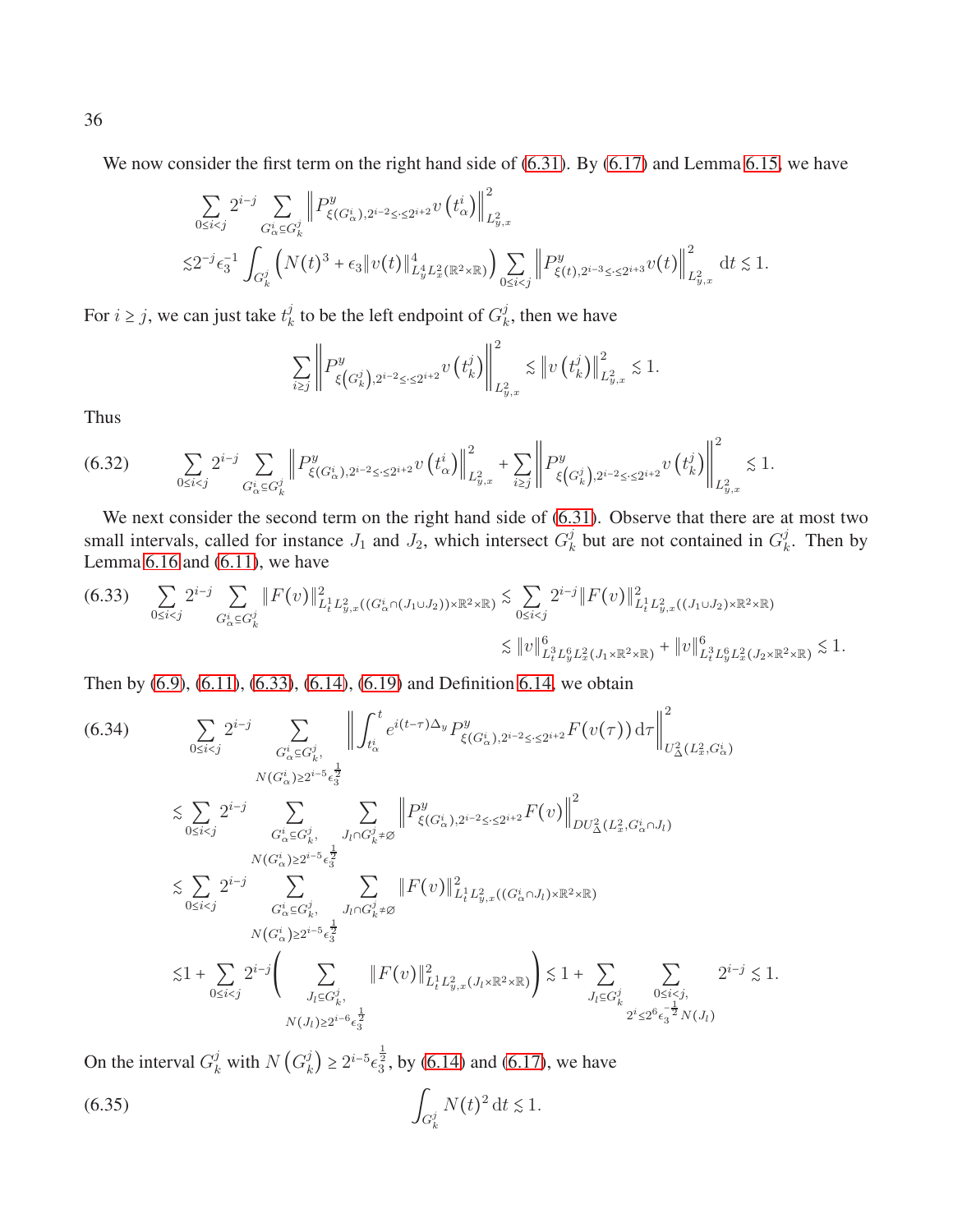Thus, by Minkowski's inequality,  $(6.3)$ ,  $(6.19)$ ,  $(6.6)$ , and  $(6.35)$ , we have

<span id="page-36-0"></span>
$$
(6.36)
$$

$$
\sum_{i\geq j, \atop {N\left(G^j_k\right)\geq 2^{i-5}\epsilon_3^{\frac{1}{2}}}}\left\| P^y_{\xi\left(G^j_k\right),2^{i-2}\leq \cdot \leq 2^{i+2}} F(v) \right\|^2_{L^1_tL^2_{y,x}\left(G^j_k\times \mathbb{R}^2\times \mathbb{R} \right)} \lesssim \|F(v)\|^2_{L^1_tL^2_{y,x}\left(G^j_k\times \mathbb{R}^2\times \mathbb{R} \right)} \lesssim \|v\|^6_{L^3_tL^6_yL^2_x\left(G^j_k\times \mathbb{R}^2\times \mathbb{R} \right)} \lesssim 1.
$$

Thus, by [\(6.31\)](#page-34-3), [\(6.32\)](#page-35-2), [\(6.34\)](#page-35-3), and [\(6.36\)](#page-36-0), we infer

<span id="page-36-1"></span>
$$
(6.37) \qquad \|v\|_{X\left(G_{k}^{j}\right)}^{2} \lesssim 1 + \sum_{i \geq j, \atop N\left(G_{k}^{j}\right) \leq 2^{i-5} \epsilon_{3}^{\frac{1}{2}}} \left\| \int_{t_{k}^{j}}^{t} e^{i(t-\tau)\Delta_{y}} P_{\xi\left(G_{k}^{j}\right),2^{i-2} \leq \cdot \leq 2^{i+2}}^{y} F(v(\tau)) d\tau \right\|_{U_{\Delta}^{2}\left(L_{x}^{2}, G_{k}^{j}\right)}^{2} + \sum_{0 \leq i < j} 2^{i-j} \sum_{G_{\alpha}^{i} \subseteq G_{k}^{j}, \atop N\left(G_{\alpha}^{i}\right) \leq 2^{i-5} \epsilon_{3}^{\frac{1}{2}}} \left\| \int_{t_{\alpha}^{i}}^{t} e^{i(t-\tau)\Delta_{y}} P_{\xi\left(G_{\alpha}^{i}\right),2^{i-2} \leq \cdot \leq 2^{i+2}}^{y} F(v(\tau)) d\tau \right\|_{U_{\Delta}^{2}\left(L_{x}^{2}, G_{\alpha}^{i}\right)}^{2}.
$$

We can further get

<span id="page-36-2"></span>
$$
(6.38) \qquad \|v\|_{X(G_k^j)}^2 \lesssim 1 + \sum_{i \ge j, \atop N(G_k^j) \le 2^{i-10} \epsilon_3^{\frac{1}{2}}} \left\| \int_{t_k^j}^t e^{i(t-\tau)\Delta_y} P_{\xi(G_k^j), 2^{i-2} \le \cdot \le 2^{i+2}}^y F(v(\tau)) d\tau \right\|_{U_{\Delta}^2(L_x^2, G_k^j)}^2 + \sum_{0 \le i < j} 2^{i-j} \sum_{G_{\alpha}^i \subseteq G_k^j, \atop N(G_{\alpha}^i) \le 2^{i-10} \epsilon_3^{\frac{1}{2}}} \left\| \int_{t_\alpha^i}^t e^{i(t-\tau)\Delta_y} P_{\xi(G_{\alpha}^i), 2^{i-2} \le \cdot \le 2^{i+2}}^y F(v(\tau)) d\tau \right\|_{U_{\Delta}^2(L_x^2, G_{\alpha}^i)}^2,
$$

because the contribution of those terms for i satisfying  $2^{i-10}\epsilon_3^{\frac{1}{2}} \le N(t) \le 2^{i-5}\epsilon_3^{\frac{1}{2}}$  in the right hand side of [\(6.37\)](#page-36-1) is small by similar argument as in the proof of [\(6.37\)](#page-36-1).

By a similar argument as above for [\(6.38\)](#page-36-2), we also refer to [\[31\]](#page-68-1) for more expatiation. Then, we have

<span id="page-36-3"></span>
$$
(6.39) \qquad \|v\|_{Y(G_k^j)}^2 \lesssim \epsilon_2^{\frac{3}{2}} + \sum_{\substack{i \ge j, \\ N(G_k^j) \le 2^{i-10} \epsilon_3^{\frac{1}{2}}}} \left\| \int_{t_k^j}^t e^{i(t-\tau)\Delta_y} P_{\xi(G_k^j), 2^{i-2} \le s \le 2^{i+2}}^y F(v(\tau)) d\tau \right\|_{U_{\Delta}^2(L_x^2, G_k^j)}^2 + \sum_{0 \le i < j} 2^{i-j} \sum_{\substack{G_\alpha^i \subseteq G_k^j, \\ N(G_\alpha^i) \le 2^{i-10} \epsilon_3^{\frac{1}{2}}}} \left\| \int_{t_\alpha^i}^t e^{i(t-\tau)\Delta_y} P_{\xi(G_\alpha^i), 2^{i-2} \le s \le 2^{i+2}}^y F(v(\tau)) d\tau \right\|_{U_{\Delta}^2(L_x^2, G_\alpha^i)}^2
$$

.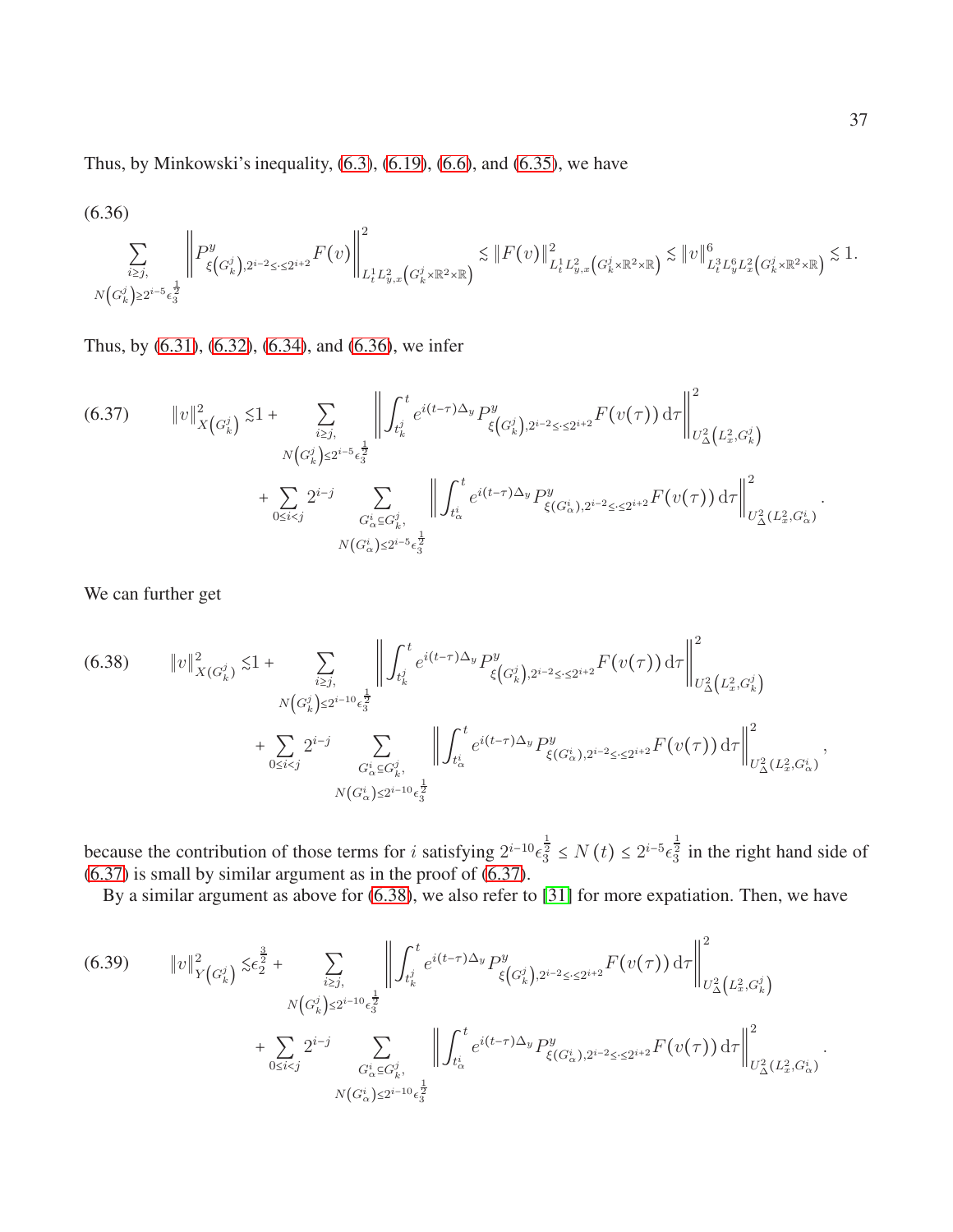Remark 6.23. *By Lemma [6.22,](#page-33-2) Remark [6.17,](#page-31-2) and* [\(6.11\)](#page-29-4)*, we have*

$$
\sum_{\substack{i \geq j, \\ 0 \leq i \leq 11, \\ 0 \leq i \leq 11}} \left\| \int_{t_k^j}^t e^{i(t-\tau)\Delta_y} P^y_{\xi\left(G_k^j\right), 2^{i-2} \leq \cdot \leq 2^{i+2}} F(v(\tau)) \, d\tau \right\|_{U^2_{\Delta}\left(L^2_x, G_k^j\right)}^2 \n+ \sum_{0 \leq i \leq 11} 2^{i-j} \sum_{\substack{G_k^i \subseteq G_k^j, \\ G_\alpha^{i} \leq 2^{i-5} \epsilon_3^{\frac{1}{2}}}} \left\| \int_{t_\alpha^i}^t e^{i(t-\tau)\Delta_y} P^y_{\xi\left(G_\alpha^i\right), 2^{i-2} \leq \cdot \leq 2^{i+2}} F(v(\tau)) \, d\tau \right\|_{U^2_{\Delta}\left(L^2_x, G_\alpha^i\right)}^2 \lesssim 1.
$$

*So we can further reduce the summation over* i *on the right hand side of* [\(6.38\)](#page-36-2) *and* [\(6.39\)](#page-36-3) *to* i > 11*.*

Therefore, we have reduced to the proof of the following estimate.

<span id="page-37-0"></span>Theorem 6.24 (Reduced estimate).

<span id="page-37-1"></span>
$$
(6.40) \qquad \qquad \sum_{i \geq j, \atop N(G_{k}^{j}) \leq 2^{i-10} \epsilon_{3}^{\frac{1}{2}}} \left\| \int_{t_{k}^{j}}^{t} e^{i(t-\tau)\Delta_{y}} P_{\xi(G_{k}^{j}), 2^{i-2} \leq \cdot \leq 2^{i+2}}^{y} F(v(\tau)) d\tau \right\|_{U_{\Delta}^{2}(L_{x}^{2}, G_{k}^{j})}^{2}
$$
\n
$$
+ \sum_{0 \leq i < j} 2^{i-j} \sum_{G_{\alpha}^{i} \subseteq G_{k}^{j}, \atop N(G_{\alpha}^{i}) \leq 2^{i-10} \epsilon_{3}^{\frac{1}{2}}} \left\| \int_{t_{\alpha}^{i}}^{t} e^{i(t-\tau)\Delta_{y}} P_{\xi(G_{\alpha}^{i}), 2^{i-2} \leq \cdot \leq 2^{i+2}}^{y} F(v(\tau)) d\tau \right\|_{U_{\Delta}^{2}(L_{x}^{2}, G_{\alpha}^{i})}^{2}
$$
\n
$$
\lesssim \epsilon_{3}^{\frac{1}{3}} \|v\|_{\tilde{X}_{j}([0, T])}^{\frac{5}{3}} \|v\|_{\tilde{X}_{j}([0, T])}^{2} \|v\|_{\tilde{Y}_{j}([0, T])}^{2} + \epsilon_{2}^{2} \|v\|_{\tilde{Y}_{j}([0, T])}^{2} + \|v\|_{\tilde{Y}_{j}([0, T])}^{4} \left(1 + \|v\|_{\tilde{X}_{j}([0, T])}^{8}\right).
$$

Once this theorem is proved, we can close the proof of Theorem [6.21](#page-32-1) by a bootstrap argument. In the proof given below, we shall assume Theorem [6.24](#page-37-0) holds, while leaving its proof to Section [7.1.](#page-40-1)

*Proof of Theorem [6.21.](#page-32-1)* Suppose

$$
||v||_{\tilde{X}_{k_*}([0,T])}^2 \leq C_0
$$
, and  $||v||_{\tilde{Y}_{k_*}([0,T])}^2 \leq C\epsilon_2^{\frac{3}{2}} \leq \epsilon_2$ ,

and from [\(6.27\)](#page-33-3), we have

$$
||v||_{\tilde{X}_{k_*+1}([0,T])}^2 \le 2C_0, \text{ and } ||v||_{\tilde{Y}_{k_*+1}([0,T])}^2 \le 2\epsilon_2.
$$

Then, by [\(6.38\)](#page-36-2), [\(6.39\)](#page-36-3), and [\(6.40\)](#page-37-1), we can further get

$$
||v||_{\tilde{X}_{k+1}([0,T])} \leq C \left( 1 + \epsilon_2^{\frac{2}{3}} \left( 2C_0 \right)^{\frac{5}{6}} + \epsilon_2^{\frac{3}{2}} + \epsilon_2 \left( 1 + 2C_0 \right)^8 \right),
$$

and

$$
||v||_{\tilde{Y}_{k+1}([0,T])} \leq C \left(\epsilon_2^{\frac{3}{4}} + \epsilon_2^{\frac{2}{3}} (2C_0)^{\frac{5}{6}} + \epsilon_2^{\frac{3}{2}} + \epsilon_2 (1 + 2C_0)^8\right).
$$

If we choose  $C_0 = 2^6C$ , and  $\epsilon_2$  small enough, then we may deduce

$$
||v||_{\tilde{X}_{k+1}([0,T])} \leq C_0^{\frac{1}{2}}, \text{ and } ||v||_{\tilde{Y}_{k+1}([0,T])} \leq \epsilon_2^{\frac{1}{2}}.
$$

Theorem [6.21](#page-32-1) now follows from this and [\(6.26\)](#page-33-4) by performing an induction on  $k<sub>*</sub>$ .

38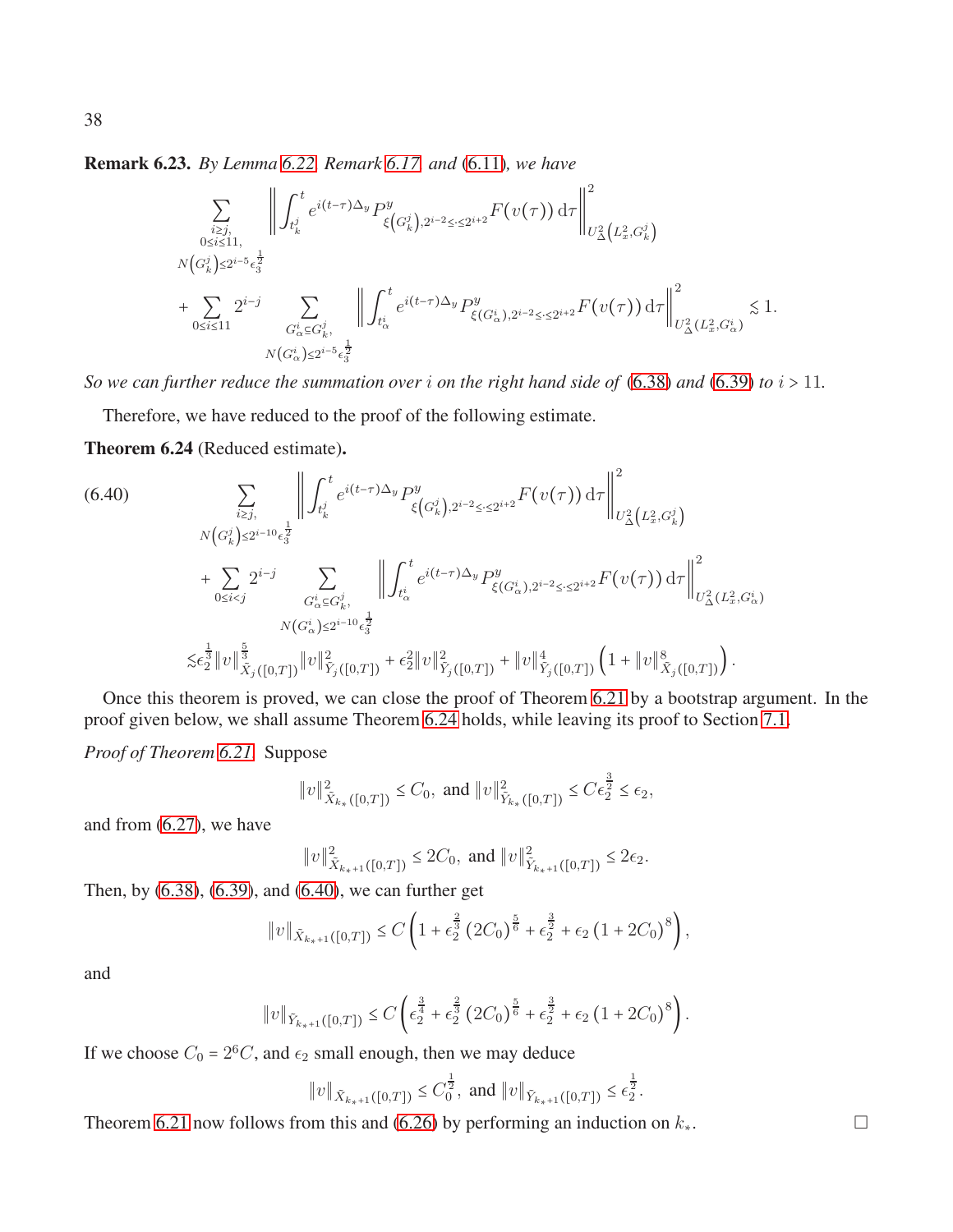6.2.3. *The low frequency localized interaction Morawetz estimate.* As an application of the long time Strichartz estimate, we can obtain the low frequency localized interaction Morawetz estimate of the [\(DCR\)](#page-4-2). The Morawetz estimate is a very important tool to prove the scattering of the nonlinear dispersive equations for the radial case [\[73,](#page-69-26) [75\]](#page-69-27). In the non-radial case, J. Colliander, M. Keel, G. Staffilani, H. Takaoka, and T. Tao [\[24\]](#page-67-14) develop the interaction Morawetz estimate, which is used to prove the scattering of the nonlinear Schrödinger equation  $[25, 29, 31, 32, 84, 85]$  $[25, 29, 31, 32, 84, 85]$  $[25, 29, 31, 32, 84, 85]$  $[25, 29, 31, 32, 84, 85]$  $[25, 29, 31, 32, 84, 85]$  $[25, 29, 31, 32, 84, 85]$  in the non-radial case. The low frequency localized interaction Morawetz estimate will be used to preclude the soliton-like solution in Theorem [6.26.](#page-38-1)

<span id="page-38-2"></span>**Theorem 6.25** (Low frequency localized interaction Morawetz estimate). Let  $v(t, y, x)$  be the almost *periodic solution in Theorem [6.6](#page-27-1) on*  $[0,T]$  *with*  $\int_0^T N(t)^3 \, \mathrm{d}t$  =  $K$ *. Then we have* 

<span id="page-38-3"></span>(6.41) 
$$
\left\| \int_{\mathbb{R}} |\nabla_{y}|^{\frac{1}{2}} \left( \left| P_{\leq 10\epsilon_{1}^{-1} K}^{y} v(t, y, x) \right|^{2} \right) dx \right\|_{L_{t,y}^{2}([0, T] \times \mathbb{R}^{2})}^{2} \lesssim o(K).
$$

The proof of this theorem follows from similar arguments in [\[29,](#page-68-0) [31,](#page-68-1) [32\]](#page-68-2) and relies on Theorem [6.24](#page-37-0) (and also some part of the proof). In our [\(DCR\)](#page-4-2) system, the interaction Morawetz quantity is

$$
M_0(t) = \int_{\mathbb{R}} \int_{\mathbb{R}} \int_{\mathbb{R}^2} \int_{\mathbb{R}^2} |v(t, \tilde{y}, \tilde{x})|^2 \frac{y - \tilde{y}}{|y - \tilde{y}|} \Im(\overline{v} \nabla_y v) (t, y, x) dy d\tilde{y} dxd\tilde{x},
$$

which is invariant under the Galilean transform in the  $\mathbb{R}^2$  component. Following the argument in [\[23,](#page-67-15) [78\]](#page-69-14), we can get

$$
\left\| \int_{\mathbb{R}} |\nabla_y|^{\frac{1}{2}} \left( |v(t,y,x)|^2 \right) dx \right\|_{L^2_{t,y}([0,T]\times \mathbb{R}^2)}^2 \lesssim |M_0(T) - M_0(0)|.
$$

Replacing v by its low frequency cut-off  $P_z^y$  $\sum_{\epsilon=1}^{30}$  = 10 $\epsilon_1^{-1}$  K<sup>v</sup>, we then get the low frequency localized interaction Morawetz quantity

$$
M(t) = \int_{\mathbb{R}} \int_{\mathbb{R}} \int_{\mathbb{R}^2} \int_{\mathbb{R}^2} \left| P_{\leq 10 \epsilon_1^{-1} K}^y v(t, \tilde{y}, \tilde{x}) \right|^2 \frac{y - \tilde{y}}{|y - \tilde{y}|} \Im \left( \overline{P_{\leq 10 \epsilon_1^{-1} K}^y v} \nabla_y P_{\leq 10 \epsilon_1^{-1} K}^y v \right) (t, y, x) \, dy \, d\tilde{y} \, dx \, d\tilde{x}.
$$

Because for any  $\eta > 0$  independent of  $\epsilon_1$ , by Theorem [6.6](#page-27-1) and Bernstein's inequality, we have

$$
|M(T)| + |M(0)| \lesssim \eta K,
$$

we then obtain

$$
\left\|\int_{\mathbb{R}}|\nabla_y|^{\frac{1}{2}}\left(|v(t,y,x)|^2\right)\,\mathrm{d}x\right\|_{L^2_{t,y}\left([0,T]\times\mathbb{R}^2\right)}^2\lesssim \eta K+\mathscr{E},
$$

where  $\mathscr E$  are the error terms coming from the low frequency cut-off of the solution of the [\(DCR\)](#page-4-2). These error terms can be proven to be  $o(K)$ , using Theorem [6.24](#page-37-0) and also some estimates from the proof of it. We shall leave the detailed proof of this theorem to Section [7.2.](#page-60-0)

## <span id="page-38-0"></span>6.3. Exclusion of the almost periodic solution.

<span id="page-38-1"></span>Theorem 6.26. *The almost periodic solution to* [\(DCR\)](#page-4-2) *in Theorem [6.6](#page-27-1) does not exist.*

*Proof.* We will preclude two scenarios in the following.

*Case I.*  $\int_0^\infty N(t)^3 dt < \infty$ .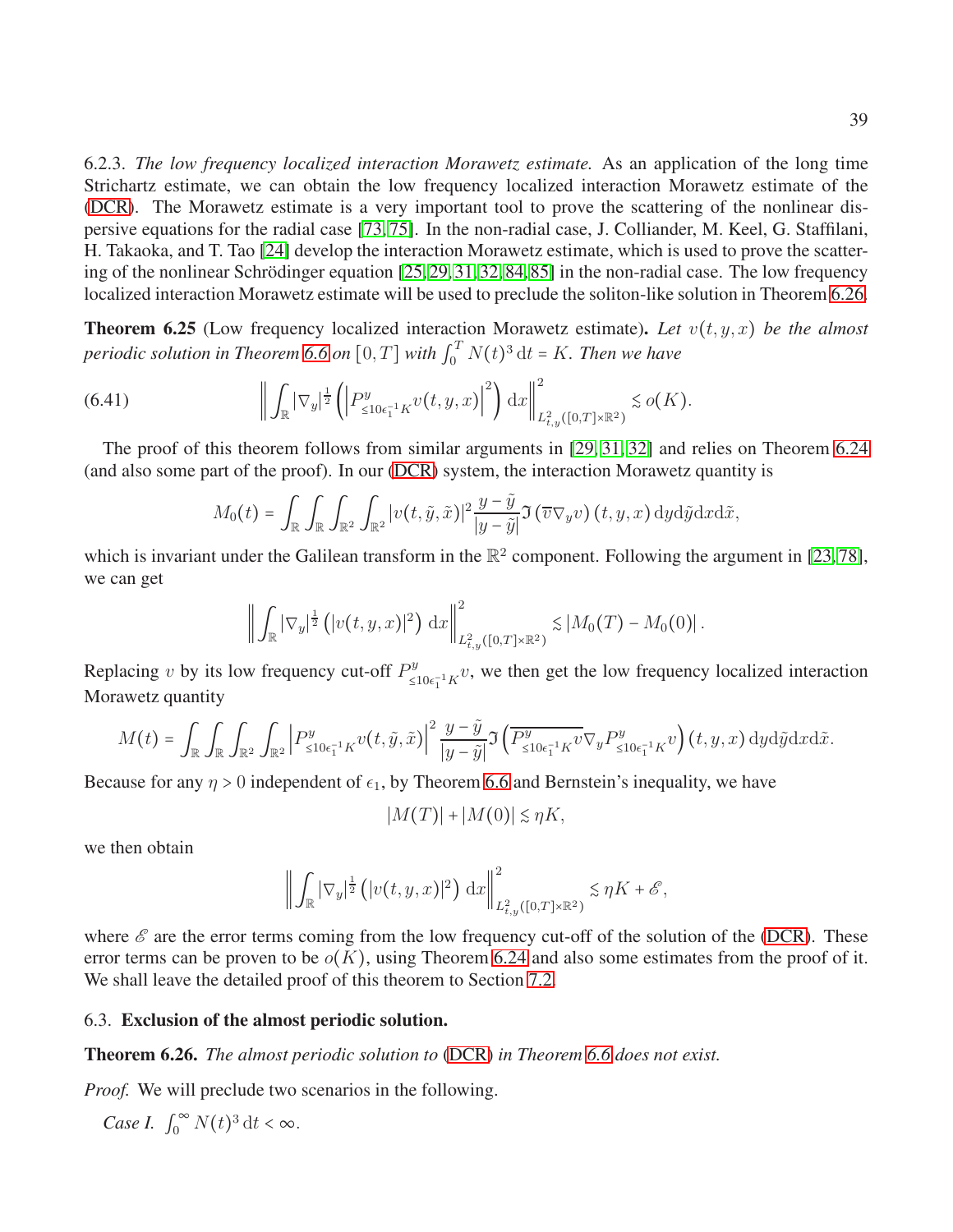By the proof of Theorem [6.21,](#page-32-1) as in [\[31,](#page-68-1) [32\]](#page-68-2), we have

<span id="page-39-0"></span>(6.42) 
$$
\|v(t,y,x)\|_{L_t^{\infty}\dot{H}_y^3L_x^2([0,\infty)\times\mathbb{R}^2\times\mathbb{R})}\lesssim_{m_0}\left(\int_0^{\infty}N(t)^3\,\mathrm{d}t\right)^3.
$$

By [\(6.42\)](#page-39-0) and [\(6.4\)](#page-27-2), we have

$$
\left\|e^{iy\xi(t)}v\right\|_{\dot{H}_y^1L_x^2} \lesssim N(t)C(\eta(t))+\eta(t)^{\frac{1}{2}} \to 0, \text{ as } t \to \infty.
$$

Thus, for any  $\epsilon > 0$ , we can take sufficiently large positive constant  $t_0$  such that  $||e^{iy\xi(t_0)}v(t_0)||_{\dot{H}^1_y L^2_x} \leq \epsilon$ . In the following, We can assume  $t_0 = 0$  because of the Galilean invariance. By Minkowski's inequality, the Gargliardo-Nirenberg inequality, and Hölder's inequality, we have

$$
\mathcal{E}(v(t)) = \mathcal{E}(v(0)) \lesssim ||v(0)||_{\dot{H}_y^1 L_x^2}^2 \lesssim \epsilon^2.
$$

Because we can take  $\epsilon$  as small as we wish, this scenario does not exist.

*Case II.*  $\int_0^\infty N(t)^3 dt = \infty$ .

By Hölder's inequality and Sobolev's inequality, we have

$$
\int\limits_{|y-y(t)|\leq}\frac{C\Big(\frac{\|v(0)\|_{L^2_{y,x}}^2}{100}\Big)}{N(t)}\int_{\mathbb{R}}\Big|P^y_{\leq 10\epsilon_1^{-1}K}v(t,y,x)\Big|^2\; \mathrm{d}y\mathrm{d}x\lesssim \left(\frac{C\Big(\frac{\|v(0)\|_{L^2_{y,x}}^2}{100}\Big)}{N(t)}\right)^{\frac{3}{2}}\Big\|\int_{\mathbb{R}}|\nabla_y|^{\frac{1}{2}}\Big(\Big|P^y_{\leq 10\epsilon_1^{-1}K}v(t,y,x)\Big|^2\Big)\; \mathrm{d}x\Big\|_{L^2_{y,x}}.
$$

<sup>∥</sup>v(0)∥<sup>2</sup>

By Theorem [6.6,](#page-27-1) we have for  $K \ge C \Big( \frac{\|v\|_{L^2_{y,x}}^2}{100} \Big)$ ,

$$
\frac{\|v\|_{L_{y,x}^2}^2}{2} \leq \int_{\mathbb{R}} \int_{\substack{|y-y(t)| \leq \frac{C\left(\frac{\|v\|_{L_{y,x}^2}^2}{100}\right)}{N(t)}}} \left| P_{\leq 10\epsilon_1^{-1}K}^yv(t,y,x) \right|^2 \, \mathrm{d} y \mathrm{d} x.
$$

By the above two estimates, together with Theorem [6.25](#page-38-2) and the conservation of mass, we have the following contradiction when  $K$  is sufficiently large,

$$
\begin{aligned} \|v\|_{L^2_{y,x}}^4 &\ K\lesssim \int_0^T N(t)^3\Bigg( \int_{|y-y(t)|\leq \frac{C\Big(\frac{\|v\|_{L^2_{y,x}}^2}{100}\Big)}{N(t)^2}} \int_{\mathbb{R}} \Big| P^y_{\leq 10\epsilon_1^{-1}K} v(t,y,x)\Big|^2 \,\mathrm{d}x \,\mathrm{d}y \Bigg)^2 \,\mathrm{d}t \\ &\lesssim \left\| \int_{\mathbb{R}} |\nabla_y|^{\frac{1}{2}} \left( \Big| P^y_{\leq 10\epsilon_1^{-1}K} v(t,y,x)\Big|^2 \right) \,\mathrm{d}x \right\|^2_{L^2_{t,y}([0,T]\times \mathbb{R}^2)} \lesssim o(K). \end{aligned}
$$

This completes the proof of Theorem [6.26.](#page-38-1)  $\Box$ 

*Proof of Theorem [1.2.](#page-4-0)* This is an immediate consequence of Theorem [6.6](#page-27-1) and Theorem [6.26.](#page-38-1) □

.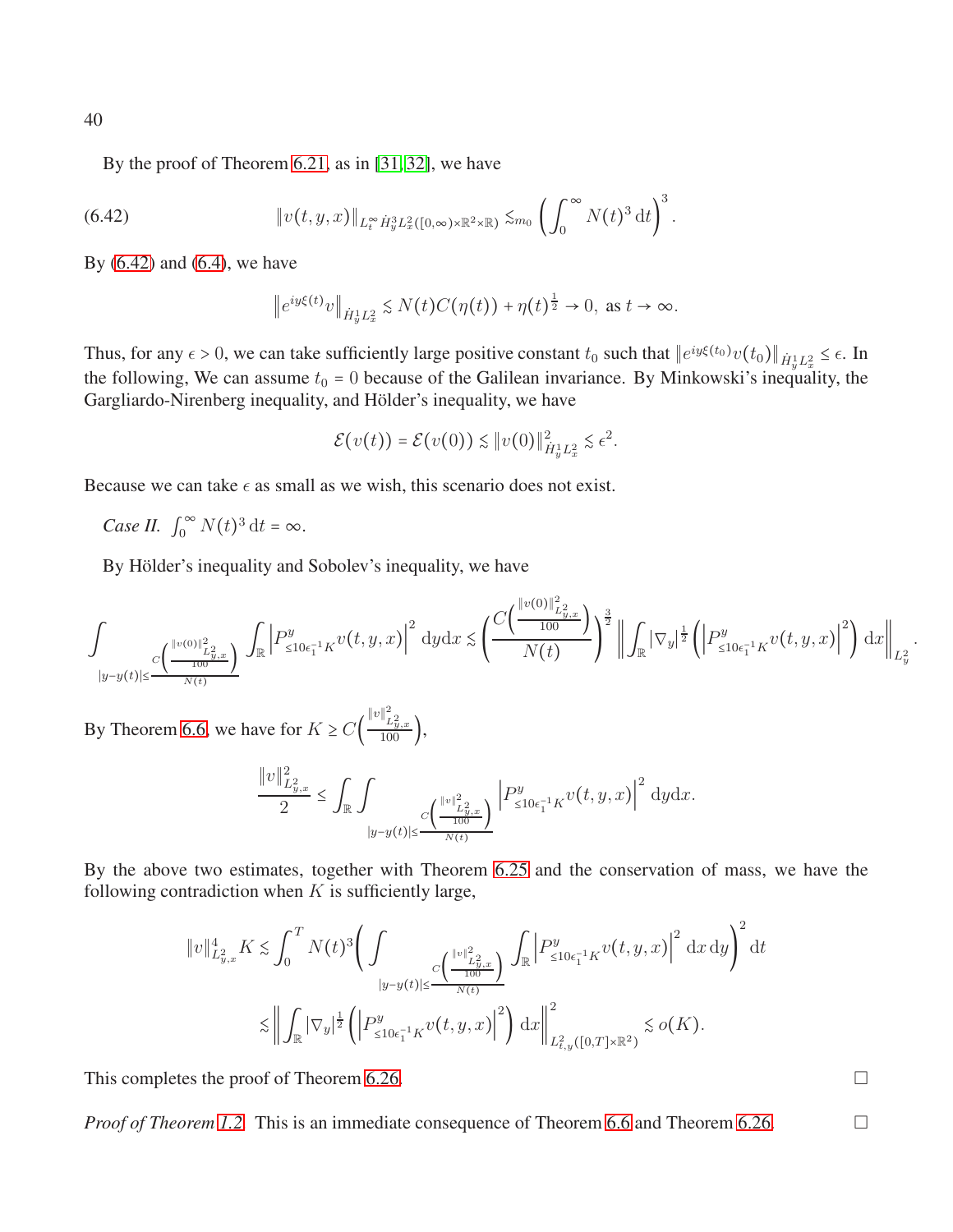## 7. PROOF OF THEOREMS [6.24](#page-37-0) AND [6.25](#page-38-2)

<span id="page-40-1"></span><span id="page-40-0"></span>7.1. Proof of Theorem [6.24.](#page-37-0) In this section, we complete the proof of Theorem [6.24.](#page-37-0) To prove this theorem, we decompose the nonlinear term  $P^y_{\epsilon}$  $\zeta(G^i_\alpha)$ , $2^{i-2} \leq 2^{i+2} F(v)$  and also use the fact that on the time interval  $G^i_\alpha$ ,  $\xi(t)$  can replace  $\xi(G^i_\alpha)$  up to  $2^{i-20}$  by [\(6.20\)](#page-30-11). Then, we can see it is enough to prove the estimate the left hand side of  $(6.40)$  with  $P_{\epsilon}^{y}$  $\zeta_{\mathcal{E}(G_{\alpha}^{i}),2^{i-2} \leq \cdot \leq 2^{i+2}}F(v)$  being replaced by

<span id="page-40-2"></span>
$$
(7.1) \qquad P^y_{\xi(G^i_{\alpha}),2^{i-2}\leq \cdot \leq 2^{i+2}} \mathcal{O}\left(\sum_{\substack{n_1,n_2,n_3,n \in \mathbb{N},\\n_1-n_2+n_3=n}} \prod_n \left(P^y_{\xi(G^i_{\alpha}),\geq 2^{i-5}} v_{n_1} \overline{P^y_{\xi(t),\geq 2^{i-10}} v_{n_2}} v_{n_3}\right)\right)
$$

<span id="page-40-3"></span>
$$
(7.2) \qquad +P^y_{\xi(t),2^{i-2}\leq s\leq 2^{i+2}}\mathcal{O}\bigg(\sum_{\substack{n_1,n_2,n_3,n\in\mathbb{N},\\n_1-n_2+n_3=n}}\prod_n\bigg(P^y_{\xi(t),\leq 2^{i-10}}v_{n_1}\overline{P^y_{\xi(G^i_{\alpha}),\leq 2^{i-10}}v_{n_2}}P^y_{\xi(G^i_{\alpha}),2^{i-5}\leq s\leq 2^{i+5}}v_{n_3}\bigg)\bigg),
$$

we also has similar fact of the nonlinear term  $P_{\epsilon}^{y}$  $\mathcal{E}_{\xi(G_k^j),2^{i-2} \leq \cdot \leq 2^{i+2}}F(v)$ , where the symbol "O" represents the different frequencies will be located in different  $v_{n}$  s',  $l = 1, 2, 3$ . Since their estimates are almost identical, we denote them as a single " $\mathcal{O}$ ". The estimate of the Duhamel propagator of the term [\(7.1\)](#page-40-2) is very short and easy, and mainly relies on the bilinear Strichartz estimate in Proposition [6.13.](#page-30-12) The estimate of the Duhamel propagator of the term [\(7.2\)](#page-40-3) is lengthy. This is because to prove the estimate of the Duhamel propagator of the term [\(7.2\)](#page-40-3), we need to prove the bilinear Strichartz estimates on the union of the small intervals. It turns out the proof of these bilinear Strichartz estimates cannot be proven just by the harmonic analysis but also rely heavily on the structure of the [\(DCR\)](#page-4-2) system or more precisely the corresponding interaction Morawetz estimate of [\(DCR\)](#page-4-2). During the proof of this part, some terms can be estimated by the following bilinear Strichartz estimate established recently [\[11\]](#page-67-23) instead of the interaction Morawetz estimate as in [\[31\]](#page-68-1). This new bilinear Strichartz estimate is very useful in [\[80\]](#page-69-28).

<span id="page-40-5"></span>**Lemma 7.1** (Bilinear Strichartz estimate, [\[11\]](#page-67-23)). *Let*  $1 \le q, r \le 2, \frac{1}{q}$  $\frac{1}{q} + \frac{3}{2n}$  $\frac{3}{2r} < \frac{3}{2}$  $\frac{3}{2}$ , and suppose  $M, N \in 2^{\mathbb{Z}}$  satisfy  $M \ll N$ *, then for any*  $\phi, \psi \in L^2(\mathbb{R}^2)$ *,* 

$$
\left\|e^{it\Delta} P_N \phi e^{it\Delta} P_M \psi \right\|_{L^q_t L^r_x(\mathbb{R} \times \mathbb{R}^2)} \lesssim \frac{M^{3-\frac{2}{q}-\frac{3}{r}}}{N^{1-\frac{1}{r}}} \left\|P_N \phi \right\|_{L^2(\mathbb{R}^2)} \left\|P_M \psi \right\|_{L^2(\mathbb{R}^2)}.
$$

7.1.1. *Estimate of* [\(7.1\)](#page-40-2)*.* We first deal with [\(7.1\)](#page-40-2).

<span id="page-40-4"></span>**Theorem 7.2.** For any fixed  $G_k^j$  $\mathbf{z}_k^j \in [0,T]$ ,  $j > 0$ , we have

$$
\begin{split} & \sum_{0 \leq i < j} 2^{i-j} \sum_{\substack{G_{\alpha}^i \subseteq G_k^j, \\ N(G_{\alpha}^i) \leq 2^{i-10} \epsilon_3^{\frac{1}{2}}}} \left\| \int_{t_\alpha^i}^t e^{i(t-\tau)\Delta_y} P_{\xi(G_{\alpha}^i), 2^{i-2} \leq \cdot \leq 2^{i+2}}^y F_{\alpha, i}^{high}(v(\tau)) \, d\tau \right\|^2_{U_{\Delta}^2(L_x^2, G_{\alpha}^i)} \\ & + \sum_{i \geq j, \\ N(G_k^j) \leq 2^{i-10} \epsilon_3^{\frac{1}{2}}} \left\| \int_{t_k^j}^t e^{i(t-\tau)\Delta_y} P_{\xi(G_k^j), 2^{i-2} \leq \cdot \leq 2^{i+2}}^y F_{k,j}^{high}(v(\tau)) \, d\tau \right\|^2_{U_{\Delta}^2(L_x^2, G_k^j)} \lesssim \epsilon_2^{\frac{1}{3}} \|v\|_{\tilde{X}_j([0, T])}^{\frac{5}{3}} \|v\|_{\tilde{Y}_j([0, T])}^2, \end{split}
$$

*where*

$$
F_{k,j}^{high}(v(t)) = \sum_{\substack{n_1, n_2, n_3, n \in \mathbb{N}, \\ n_1 - n_2 + n_3 = n}} \Pi_n \left( P_{\xi(G_k^j), \ge 2^{i-5}}^y v_{n_1} \overline{P_{\xi(t), \ge 2^{i-10}}^y v_{n_2}} v_{n_3} \right)(t),
$$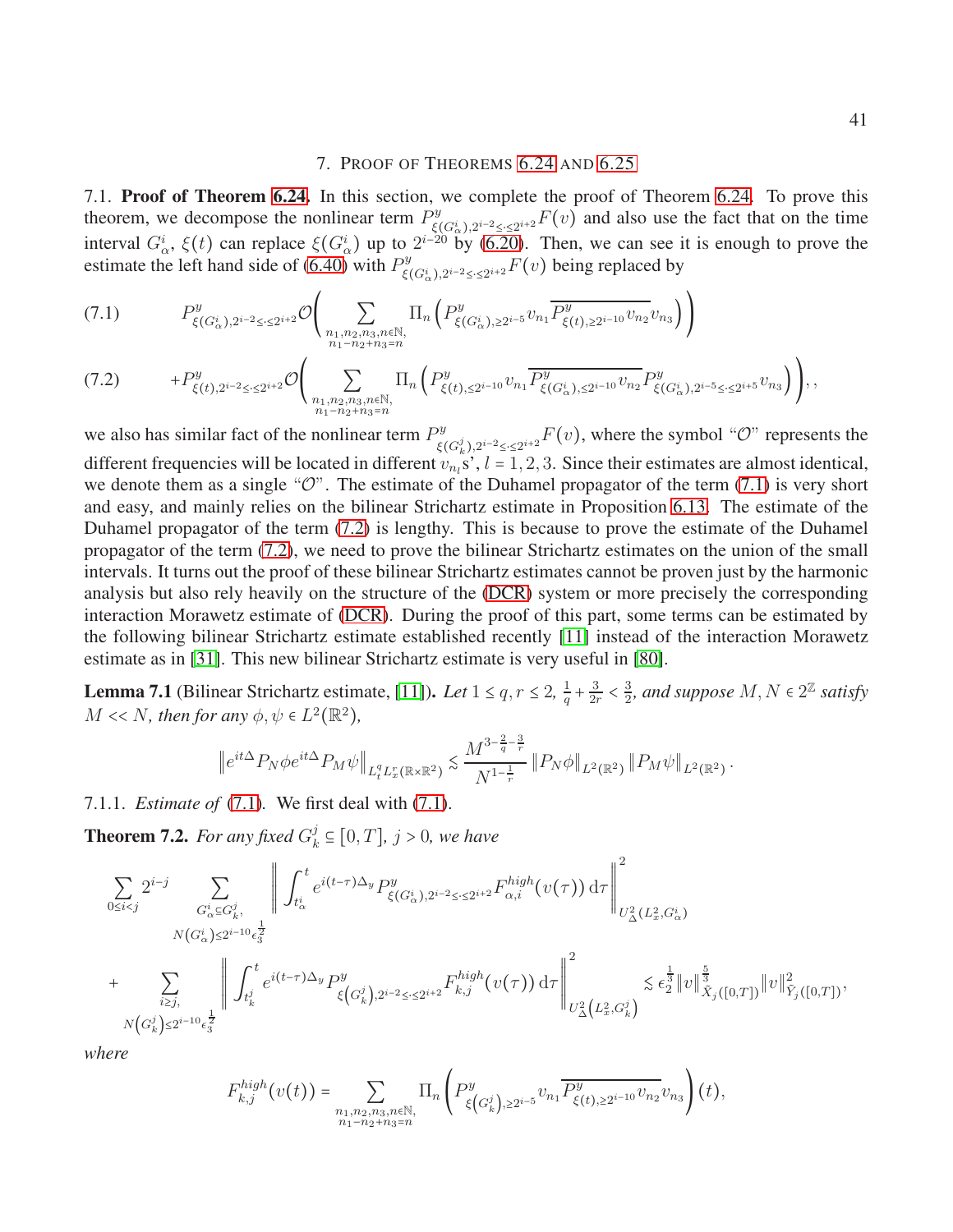*and*

$$
F_{\alpha,i}^{high}(v(t)) = \sum_{\substack{n_1,n_2,n_3,n \in \mathbb{N}, \\ n_1 - n_2 + n_3 = n}} \Pi_n\left(P_{\xi(G_{\alpha}^i), \geq 2^{i-5}}^y v_{n_1} \overline{P_{\xi(t), \geq 2^{i-10}}^y v_{n_2}} v_{n_3}\right)(t).
$$

*Proof.* On the time interval  $G^i_\alpha$  with  $N(G^i_\alpha) \leq 2^{i-10} \epsilon_3^{\frac{1}{2}}$ , we take  $w \in V^2_\Delta(L^2_x, G^i_\alpha)$  be normalized so that  $(\mathcal{F}_{y}w)(t,\xi,x)$  is supported on

$$
\left\{ \xi: 2^{i-2} \le \left| \xi - \xi \left( G_{\alpha}^{i} \right) \right| \le 2^{i+2} \right\}
$$

for any  $(t, x) \in \mathbb{R} \times \mathbb{R}$ . By the Cauchy-Schwarz inequality, [\(6.1\)](#page-25-3), Proposition [6.13,](#page-30-12) the conservation of mass, [\(6.8\)](#page-29-2), [\(6.11\)](#page-29-4), Lemma [6.20,](#page-32-3) and [\(6.15\)](#page-30-4), we infer

<span id="page-41-2"></span>
$$
(7.3) \quad \int_{G_{\alpha}^{i}} \left\langle w(\tau), F_{\alpha,i}^{high}(v(\tau)) \right\rangle d\tau
$$
\n
$$
\leq \sum_{l \geq i-5} \left\| \|w\|_{L_{x}^{2}} \left\| P_{\xi(G_{\alpha}^{i}),2^{l}}^{y} v \right\|_{L_{x}^{2}} \right\|_{L_{t}^{\frac{5}{2}} L_{y}^{10}(G_{\alpha}^{i} \times \mathbb{R}^{2})} \left\| P_{\xi(G_{\alpha}^{i}),2^{l}}^{y} v \right\|_{L_{t}^{\frac{5}{2}} L_{y}^{10} L_{x}^{2}(G_{\alpha}^{i} \times \mathbb{R}^{2} \times \mathbb{R})} \left\| w \right\|_{L_{t}^{\frac{5}{2}} L_{y}^{10} L_{x}^{2}(G_{\alpha}^{i} \times \mathbb{R}^{2} \times \mathbb{R})} \right\|_{L_{t}^{\frac{5}{2}} L_{y}^{10} L_{x}^{2}(G_{\alpha}^{i} \times \mathbb{R}^{2} \times \mathbb{R})} \left\| v \right\|_{L_{t}^{\frac{5}{2}} L_{y}^{10} L_{x}^{2}(G_{\alpha}^{i} \times \mathbb{R}^{2} \times \mathbb{R})} \left\| v \right\|_{L_{t}^{\frac{5}{2}} L_{y}^{10} L_{x}^{2}(G_{\alpha}^{i} \times \mathbb{R}^{2} \times \mathbb{R})} \left\| v \right\|_{L_{t}^{\infty} L_{y,x}^{2}(G_{\alpha}^{i} \times \mathbb{R}^{2} \times \mathbb{R})} \left\| P_{\xi(t),2^{2^{i-1}0}}^{y} v \right\|_{L_{t}^{\frac{5}{2}} L_{y}^{10} L_{x}^{2}(G_{\alpha}^{i} \times \mathbb{R}^{2} \times \mathbb{R})} \left\| P_{\xi(t),2^{2^{i-1}0}}^{y} v \right\|_{L_{t}^{\frac{5}{2}} L_{y}^{10} L_{x}^{2}(G_{\alpha}^{i} \times \mathbb{R}^{2} \times \mathbb{R})} \left\| P_{\xi(t),2^{2^{i-1}0}}^{y} v \right\|_{L_{t
$$

As in [\[31\]](#page-68-1), we see for any  $0 \le l \le j$ ,  $G_k^j$  $k$  overlaps  $2^{j-l}$  intervals  $G_{\beta}^{l}$  and for  $0 \leq i \leq l$ ,  $G_{\beta}^{l}$  overlaps  $2^{l-i}$ intervals  $G^i_\alpha$ . In addition, every  $G^i_\alpha$  is contained in one  $G^l_\beta$ . Thus, we can divide the summation in the left hand side of the following [\(7.4\)](#page-41-0) and [\(7.5\)](#page-41-1) into different groups according to  $l \ge j$  and  $0 \le l \le j$ . Then by some easy calculation and reordering the summation of  $i$  and  $l$ , we have

<span id="page-41-0"></span>(7.4) 
$$
\sum_{0 \le i < j} 2^{i-j} \sum_{\substack{G_{\alpha}^i \subseteq G_k^j, \\ N(G_{\alpha}^i) \le 2^{i-10} \epsilon_3^{\frac{1}{2}}}} \left( \sum_{l \ge i-5} 2^{\frac{i-l}{5}} \left\| P_{\xi(G_{\alpha}^i), 2^l}^y v \right\|_{U_{\Delta}^2(L_x^2, G_{\alpha}^i)}^2 \right)
$$

and

<span id="page-41-1"></span>
$$
(7.5) \qquad \qquad \sum_{i \geq j, \atop N\left(G_k^j\right) \leq 2^{i-10} \epsilon_3^{\frac{1}{2}}} \left( \sum_{l \geq i-5} 2^{\frac{i-l}{5}} \left\| P^y_{\xi\left(G_k^j\right),2^l} v \right\|^2_{U^2_{\Delta}\left(L^2_x, G^j_k\right)} \right) \lesssim \|v\|^2_{\tilde{Y}_j\left([0,T]\right)}.
$$

Theorem [7.2](#page-40-4) follows from  $(6.7)$ ,  $(7.3)$  and  $(7.4)$ .

7.1.2. *Estimate of* [\(7.2\)](#page-40-3)*.* Now we turn to the estimate of [\(7.2\)](#page-40-3). Denote

$$
F_{k,j}^{low}(v(t)) \coloneqq \sum_{\substack{n_1, n_2, n_3, n \in \mathbb{N}, \\ n_1 - n_2 + n_3 = n}} \prod_n \left( P_{\xi(t), \leq 2^{i-10}}^y v_{n_1} \overline{P_{\xi(t), \leq 2^{i-10}}^y v_{n_2}} P_{\xi(G_k^j), 2^{i-5} \leq \cdot \leq 2^{i+5}}^y v_{n_3} \right),
$$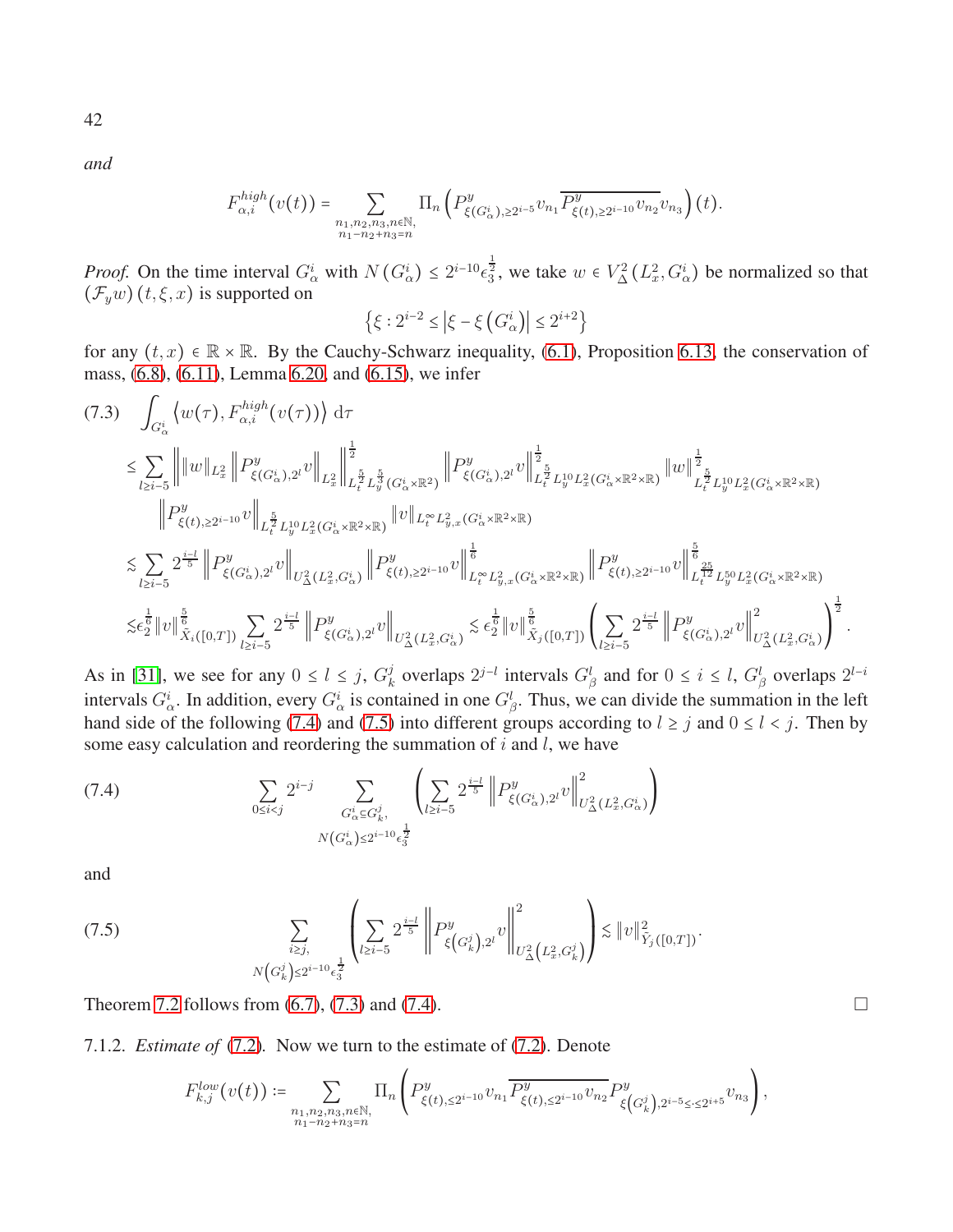and

F low α,i (v(t)) ∶= ∑ n1,n2,n3,n∈N, n1−n2+n3=n Π<sup>n</sup> (P y ξ(t),≤2 <sup>i</sup>−<sup>10</sup> v<sup>n</sup>1P y ξ(t),≤2 <sup>i</sup>−<sup>10</sup> v<sup>n</sup>2P y ξ(G<sup>i</sup> <sup>α</sup>),2 <sup>i</sup>−5≤⋅≤<sup>2</sup> <sup>i</sup>+<sup>5</sup>v<sup>n</sup><sup>3</sup> ) .

Then, we have

<span id="page-42-0"></span>**Theorem 7.3.** For any  $0 \le i \le j$ , on the time interval  $G^i_\alpha \subseteq G^j_k$  with  $N(G^i_\alpha) \le 2^{i-10} \epsilon_3^{\frac{1}{2}}$ , we have

<span id="page-42-1"></span>
$$
(7.6) \qquad \qquad \left\| \int_{t_{\alpha}^{i}}^{t} e^{i(t-\tau)\Delta_{y}} P_{\xi(G_{\alpha}^{i}),2^{i-2} \leq \cdot \leq 2^{i+2}}^{y} F_{\alpha,i}^{low}(v(\tau)) d\tau \right\|_{U_{\Delta}^{2}(L_{x}^{2}, G_{\alpha}^{i})}
$$

$$
\lesssim \left\| P_{\xi(G_{\alpha}^{i}),2^{i-5} \leq \cdot \leq 2^{i+5}}^{y} v \right\|_{U_{\Delta}^{2}(L_{x}^{2}, G_{\alpha}^{i})} \left( \epsilon_{2} + \left\| v \right\|_{\tilde{Y}_{i}([0,T])} \left( 1 + \left\| v \right\|_{\tilde{X}_{i}([0,T])} \right)^{4} \right).
$$

*In addition, for*  $i \geq j$ *,*  $N(G_k^j)$  $(\frac{j}{k})$  ≤  $2^{i-10}$  $\epsilon_3^{\frac{1}{2}}$ *, we have* 

<span id="page-42-2"></span>
$$
(7.7) \qquad \left\| \int_{t_k^j}^t e^{i(t-\tau)\Delta_y} P^y_{\xi(G_k^j), 2^{i-2} \leq \cdot \leq 2^{i+2}} F_{k,j}^{low}(v(\tau)) d\tau \right\|_{U^2_{\Delta}\left(L^2_x, G_k^j\right)} \leq 2^{\frac{3(j-i)}{4}} \left\| P^y_{\xi(G_k^j), 2^{i-5} \leq \cdot \leq 2^{i+5}} v \right\|_{U^2_{\Delta}\left(L^2_x, G_k^j\right)} \left(\epsilon_2 + \|v\|_{\tilde{Y}_j([0,T])} \left(1 + \|v\|_{\tilde{X}_j([0,T])}\right)^4\right).
$$

*Proof of Theorem [7.3.](#page-42-0)* We will only prove [\(7.6\)](#page-42-1), as [\(7.7\)](#page-42-2) follows by a similar argument. Fix  $G^i_{\alpha}$  with  $N(G_{\alpha}^{i}) \leq 2^{i-10}\epsilon_3^{\frac{1}{2}}$ . We can see there are no more than two small intervals  $J_1$  and  $J_2$  which overlap  $G_{\alpha}^{i}$  but are not contained in  $G^i_\alpha$ . Let  $\tilde{G}^i_\alpha = G^i_\alpha \setminus (J_1 \cup J_2)$ , by [\(6.8\)](#page-29-2), [\(6.7\)](#page-29-3), [\(6.9\)](#page-29-5), and [\(6.11\)](#page-29-4), we have

<span id="page-42-3"></span>
$$
(7.8) \qquad \qquad \left\| \int_{t^i_{\alpha}}^t e^{i(t-\tau)\Delta_y} P^y_{\xi(G^i_{\alpha}),2^{i-2} \leq \cdot \leq 2^{i+2}} F^{low}_{\alpha,i}(v(\tau)) d\tau \right\|_{U^2_{\Delta}(L^2_x, G^i_{\alpha})}
$$
  

$$
\lesssim \left\| \int_{t^i_{\alpha}}^t e^{i(t-\tau)\Delta_y} P^y_{\xi(G^i_{\alpha}),2^{i-2} \leq \cdot \leq 2^{i+2}} F^{low}_{\alpha,i}(v(\tau)) d\tau \right\|_{U^2_{\Delta}(L^2_x, \tilde{G}^i_{\alpha})}
$$
  

$$
+ \left\| F^{low}_{\alpha,i}(v(t)) \right\|_{L^{\frac{4}{3}}_{t,y} L^2_x((J_1 \cap G^i_{\alpha}) \times \mathbb{R}^2 \times \mathbb{R})} + \left\| F^{low}_{\alpha,i}(v(t)) \right\|_{L^{\frac{4}{3}}_{t,y} L^2_x((J_2 \cap G^i_{\alpha}) \times \mathbb{R}^2 \times \mathbb{R})}
$$

Here, we may assume  $t^i_\alpha \in \tilde{G}^i_\alpha$ , because if  $t^i_\alpha \notin \tilde{G}^i_\alpha$ , we may move  $t^i_\alpha$  into  $\tilde{G}^i_\alpha$  with the errors being absorbed by the last two terms on the right hand side of the above inequality. We can show the last two terms on the right hand side of [\(7.8\)](#page-42-3) is small in the following.

.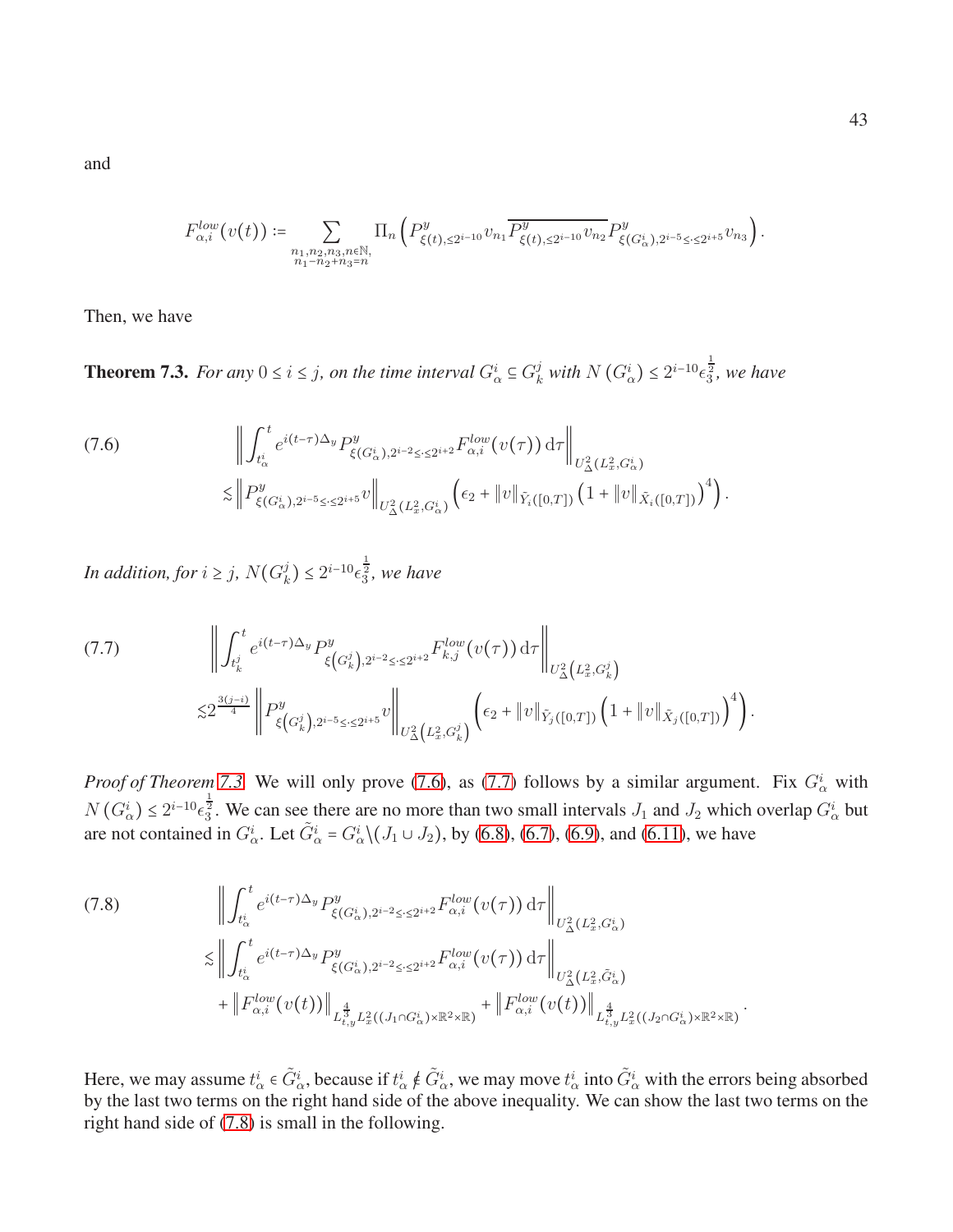On the intervals  $J_l$  for  $l = 1, 2$ , by Propositions [6.12](#page-29-6) and [6.13,](#page-30-12) [\(6.11\)](#page-29-4), the fact  $N(t) \leq 2^{i-5} \epsilon_3^{\frac{1}{2}}$  on  $G_{\alpha}^i$ , [\(6.14\)](#page-30-2), [\(6.15\)](#page-30-4), Lemma [6.16,](#page-31-1) and [\(6.11\)](#page-29-4), we can get

<span id="page-43-0"></span>
$$
\label{eq:20} \begin{split} &\left. \begin{aligned} &\left. (7.9) \right. \\ &\left. \begin{aligned} &\left. \begin{aligned} &\left. \begin{aligned} &F^{low}_{\alpha,i}\left(v(t)\right) \right\|_{L_{t,y}^{\frac{4}{3}}L_{x}^{2}((J_{l}\cap G_{\alpha}^{i})\times \mathbb{R}^{2}\times \mathbb{R})} \\ &\lesssim \left\| \left. \begin{aligned} &P^{y} \right. \\ &P^{y} \left. \begin{aligned} &\lesssim \end{aligned} \right\| P^{y}_{\xi(J_{l}),\leq \epsilon_{3}^{-\frac{1}{4}}N(J_{l})} \left. v \right\|_{L_{x}^{2}} \left\| P^{y}_{\xi\left(G_{\alpha}^{i}),2^{i-5}\leq \cdot\leq 2^{i+5}}v \right\|_{L_{x}^{2}} \right\|_{L_{t,y}^{2}((J_{l}\cap G_{\alpha}^{i})\times \mathbb{R}^{2}\times \mathbb{R})} \left\| P^{y}_{\xi(t),\leq 2^{i-10}}v \right\|_{L_{t,y}^{4}L_{x}^{2}((J_{l}\cap G_{\alpha}^{i})\times \mathbb{R}^{2}\times \mathbb{R})} \\ &+ \left\| P^{y} \right\|_{\xi(J_{l}),\geq \epsilon_{3}^{-\frac{1}{4}}N(J_{l})} \left. v \right\|_{L_{t}^{\infty}L_{y,x}^{2}((J_{l}\cap G_{\alpha}^{i})\times \mathbb{R}^{2}\times \mathbb{R})} \left\| P^{y}_{\xi\left(G_{\alpha}^{i}),2^{i-5}\leq \cdot\leq 2^{i+5}}v \right\|_{L_{t}^{\frac{8}{3}}L_{y}^{8}L_{x}^{2}((J_{l}\cap G_{\alpha}^{i})\times \mathbb{R}^{2}\times \mathbb{R})} \right\| P^{y}_{\xi(t),\leq 2^{i-10}}v \right\|_{L_{t}^{\frac{8}{3}}L_{y}^{8}L_{x}^{2}((J_{l}\cap G_{\alpha}^{i})\times \mathbb{R}^{2}\times \mathbb{R})} \\ &\lesssim \sum_{2^{k}\leq \epsilon_{3}^{-\frac{1}{4}}N(J_{l})} 2^{k}\frac{2^{\frac{k-i}{2}}}{
$$

Thus, we can simplify the estimate of [\(7.8\)](#page-42-3) to the case that  $G^i_{\alpha}$  is the union of finite many small intervals  $J_l$ 's. (If not, we just need to add the right hand side of [\(7.9\)](#page-43-0)). Let

$$
F_{\alpha,i}^{low,l_2}(v(t)) = \sum_{\substack{n_1,n_2,n_3,n \in \mathbb{N}, \\ n_1 - n_2 + n_3 = n}} \Pi_n \Big( P_{\xi(t),2^{l_2}}^y v_{n_1} \overline{P_{\xi(t),\leq 2^{l_2}}^y v_{n_2}} P_{\xi(G_{\alpha}^i),2^{i-5} \leq \cdot \leq 2^{i+5}}^y v_{n_3} \Big),
$$

then by Lemma [6.11,](#page-29-7) we have

LHS of (7.8) 
$$
\leq A_1 + A_2 + A_3 + A_4
$$
,

where

<span id="page-43-1"></span>
$$
(7.10) \hspace{1cm} A_1 = \sum_{0 \leq l_2 \leq i-10} \left( \sum_{\substack{J_l \in G_{\alpha}^i, \\ N(J_l) \geq \epsilon_3^{\frac{1}{2}} 2^{l_2-5}}} \left\| P^y_{\xi(G_{\alpha}^i), 2^{i-2} \leq \cdot \leq 2^{i+2}} F_{\alpha, i}^{low, l_2}(v(t)) \right\|^2_{DU_{\Delta}^2(L_x^2, J_l)} \right)^{\frac{1}{2}},
$$

<span id="page-43-2"></span>(7.11) 
$$
A_2 = \sum_{\substack{0 \le l_2 \le i-10, \\ J_l \in G_{\alpha}^i, \\N(J_l) \ge \epsilon_3^{\frac{1}{2}} 2^{l_2-5}}} \left\| \int_{J_l} e^{-it\Delta_y} P^y_{\xi(G_{\alpha}^i), 2^{i-2} \le \cdot \le 2^{i+2}} F_{\alpha, i}^{low, l_2}(v(t)) dt \right\|_{L^2_{y,x}},
$$

<span id="page-43-3"></span>
$$
(7.12) \tA_3 = \sum_{0 \le l_2 \le i-10} \left( \sum_{\substack{G_\beta^{l_2} \subseteq G_\alpha^i, \\ \dots \\ N\left(G_\beta^{l_2}\right) \le \epsilon_3^{\frac{1}{2}} 2^{l_2-5}}} \left\| P_{\xi(G_\alpha^i), 2^{i-2} \le \cdot \le 2^{i+2}}^y F_{\alpha,i}^{low,l_2}(v(t)) \right\|_{DU_\Delta^2\left(L_x^2, G_\beta^{l_2}\right)}^2 \right)^{\frac{1}{2}},
$$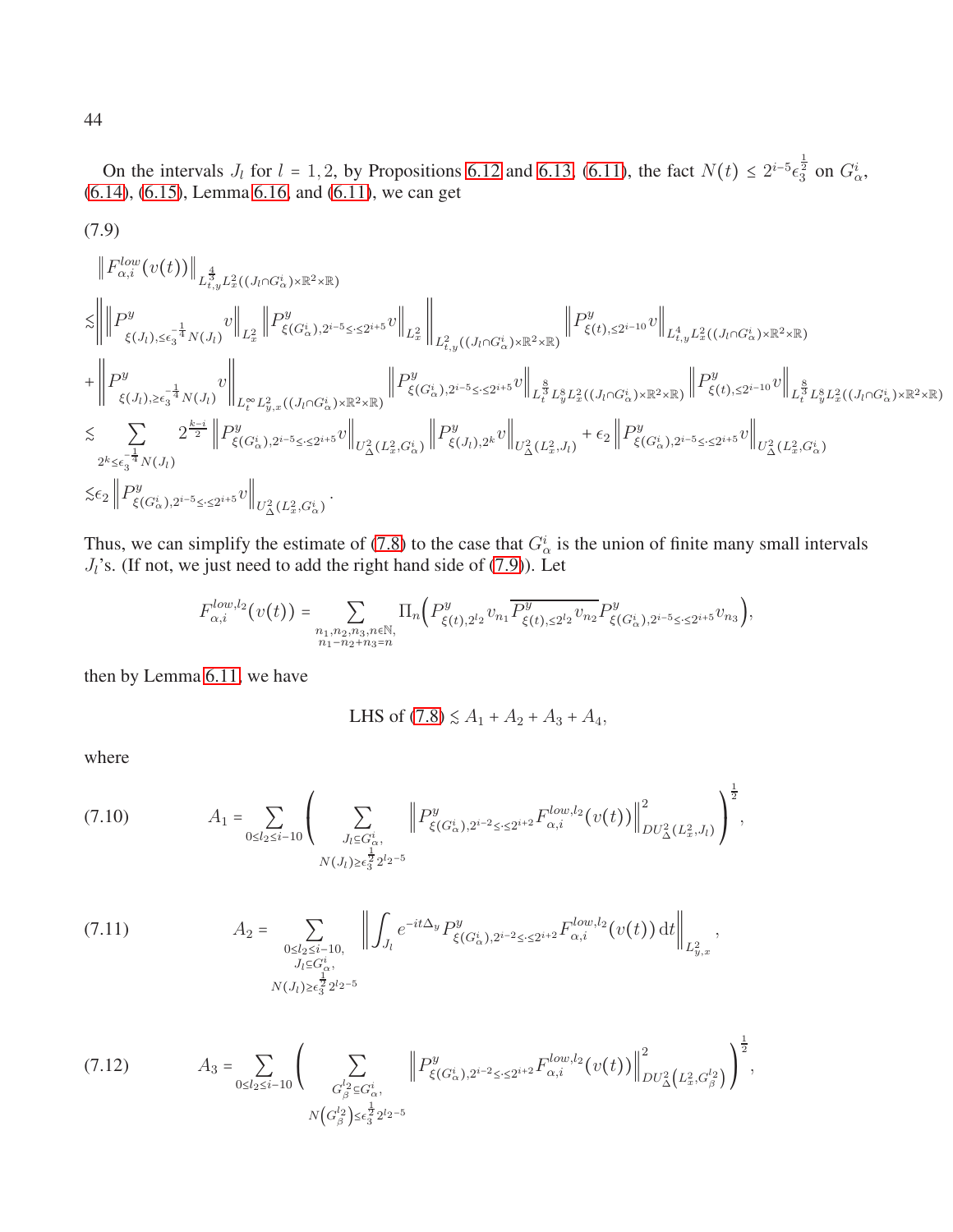and

<span id="page-44-4"></span>(7.13) 
$$
A_4 = \sum_{\substack{0 \le l_2 \le i-10, \ G_\beta^l \le G_\alpha^i, \\ G_\beta^l \le G_\alpha^l, \\N(G_\beta^l) \le \epsilon_3^{\frac{1}{2}} 2^{l_2-5}}} \left\| \int_{G_\beta^l} e^{-it\Delta_y} P_{\xi(G_\alpha^i), 2^{i-2} \le \cdot \le 2^{i+2}}^y F_{\alpha, i}^{low, l_2}(v(t)) dt \right\|_{L_{y,x}^2}.
$$

The proof of the first two terms are easy. We first prove the following auxiliary estimate.

<span id="page-44-3"></span>**Lemma 7.4.** Let  $(p_0, q_0)$  be Strichartz admissible with  $q_0 \ge 20$ . Suppose that  $w(t, y, x) \in L_t^{p_0} L_y^{q_0} L_x^2$   $(J_l \times \mathbb{R}^2 \times \mathbb{R})$  $satisfies that \mathcal{F}w(t,\cdot,x)$  is supported on  $\{\xi : 2^{i-2} \leq |\xi-\xi(G_\alpha^i)| \leq 2^{i+2}\}$ . If  $N(J_l) \geq \epsilon_3^{\frac{1}{2}} 2^{l_2-5}$ , then we have

<span id="page-44-0"></span>(7.14) 
$$
\left\| \int_{J_l} \int_{\mathbb{R}^2} \int_{\mathbb{R}} \overline{w(t,y,x)} F_{\alpha,i}^{low,l_2}(v(t,y,x)) \,dy \,dx \,dt \right\|_{\mathcal{Z}^{\frac{2l_2}{q_0}} \epsilon_3^{\frac{1}{4} - \frac{1}{q_0}} 2^{-\frac{i}{2}} \|w\|_{L_t^{p_0} L_y^{q_0} L_x^2(J_l \times \mathbb{R}^2 \times \mathbb{R})} \|P_{\xi(G_{\alpha}^i), 2^{i-5} \leq \cdot \leq 2^{i+5}}^{y} v(t,y,x) \|_{U_{\Delta}^2(G_{\alpha}^i, L_x^2)}.
$$

*Proof.* By [\(6.14\)](#page-30-2), we see  $|\xi - \xi(t)| \le 2^{l_2+2}$  implies  $|\xi - \xi(J_l)| \le \epsilon_3^{-\frac{1}{2}} N(J_l)$  for  $t \in J_l$ . By the argument in the proof of Lemma [6.2](#page-25-1) and Hölder's inequality, we have

<span id="page-44-1"></span>
$$
(7.15) \qquad \left| \int_{J_l} \int_{\mathbb{R}^2} \int_{\mathbb{R}} \overline{w(t, y, x)} F_{\alpha,i}^{low, l_2} v((t, y, x)) \, dy \, dx \, dt \right|
$$
  
\n
$$
\leq \left\| e^{i\tau \left( -\Delta_x + x^2 \right)} w P_{\xi(t),2^{l_2}}^y e^{i\tau \left( -\Delta_x + x^2 \right)} v \right\|_{L_{\tau,x}^{p_0} L_t^{p_0} L_x^{2}([0, \pi] \times \mathbb{R} \times J_l \times \mathbb{R}^2)} \cdot \left\| P_{\xi(J_l),\leq \epsilon_3^{-\frac{1}{2}} N(J_l)}^y e^{i\tau \left( -\Delta_x + x^2 \right)} v P_{\xi(G_{\alpha}^i),2^{i-5} \leq 2^{i+5}}^y e^{i\tau \left( -\Delta_x + x^2 \right)} v \right\|_{L_{\tau,x}^{\frac{p_0}{p_0 - 1}} L_t^{\frac{p_0}{p_0 - 1}} L_y^{2}([0, \pi] \times \mathbb{R} \times J_l \times \mathbb{R}^2)} \cdot (1 + \epsilon_3) e^{i\tau \left( -\Delta_x + x^2 \right)} v P_{\xi(G_{\alpha}^i),2^{i-5} \leq 2^{i+5} \leq 2^{i+5} \epsilon_3}^y e^{i\tau \left( -\Delta_x + x^2 \right)} v P_{\xi(G_{\alpha}^i),2^{i-5} \leq 2^{i+5} \epsilon_3}^y e^{i\tau \left( -\Delta_x + x^2 \right)} v P_{\xi(G_{\alpha}^i),2^{i-5} \leq 2^{i+5} \epsilon_3}^y e^{i\tau \left( -\Delta_x + x^2 \right)} v P_{\xi(G_{\alpha}^i),2^{i-5} \leq 2^{i+5} \epsilon_3}^y e^{i\tau \left( -\Delta_x + x^2 \right)} v P_{\xi(G_{\alpha}^i),2^{i-5} \leq 2^{i+5} \epsilon_3}^y e^{i\tau \left( -\Delta_x + x^2 \right)} v P_{\xi(G_{\alpha}^i),2^{i-5} \leq 2^{i+5} \epsilon_3}^y e^{i\tau \left( -\Delta_x + x^2 \
$$

By Minkowski's inequality, Hölder's inequality, Lemma [6.1,](#page-25-2) Bernstein's inequality and the conservation of mass, we have

<span id="page-44-2"></span>
$$
(7.16) \qquad \qquad \left\|e^{i\tau(-\Delta_x+x^2)}wP^y_{\xi(t),2^{l_2}}e^{i\tau(-\Delta_x+x^2)}v\right\|_{L^{p_0}_{\tau,x}L^{p_0}_tL^2_y([0,\pi]\times\mathbb{R}\times J_l\times\mathbb{R}^2)}\right\|_{L^{2p_0}_{\tau,x}([0,\pi]\times\mathbb{R})}\left\|P^y_{\xi(t),2^{l_2}}e^{i\tau(-\Delta_x+x^2)}v\right\|_{L^{2p_0}_{\tau,x}([0,\pi]\times\mathbb{R})}\left\|P^y_{\xi(t),2^{l_2}}e^{i\tau(-\Delta_x+x^2)}v\right\|_{L^{2p_0}_{\tau,x}([0,\pi]\times\mathbb{R})}\left\|P^y_{\xi(t),2^{l_2}}v\right\|_{L^{p_0}_\tau L^q_y(L^2_x(J_l\times\mathbb{R}^2\times\mathbb{R})}\right\|_{L^{p_0}_tL^q_y(L^q_y(J_l\times\mathbb{R}^2\times\mathbb{R})}.
$$

Next, we use the vector-valued version of transference principle to estimate

$$
\left\| P_{\xi(J_l),\leq \epsilon_3^{-\frac{1}{2}} N(J_l)}^y e^{i\tau(-\Delta_x+x^2)} v P_{\xi(G_{\alpha}^i),2^{i-5} \leq \cdot \leq 2^{i+5}}^y e^{i\tau(-\Delta_x+x^2)} v \right\|_{L_{\tau,x}^{p_0} L_{\xi}^{p_0} L_y^{2}([0,\pi] \times \mathbb{R} \times J_l \times \mathbb{R}^2)}.
$$

Then, using the similar argument of Corollary 1.6 in [\[11\]](#page-67-23), we are reduced to consider  $P<sup>y</sup>$  $\xi(J_l),\leq \epsilon_3^{-\tfrac{1}{2}} N(J_l)$  $v$  and  $P^y_{\epsilon}$  $\chi^{\mathcal{Y}}_{\xi(G^i_{\alpha}),2^{i-5} \leq \cdot \leq 2^{i+5}} v$  are  $U^2_{\Delta}(L^2_x)$  –atoms. Let

$$
P^y_{\xi(J_l),\leq \epsilon_3^{-\frac{1}{2}} N(J_l)}v = \sum_{I\in\mathcal{I}}\chi_I e^{it\Delta_y} f_I(y,x), \ P^y_{\xi(G^i_\alpha),2^{i-5}\leq \cdot \leq 2^{i+5}}v = \sum_{J\in\mathcal{J}}\chi_J e^{it\Delta_y} g_J(y,x),
$$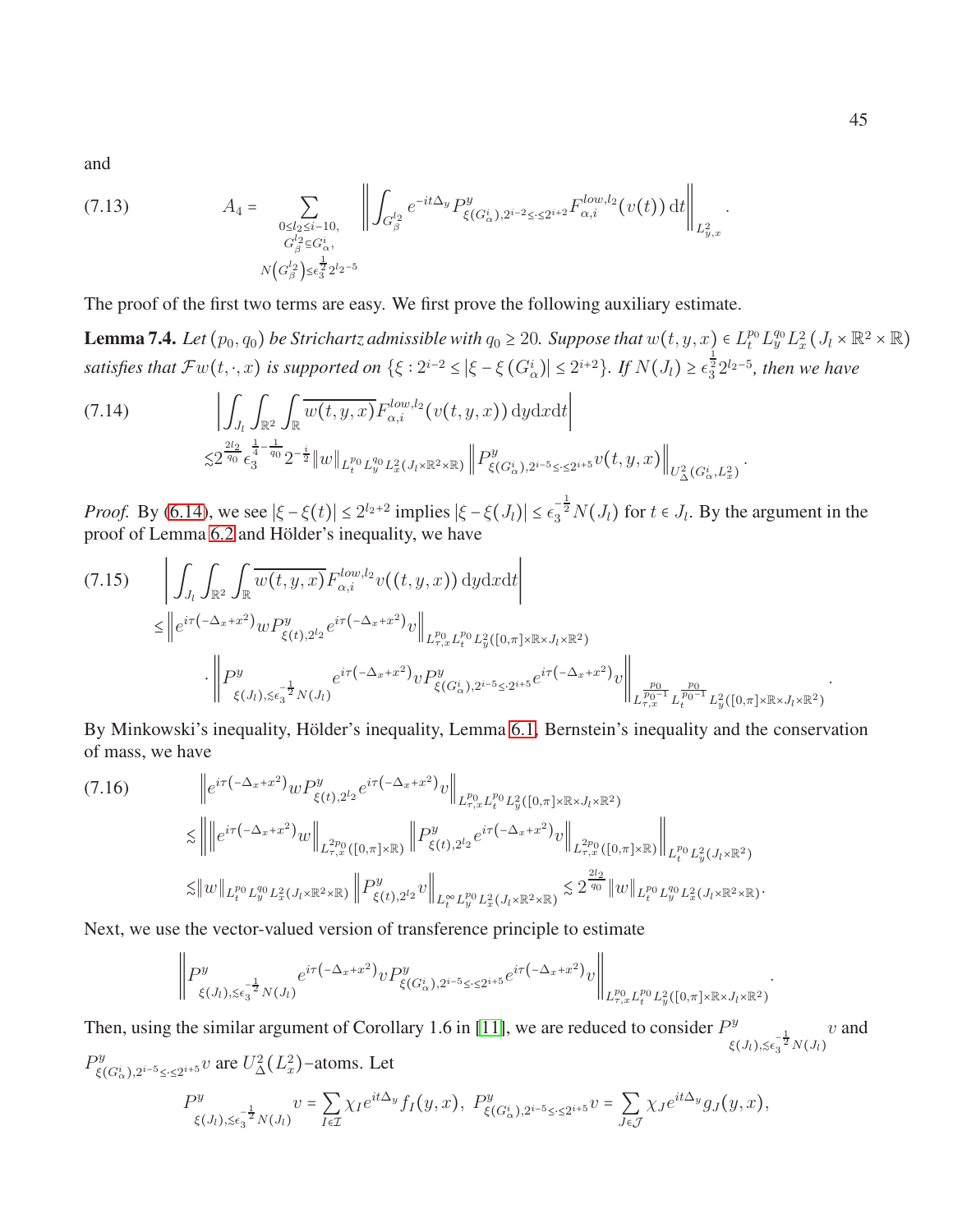where  $\mathcal I$  and  $\mathcal J$  are partitions as in the definition of  $U^2(\mathcal L^2_x)$ . We see by Lemma [7.1,](#page-40-5) Hölder's inequality and Lemma [6.1,](#page-25-2)

$$
\|e^{it\Delta_y}e^{i\tau(-\Delta_x+x^2)}f_I e^{it\Delta_y}e^{i\tau(-\Delta_x+x^2)}g_J\|_{L_{\tau,x}^{\frac{p_0}{p_0-1}}L_t^{\frac{p_0}{p_0-1}}L_y^{2}([0,\pi]\times\mathbb{R}\times J_l\times\mathbb{R}^2)}\n\n\lesssim 2^{-\frac{i}{2}}\left(\epsilon_3^{-\frac{1}{2}}N(J_l)\right)^{\frac{1}{2}-\frac{2}{q_0}}\|e^{i\tau(-\Delta_x+x^2)}f_I\|_{L_y^2L_{\tau,x}^{\frac{2p_0}{p_0-1}}(\mathbb{R}^2\times[0,\pi]\times\mathbb{R})}\|e^{i\tau(-\Delta_x+x^2)}g_J\|_{L_y^2L_{\tau,x}^{\frac{2p_0}{p_0-1}}(\mathbb{R}^2\times[0,\pi]\times\mathbb{R})}\n\n\lesssim 2^{-\frac{i}{2}}\left(\epsilon_3^{-\frac{1}{2}}N(J_l)\right)^{\frac{1}{2}-\frac{2}{q_0}}\|f_I\|_{L_{y,x}^2}\|g_J\|_{L_{y,x}^2}.
$$

Then, we have

<span id="page-45-0"></span>
$$
(7.17) \qquad \left\| P^y_{\xi(J_l),\leq \epsilon_3^{-\frac{1}{2}} N(J_l)} e^{i\tau(-\Delta_x+x^2)} v P^y_{\xi(G^i_{\alpha}),2^{i-5} \leq \cdot \leq 2^{i+5}} e^{i\tau(-\Delta_x+x^2)} v \right\|_{L_{\tau,x}^{\frac{p_0}{p_0-1}} L_v^{\frac{p_0}{p_0-1}} L_v^{\frac{p_0}{p_0-1}} L_v^{\frac{p_0}{p_0-1}} L_v^{\frac{p_0}{p_0-1}} L_v^{\frac{p_0}{p_0-1}} L_v^{\frac{p_0}{p_0-1}} L_v^{\frac{p_0}{p_0-1}} L_v^{\frac{p_0}{p_0-1}} L_v^{\frac{p_0}{p_0-1}} L_v^{\frac{p_0}{p_0-1}} L_v^{\frac{p_0}{p_0-1}} L_v^{\frac{p_0}{p_0-1}} L_v^{\frac{p_0}{p_0-1}} L_v^{\frac{p_0}{p_0-1}} L_v^{\frac{p_0}{p_0-1}} L_v^{\frac{p_0}{p_0-1}} L_v^{\frac{p_0}{p_0-1}} L_v^{\frac{p_0}{p_0-1}} L_v^{\frac{p_0}{p_0-1}} L_v^{\frac{p_0}{p_0-1}} L_v^{\frac{p_0}{p_0-1}} L_v^{\frac{p_0}{p_0-1}} L_v^{\frac{p_0}{p_0-1}} L_v^{\frac{p_0}{p_0-1}} L_v^{\frac{p_0}{p_0-1}} L_v^{\frac{p_0}{p_0-1}} L_v^{\frac{p_0}{p_0-1}} L_v^{\frac{p_0}{p_0-1}} L_v^{\frac{p_0}{p_0-1}} L_v^{\frac{p_0}{p_0-1}} L_v^{\frac{p_0}{p_0-1}} L_v^{\frac{p_0}{p_0-1}} L_v^{\frac{p_0}{p_0-1}} L_v^{\frac{p_0}{p_0-1}} L_v^{\frac{p_0}{p_0-1}} L_v^{\frac{p_0}{p_0-1}} L_v^{\frac{p_0}{p_0-1}} L_v^{\frac{p_0}{p_0-1}} L_v^{\frac{p_0}{p_0-1}} L_v^{\frac{p_
$$

Therefore,  $(7.14)$  follows from  $(7.15)$ ,  $(7.16)$  and  $(7.17)$ .

We first consider  $(7.10)$ . By duality, we have

$$
(7.10)=\sum_{0\leq l_2\leq i-10}\left(\sum_{\substack{J_l\in G_{\alpha}^i,\\ N(J_l)\geq \epsilon_3^{\frac{1}{2}}2^{l_2-5}}}\sup_{\|w\|_{V_{\Delta}^2\left(J_l,L_x^2\right)^{=1}}}\left|\int_{J_l}\int_{\mathbb{R}^2}\int_{\mathbb{R}}\overline{w(t,y,x)}P_{\xi(G_{\alpha}^i),2^{i-2}\leq \cdot\leq 2^{i+2}}^yF_{\alpha,i}^{low,l_2}\big(v(t,y,x)\big)\,\mathrm{d}y\mathrm{d}x\mathrm{d}t\right|^2\right)^{\frac{1}{2}}.
$$

 $\text{By } \|w\|_{L^{p_0}_tL^{q_0}_yL^2_x(J_l\times \mathbb{R}^2\times \mathbb{R})}\lesssim \|w\|_{V^2_{\Delta}(J_l,L^2_x)}\lesssim 1, \text{ and } (7.14), \text{ we get}$  $\text{By } \|w\|_{L^{p_0}_tL^{q_0}_yL^2_x(J_l\times \mathbb{R}^2\times \mathbb{R})}\lesssim \|w\|_{V^2_{\Delta}(J_l,L^2_x)}\lesssim 1, \text{ and } (7.14), \text{ we get}$  $\text{By } \|w\|_{L^{p_0}_tL^{q_0}_yL^2_x(J_l\times \mathbb{R}^2\times \mathbb{R})}\lesssim \|w\|_{V^2_{\Delta}(J_l,L^2_x)}\lesssim 1, \text{ and } (7.14), \text{ we get}$ 

$$
(7.10) \lesssim \sum_{0 \le l_2 \le i-10} \left( \sum_{\substack{J_l \in G_{\alpha}^i, \\ N(J_l) \ge \epsilon_3^{\frac{1}{2}} 2^{l_2 - 5}}} 2^{\frac{4l_2}{q_0}} \epsilon_3^{\frac{1}{2} - \frac{2}{q_0}} 2^{-i} \right)^{\frac{1}{2}} \left\| P^y_{\xi(G_{\alpha}^i), 2^{i-5} \le \cdot \le 2^{i+5}} v(t, y, x) \right\|_{U_{\Delta}^2(G_{\alpha}^i, L_x^2)}
$$

$$
\lesssim \left( \epsilon_3^{-\frac{1}{2}} N(J_l) \right) \epsilon_3^{\frac{1}{4} - \frac{1}{q_0}} \left\| P^y_{\xi(G_{\alpha}^i), 2^{i-5} \le \cdot \le 2^{i+5}} v \right\|_{U_{\Delta}^2(G_{\alpha}^i, L_x^2)} \lesssim \epsilon_2^2 \left\| P^y_{\xi(G_{\alpha}^i), 2^{i-5} \le \cdot \le 2^{i+5}} v \right\|_{U_{\Delta}^2(L_x^2, G_{\alpha}^i)}
$$

.

We now consider [\(7.11\)](#page-43-2). By duality and Lemma [7.4,](#page-44-3) we have

<span id="page-45-1"></span>
$$
(7.18) \qquad \left\| \int_{J_l} e^{-it\Delta_y} P^y_{\xi(G^i_{\alpha}),2^{i-2} \leq \cdot \leq 2^{i+2}} F^{low,l_2}_{\alpha,i}(v(t,y,x)) dt \right\|_{L^2_{y,x}} \leq \sup_{\|w_0\|_{L^2_{y,x}}=1} \|e^{it\Delta_y} w_0\|_{L^p_t L^{p_0}_y L^q_x(J_l \times \mathbb{R}^2 \times \mathbb{R})} 2^{\frac{2l_2}{q_0}} \epsilon_3^{\frac{1}{4} - \frac{1}{q_0}} 2^{-\frac{i}{2}} \left\| P^y_{\xi(G^i_{\alpha}),2^{i-5} \leq \cdot \leq 2^{i+5}} v \right\|_{U^2_{\Delta}(G^i_{\alpha},L^2_x)},
$$

where  $\mathcal{F}_y w_0$  is supported on  $\{\xi : 2^{i-5} \leq |\xi - \xi(G_\alpha^i)| \leq 2^{i+5}\}\$ in the above estimate. For fixed i, we take  $q_0 = 20 + 2i$ , then  $2^{\frac{i}{q_0}} \leq 1$ . For the right hand side of [\(7.18\)](#page-45-1), by Hölder's inequality, Young's inequality,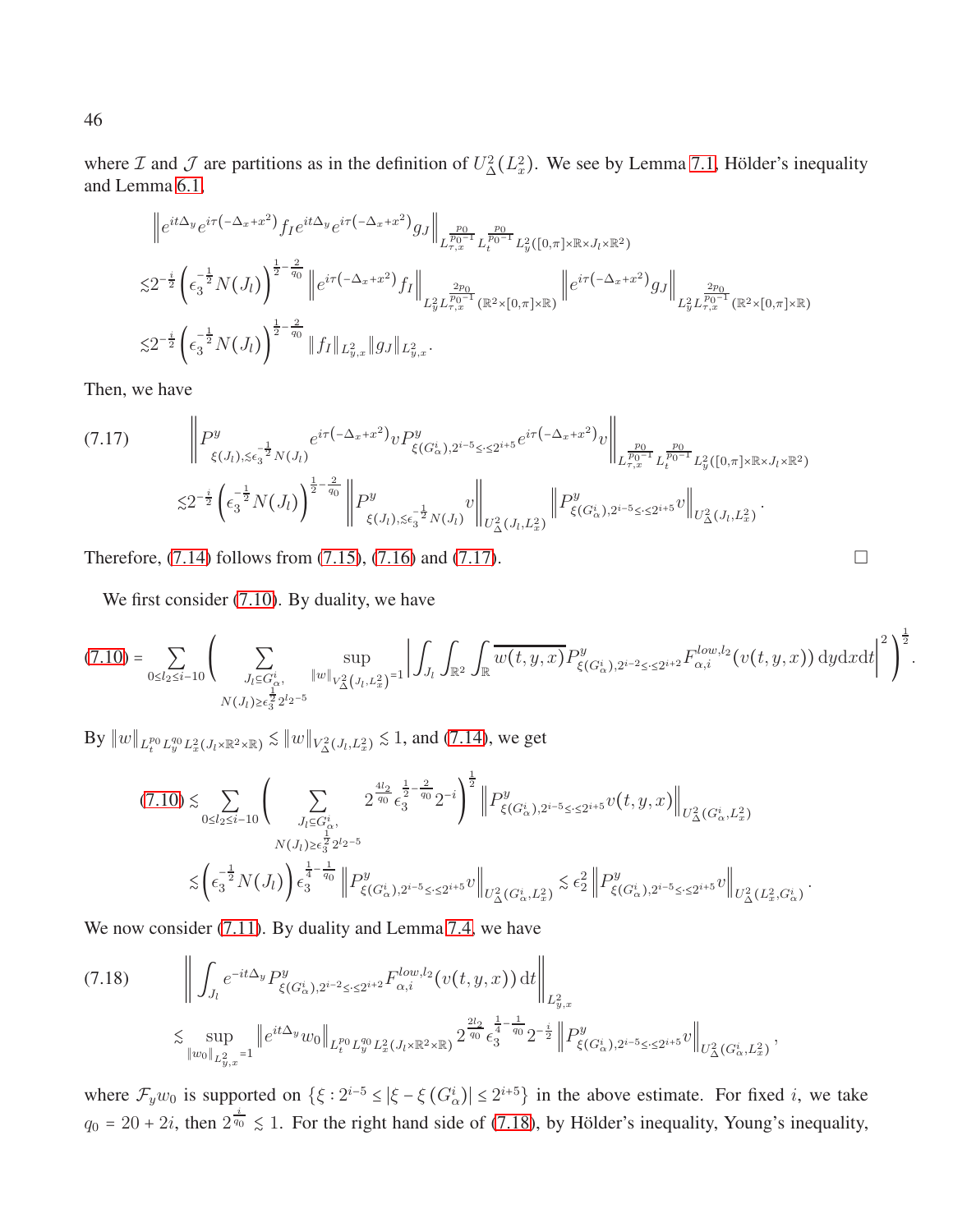$(6.14)$ ,  $(6.5)$ ,  $(6.19)$ , and the conservation of mass, we have

$$
(7.11) \leq \sum_{\substack{0 \leq l_2 \leq i-10, \\ J_l \subseteq G_{\alpha}^i, \\ N(J_l) \geq \varepsilon_3^2 \geq i^2-10}} \sup_{\substack{w \in G_{\alpha}^i, \\ w_{\alpha} = 1}} 2^{\frac{2l_2}{q_0} \frac{1}{\varepsilon_3} - \frac{1}{q_0}} \left( \sum_{\substack{J_l \subseteq G_{\alpha}^i, \\ J_l \subseteq G_{\alpha}^i, \\ N(J_l) \geq \varepsilon_3^2 \geq i^2-5}} \left\| e^{it\Delta_y} w_0 \right\|_{L_t^{p_0} L_y^{q_0} L_x^{2}(J_l \times \mathbb{R}^2 \times \mathbb{R})}^{\mathcal{P}_0} \right\|_{L_t^{p_0} L_y^{q_0} L_x^{2}(J_l \times \mathbb{R}^2 \times \mathbb{R})}^{\mathcal{P}_0} \right\|_{L_t^{p_0} L_y^{q_0} L_x^{2}(J_l \times \mathbb{R}^2 \times \mathbb{R})}^{\mathcal{P}_0} \left\| \sum_{\substack{0 \leq l_2 \leq i-10 \\ N(J_l) \geq \varepsilon_3^2 \geq i^2-5}} \left\| e^{it\Delta_y} w_0 \right\|_{L_t^{p_0} L_y^{q_0} L_x^{2}(J_l \times \mathbb{R}^2 \times \mathbb{R})}^{\mathcal{P}_0} \right\|_{L_t^{p_0} L_y^{q_0} L_x^{2}(J_l \times \mathbb{R}^2 \times \mathbb{R})}^{\mathcal{P}_0} \right\|_{L_t^{p_0} L_y^{q_0} L_x^{2}(J_l \times \mathbb{R}^2 \times \mathbb{R})}^{\mathcal{P}_0} \left\| \sum_{\substack{0 \leq l_2 \leq i-10, \\ 0 \leq l_2 \leq i-10, \\ 0 \leq l_2 \leq i-10, \\ 0 \leq l_2 \leq i-10, \\ 0 \leq l_2 \leq i-10, \\ 0 \leq l_2 \leq i-10, \\ 2^{l_2 - 5} \leq \varepsilon_3^{-\frac{1}{2}} N(J_l) \right\|_{L_t^{q_0} L_y^{q_0} L
$$

For the estimates of [\(7.12\)](#page-43-3) and [\(7.13\)](#page-44-4), we separate the proofs in the next section using two bilinear Strichartz estimates.

## 7.1.3. *Two bilinear Strichartz estimates.* We have the following two bilinear Strichartz estimates.

<span id="page-46-0"></span>**Theorem 7.5** (First bilinear Strichartz estimate). Let  $w_0 \in L^2_{y,x}(\mathbb{R}^2 \times \mathbb{R})$  with  $supp \mathcal{F}_y w_0$  is supported on  $\{\xi : 2^{i-5} \leq |\xi - \xi(G^i_\alpha)| \leq 2^{i+5}\}$ . Then for any 0 ≤  $l_2$  ≤ i − 10*, we have on*  $G^{l_2}_\beta$  $l_2^l \subseteq G_\alpha^i$ ,

<span id="page-46-4"></span>
$$
(7.19) \t\t\t\t\|\t\|e^{it\Delta_y}w_0\|_{L_x^2}\t\|P^y_{\xi(t),\leq 2^{l_2}}v\|_{L_x^2}\bigg\|_{L_{t,y}^2\left(G_{\beta}^{l_2}\times\mathbb{R}^2\right)}^2\lesssim \|w_0\|_{L_{y,x}^2}^2\left(1+\|v\|_{\tilde{X}_i(G_{\alpha}^i)}^4\right).
$$

<span id="page-46-3"></span>**Theorem 7.6** (Second bilinear Strichartz estimate). Let  $w_0 \in L^2_{y,x}(\mathbb{R}^2 \times \mathbb{R})$  *with supp*  $\mathcal{F}_y w_0$  *is supported on*  $\{\xi : 2^{i-5} \leq |\xi - \xi(G_\alpha^i)| \leq 2^{i+5}\}$ *, we have* 

<span id="page-46-2"></span>
$$
(7.20) \qquad \qquad \sum_{0 \leq l_2 \leq i-10} \left\| \left\| e^{it\Delta_y} w_0 \right\|_{L_x^2} \left\| P^y_{\xi(t),\leq 2^{l_2}} v \right\|_{L_x^2} \right\|_{L_{t,y}^2(G_\alpha^i \times \mathbb{R}^2)}^2 \lesssim \|w_0\|_{L_{y,x}^2}^2 \left(1 + \|v\|_{\tilde{X}_i(G_\alpha^i)}^6\right).
$$

With the above two bilinear Strichartz estimates, we can now estimate [\(7.12\)](#page-43-3) and [\(7.13\)](#page-44-4).

*Estimate of* [\(7.12\)](#page-43-3). For any  $0 \le l_2 \le i - 10$ , by the fact that  $G^i_\alpha$  consists of  $2^{10}$  subintervals  $G^{i-10}_\beta$ , Proposi-tion [6.12](#page-29-6) and Theorem [7.5](#page-46-0) on the subintervals  $G^{i-10}_{\beta}$ , we get

<span id="page-46-1"></span>
$$
(7.21)
$$

$$
\left\| \left\| P^y_{\xi(G^i_\alpha),2^{i-5} \leq \cdot \leq 2^{i+5}} v \right\|_{L^2_x} \left\| P^y_{\xi(t),\leq 2^{l_2}} v \right\|_{L^2_x} \right\|_{L^2_{t,y}(G^i_\alpha \times \mathbb{R}^2)} \lesssim \left\| P^y_{\xi(G^i_\alpha),2^{i-5} \leq \cdot \leq 2^{i+5}} v \right\|_{U^2_\Delta(L^2_x,G^i_\alpha)} \left( 1 + \|v\|^2_{\tilde X_i(G^i_\alpha)} \right).
$$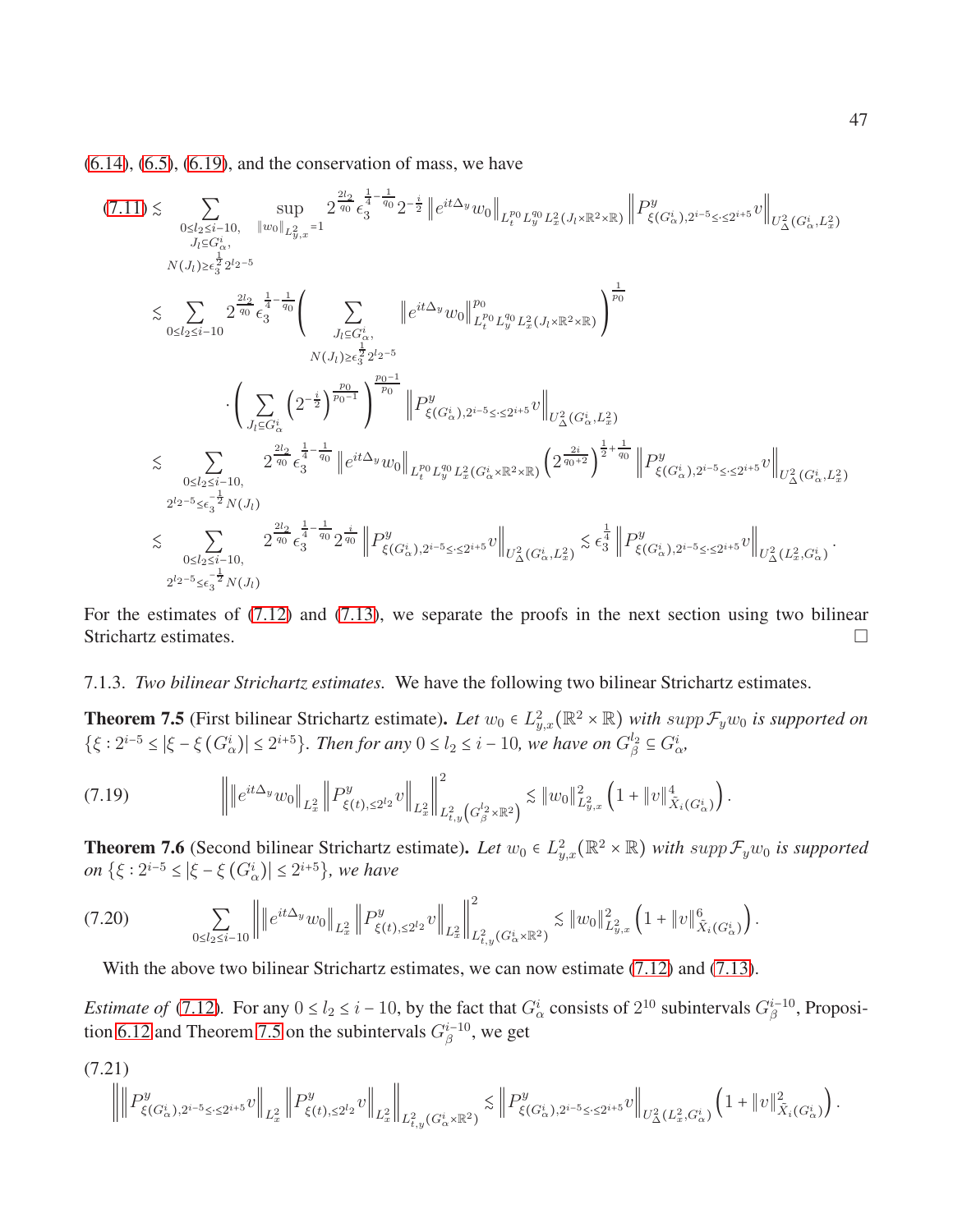<span id="page-47-0"></span>For any 
$$
G_{\beta}^{l_2} \\\subseteq G_{\alpha}^{i}
$$
, choose  $w_{\beta}^{l_2} \\in V_{\Delta}^{2}(L_x^2, G_{\beta}^{l_2})$  with  $supp \mathcal{F}_y w_{\beta}^{l_2} \\subseteq \\{g : 2^{i-2} \\leq |\\xi - \xi (G_{\alpha}^{i})| \\leq 2^{i+2}}$  and  $||w_{\beta}^{l_2}||_{V_{\Delta}^{2}(L_x^2, G_{\beta}^{l_2})} = 1$ . Then by Hölder's inequality, (6.1), and (7.21), we have  
\n(7.22)  
\n
$$
\left(\sum_{G_{\beta}^{l_2} \\subseteq G_{\alpha}^{i}} \left\| \overline{w_{\beta}^{l_2}} \sum_{\substack{n_1, n_2, n_3, n \in \mathbb{N}, \\ n_1 - n_2 + n_3 = n}} \Pi_n \left( P_{\xi(t), 2^{l_2}}^{y} v_{n_1} \overline{P_{\xi(t), \leq 2^{l_2}}^{y} v_{n_2}} P_{\xi(G_{\alpha}^{i}), 2^{i-5} \\leq \cdot \\leq 2^{i+5}} v_{n_3} \right) \right\|_{L^1_{t,y,x}\left(G_{\beta}^{l_2} \times \mathbb{R}^2 \times \mathbb{R}\right)}^2
$$
\n
$$
\lesssim \left(\sup_{G_{\beta}^{l_2} \\subseteq G_{\alpha}^{i}} \left\| \left\| w_{\beta}^{l_2} \right\|_{L^2_x} \left\| P_{\xi(t), 2^{l_2}}^{y} v \right\|_{L^2_x} \right\|_{L^2_{t,y}\left(G_{\beta}^{l_2} \times \mathbb{R}^2\right)} \right) \left\| P_{\xi(G_{\alpha}^{i}), 2^{i-5} \\leq \cdot \\leq 2^{i+5}} v \right\|_{U_{\Delta}^{2}(L_x^2, G_{\alpha}^{i})} \left( 1 + ||v||_{\tilde{X}_i(G_{\alpha}^{i})}^2 \right).
$$

By Proposition [6.13,](#page-30-12) [\(6.8\)](#page-29-2), [\(6.11\)](#page-29-4), and  $N(G_\beta^l)$  $\binom{l_2}{\beta} \leq \epsilon_3^{\frac{1}{2}} 2^{l_2-5}$ , we can estimate the term in the first bracket on the right hand side of [\(7.22\)](#page-47-0) as follows

$$
\begin{split} &\left\|\left\|w_{\beta}^{l_2}\right\|_{L_x^2}\left\|P_{\xi(t),2^{l_2}}^y v\right\|_{L_x^2}\right\|_{L_{t,y}^2\left(G_{\beta}^{l_2}\times\mathbb{R}^2\right)}\\ &\lesssim \left\|\left\|w_{\beta}^{l_2}\right\|_{L_x^2}\left\|P_{\xi(t),2^{l_2}}^y v\right\|_{L_x^2}\right\|_{L_t^3L_y^{\frac{3}{2}}\left(G_{\beta}^{l_2}\times\mathbb{R}^2\right)}\left\|w_{\beta}^{l_2}\right\|_{L_t^3L_y^6L_x^2\left(G_{\beta}^{l_2}\times\mathbb{R}^2\times\mathbb{R}\right)}\left\|P_{\xi(t),2^{l_2}}^y v\right\|_{L_t^3L_y^6L_x^2\left(G_{\beta}^{l_2}\times\mathbb{R}^2\times\mathbb{R}\right)}^{\frac{1}{2}} \lesssim 2^{\frac{l_2-i}{6}}\|v\|_{\tilde{Y}_i\left(G_{\alpha}^{i}\right)}. \end{split}
$$

Thus, by the above inequalities, we obtain

$$
(7.12) \lesssim \left\| P^y_{\xi(G^i_{\alpha}),2^{i-5} \leq \cdot \leq 2^{i+5}} v \right\|_{U^2_{\Delta}(L^2_x, G^i_{\alpha})} \left\| v \right\|_{\tilde{Y}_i(G^i_{\alpha})} \left( 1 + \left\| v \right\|_{\tilde{X}_i(G^i_{\alpha})}^2 \right).
$$

*Estimate of* [\(7.13\)](#page-44-4). Let  $w_0 \in L^2_{y,x}$  have unit norm with  $\mathcal{F}_y w_0$  is supported on  $\{\xi : 2^{i-2} \le |\xi - \xi(G^i_\alpha)| \le 2^{i+2}\}$ . By the Hölder inequality and Proposition [6.12,](#page-29-6) we have

$$
\begin{split} &\left\|\int_{G_{\beta}^{l_2}}e^{-it\Delta_y}P_{\xi(G_{\alpha}^{i}),2^{i-2}\leq \cdot \leq 2^{i+2}}^{y}F_{\alpha,i}^{low,l_2}(v(t,y,x))\,\mathrm{d} t\right\|_{L_{y,x}^2}\\ &\lesssim \sup_{\|w_0\|_{L_{y,x}^2=1}}\left\|e^{it\Delta_y}w_0\cdot F_{\alpha,i}^{low,l_2}(v(t,y,x))\right\|_{L_{t,y,x}^1(G_{\beta}^{l_2}\times\mathbb{R}^2\times\mathbb{R})}\\ &\lesssim \sup_{\|w_0\|_{L_{y,x}^2=1}}\left\|\left\|e^{it\Delta_y}w_0\right\|_{L_x^2}\left\|P_{\xi(t),2^{l_2}}^yv\right\|_{L_x^2}\left\|P_{\xi(t),\leq 2^{l_2}}^yv\right\|_{L_x^2}\left\|P_{\xi(G_{\alpha}^{i}),2^{i-5}\leq \cdot \leq 2^{i+5}}^yv\right\|_{L_x^2}\right\|_{L_{t,y}^1(G_{\beta}^{l_2}\times\mathbb{R}^2)}\\ &\lesssim 2^{\frac{l_2-i}{2}}\left\|P_{y}^y\right\|_{\xi(G_{\beta}^{l_2}),2^{l_2-2}\leq \cdot \leq 2^{l_2+2}}v\right\|_{U_{\Delta}^2\left(L_x^2,G_{\beta}^{l_2}\right)}\left\|\left\|P_{\xi(t),\leq 2^{l_2}}^yv\right\|_{L_x^2}\left\|P_{\xi(G_{\alpha}^{i}),2^{i-5}\leq \cdot \leq 2^{i+5}}^{y}v\right\|_{L_x^2}\right\|_{L_{t,y}^2(G_{\beta}^{l_2}\times\mathbb{R}^2)}.\end{split}
$$

Then by the Cauchy-Schwarz inequality and [\(7.20\)](#page-46-2), we have

$$
(7.13) \lesssim \|v\|_{\tilde{Y}_i(G_{\alpha}^i)} \left( \sum_{0 \le l_2 \le i-10} \left\| \left\| P^y_{\xi(t),\le 2^{l_2}} v \right\|_{L_x^2} \left\| P^y_{\xi(G_{\alpha}^i),2^{i-5} \le \cdot \le 2^{i+5}} v \right\|_{L_x^2} \right\|_{L_{t,y}^2(G_{\alpha}^i \times \mathbb{R}^2)}^2 \right)^{\frac{1}{2}}
$$
  

$$
\lesssim \|v\|_{\tilde{Y}_i(G_{\alpha}^i)} \| P^y_{\xi(G_{\alpha}^i),2^{i-5} \le \cdot \le 2^{i+5}} v \right\|_{U_{\Delta}^2(L_x^2,G_{\alpha}^i)} \left( 1 + \|v\|_{\tilde{X}_i(G_{\alpha}^i)}^3 \right).
$$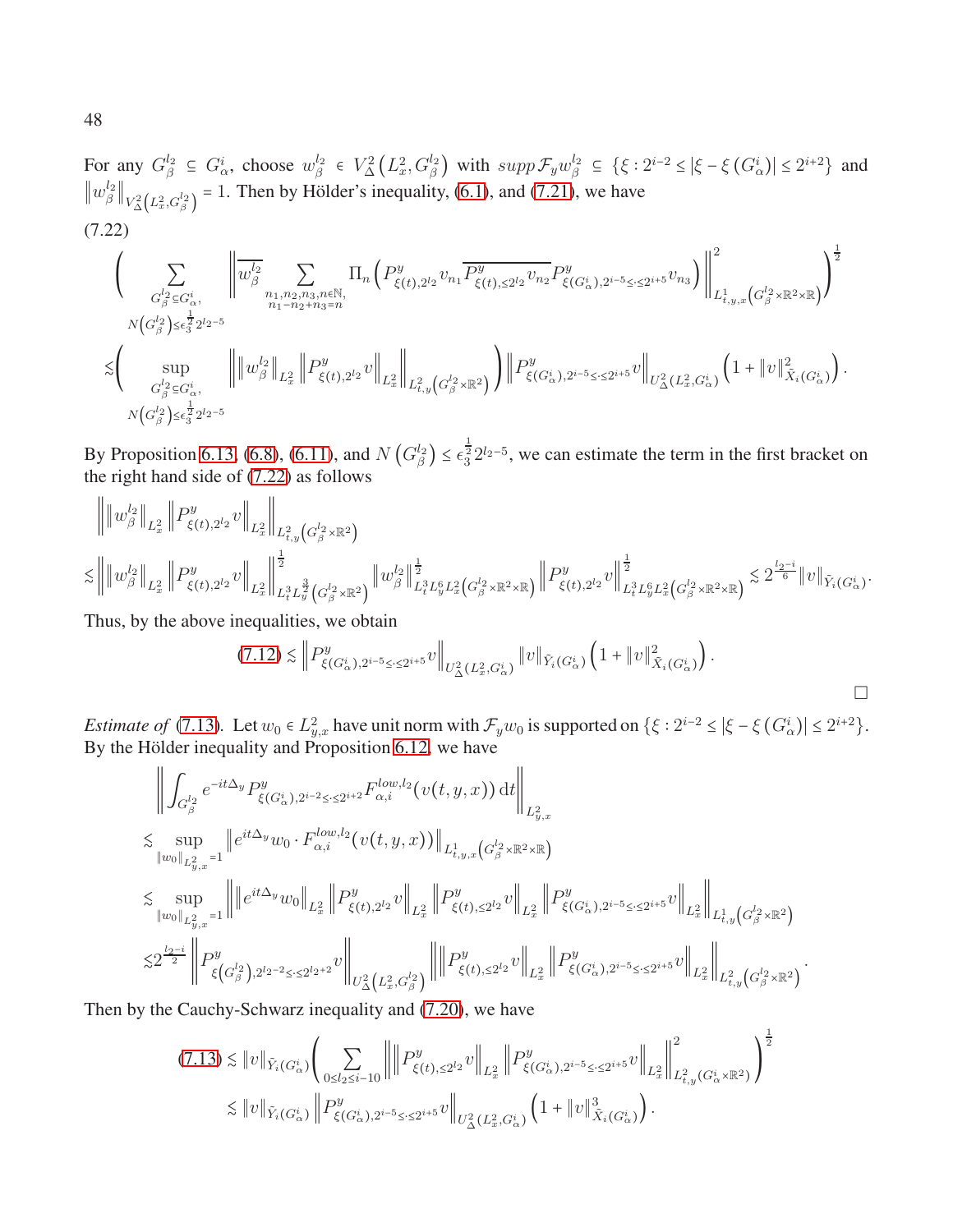$\Box$ 

Therefore, this completes the proof of Theorem [7.3.](#page-42-0) Then we can prove Theorem [6.24](#page-37-0) by summation with respect to  $i$  in the same way as [\(7.6\)](#page-42-1) and [\(7.7\)](#page-42-2) in Theorem [7.3](#page-42-0) and Theorem [7.2.](#page-40-4)

7.1.4. *Proofs of the bilinear Strichartz estimates.* It remains to prove the two bilinear Strichartz estimates, that is Theorem [7.5](#page-46-0) and Theorem [7.6.](#page-46-3) The proofs of these results are basically the same and rely on the interaction Morawetz estimates of the [\(DCR\)](#page-4-2) system, the argument here follow from that in [\[31\]](#page-68-1). We shall only present the proof of Theorem [7.5](#page-46-0) here, because argument of the proof of Theorem [7.6](#page-46-3) is similar to the proof of Theorem [7.5](#page-46-0) and also rely on the result of Theorem [7.5](#page-46-0) as the proof of the corresponding bilinear Strichartz estimate in [\[31\]](#page-68-1).

*Proof of Theorem [7.5.](#page-46-0)* Let  $w = e^{it\Delta_y} w_0$  and  $\tilde{w} = P^y_{\epsilon_0}$  $\sum_{k \in \mathcal{K}} g(y_k, z_1, z_2, z_3, z_4)$  and we and we satisfy  $i\partial_t w + \Delta_y w = 0$ , and

$$
i\partial_t \tilde{w} + \Delta_y \tilde{w} = F(\tilde{w}) + N_1 + N_2 = F(\tilde{w}) + N,
$$

where

$$
N_1 = P^y_{\xi(t), \leq 2^{l_2}} F(v) - F(\tilde{w}),
$$

and  $N_2 = \left(\frac{d}{dt}P_{\xi}^y\right)$  $\left( \frac{\partial y}{\partial \xi(t), \leq 2^l 2} \right) v$  with  $\frac{d}{dt} P^y_{\xi(t)}$  $\mathcal{L}_{\xi(t),\leq 2^{l_2}}$  being given by the Fourier multiplier  $-\nabla \phi\left(\frac{\xi-\xi(t)}{2^{l_2}}\right) \frac{\xi'(t)}{2^{l_2}}$ . We define the interaction Morawetz action

$$
M(t) = \int_{\mathbb{R}^2 \times \mathbb{R}} \int_{\mathbb{R}^2 \times \mathbb{R}} |\tilde{w}(t, \tilde{y}, \tilde{x})|^2 \frac{y - \tilde{y}}{|y - \tilde{y}|} \Im(\bar{w} \nabla_y w)(t, y, x) dy d\tilde{y} dxd\tilde{x}
$$
  
+ 
$$
\int_{\mathbb{R}^2 \times \mathbb{R}} \int_{\mathbb{R}^2 \times \mathbb{R}} |w(t, \tilde{y}, \tilde{x})|^2 \frac{y - \tilde{y}}{|y - \tilde{y}|} \Im(\overline{\tilde{w}} \nabla_y \tilde{w})(t, y, x) dy d\tilde{y} dxd\tilde{x}.
$$

After some tedious calculation, we get

<span id="page-48-0"></span>
$$
\int_{G_{\beta}^{l_2}} \int_{\mathbb{R}^2} \int_{\mathbb{R}} \int_{\mathbb{R}} \left| \overline{\tilde{w}(t,y,\tilde{x})} w(t,y,x) \right|^2 dx d\tilde{x} dy dt
$$
\n
$$
\lesssim 2^{l_2-2i} \sup_{t \in G_{\beta}^{l_2}} |M(t)|
$$
\n(7.23) 
$$
+ 2^{l_2-2i} \left| \int_{G_{\beta}^{l_2}} \int_{\mathbb{R}^2} \int_{\mathbb{R}^2} \int_{\mathbb{R}^2} \int_{\mathbb{R}} \int_{\mathbb{R}} |w(t,\tilde{y},\tilde{x})|^2 \frac{y-\tilde{y}}{|y-\tilde{y}|} \mathfrak{I} \left( \overline{N} \left( \nabla_y - i\xi(t) \right) \tilde{w} \right)(t,y,x) dx d\tilde{x} dy d\tilde{y} dt \right|
$$
\n(7.24) 
$$
+ 2^{l_2-2i} \left| \int_{G_{\beta}^{l_2}} \int_{\mathbb{R}^2} \int_{\mathbb{R}^2} \int_{\mathbb{R}^2} \int_{\mathbb{R}} \int_{\mathbb{R}} |w(t,\tilde{y},\tilde{x})|^2 \frac{y-\tilde{y}}{|y-\tilde{y}|} \mathfrak{I} \left( \overline{\tilde{w}} \left( \nabla_y - i\xi(t) \right) N \right)(t,y,x) dx d\tilde{x} dy d\tilde{y} dt \right|
$$
\n(7.25) 
$$
+ 2^{l_2-2i} \left| \int_{G_{\beta}^{l_2}} \int_{\mathbb{R}^2} \int_{\mathbb{R}^2} \int_{\mathbb{R}} \int_{\mathbb{R}} \mathfrak{I} \left( \overline{w} \left( \nabla_y - i\xi(t) \right) w \right)(t,\tilde{y},\tilde{x}) \frac{y-\tilde{y}}{|y-\tilde{y}|} \mathfrak{I} \left( \overline{\tilde{w}} N \right)(t,y,x) dx d\tilde{x} dy d\tilde{y} dt \right|.
$$

<span id="page-48-2"></span><span id="page-48-1"></span>By the invariance of the Galilean transformation of  $M(t)$ , Hölder's inequality, and the conservation of mass, we infer that  $2^{l_2-2i}$  sup  $|M(t)|$  can be bounded by the right hand side of [\(7.19\)](#page-46-4). t∈G ${}_{\beta}^{l_2}$ 

Estimate of [\(7.23\)](#page-48-0).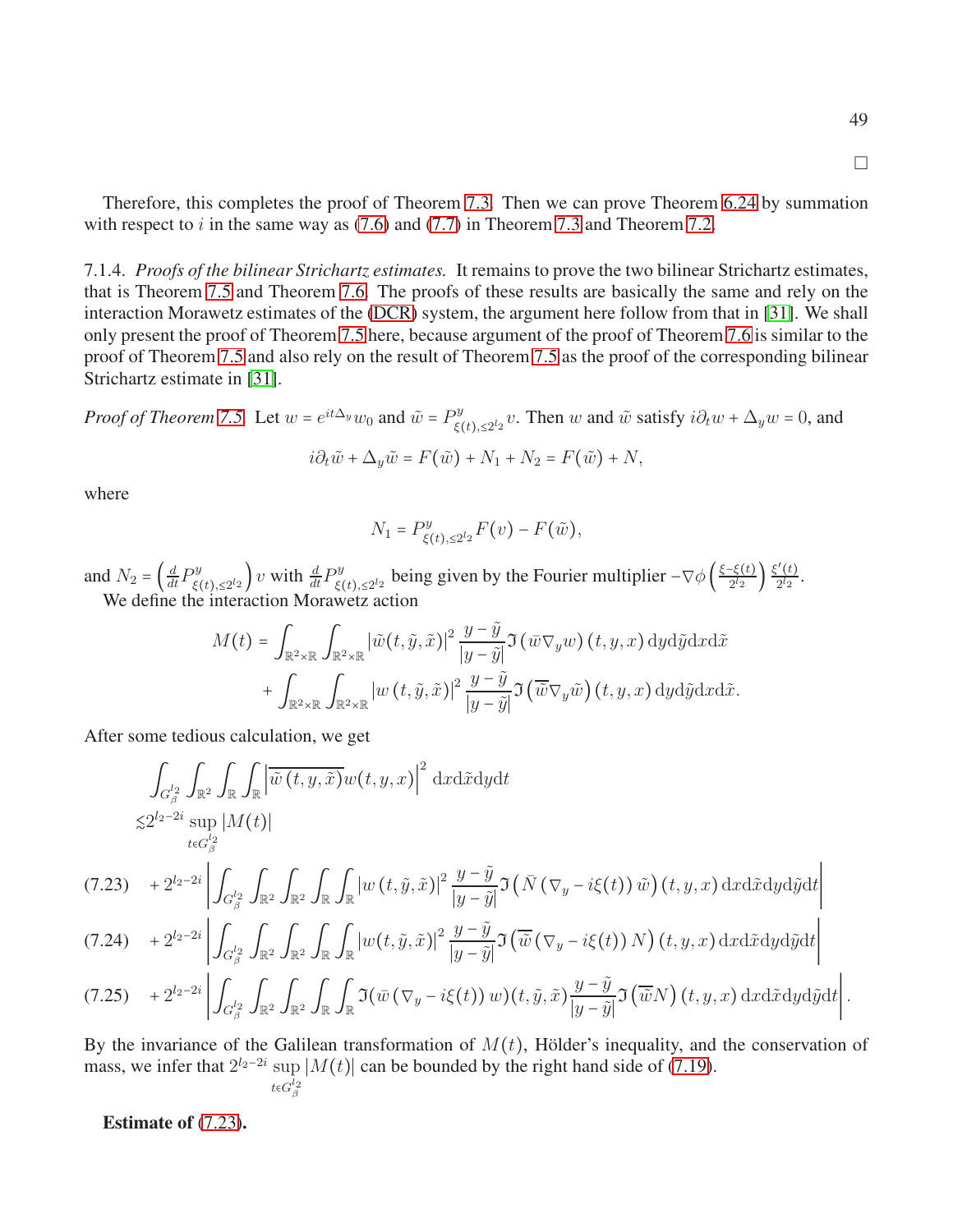By [\(6.14\)](#page-30-2), [\(6.17\)](#page-30-1), Bernstein's inequality, the conservation of mass and the Strichartz estimate, we have

$$
\begin{split}\n\left| (7.23) \right| \lesssim & 2^{l_2 - 2i} \left\| N_1 \right\|_{L^{\frac{4}{3}}_{t,y} L^2_x \left( G^{\frac{l_2}{3}}_{\beta} \times \mathbb{R}^2 \times \mathbb{R} \right)} \left\| (\nabla_y - i\xi(t)) \tilde{w} \right\|_{L^4_{t,y} L^2_x \left( G^{\frac{l_2}{3}}_{\beta} \times \mathbb{R}^2 \times \mathbb{R} \right)} \left\| w \right\|_{L^\infty_t L^2_{y,x} \left( G^{\frac{l_2}{3}}_{\beta} \times \mathbb{R}^2 \times \mathbb{R} \right)} \right. \\
& \left. + 2^{-2i} \left\| w \right\|_{L^\infty_t L^2_{y,x} \left( G^{\frac{l_2}{3}}_{\beta} \times \mathbb{R}^2 \times \mathbb{R} \right)} \int_{\mathbb{R}} \int_{G^{\frac{l_2}{3}}_{\beta}} \left| \xi'(t) \right| \left\| P^y_{\xi(t),2^{l_2 - 3} \leq \cdot \leq 2^{l_2 + 3}} v(t,y,x) \right\|_{L^2_y} \\
& \left\| (\nabla_y - i\xi(t)) P^y_{\xi(t),\leq 2^{l_2}} v(t,\tilde{y},x) \right\|_{L^2_{\tilde{y}}} \mathrm{d}x \mathrm{d}t \\
& \lesssim & 2^{l_2 - 2i} \left\| N_1 \right\|_{L^{\frac{4}{3}}_{t,y} L^2_x \left( G^{\frac{l_2}{3}}_{\beta} \times \mathbb{R}^2 \times \mathbb{R} \right)} \left\| (\nabla_y - i\xi(t)) \tilde{w} \right\|_{L^4_{t,y} L^2_x \left( G^{\frac{l_2}{3}}_{\beta} \times \mathbb{R}^2 \times \mathbb{R} \right)} \left\| w_0 \right\|_{L^2_{y,x}}^2 + 2^{2l_2 - 2i} \left\| w_0 \right\|_{L^2_{y,x}}^2.\n\end{split}
$$

Let  $m(t,\xi) = \frac{\xi-\xi(t)}{2^{l_1}} \phi\left(\frac{\xi-\xi(t)}{2^{l_1}}\right)$ , by Minkowski's inequality, Young's inequality,  $\sup_t \left\|\left(\mathcal{F}_{\xi}^{-1}m\right)(t,y)\right\|_{L_y^1} \lesssim 1$ and [\(6.24\)](#page-32-4), we get

$$
\begin{split} \left\| \left( \nabla_y - i \xi(t) \right) \tilde{w} \right\|_{L^4_{t,y} L^2_x \left( G_\beta^{l_2} \times \mathbb{R}^2 \times \mathbb{R} \right)} &\lesssim \sum_{0 \le l_1 \le l_2} \left\| \left( \nabla_y - i \xi(t) \right) P^y_{\xi(t),2^{l_1}} v \right\|_{L^4_{t,y} L^2_x \left( G_\beta^{l_2} \times \mathbb{R}^2 \times \mathbb{R} \right)} \\ &\lesssim \sum_{0 \le l_1 \le l_2} 2^{l_1} \left\| \int \left| \left( \mathcal{F}_\xi^{-1} m \right) (t, y - \tilde{y}) \right| \right\| \left( P^y_{\xi(t),2^{l_1}} v \right) (t, \tilde{y}, x) \right\|_{L^2_x} d\tilde{y} \right\|_{L^4_{t,y} \left( G_\beta^{l_2} \times \mathbb{R}^2 \right)} \\ &\lesssim \sum_{0 \le l_1 \le l_2} 2^{l_1} \left\| P^y_{\xi(t),2^{l_1}} v \right\|_{L^4_{t,y} L^2_x \left( G_\beta^{l_2} \times \mathbb{R}^2 \times \mathbb{R} \right)} \lesssim \sum_{0 \le l_1 \le l_2} 2^{l_1} 2^{\frac{l_2-l_1}{4}} \| v \|_{\tilde{X}_{l_2} \left( G_\beta^{l_2} \right)} \lesssim 2^{l_2} \| v \|_{\tilde{X}_{i} \left( G_\alpha^{i} \right)} . \end{split}
$$

Thus, it implies

$$
|(7.23)| \lesssim 2^{2l_2-2i} \|w_0\|_{L_{y,x}^2}^2 \|v\|_{\tilde{X}_i(G_\alpha^i)} \|N_1\|_{L_{t,y}^{\frac{4}{3}} L_x^2(G_\beta^{l_2} \times \mathbb{R}^2 \times \mathbb{R})} + 2^{2l_2-2i} \|w_0\|_{L_{y,x}^2}^2.
$$

Let  $v^l = P^y_{\epsilon_l}$  $g_{\xi(t),\leq 2^{l_2-5}}^{y}v$  and  $v^h = P_{\xi(t)}^y$  $\zeta(t), z^{i_2 - 5}$ *v*. We can then decompose  $N_1$  as  $N_1 =$ 

<span id="page-49-1"></span>
$$
(7.26)
$$
\n
$$
P_{\xi(t),\leq 2^{l_2}}^y \left( \sum_{\substack{n_1,n_2,n_3,n \in \mathbb{N},\\n_1-n_2+n_3=n}} \Pi_n \left( v_{n_1}^l \overline{v_{n_2}^l} v_{n_3} \right) \right) - \sum_{\substack{n_1,n_2,n_3,n \in \mathbb{N},\\n_1-n_2+n_3=n}} \Pi_n \left( P_{\xi(t),\leq 2^{l_2}}^y v_{n_1}^l \overline{P_{\xi(t),\leq 2^{l_2}}^y} v_{n_2}^l P_{\xi(t),\leq 2^{l_2}}^y v_{n_3}^l \right)
$$
\n
$$
(7.27)
$$
\n
$$
+ 2 \left( P_{\xi(t),\leq 2^{l_2}}^y \left( \sum_{n_1,n_2,n_3,n \in \mathbb{N},n \atop n_1-n_2+n_3=n} \Pi_n \left( P_{\xi(t),\leq 2^{l_2}}^y v_{n_1}^l \overline{P_{\xi(t),\leq 2^{l_2}}^y} v_{n_2}^l P_{\xi(t),\leq 2^{l_2}}^y v_{n_3}^l \right) \right)
$$

<span id="page-49-2"></span>
$$
+2\left(P_{\xi(t),\leq 2^{l_2}}^{y}\left(\sum_{\substack{n_1,n_2,n_3,n\in\mathbb{N},\\n_1-n_2+n_3=n}}\Pi_n\left(v_{n_1}^l\overline{v_{n_2}^l}v_{n_3}^h\right)\right)-\sum_{\substack{n_1,n_2,n_3,n\in\mathbb{N},\\n_1-n_2+n_3=n}}\Pi_n\left(P_{\xi(t),\leq 2^{l_2}}^{y}v_{n_1}^l\overline{P_{\xi(t),\leq 2^{l_2}}^{y}v_{n_2}^l}P_{\xi(t),\leq 2^{l_2}}^{y}v_{n_3}^h\right)\right)
$$

<span id="page-49-3"></span>(7.28)

$$
+ P_{\xi(t),\leq l_2}^{y} \left( \sum_{\substack{n_1,n_2,n_3,n \in \mathbb{N},\\n_1-n_2+n_3=n}} \Pi_n \left( v_{n_1}^l \overline{v_{n_2}^h} v_{n_3}^l \right) \right) - \sum_{\substack{n_1,n_2,n_3,n \in \mathbb{N},\\n_1-n_2+n_3=n}} \Pi_n \left( P_{\xi(t),\leq 2^{l_2}}^{y} v_{n_1}^l \overline{P_{\xi(t),\leq 2^{l_2}}}^{y} v_{n_2}^h P_{\xi(t),\leq 2^{l_2}}^{y} v_{n_3}^l \right)
$$

<span id="page-49-0"></span>
$$
(7.29)
$$

$$
+ \, \mathcal{O}\Bigg(P^y_{\xi(t),\leq 2^{l_2}}\Bigg(\sum_{\substack{n_1,n_2,n_3,n\in \mathbb{N},\\ n_1-n_2+n_3=n}}\Pi_n\Big(v^h_{n_1}\overline{v^h_{n_2}}v_{n_3}\Big)\Bigg) - \sum_{\substack{n_1,n_2,n_3,n\in \mathbb{N},\\ n_1-n_2+n_3=n}}\Pi_n\Big(P^y_{\xi(t),\leq 2^{l_2}}v^h_{n_1}\overline{P^y_{\xi(t),\leq 2^{l_2}}v^h_{n_2}}P^y_{\xi(t),\leq 2^{l_2}}v_{n_3}\Big)\Bigg),
$$

where the " $\mathcal{O}$ " in [\(7.29\)](#page-49-0) means there are two high frequency factors in it. Observe that

$$
(7.26)=0.
$$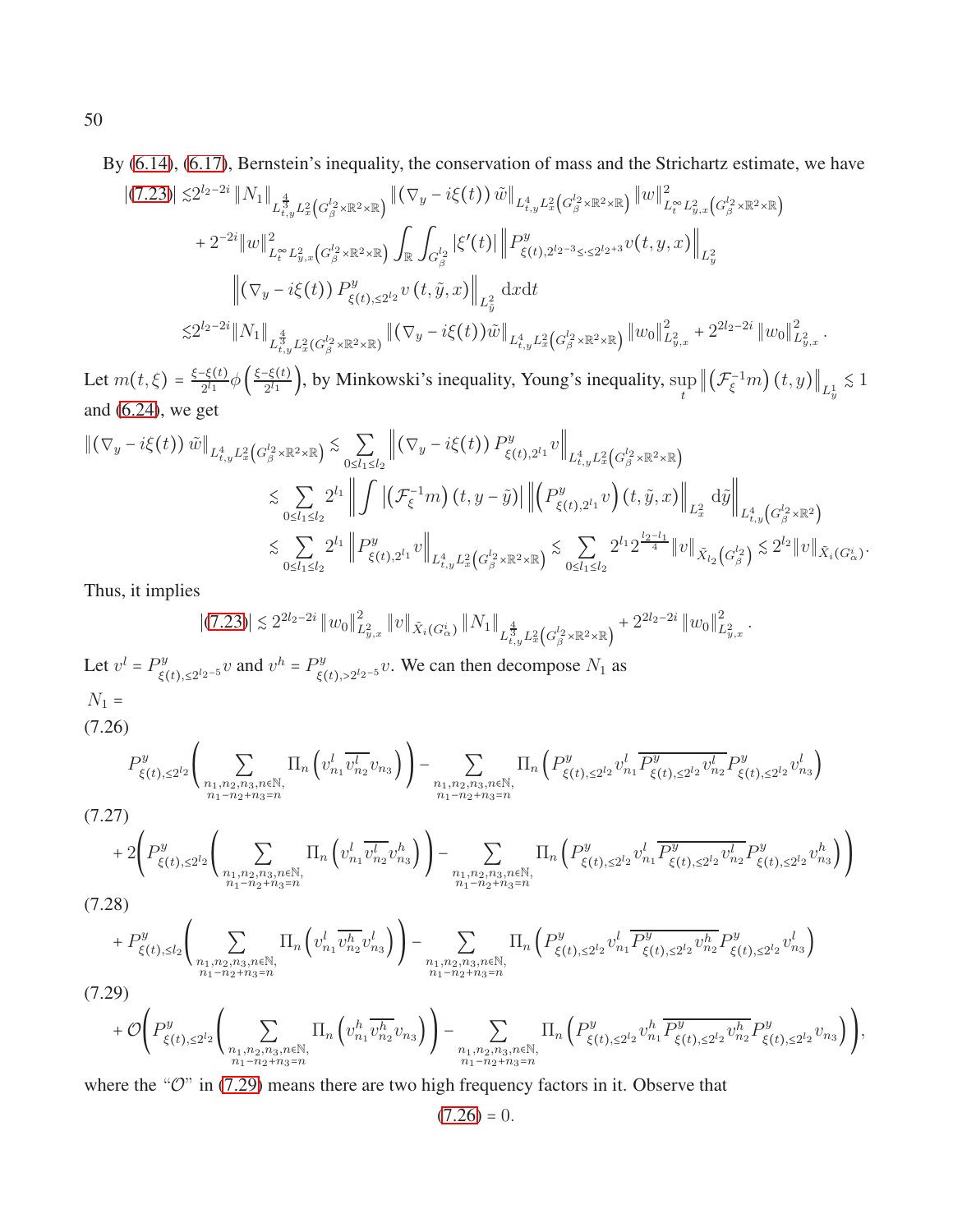We next consider [\(7.27\)](#page-49-2) and [\(7.28\)](#page-49-3). Since their estimates are very similar, we only prove (7.27). Since  $(\mathcal{F}_y v_{n_3}^h)(t, \sigma, x)$  is supported on  $\{\sigma : |\sigma - \xi(t)| \le 2^{l_2+10}\}$ , we have

<span id="page-50-3"></span><span id="page-50-0"></span>
$$
(7.30)
$$
\n
$$
P_{\xi(t),\leq 2^{l_{2}}}^{\mathcal{Y}}\left(\sum_{\substack{n_{1},n_{2},n_{3},n\in\mathbb{N},\\n_{1}-n_{2}+n_{3}=n}}\Pi_{n}\left(v_{n_{1}}^{l}\overline{v_{n_{2}}^{l}}v_{n_{3}}^{h}\right)\right) - \sum_{\substack{n_{1},n_{2},n_{3},n\in\mathbb{N},\\n_{1}-n_{2}+n_{3}=n}}\Pi_{n}\left(P_{\xi(t),\leq 2^{l_{2}}}^{\mathcal{Y}}v_{n_{1}}^{l}\overline{P}_{\xi(t),\leq 2^{l_{2}}}^{\mathcal{Y}}v_{n_{2}}^{l}\overline{P}_{\xi(t),\leq 2^{l_{2}}}^{\mathcal{Y}}v_{n_{3}}^{h}\right)
$$
\n
$$
= (7.31)
$$
\n
$$
\sum_{\substack{l_{1}\leq l_{2}}} \sum_{\substack{n_{1},n_{2},n_{3},n\in\mathbb{N},\\n_{1}-n_{2}+n_{3}=n}}\iiint e^{-i\tilde{y}\xi(t)}\Pi_{n}\left(\left(P_{\xi(t),2^{l_{1}}}^{\mathcal{Y}}v_{n_{1}}^{l}\right)(\tilde{y},x)\overline{e^{-iz\xi(t)}\left(P_{\xi(t),\leq 2^{l_{1}}}^{\mathcal{Y}}v_{n_{2}}^{l}\right)(z,x)}v_{n_{3}}^{h}(\theta,x)\right)
$$
\n
$$
\cdot \iiint e^{i\xi(\mathcal{Y}-\tilde{y})+i\eta(\tilde{y}-z)+i\sigma(z-\theta)}\left(\left(\phi\left(\frac{\xi-\xi(t)}{2^{l_{2}}}\right)-\phi\left(\frac{\sigma-\xi(t)}{2^{l_{2}}}\right)\right)\phi\left(\frac{\sigma-\xi(t)}{2^{l_{2}+10}}\right)\psi_{l_{1}}(\xi-\eta)\phi\left(\frac{\eta-\sigma}{2^{l_{1}}}\right)\right)\mathrm{d}\sigma\mathrm{d}\eta\mathrm{d}\xi\mathrm{d}z\mathrm{d}\tilde{y}\mathrm{d}\theta
$$
\n
$$
+ \sum_{l_{1}\leq l_{2}} \sum_{\substack{n_{1},n_{2},n_{3},n\in\mathbb{N},\\n_{1}-n_{2}+n_{3}=n}}\iiint \Pi_{n}\left(e^{-i\til
$$

<span id="page-50-1"></span>We shall only prove estimate  $(7.31)$ , as the proof of  $(7.32)$  is similar.

$$
(7.31) = \sum_{l_1 \le l_2} \sum_{\substack{n_1, n_2, n_3, n \in \mathbb{N}, \\ n_1 - n_2 + n_3 = n}} \iiint_{K(t; \tilde{y}, z, \theta) \prod_n \left( e^{-i(y - \tilde{y})\xi(t)} \left( P^y_{\xi(t), 2^{l_1}} v^l_{n_1} \right) (y - \tilde{y}, x) \right. \\ \left. \cdot e^{i(y - \tilde{y} - z)\xi(t)} \overline{\left( P^y_{\xi(t), \le 2^{l_1}} v^l_{n_2} \right) (y - \tilde{y} - z, x)} v^h_{n_3} (y - \tilde{y} - z - \theta, x) \right) d\tilde{y} dz d\theta,
$$

where

$$
K(t; \tilde{y}, z, \theta) = \iiint e^{i\xi \tilde{y} + i\eta z + i\sigma \theta} \left( \left( \phi \left( \frac{\xi - \xi(t)}{2^{l_2}} \right) - \phi \left( \frac{\sigma - \xi(t)}{2^{l_2}} \right) \right) \phi \left( \frac{\sigma - \xi(t)}{2^{l_2}} \right) \psi_{l_1}(\xi - \eta) \phi \left( \frac{\eta - \sigma}{2^{l_1}} \right) \right) d\xi d\eta d\sigma.
$$

By the estimates  $|\xi - \eta| \sim 2^{l_1}$ ,  $|\eta - \sigma| \leq 2^{l_1}$ , and the fundamental theorem of calculus, we obtain

<span id="page-50-4"></span>
$$
(7.33) \qquad \qquad \left|\phi\left(\frac{\xi-\xi(t)}{2^{l_2}}\right)-\phi\left(\frac{\sigma-\xi(t)}{2^{l_2}}\right)\right|\lesssim 2^{-l_2}|\xi-\sigma|\lesssim 2^{l_1-l_2}.
$$

This implies

<span id="page-50-2"></span>(7.34) 
$$
\sup_{t} \int |K(t;\tilde{y},z,\theta)| \, \mathrm{d}\tilde{y} \mathrm{d}z \mathrm{d}\theta \lesssim 2^{l_1-l_2}.
$$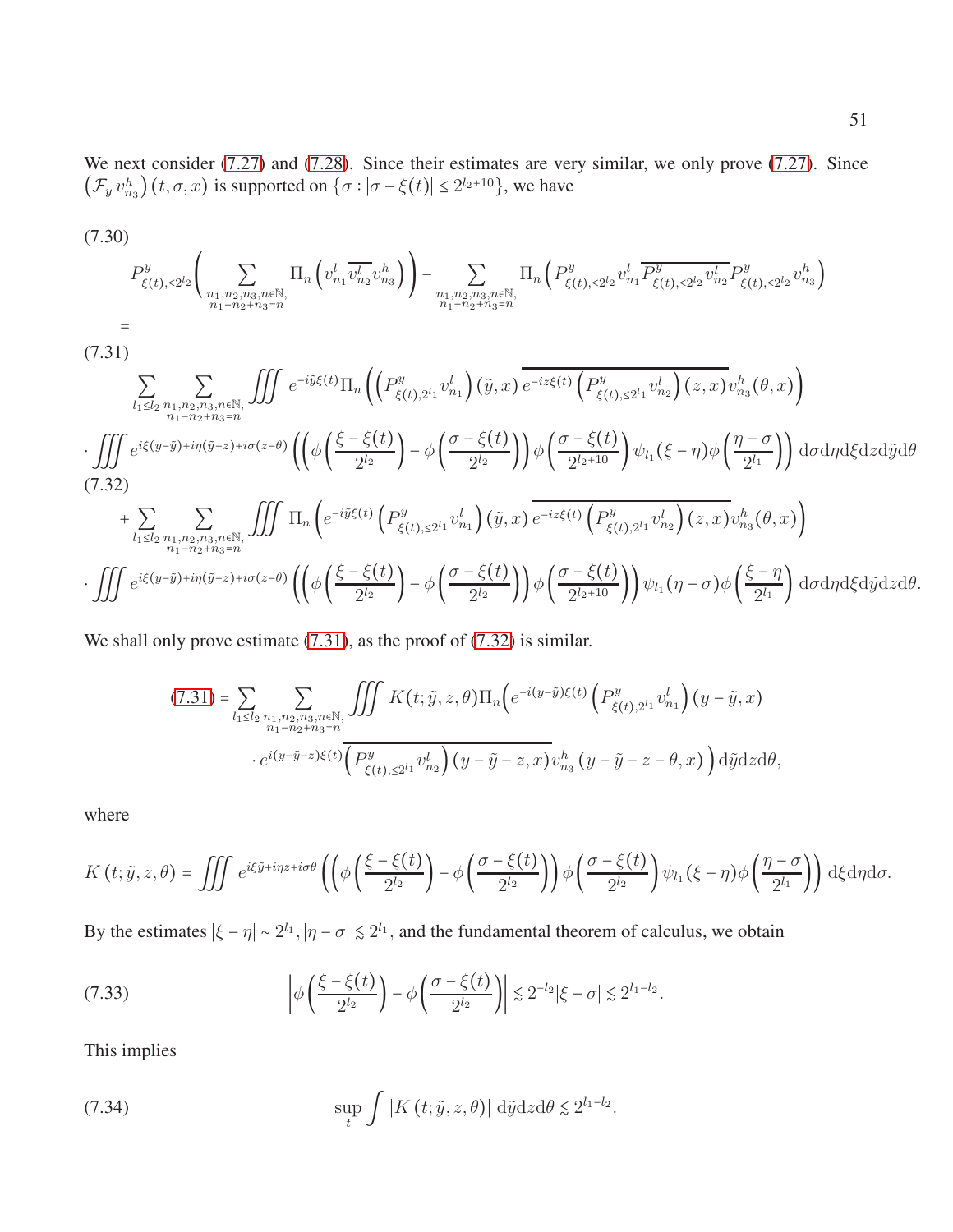$$
\left\| P_{\xi(t),\leq 2^{l_2}}^{y} \Pi_n \left( \sum_{\substack{n_1,n_2,n_3,n \in \mathbb{N}, \\ n_1-n_2+n_3=n}} v_{n_1}^l \overline{v_{n_2}^l} v_{n_3}^h \right) - \sum_{\substack{n_1,n_2,n_3,n \in \mathbb{N}, \\ n_1-n_2+n_3=n}} \Pi_n \left( P_{\xi(t),\leq 2^{l_2}}^{y} v_{n_1}^l \overline{P_{\xi(t),\leq 2^{l_2}}^{y} v_{n_2}^l} P_{\xi(t),\leq 2^{l_2}}^{y} v_{n_3}^h \right) \right\|_{L^{\frac{4}{3}}_{t, y} L^2_{x} \left( G_{\beta}^{l_2} \times \mathbb{R}^2 \times \mathbb{R} \right)} \times \sum_{\substack{n_1,n_2,n_3,n \in \mathbb{N}, \\ n_1 \leq l_2}} \left\| \iiint \left| K\left(t;\tilde{y},z,\theta\right) \right| \left\| \left\| \left( P_{\xi(t),2^{l_1}}^{y} v^l \right) (y-\tilde{y},x) \right\|_{L^2_x} \left\| \left( P_{\xi(t),\leq 2^{l_1}}^{y} v^l \right) (y-\tilde{y}-z,x) \right\|_{L^2_x} \right\|_{L^2_x} \times \left\| v^h \left( y-\tilde{y}-z-\theta,x \right) \right\|_{L^2_x} \left\| \sum_{\substack{j=1 \\ l_1 \leq l_2}} \left\| \left| P_{\xi(t),\leq 2^{l_1}}^{y} v^l \right\| \right\|_{L^{\infty}_t L^2_{y,x}} \left\| P_{\xi(t),2^{l_1}}^{y} u^l \right\|_{L^{\frac{4}{3}}_t L^{\frac{4}{3}}_y L^2_x} \right\| v^h \right\|_{L^{\frac{8}{3}}_t L^{\frac{6}{3}}_y L^2_x} \lesssim \| v \|^2_{X_i(G_{\alpha}^i)}.
$$
\nWe now consider (7.20). Since

We now consider [\(7.29\)](#page-49-0). Since

$$
\left\| \mathcal{O} \left( \sum_{\substack{n_1, n_2, n_3, n \in \mathbb{N}, \\ n_1 - n_2 + n_3 = n}} \Pi_n \left( P_{\xi(t), \leq 2^{l_2}}^y \left( v_{n_1}^h \overline{v_{n_2}^h} v_{n_3} \right) - P_{\xi(t), \leq 2^{l_2}}^y v_{n_1}^h \overline{P_{\xi(t), \leq 2^{l_2}}^y} v_{n_2}^h P_{\xi(t), \leq 2^{l_2}}^y v_{n_3} \right) \right) \right\|_{L^{\frac{4}{3}}_{t, y} L^2_x \left( G_\beta^{l_2} \times \mathbb{R}^2 \times \mathbb{R} \right)} \times \|v\|_{L^{\infty}_t L^2_{y, x}} \|v^h\|_{L^{\frac{8}{3}}_t L^{\frac{8}{3}}_x L^{\frac{8}{3}}_x L^{\frac{8}{3}}_x} \lesssim \|v\|_{\tilde{X}_i(G_\alpha^i)}^2,
$$

it follows that

<span id="page-51-0"></span>
$$
(7.35) \t\t\t \|N_1\|_{L^{\frac{4}{3}}_{t,y}L^2_x\left(G^{\frac{1}{2}}_{\beta}\times\mathbb{R}^2\times\mathbb{R}\right)} \lesssim \|v\|^2_{\tilde{X}_i(G^i_{\alpha})},
$$

and therefore, we have

$$
(7.23) \lesssim 2^{2l_2 - 2i} \|w_0\|_{L_{y,x}^2(\mathbb{R}^2 \times \mathbb{R})}^2 \left(1 + \|v\|_{\tilde{X}_i(G_\alpha^i)}^3\right).
$$

# Estimate of [\(7.24\)](#page-48-1).

Applying integration by parts, we have

$$
(7.24) \lesssim (7.23) + 2^{l_2 - 2i} \left| \int_{\mathbb{R}} \int_{\mathbb{R}} \int_{G_{\beta}^{l_2}} \iint |w(t, \tilde{y}, \tilde{x})|^2 \frac{1}{|y - \tilde{y}|} \Re(\overline{\tilde{w}} N)(t, y, x) \, dy \, d\tilde{y} \, dx \, d\tilde{x} \, dt \right|.
$$

By the Strichartz estimate, [\(7.35\)](#page-51-0), [\(6.14\)](#page-30-2), [\(6.17\)](#page-30-1), Bernstein's inequality, and the conservation of mass, we have  $\mathbf{r}$ 

$$
\begin{split} &2^{l_2-2i}\bigg|\int_{G_{\beta}^{l_2}}\iint\int |w(t,\tilde{y},\tilde{x})|^2\frac{1}{|y-\tilde{y}|}\Re\left(\overline{\tilde{w}}N\right)(t,y,x)\,\mathrm{d}y\mathrm{d}\tilde{y}\mathrm{d}x\mathrm{d}\tilde{x}\mathrm{d}t\bigg|\\ \lesssim&2^{l_2-2i}\|w_0\|_{L_{y,x}^2}^22^{-\frac{l_2}{2}}\int_{G_{\beta}^{l_2}}|\xi'(t)|\left\|P_{\xi(t),2^{l_2-3}\leq \cdot\leq 2^{l_2+3}}^y v\right\|_{L_{y,x}^2}\left\|(\nabla_y-i\xi(t))^{\frac{1}{2}}P_{\xi(t),\leq 2^{l_2}}^y v\right\|_{L_{y,x}^2}\mathrm{d}t\\ &+2^{l_2-2i}\|w\|_{L_{t,y}^4L_x^2\left(G_{\beta}^{l_2}\times\mathbb{R}^2\times\mathbb{R}\right)}^2\|N_1\|_{L_{t,y}^{\frac{4}{3}}L_x^2\left(G_{\beta}^{l_2}\times\mathbb{R}^2\times\mathbb{R}\right)}\|\tilde{w}\|_{L_{t,y}^\infty L_x^2\left(G_{\beta}^{l_2}\times\mathbb{R}^2\times\mathbb{R}\right)}\lesssim&2^{2l_2-2i}\|w_0\|_{L_{y,x}^2}^2\left(1+\|v\|_{\tilde{X}_i(G_{\alpha}^i)}^3\right).\\ \end{split}
$$

Thus

$$
(7.24) \lesssim 2^{2l_2 - 2i} \|w_0\|_{L^2_{y,x}}^2 \left(1 + \|v\|_{\tilde{X}_i(G_\alpha^i)}^3\right).
$$

Estimate of [\(7.25\)](#page-48-2).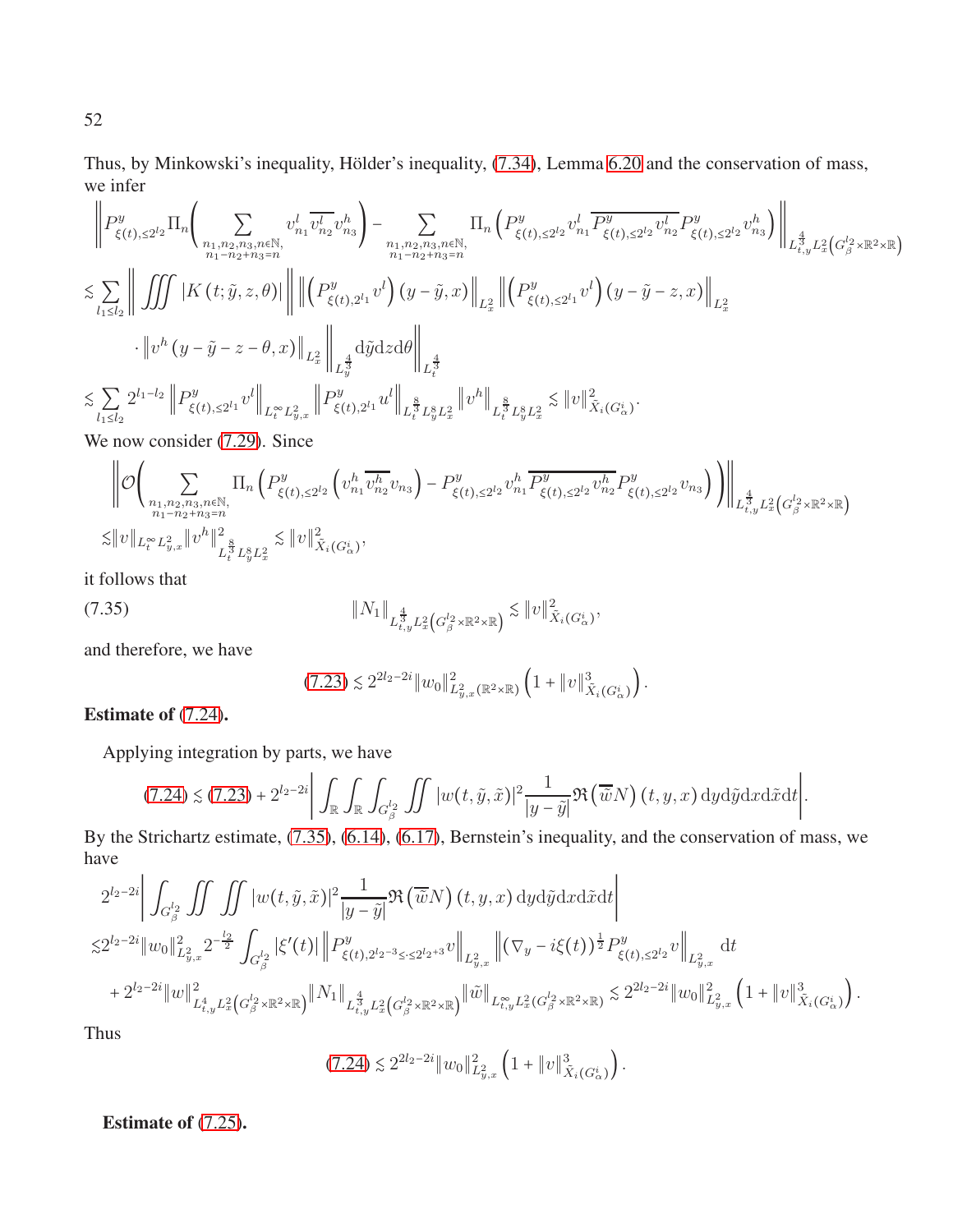By Bernstein's inequality and the conservation of mass, we have

$$
2^{l_2-2i} \Bigg| \int_{G_{\beta}^{l_2}} \int_{\mathbb{R}^2} \int_{\mathbb{R}^2} \int_{\mathbb{R}^2} \int_{\mathbb{R}^2} \int_{\mathbb{R}^2} \int_{\mathbb{R}^2} \mathfrak{I}(\bar{w}(\nabla_y - i\xi(t))w)(t, y, x) \frac{y - \tilde{y}}{|y - \tilde{y}|} \mathfrak{I}(\bar{w}N_2)(t, \tilde{y}, \tilde{x}) dyd\tilde{y} dx d\tilde{x} dt \Bigg|
$$
  
\n
$$
\lesssim \|w_0\|_{L_{y,x}^2}^2 \Bigg( 2^{-i-l_2} \int_{G_{\beta}^{l_2}} |\xi'(t)| \left\| P^y_{\xi(t), 2^{l_2-3} \leq \cdot \leq 2^{l_2+3}} v \right\|_{L_{y,x}^2} \left\| (\nabla_y - i\xi(t)) P^y_{\xi(t), \leq 2^{l_2}} v \right\|_{L_{y,x}^2} dt \Bigg) + \|w_0\|_{L_{y,x}^2}^2 \Bigg( 2^{-i-\frac{l_2}{2}} \int_{G_{\beta}^{l_2}} |\xi'(t)| \left\| P^y_{\xi(t), l_2 - 3 \leq \cdot \leq l_2+3} v \right\|_{L_{y,x}^2} \left\| (\nabla_y - i\xi(t))^{\frac{1}{2}} P^y_{\xi(t), \leq 2^{l_2}} v \right\|_{L_{y,x}^2} dt \Bigg) \lesssim \|w_0\|_{L_{y,x}^2}^2.
$$

We now turn to the estimate of

$$
2^{l_2-2i}\left|\int_{G_{\beta}^{l_2}}\int_{\mathbb{R}^2}\int_{\mathbb{R}^2}\int_{\mathbb{R}}\int_{\mathbb{R}}\mathfrak{I}(\bar{w}(\nabla_y-i\xi(t))w)(t,y,x)\frac{y-\tilde{y}}{|y-\tilde{y}|}\mathfrak{I}(\overline{\tilde{w}}N_1)(t,\tilde{y},\tilde{x})\,\mathrm{d}y\mathrm{d}\tilde{y}\mathrm{d}x\mathrm{d}\tilde{x}\mathrm{d}t\right|.
$$

Since

<span id="page-52-0"></span>(7.36) 
$$
\int_{\mathbb{R}} \mathfrak{I}\left(\sum_{\substack{n_1,n_2,n_3,n \in \mathbb{N},\\ n_1-n_2+n_3=n}}\overline{\tilde{w}}\Pi_n\left(\tilde{w}_{n_1}\overline{\tilde{w}_{n_2}}\tilde{w}_{n_3}\right)\right)(\tilde{x})\,\mathrm{d}\tilde{x}=0,
$$

we see

$$
\int_{\mathbb{R}} \sum_{n \in \mathbb{N}} \Im \left( \overline{\tilde{w}_n} N_{1,n} \right) (\tilde{x}) \, d\tilde{x} = \int_{\mathbb{R}} \Im \left( \sum_{n \in \mathbb{N}} \overline{\tilde{w}_n} P_{\xi(t), \leq 2^{l_2}}^y \sum_{\substack{n_1, n_2, n_3 \in \mathbb{N}, \\ n_1 - n_2 + n_3 = n}} \Pi_n \left( v_{n_1} \overline{v_{n_2}} v_{n_3} \right) \right) (\tilde{x}) \, d\tilde{x}.
$$

Using the decomposition  $v = v^h + v^l$ , where  $v^l = P_{\epsilon}^y$  $\zeta(t), \leq 2^{l_2-5}$ *v*, together with the above equality, we have

<span id="page-52-1"></span>
$$
(7.37) \qquad \qquad \int_{\mathbb{R}} \sum_{n\in\mathbb{N}} \mathfrak{I}\left(\overline{\tilde{w}_n} N_{1,n}\right)(\tilde{x}) = \int_{\mathbb{R}} \sum_{n\in\mathbb{N}} \left(F_{0,n} + F_{1,n} + F_{2,n} + F_{3,n} + F_{4,n}\right)(\tilde{x}) d\tilde{x},
$$

where  $F_{j,n}$  consists of j  $v_n^h$ -terms and  $4 - j v_n^l$ -terms, for  $j = 0, 1, 2, 3, 4$ , in

$$
\mathfrak{I}\bigg(\overline{\tilde{w}_n}P^y_{\xi(t),\leq 2^{l_2}}\sum_{\substack{n_1,n_2,n_3\in\mathbb{N},\\n_1-n_2+n_3=n}}\Pi_n(v_{n_1}\overline{v_{n_2}}v_{n_3})\bigg).
$$

We now consider the estimate of the  $F_j$  terms,  $j = 0, 1, 2, 3, 4$  as follows.

By [\(7.36\)](#page-52-0), we have

$$
\int_{\mathbb{R}} \sum_{n \in \mathbb{N}} F_{0,n}(t, \tilde{y}, \tilde{x}) \, d\tilde{x} = 0.
$$

By Bernstein's inequality, [\(6.1\)](#page-25-3) and Lemma [6.20,](#page-32-3) we have

$$
\begin{aligned} &2^{l_2-2i}\bigg|\int_{G_{\beta}^{l_2}}\int_{\mathbb{R}}\int_{\mathbb{R}}\int_{\mathbb{R}^2}\int_{\mathbb{R}^2}\int_{\mathbb{R}^2}\Im\left(\bar{w}(\nabla_y-i\xi(t))w\right)(t,y,x)\frac{y-\tilde{y}}{|y-\tilde{y}|}(F_3+F_4)\left(t,\tilde{y},\tilde{x}\right)\mathrm{d}y\mathrm{d}\tilde{y}\mathrm{d}x\mathrm{d}\tilde{x}\mathrm{d}t\bigg|\\ \lesssim&2^{l_2-i}\|w_0\|_{L_{y,x}^2}^2\left\|v^h\right\|_{L_t^3L_y^6L_x^2\left(G_{\beta}^{l_2}\times\mathbb{R}^2\times\mathbb{R}\right)}\|v\|_{L_t^\infty L_{y,x}^2\left(G_{\beta}^{l_2}\times\mathbb{R}^2\times\mathbb{R}\right)}\lesssim&2^{l_2-i}\|w_0\|_{L_{y,x}^2}^2\|v\|_{\tilde{X}_i(G_{\alpha}^i)}^3.\end{aligned}
$$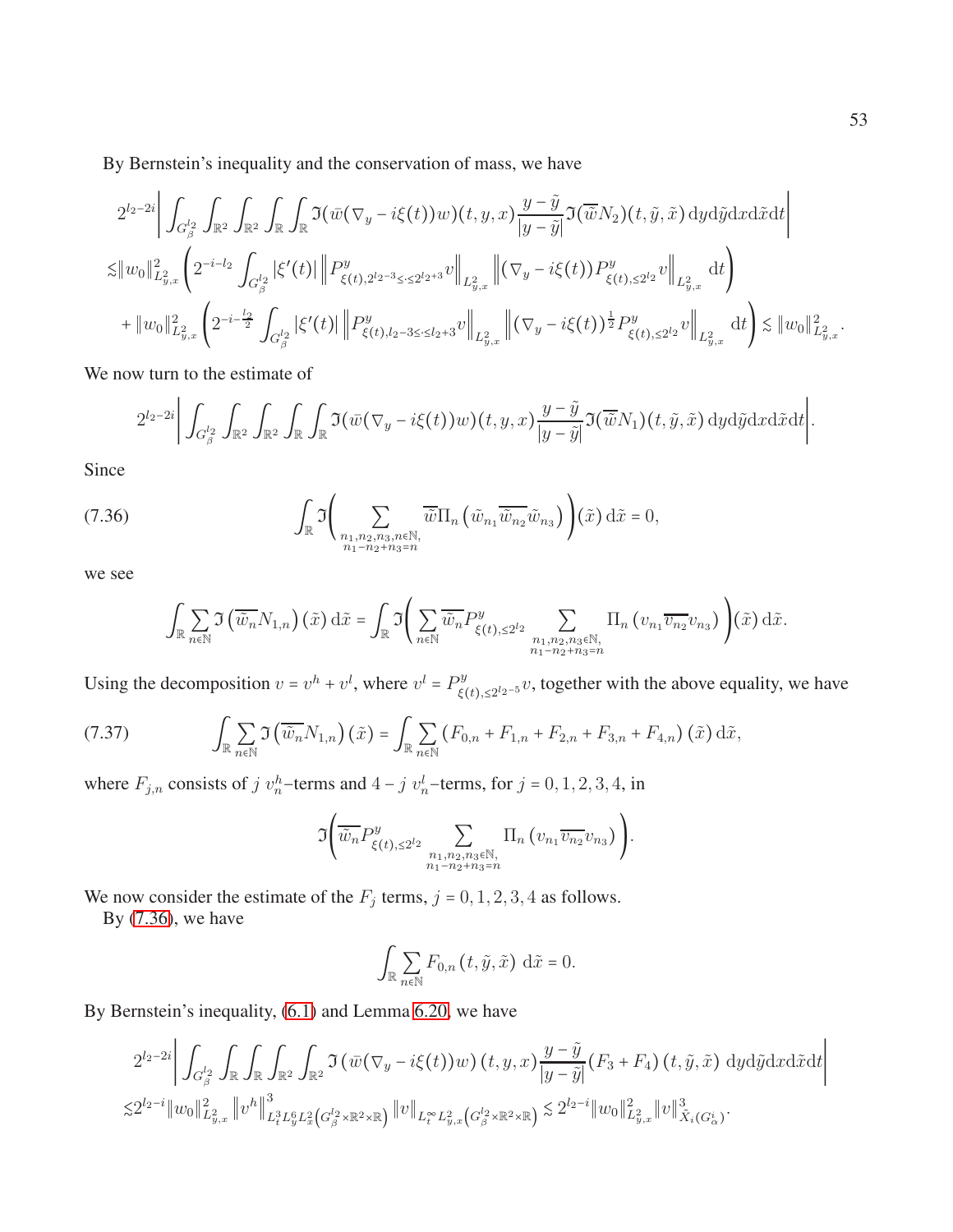By a direct calculation, we have

<span id="page-53-1"></span>(7.38)

$$
\sum_{n \in \mathbb{N}} F_{1,n} = \sum_{n \in \mathbb{N}} \Im \left( \overline{P^y_{\xi(t),\le 2^{l_2}} P^y_{\xi(t),\ge 2^{l_2-2}} v_n^h P^y_{\xi(t),\le 2^{l_2}} \sum_{\substack{n_1,n_2,n_3 \in \mathbb{N},\\ n_1-n_2+n_3=n}} \Pi_n \left( v_{n_1}^l \overline{v_{n_2}^l} v_{n_3}^l \right) \right) + \\ + \overline{v_n^l} P^y_{\xi(t),\le 2^{l_2}} \left( \sum_{\substack{n_1,n_2,n_3 \in \mathbb{N},\\ n_1-n_2+n_3=n}} \Pi_n \left( v_{n_1}^l \overline{P^y_{\xi(t),\ge 2^{l_2-2}} v_{n_2}^h v_{n_3}^l} \right) + 2 \sum_{\substack{n_1,n_2,n_3 \in \mathbb{N},\\ n_1-n_2+n_3=n}} \Pi_n \left( v_{n_1}^l \overline{v_{n_2}^l} P^y_{\xi(t),\ge 2^{l_2-2}} v_{n_3}^h \right) \right).
$$

Since the support of the partial Fourier transform with respect to  $\tilde{y}$  of  $\Sigma$  $\bar{n}$ ∈N  $F_{1,n}(t, \tilde{y}, \tilde{x})$  is contained in  $\{\xi : |\xi| \ge 2^{l_2-4}\}$ , we can apply the integration by parts with respect to  $\tilde{y}$ , the Hardy-Littlewood-Sobolev inequality, Bernstein's inequality, the Strichartz estimate,  $(6.25)$ , and  $(6.24)$  to give the following estimate

$$
2^{l_2-2i}\left|\sum_{n\in\mathbb{N}}\int_{G_{\beta}^{l_2}}\int_{\mathbb{R}}\int_{\mathbb{R}^2}\int_{\mathbb{R}^2}\int_{\mathbb{R}^2}\int_{\mathbb{R}^2}\int_{\mathbb{R}^2}\int_{\mathbb{R}^2}\int_{\mathbb{R}^2}\int_{\mathbb{R}^2}\int_{\mathbb{R}^2}\int_{\mathbb{R}^2}\int_{\mathbb{R}^2}\int_{\mathbb{R}^2}\int_{\mathbb{R}^2}\int_{\mathbb{R}^2}\int_{\mathbb{R}^2}\int_{\mathbb{R}^2}\int_{\mathbb{R}^2}\int_{\mathbb{R}^2}\int_{\mathbb{R}^2}\int_{\mathbb{R}^2}\int_{\mathbb{R}^2}\int_{\mathbb{R}^2}\left|\sum_{n\in\mathbb{N}}(w_n(\nabla_y-i\xi(t))w_n)(t,y,x)\right|\frac{1}{|y-\tilde{y}|}\left|\partial_{\tilde{y}}(-\Delta_{\tilde{y}})^{-1}\int_{\mathbb{R}}\left(\sum_{n'\in\mathbb{N}}F_{1,n'}\right)(t,\tilde{y},\tilde{x})\,d\tilde{x}\right|\,dyd\tilde{y}dxdt
$$
  
\n
$$
\lesssim 2^{l_2-2i}\|w\|_{L^3_tL^6_yL^2_x(G_{\beta}^{l_2}\times\mathbb{R}^2\times\mathbb{R})}\|(\nabla_y-i\xi(t))w\|_{L^{\infty}_tL^2_{y,x}(G_{\beta}^{l_2}\times\mathbb{R}^2\times\mathbb{R})}\left\|\partial_{\tilde{y}}(-\Delta_{\tilde{y}})^{-1}\int_{\mathbb{R}}\left(\sum_{n'\in\mathbb{N}}F_{1,n'}\right)d\tilde{x}\right\|_{L^{\frac{3}{2}}_tL^{\frac{6}{2}}_y(G_{\beta}^{l_2}\times\mathbb{R}^2\times\mathbb{R})}
$$
  
\n
$$
\lesssim 2^{-i}\|w_0\|_{L^2_{y,x}}^2\|v^l\|_{L^3_tL^6_yL^2_x(G_{\beta}^{l_2}\times\mathbb{R}^2\times\mathbb{R})}\|v^h\|_{L^3_tL^
$$

We are now left to show

<span id="page-53-0"></span>
$$
(7.39) \quad 2^{l_2-2i} \Bigg| \sum_{n,n' \in \mathbb{N}} \int_{G_{\beta}^{l_2}} \int_{\mathbb{R}} \int_{\mathbb{R}} \int_{\mathbb{R}^2} \int_{\mathbb{R}^2} \int_{\mathbb{R}^2} \mathfrak{I} \left( \overline{w_n} (\nabla_y - i\xi(t)) w_n \right) (t, y, x) \frac{y - \tilde{y}}{|y - \tilde{y}|} F_{2,n'}(t, \tilde{y}, \tilde{x}) \, dy \, dy \, dx \, dx \, dt \Bigg|
$$
  

$$
\lesssim ||w_0||_{L_{y,x}^2}^2 \Big( 1 + ||v||_{\tilde{X}_i(G_{\alpha}^i)}^4 \Big).
$$

Similar to the estimate on the term involved  $F_1$  above, from integration by parts, Bernstein's inequality and [\(6.25\)](#page-32-5), we conclude

$$
2^{l_2-2i} \Big| \sum_{n \in \mathbb{N}} \int_{G_{\beta}^{l_2}} \int_{\mathbb{R}^2} \int_{\mathbb{R}^2} \int_{\mathbb{R}^2} \int_{\mathbb{R}^2} \int_{\mathbb{R}^2} \mathfrak{I}(\overline{w_n}(\nabla_y - i\xi(t))w_n)(t, y, x) \frac{y - \tilde{y}}{|y - \tilde{y}|} \int_{\mathbb{R}} \left( \sum_{n' \in \mathbb{N}} P_{\geq l_2 - 10}^y F_{2,n'} \right) (t, \tilde{y}, \tilde{x}) \, dx \, dx \, dy \, dy \, dt \Big|
$$
  
\n
$$
\lesssim 2^{l_2-2i} \|w\|_{L_t^3 L_y^6 L_x^2(G_{\beta}^{l_2} \times \mathbb{R}^2 \times \mathbb{R})} \|(\nabla_y - i\xi(t))w\|_{L_t^{\infty} L_y^2, x}(G_{\beta}^{l_2} \times \mathbb{R}^2 \times \mathbb{R})} \Big\| \partial_{\tilde{y}} (-\Delta_{\tilde{y}})^{-1} \Big( \int_{\mathbb{R}} \sum_{n' \in \mathbb{N}} P_{\geq l_2 - 10}^y F_{2,n'} \, dx \Big) \Big\|_{L_t^{\frac{3}{2}} L_y^{\frac{6}{5}}(G_{\beta}^{l_2} \times \mathbb{R}^2)} \Big\|_{L_t^{\frac{3}{2}} L_y^{\frac{6}{5}}(G_{\beta}^{l_2} \times \mathbb{R}^2 \times \mathbb{R})} \Big\| v^h \Big\|_{L_t^3 L_y^6 L_x^2(G_{\beta}^{l_2} \times \mathbb{R}^2 \times \mathbb{R})}^2 \lesssim 2^{l_2 - i} \|w_0\|_{L_{y,x}}^2 \|v\|_{\tilde{X}_i(G_{\alpha}^i)}^2.
$$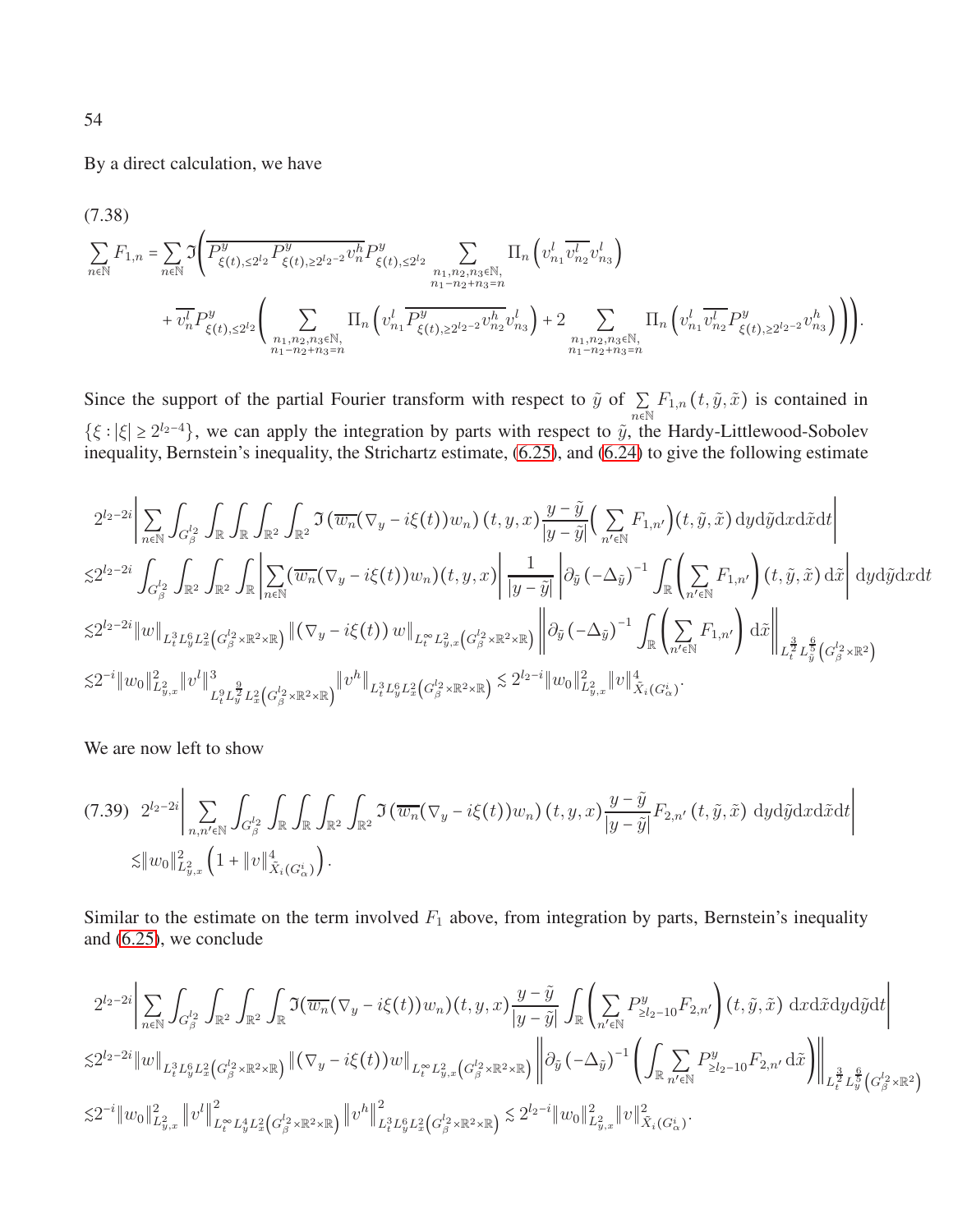We now turn to the estimate of the low frequency part of  $F_2$ . First of all, we can decompose  $F_{2,n'}$  as

<span id="page-54-2"></span>
$$
(7.40)
$$
\n
$$
F_{2,n'}(t, \tilde{y}, \tilde{x}) = \int_{\tilde{z}(t), \leq 2^{l_2}} \left( \sum_{\substack{n'_1, n'_2, n'_3 \in \mathbb{N}, \\ n'_1 - n'_2 + n'_3 = n'}} \Pi_{n'} \left( v_{n'_1}^{h} \overline{v_{n'_2}^{h}} v_{n'_3}^{l} \right) \right) + \overline{v_{n'}^{l}} P_{\xi(t), \leq 2^{l_2}}^{y} \left( \sum_{\substack{n'_1, n'_2, n'_3 \in \mathbb{N}, \\ n'_1 - n'_2 + n'_3 = n'}} \Pi_{n'} \left( v_{n'_1}^{h} \overline{v_{n'_2}^{l}} v_{n'_3}^{h} \right) \right) + \frac{1}{2^{l_1}} P_{\xi(t), \leq 2^{l_2}}^{y} \left( \sum_{\substack{n'_1, n'_2, n'_3 \in \mathbb{N}, \\ n'_1 - n'_2 + n'_3 = n'}} \Pi_{n'} \left( v_{n'_1}^{h} \overline{v_{n'_2}^{l}} v_{n'_3}^{h} \right) + \overline{P_{\xi(t), \leq 2^{l_2}}^{y} v_{n'}^{h}} P_{\xi(t), \leq 2^{l_2}}^{y} \sum_{\substack{n'_1, n'_2, n'_3 \in \mathbb{N}, \\ n'_1 - n'_2 + n'_3 = n'}} \Pi_{n'} \left( v_{n'_1}^{l} \overline{v_{n'_2}^{l}} v_{n'_3}^{h} \right) + \overline{P_{\xi(t), \leq 2^{l_2}}^{y} v_{n'}^{h}} P_{\xi(t), \leq 2^{l_2}}^{y} \sum_{\substack{n'_1, n'_2, n'_3 \in \mathbb{N}, \\ n'_1 - n'_2 + n'_3 = n'}} \Pi_{n'} \left( v_{n'_1}^{l} \overline{v_{n'_2}^{h}} v_{n'_3}^{l} \right) \right).
$$

Since

$$
\Im \left( \sum_{n' \in \mathbb{N}} \sum_{\substack{n'_1, n'_2, n'_3 \in \mathbb{N}, \\ n'_1 - n'_2 + n'_3 = n'}} \overline{P^y_{\xi(t), \le 2^{l_2}} v^h_{n'}} \Pi_{n'} \left( v^l_{n'_1} \overline{v^l_{n'_2}} P^y_{\xi(t), \le 2^{l_2}} v^h_{n'_3} \right) \right) = 0,
$$

and

$$
\Im \Bigg(\sum_{n' \in \mathbb{N}}\sum_{\substack{n'_1,n'_2,n'_3 \in \mathbb{N}, \\ n'_1-n'_2+n'_3 = n'}}\overline{\upsilon_{n'}^l}\Pi_{n'}\left(P^y_{\xi(t),\leq 2^{l_2}}\left(\upsilon_{n'_1}^h\overline{\upsilon_{n'_2}^h}\right)\upsilon_{n'_3}^l\right)\Bigg) = 0,
$$

we obtain

<span id="page-54-1"></span><span id="page-54-0"></span>
$$
2\Im\left(\sum_{n'\in\mathbb{N}}\overline{v_{n'}^l}P_{\xi(t),\leq 2^{l_2}}^{y}\left(\sum_{n'_1,n'_2,n'_3\in\mathbb{N},\atop n'_1-n'_2+n'_3=n'}\Pi_{n'}\left(v_{n'_1}^{h}\overline{v_{n'_2}^{h}}v_{n'_3}^{l}\right)\right)+\sum_{n'\in\mathbb{N}}\overline{P}_{\xi(t),\leq 2^{l_2}}^{y}\overline{v_{n'}^{h}}P_{\xi(t),\leq 2^{l_2}}^{y}\sum_{n'_1,n'_2,n'_3\in\mathbb{N},\atop n'_1-n'_2+n'_3=n'}\Pi_{n'}\left(v_{n'_1}^{l}\overline{v_{n'_2}^{l}}v_{n'_3}^{h}\right)\right)
$$
\n
$$
=
$$
\n(7.41)  
\n2
$$
2\Im\left(\sum_{n'\in\mathbb{N}}\sum_{n'_1,n'_2,n'_3\in\mathbb{N},\atop n'_1-n'_2+n'_3=n'}\left(\overline{P_{\xi(t),\leq 2^{l_2}}^{y}v_{n'}^{h}}P_{\xi(t),\leq 2^{l_2}}^{y}\Pi_{n'}\left(v_{n'_1}^{l}\overline{v_{n'_2}^{l}}v_{n'_3}^{h}\right)-\overline{P_{\xi(t),\leq 2^{l_2}}^{y}v_{n'}^{h}}\Pi_{n'}\left(v_{n'_1}^{l}\overline{v_{n'_2}^{l}}P_{\xi(t),\leq 2^{l_2}}^{y}v_{n'_3}^{h}\right)\right)\right)
$$
\n(7.42)  
\n+2
$$
2\Im\left(\sum_{n'\in\mathbb{N}}\sum_{n'_1,n'_2,n'_3\in\mathbb{N},\atop n'_1-n'_2+n'_3=n'}\left(\overline{v_{n'}^l}P_{\xi(t),\leq 2^{l_2}}^{y}\Pi_{n'}\left(v_{n'_1}^{h}\overline{v_{n'_2}^{h}}v_{n'_3}^{l}\right)-\overline{v_{n'}^l}\Pi_{n'}\left(P_{\xi(t),\leq 2^{l_2}}^{y}\left(v_{n'_1}^{h}\overline{v_{n'_2}^{h}}\right)v_{n'_3}^{l}\right)\right)\right).
$$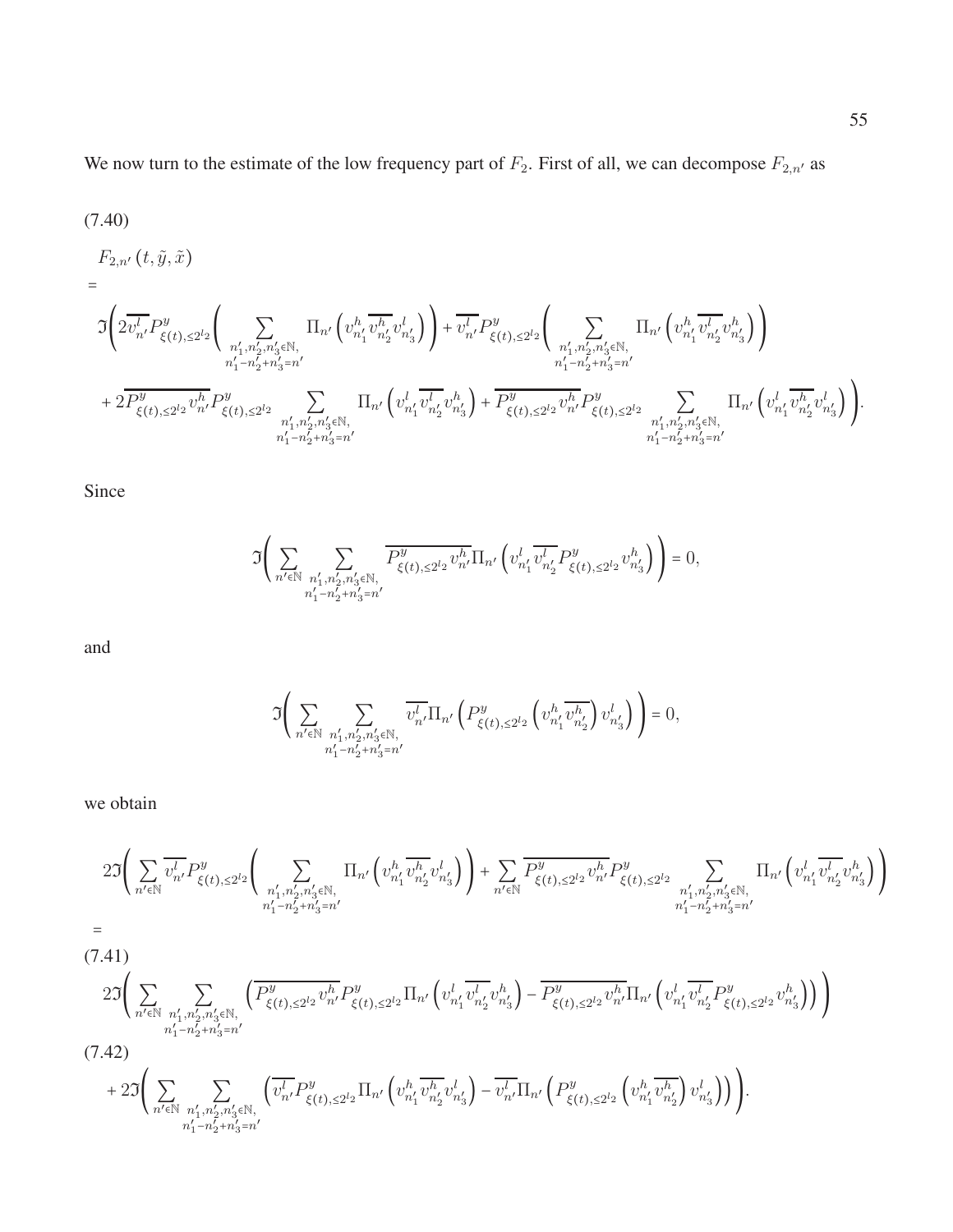<span id="page-55-0"></span>For [\(7.41\)](#page-54-0), by [\(7.30\)](#page-50-3), [\(7.34\)](#page-50-2), Lemma [6.20](#page-32-3) and the conservation of mass, we have (7.43)

$$
2^{l_2-i}\left\|\int_{\mathbb{R}} (7.41)(x) dx \right\|_{L^1_{t,y}\left(G_\beta^{l_2} \times \mathbb{R}^2\right)}\leq 2^{l_2-i}\left\|v^h\right\|_{L^4_{t,y}L^2_x\left(G_\beta^{l_2} \times \mathbb{R}^2 \times \mathbb{R}\right)}\cdot \left\|\sum_{\substack{n_1,n_2,n_3,n \in \mathbb{N},\\ n_1-n_2+n_3=n}} \prod_{n} P^y_{\xi(t),\leq 2^{l_2}} \left(v^l_{n_1} \overline{v^l_{n_2}} v^h_{n_3}\right) - \sum_{\substack{n_1,n_2,n_3,n \in \mathbb{N},\\ n_1-n_2+n_3=n}} \prod_{n} \left(v^l_{n_1} \overline{v^l_{n_2}} P^y_{\xi(t),\leq 2^{l_2}} v^h_{n_3}\right)\right\|_{L^{\frac{4}{3}}_{t,y}L^2_x\left(G_\beta^{l_2} \times \mathbb{R}^2 \times \mathbb{R}\right)}\leq 2^{l_2-i}\left\|v\right\|_{\tilde{X}_i(G_\alpha^i)} \sum_{l_1 \leq l_2} 2^{l_1-l_2} \left\|P^y_{\xi(t),\leq 2^{l_1}} v\right\|_{L^\infty_t L^2_{y,x}} \left\|P^y_{\xi(t),2^{l_1}} v^l\right\|_{L^{\frac{8}{3}}_t L^8_y L^2_x} \left\|v^h\right\|_{L^{\frac{8}{3}}_t L^8_y L^2_x} \leq 2^{l_2-i}\left\|v\right\|_{\tilde{X}_i(G_\alpha^i)}^3.
$$

To estimate [\(7.42\)](#page-54-1). We note similar to [\(7.33\)](#page-50-4), we have

$$
\left| \phi \left( \frac{\xi_1 + \xi_2 - \xi(t)}{2^{l_2}} \right) - \phi \left( \frac{\xi_1}{2^{l_2}} \right) \right| \lesssim 2^{-l_2} |\xi_2 - \xi(t)|.
$$

Then by Lemma [6.20](#page-32-3) and the conservation of mass, we have

$$
2^{l_2-i}\left\|\int_{\mathbb{R}} (7.42) \, dx\right\|_{L^1_{t,y}\left(G_\beta^{l_2} \times \mathbb{R}^2\right)}\leq 2^{l_2-i}\left\|v^l\right\|_{L^\infty_t L^2_{y,x}\left(G_\beta^{l_2} \times \mathbb{R}^2 \times \mathbb{R}\right)}\left\|\sum_{\substack{n_1,n_2,n_3,n \in \mathbb{N},\\ n_1-n_2+n_3=n}} P^y_{\xi(t),\leq 2^{l_2}} \Pi_n\left(v^h_{n_1}\overline{v^h_{n_2}}v^l_{n_3}\right) - \sum_{\substack{n_1,n_2,n_3,n \in \mathbb{N},\\ n_1-n_2+n_3=n}} \Pi_n\left(P^y_{\xi(t),\leq 2^{l_2}}\left(v^h_{n_1}\overline{v^h_{n_2}}\right)v^l_{n_3}\right)\right\|_{L^1_t L^2_{y,x}\left(G_\beta^{l_2} \times \mathbb{R}^2 \times \mathbb{R}\right)}\leq 2^{-i}\left\|v^h\right\|_{L^3_t L^6_y L^2_x\left(G_\beta^{l_2} \times \mathbb{R}^2 \times \mathbb{R}\right)}^2 \sum_{l_1 \leq l_2} 2^{l_1}\left\|P^y_{\xi(t),2^{l_1}}v^l\right\|_{L^3_t L^6_y L^2_x\left(G_\beta^{l_2} \times \mathbb{R}^2 \times \mathbb{R}\right)} \lesssim 2^{l_2-i}\|v\|_{\tilde{X}_i(G_\alpha^i)}^3.
$$

Now we turn to the remaining terms in [\(7.40\)](#page-54-2). Observe that

<span id="page-55-1"></span>
$$
\begin{split}\n& \mathfrak{I}\left(\sum_{n'\in\mathbb{N}}\sum_{n'_1,n'_2,n'_3\in\mathbb{N},\atop n'_1-n'_2+n'_3=n'}\overline{v_{n'}^l}P_{\xi(t),\leq 2^{l_2}}^{y}\Pi_{n'}\left(v_{n'_1}^{h}\overline{v_{n'_2}^{l}}v_{n'_3}^{h}\right)+\sum_{n'\in\mathbb{N}}\sum_{n'_1,n'_2,n'_3\in\mathbb{N},\atop n'_1-n'_2+n'_3=n'}\overline{P_{\xi(t),\leq 2^{l_2}}^{y}\overline{v_{n'}^h}P_{\xi(t),\leq 2^{l_2}}^{y}\Pi_{n'}\left(v_{n'_1}^{l}\overline{v_{n'_2}^{l}}v_{n'_3}^{l}\right)\right) \\
&= \\
& (7.44) \\
& \sum_{n'\in\mathbb{N}}\sum_{n'_1,n'_2,n'_3\in\mathbb{N},\atop n'_1-n'_2+n'_3=n'}\mathfrak{I}\left(\overline{P_{\xi(t),\leq 2^{l_2}}^{y}\overline{v_{n'}}P_{\xi(t),\leq 2^{l_2}}^{y}\Pi_{n'}\left(v_{n'_1}^{l}\overline{v_{n'_2}^{h}}v_{n'_3}^{l}\right)-\overline{P_{\xi(t),\leq 2^{l_2}}^{y}\overline{v_{n'}^h}\Pi_{n'}\left(v_{n'_1}^{l}\overline{P_{\xi(t),\leq 2^{l_2}}^{y}\overline{v_{n'_2}^{h}}v_{n'_3}^{l}\right)\right) \\
&+ \sum_{n'\in\mathbb{N}}\sum_{n'\in\mathbb{N},\atop n'\in\mathbb{N}}\mathfrak{I}\left(\overline{v_{n'}^l}\overline{P_{\xi(t),\leq 2^{l_2}}^{y}\Pi_{n'}\left(v_{n'_1}^{h}\overline{v_{n'_2}^{l}}v_{n'_3}^{l}\right)+\overline{P_{\xi(t),\leq 2^{l_2}}^{y}\overline{v_{n'}^h}\Pi_{n'}\left(v_{n'_1}^{l}\overline{P_{\xi(t),\leq 2^{l_2}}^{y}\overline{v_{n'_2}^{h}}v_{n'_3}^{l}\right)\right).\n\end{split}
$$

Similar to the arguments for [\(7.43\)](#page-55-0), we have

<span id="page-55-2"></span> $\overline{n' \epsilon}$ N

 $n_1', n_2', n_3' \in \mathbb{N},$  $n'_1 - n'_2 + n'_3 = n'$ 

$$
2^{l_2-i} \left\| \int_{\mathbb{R}} (7.44) \, dx \right\|_{L^1_{t,y}\left(G_\beta^{l_2} \times \mathbb{R}^2\right)} \lesssim 2^{l_2-i} \|v\|_{\tilde{X}_i(G_\alpha^i)}^3
$$

.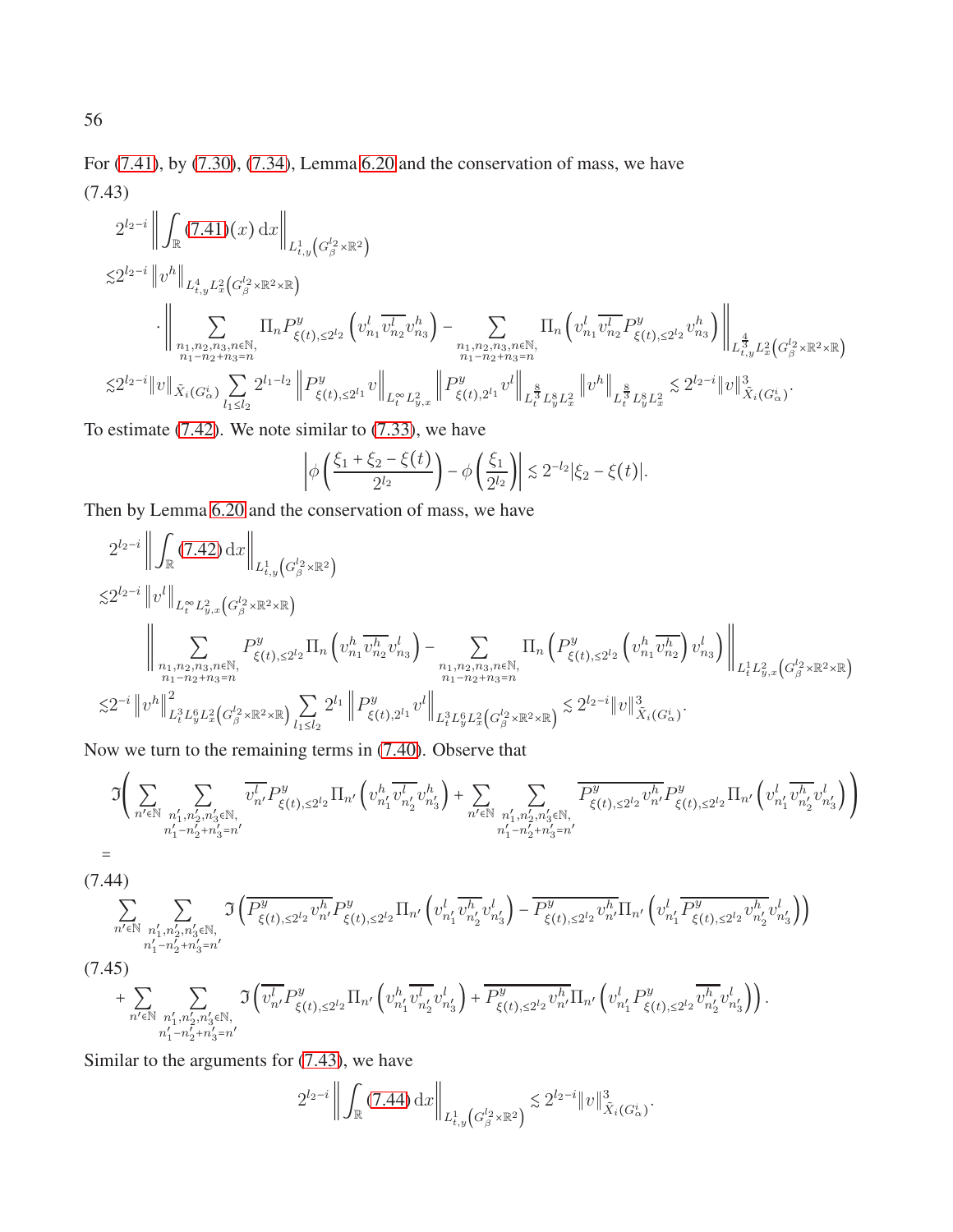Thus, to show [\(7.39\)](#page-53-0), we just need to consider the term that contains [\(7.45\)](#page-55-2). By direct calculation, we get

$$
2^{l_{2}-2i} \int_{G_{\beta}^{l_{2}}} \iiint \sum_{n\in\mathbb{N}} \Im(\overline{w_{n}}(\nabla_{y}-i\xi(t))w_{n})(t,y,x) \frac{y-\tilde{y}}{|y-\tilde{y}|} \sum_{n'\in\mathbb{N}} \sum_{n'_{1},n'_{2},n'_{3}\in\mathbb{N}} P_{\xi(t),\leq 2^{l_{2}-10}}^{y} \Im(\overline{v_{n'}^{l_{1}}}P_{\xi(t),\leq 2^{l_{2}}}^{y} \Pi_{n'}(v_{n'_{1}}^{h} \overline{v_{n'_{2}}}^{h}v_{n'_{3}}^{h})
$$
  
+ 
$$
\overline{P_{\xi(t),\leq 2^{l_{2}}}^{y}v_{n'}^{h}}\Pi_{n'}(v_{n'_{1}}^{l}\overline{P_{\xi(t),\leq 2^{l_{2}}}^{y}v_{n'_{2}}^{h}v_{n'_{3}}^{l})\Big)(t,\tilde{y},\tilde{x}) dyd\tilde{y}dxd\tilde{x}dt
$$
  
= 
$$
2^{l_{2}-2i} \int_{G_{\beta}^{l_{2}}} \iint \sum_{n\in\mathbb{N}} \Im(\overline{w_{n}}(\nabla_{y}-i\xi(t))w_{n})(t,y+2\xi(G_{\beta}^{l_{2}})t,x) \frac{y-\tilde{y}}{|y-\tilde{y}|} \sum_{n'\in\mathbb{N}} \sum_{n'_{1},n'_{2},n'_{3}\in\mathbb{N}, P_{\xi(t),\leq 2^{l_{2}-10}}^{y} P_{\xi(t),\leq 2^{l_{2}-10}}^{y}
$$
  

$$
\Im(\overline{v_{n'_{1}}^{l_{1}}v_{n'_{3}}^{l_{1}}}(v_{n'}^{h}v_{n'_{2}}^{h}-P_{\xi(t),\leq 2^{l_{2}}}^{y}v_{n'}^{h}P_{\xi(t),\leq 2^{l_{2}}}^{y}v_{n'_{2}}^{h})\Big)(t,\tilde{y}+2\xi(G_{\beta}^{l_{2}})t,\tilde{x}) dxd\tilde{x}dyd\tilde{y}dt.
$$

We may take  $\xi(G_\beta^{l_2})$  $\binom{l_2}{\beta}$  = 0 in the right hand side of the above equality by the invariance of the Galilean transformation. By the inverse Fourier transform, we have

$$
\sum_{n,n'\in\mathbb{N}}\sum_{n'\atop n'_1,n'_2,n'_3\in\mathbb{N},\atop n'_1,n'_2,n'_3\in\mathbb{N},\atop n'_1,n'_2,n'_3\in\mathbb{N},\atop n'_1,n'_2,n'_3\in\mathbb{N},\atop n'_1,n'_2,n'_3\in\mathbb{N},\atop n'_1,n'_2,n'_3\in\mathbb{N},\atop n'_1,n'_2,n'_3\in\mathbb{N},\atop n'_1,n'_2,n'_3\in\mathbb{N},\atop n'_1,n'_2,n'_3\in\mathbb{N},\atop n'_1,n'_2,n'_3\in\mathbb{N},\atop n'_1,n'_2,n'_3\in\mathbb{N},\atop n'_1,n'_2,n'_3\in\mathbb{N},\atop n'_1,n'_2,n'_3\in\mathbb{N},\atop n'_1,n'_2,n'_3\in\mathbb{N},\atop n'_1,n'_2,n'_3\in\mathbb{N},\atop n'_1,n'_2,n'_3\in\mathbb{N},\atop n'_1,n'_2,n'_3\in\mathbb{N},\atop n'_1,n'_2,n'_3\in\mathbb{N},\atop n'_1,n'_2,n'_3\in\mathbb{N},\atop n'_1,n'_2,n'_3\in\mathbb{N},\atop n'_1,n'_2,n'_3\in\mathbb{N},\atop n'_1,n'_2,n'_3\in\mathbb{N},\atop n'_2,n'_3\in\mathbb{N},\atop n'_1,n'_2,n'_3\in\mathbb{N},\atop n'_1,n'_2,n'_3\in\mathbb{N},\atop n'_1,n'_2,n'_3\in\mathbb{N},\atop n'_1,n'_2,n'_3\in\mathbb{N},\atop n'_1,n'_2,n'_3\in\mathbb{N},\atop n'_1,n'_2,n'_3\in\mathbb{N},\atop n'_1,n'_2,n'_3\in\mathbb{N},\atop n'_1,n'_2,n'_3\in\mathbb{N},\atop n'_1,n'_2,n'_3\in\mathbb{N},\atop n'_1,n'_2,n'_3\in\mathbb{N},\atop n'_1,n'_2,n'_3\in\mathbb{N},\atop n'_1,n'_2,n'_3\in\mathbb{N},\atop n'_1,n'_2,n'_3\in\mathbb{N},\atop n'_1,n'_2,n'_3\in\mathbb{N},\atop n'_1
$$

Let

$$
q(\eta) = |\eta_1|^2 + |\eta_2|^2 - |\eta_3|^2 - |\eta_4|^2,
$$

as in [\[31\]](#page-68-1), we have  $\frac{1}{q(\eta)}$  is a convergent sum of terms with operator norm being dominated by  $\frac{1}{|\eta_1|^2+|\eta_2|^2} \sim$ 1  $\frac{1}{|\eta_1||\eta_2|}$  on the support of  $\left(1-\phi\left(\frac{\eta_1-\xi(t)}{2^{l_2}}\right)\phi\left(\frac{\eta_2-\xi(t)}{2^{l_2}}\right)\right)\phi\left(\frac{\eta_3}{2^{l_2-1}}\right)$  $\frac{\eta_3}{2^{l_2-4}}\right)\phi\left(\frac{\eta_4}{2^{l_2-4}}\right)$  $\frac{\eta_4}{2^{l_2-4}}$ ). Let  $G^{l_2}_{\beta}$  $\mathbf{R}_{\beta}^{l_2} = [t_0, t_1]$ . Applying integration by parts (with respect to time), we have

$$
\int_{G_{\beta}^{l_2}} \iiint \iiint \iiint \frac{1}{iq(\eta)} \left(\frac{d}{dt}e^{itq(\eta)}\right) \Im\left(\overline{w_n}(\nabla_y - i\xi(t))w_n\right)(t, y, x) \frac{y - \tilde{y}}{|y - \tilde{y}|} \phi\left(\frac{\eta_0 + \eta_1 + \eta_2 + \eta_3}{2^{l_2 - 10}}\right)
$$
\n
$$
e^{i\tilde{y}(\eta_1 + \eta_2 + \eta_3 + \eta_0)} \left(1 - \phi\left(\frac{\eta_0 - \xi(t)}{2^{l_2}}\right) \phi\left(\frac{\eta_2 - \xi(t)}{2^{l_2}}\right)\right) \left(e^{-it|\eta_0|^2} \left(\overline{\mathcal{F}_{\tilde{y}}v_{n'}^h}\right)(t, \eta_0, \tilde{x}) e^{-it|\eta_2|^2} \left(\overline{\mathcal{F}_{\tilde{y}}v_{n'_2}^h}\right)(t, \eta_2, \tilde{x})\right)
$$
\n
$$
e^{it|\eta_1|^2} \left(\mathcal{F}_{\tilde{y}}v_{n'_1}^l\right)(t, \eta_1, \tilde{x}) e^{it|\eta_3|^2} \left(\mathcal{F}_{\tilde{y}}v_{n'_3}^l\right)(t, \eta_3, \tilde{x}) d\eta_1 d\eta_2 d\eta_3 d\eta_0\right) dy d\tilde{y} dx d\tilde{x} dt
$$
\n
$$
:= B_1 + B_2 + B_3 + B_4,
$$

)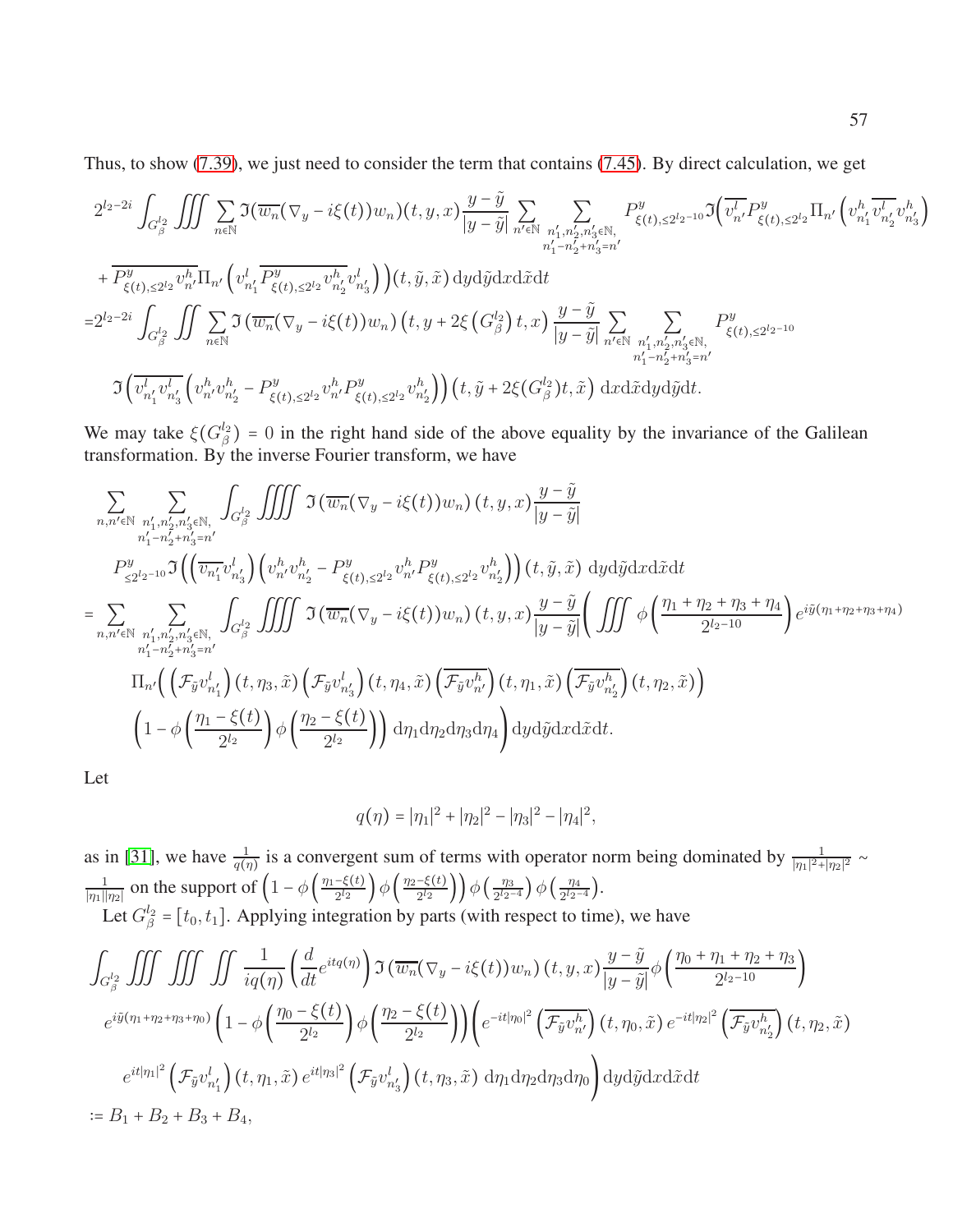where

<span id="page-57-0"></span>
$$
(7.46)
$$
\n
$$
B_1 = \iiint \iiint \iiint \frac{1}{iq(\eta)} e^{itq(\eta)} \mathfrak{I}(\overline{w_n}(\nabla_y - i\xi(t))w_n) (t, y, x) \frac{y - \tilde{y}}{|y - \tilde{y}|} \phi\left(\frac{\eta_1 + \eta_2 + \eta_3 + \eta_0}{2^{l_2 - 10}}\right) e^{i\tilde{y}(\eta_1 + \eta_2 + \eta_3 + \eta_0)} \left(1 - \phi\left(\frac{\eta_0 - \xi(t)}{2^{l_2}}\right) \phi\left(\frac{\eta_2 - \xi(t)}{2^{l_2}}\right)\right) \left(e^{-it|\eta_0|^2} \left(\overline{\mathcal{F}_{\tilde{y}} v_{n'}^h}\right)(t, \eta_0, \tilde{x}) e^{-it|\eta_2|^2} \left(\overline{\mathcal{F}_{\tilde{y}} v_{n'_2}^h}\right)(t, \eta_2, \tilde{x})\right)
$$
\n
$$
e^{it|\eta_1|^2} \left(\mathcal{F}_{\tilde{y}} v_{n'_1}^l\right)(t, \eta_1, \tilde{x}) e^{it|\eta_3|^2} \left(\mathcal{F}_{\tilde{y}} v_{n'_3}^l\right)(t, \eta_3, \tilde{x}) d\eta_0 d\eta_1 d\eta_2 d\eta_3\right) dy d\tilde{y} dx d\tilde{x} \Big|_{t_0}^{t_1},
$$

<span id="page-57-1"></span>
$$
(7.47)
$$
\n
$$
B_2 = -\int_{t_0}^{t_1} \iiint \iiint \iiint \frac{1}{iq(\eta)} e^{itq(\eta)} \frac{\partial}{\partial t} \mathfrak{I} \left( \overline{w_n} (\nabla_y - i\xi(t)) w_n \right) (t, y, x) \frac{y - \tilde{y}}{|y - \tilde{y}|} \phi \left( \frac{\eta_1 + \eta_2 + \eta_3 + \eta_0}{2^{l_2 - 10}} \right)
$$
\n
$$
e^{i\tilde{y}(\eta_1 + \eta_2 + \eta_3 + \eta_0)} \left( 1 - \phi \left( \frac{\eta_0 - \xi(t)}{2^{l_2}} \right) \phi \left( \frac{\eta_2 - \xi(t)}{2^{l_2}} \right) \right) \left( e^{-it|\eta_0|^2} \left( \overline{\mathcal{F}_{\tilde{y}} v_{n'}^h} \right) (t, \eta_0, \tilde{x}) e^{-it|\eta_2|^2} \left( \overline{\mathcal{F}_{\tilde{y}} v_{n'_2}^h} \right) (t, \eta_2, \tilde{x}) \right)
$$
\n
$$
e^{it|\eta_1|^2} \left( \mathcal{F}_{\tilde{y}} v_{n'_1}^l \right) (t, \eta_1, \tilde{x}) e^{it|\eta_3|^2} \left( \mathcal{F}_{\tilde{y}} v_{n'_3}^l \right) (t, \eta_3, \tilde{x}) d\eta_1 d\eta_2 d\eta_3 d\eta_0 \right) dy d\tilde{y} dx d\tilde{x} dt,
$$

<span id="page-57-2"></span>
$$
(7.48)
$$
\n
$$
B_{3} = -\int_{t_{0}}^{t_{1}} \iiint \iiint \iiint \frac{1}{iq(\eta)} e^{itq(\eta)} \mathfrak{I}(\overline{w_{n}}(\nabla_{y} - i\xi(t))w_{n}) (t, y, x) \frac{y - \tilde{y}}{|y - \tilde{y}|}
$$
\n
$$
\frac{\partial}{\partial t} \left( \phi \left( \frac{\eta_{1} + \eta_{2} + \eta_{3} + \eta_{0}}{2^{l_{2} - 10}} \right) e^{i\tilde{y}(\eta_{1} + \eta_{2} + \eta_{3} + \eta_{0})} \left( 1 - \phi \left( \frac{\eta_{0} - \xi(t)}{2^{l_{2}}} \right) \phi \left( \frac{\eta_{2} - \xi(t)}{2^{l_{2}}} \right) \right) \right) \left( e^{-it|\eta_{0}|^{2}} \left( \overline{\mathcal{F}_{\tilde{y}} v_{n'}^{h}} \right) (t, \eta_{0}, \tilde{x}) \right)
$$
\n
$$
e^{-it|\eta_{2}|^{2}} \left( \overline{\mathcal{F}_{\tilde{y}} v_{n'_{2}}^{h}} \right) (t, \eta_{2}, \tilde{x}) e^{it|\eta_{1}|^{2}} \left( \mathcal{F}_{\tilde{y}} v_{n'_{1}}^{l} \right) (t, \eta_{1}, \tilde{x}) e^{it|\eta_{3}|^{2}} \left( \mathcal{F}_{\tilde{y}} v_{n'_{3}}^{l} \right) (t, \eta_{3}, \tilde{x}) d\eta_{1} d\eta_{2} d\eta_{3} d\eta_{0} \right) dyd\tilde{y}dxd\tilde{x}dt,
$$

<span id="page-57-3"></span>
$$
(7.49)
$$
\n
$$
B_4 = -\int_{t_0}^{t_1} \iiint \iiint \iiint \frac{1}{iq(\eta)} e^{itq(\eta)} \mathfrak{I}(\overline{w_n}(\nabla_y - i\xi(t))w_n) (t, y, x) \frac{y - \tilde{y}}{|y - \tilde{y}|} \phi\left(\frac{\eta_1 + \eta_2 + \eta_3 + \eta_0}{2^{l_2 - 10}}\right)
$$
\n
$$
e^{i\tilde{y}(\eta_1 + \eta_2 + \eta_3 + \eta_0)} \left(1 - \phi\left(\frac{\eta_0 - \xi(t)}{2^{l_2}}\right) \phi\left(\frac{\eta_2 - \xi(t)}{2^{l_2}}\right)\right) \frac{\partial}{\partial t} \left(e^{-it|\eta_0|^2} \left(\overline{\mathcal{F}_{\tilde{y}} v_{n'}^h}\right)(t, \eta_0, \tilde{x}) e^{-it|\eta_2|^2} \left(\overline{\mathcal{F}_{\tilde{y}} v_{n'_2}^h}\right)(t, \eta_2, \tilde{x})
$$
\n
$$
e^{it|\eta_1|^2} \left(\mathcal{F}_{\tilde{y}} v_{n'_1}^l\right)(t, \eta_1, \tilde{x}) e^{it|\eta_3|^2} \left(\mathcal{F}_{\tilde{y}} v_{n'_3}^l\right)(t, \eta_3, \tilde{x}) d\eta_1 d\eta_2 d\eta_3 d\eta_0\right) dyd\tilde{y}dxd\tilde{x}dt.
$$

For [\(7.46\)](#page-57-0), set

$$
m(t; \eta_0, \eta_1, \eta_2, \eta_3) = \frac{1}{q(\eta)} \phi\left(\frac{\eta_1 + \eta_2 + \eta_3 + \eta_0}{2^{l_2 - 10}}\right) \left(1 - \phi\left(\frac{\eta_0 - \xi(t)}{2^{l_2}}\right) \phi\left(\frac{\eta_2 - \xi(t)}{2^{l_2}}\right)\right).
$$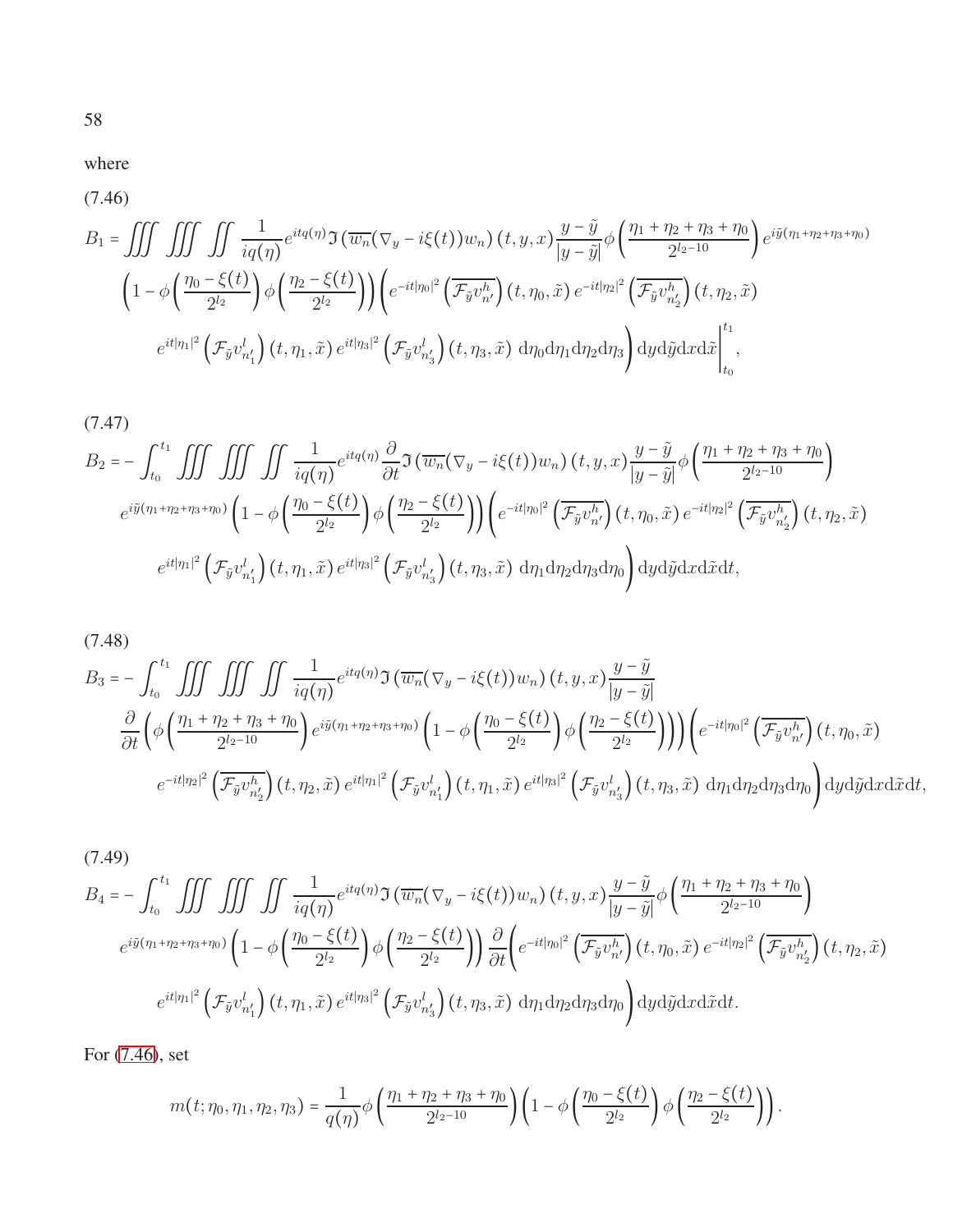Then we have

$$
(7.46) = -i \iiint\iiint\iiint \Im\left(\overline{w_n}(\nabla_y - i\xi(t))w_n\right)(t, y, x)\frac{y - \tilde{y}}{|y - \tilde{y}|}K(t; z_0, z_1, z_2, z_3)\overline{v_{n'}^h(t, \tilde{y} - z_0, \tilde{x})}
$$

$$
\overline{v_{n'_2}^h(t, \tilde{y} - z_2, \tilde{x})}v_{n'_1}^l(t, \tilde{y} - z_1, \tilde{x})v_{n'_3}^l(t, \tilde{y} - z_3, \tilde{x}) dz_1 dz_2 dz_3 dz_0 dx d\tilde{x} dy d\tilde{y}\Big|_{t_0}^{t_1},
$$

where

<span id="page-58-1"></span>
$$
(7.50) \t K(t; z_0, z_1, z_2, z_3) = \iiint m(t; \eta_0, \eta_1, \eta_2, \eta_3) e^{iz_1 \eta_1} e^{iz_2 \eta_2} e^{iz_3 \eta_3} e^{iz_0 \eta_0} d\eta_1 d\eta_2 d\eta_3 d\eta_0,
$$

which satisfies

<span id="page-58-0"></span>(7.51) 
$$
\sup_{t} \int |K(t; z_0, z_1, z_2, z_3)| dz_1 dz_2 dz_3 dz_0 \lesssim 2^{-2l_2},
$$

by the Coifman-Meyer theorem [\[44\]](#page-68-21). Thus, by Bernstein's inequality, [\(7.51\)](#page-58-0) and the conservation of mass, we have

$$
\label{eq:2-2i} \begin{split} &2^{l_2-2i}\bigg|\sum_{n,n'\in\mathbb{N}}\sum_{\substack{n'_1,n'_2,n'_3\in\mathbb{N},\\ n'_1-n'_2+n'_3=n'}}\left(7.46\right)\bigg|\\ \lesssim&2^{l_2-2i}\|w\|_{L^\infty_tL^2_{y,x}}\left\|\left(\nabla_y-i\xi(t)\right)w\right\|_{L^\infty_tL^2_{y,x}}\iiint\limits_{L^2_x}\left|K(t;z_0,z_1,z_2,z_3)\right|\left\|v^h\left(t,\tilde{y}-z_0,\tilde{x}\right)\right\|_{L^2_x}\left\|v^h\left(t,\tilde{y}-z_2,\tilde{x}\right)\right\|_{L^2_x}\\ \left\|v^l\left(t,\tilde{y}-z_1,\tilde{x}\right)\right\|_{L^2_x}\left\|v^l\left(t,\tilde{y}-z_3,\tilde{x}\right)\right\|_{L^2_x}\mathrm{d}z_1\mathrm{d}z_2\mathrm{d}z_3\mathrm{d}z_0\mathrm{d}\tilde{y}\\ \lesssim&2^{l_2-i}\|w_0\|_{L^2_{y,x}}^2\,2^{-2l_2}\left\|v^h\right\|_{L^\infty_tL^2_{y,x}}^2\left\|v^l\right\|_{L^\infty_{t,y}L^2_x}^2\lesssim\|w_0\|_{L^2_{y,x}}^2. \end{split}
$$

Next, we turn to the estimate of [\(7.47\)](#page-57-1). By a direct computation, we have

$$
\frac{\partial}{\partial t} \mathfrak{I} \int_{\mathbb{R}} \left( \overline{w_n} (\partial_{y_k} - i\xi_k(t)) w_n \right) (t, y, x) dx
$$
\n
$$
= \xi'_k(t) \|w_n(t, y, x)\|_{L_x^2}^2 + \sum_{k'=1}^2 \partial_{y_{k'}} \Re \int_{\mathbb{R}} \left( \overline{w_n} (\partial_{y_k} - i\xi_k(t)) \partial_{y_{k'}} w_n \right) (t, y, x) dx
$$
\n
$$
- \sum_{k'=1}^2 \partial_{y_{k'}} \Re \int_{\mathbb{R}} \left( \overline{\partial_{y_{k'}} w_n} (\partial_{y_k} - i\xi_k(t)) w_n \right) (t, y, x) dx.
$$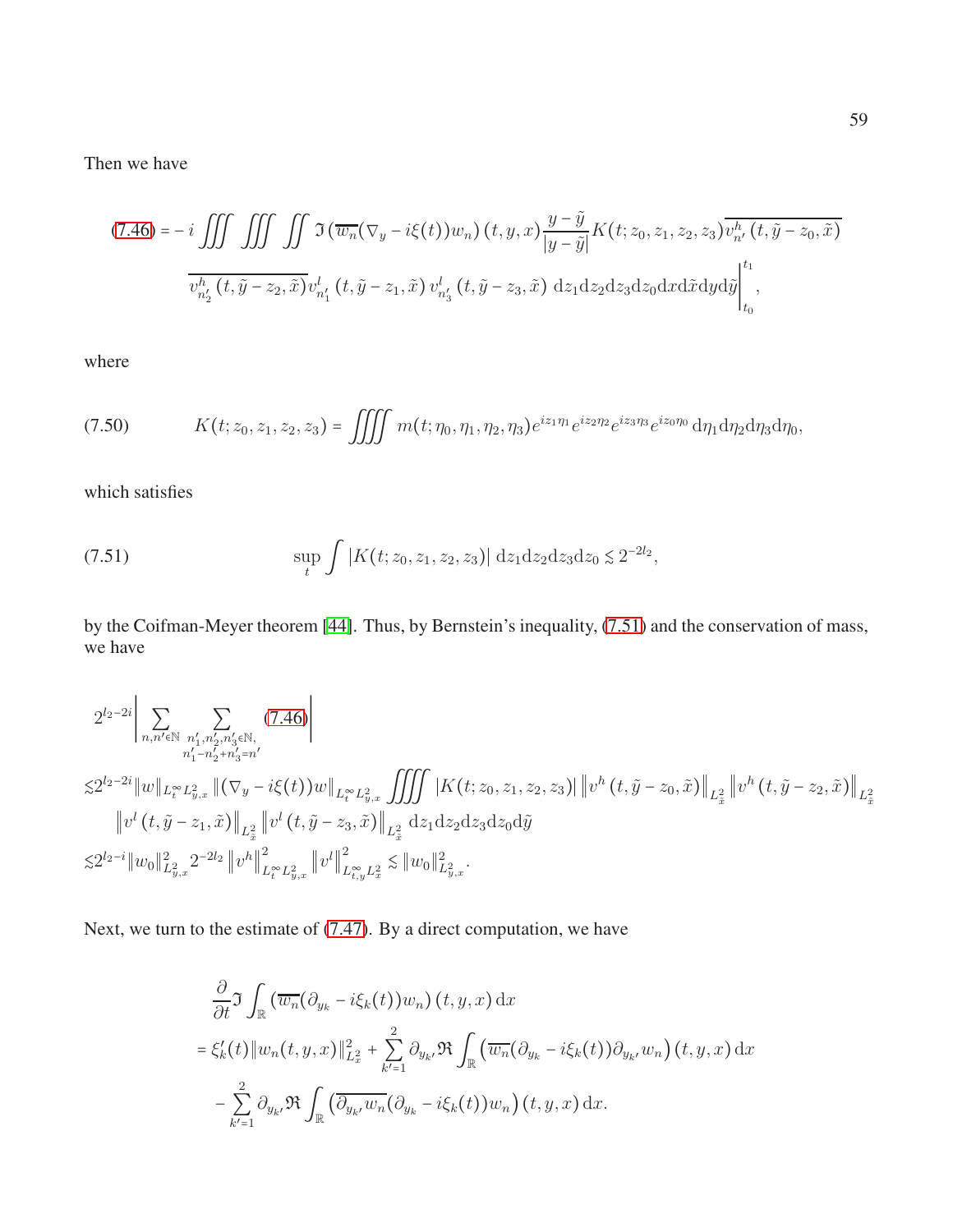Thus, we get

<span id="page-59-0"></span>(7.47) =  
\n(7.52)  
\n
$$
\int_{G_{\beta}^{l_2}} \iiint \iiint \iiint \frac{y - \tilde{y}}{|y - \tilde{y}|} \xi'(t) \|w_n(t, y, x)\|_{L_x^2}^2 K(t; z_0, z_1, z_2, z_3) \overline{v_{n'}^h(t, \tilde{y} - z_0, \tilde{x})} v_{n'_2}^h(t, \tilde{y} - z_2, \tilde{x})
$$
\n
$$
v_{n'_1}^l(t, \tilde{y} - z_1, \tilde{x}) v_{n'_3}^l(t, \tilde{y} - z_3, \tilde{x}) dz_1 dz_2 dz_3 dz_0 dy d\tilde{y} dx d\tilde{x} dt
$$
\n(7.53)

<span id="page-59-1"></span> $(7.53)$ 

+ 
$$
\sum_{k,k'=1}^{2} \int_{G_{\beta}^{l_2}} \iiint \iiint \iiint \underbrace{\iint \psi - \tilde{y} \psi_{k}}_{|y-\tilde{y}|} \partial_{y_{k'}} \Re \left( \overline{w_n} (\partial_{y_k} - i\xi_k(t)) \partial_{y_{k'}} w_n \right) (t, y, x) K(t; z_0, z_1, z_2, z_3)
$$
  

$$
\overline{v_{n'}^h(t, \tilde{y}-z_0, \tilde{x}) v_{n'_2}^h(t, \tilde{y}-z_2, \tilde{x}) v_{n'_1}^l(t, \tilde{y}-z_1, \tilde{x}) v_{n'_3}^l(t, \tilde{y}-z_3, \tilde{x}) dz_1 dz_2 dz_3 dz_0 dy d\tilde{y} dx d\tilde{x} dt
$$

<span id="page-59-2"></span>(7.54)

$$
-\sum_{k,k'=1}^2 \int_{G_{\beta}^{l_2}} \iiint \iiint \iiint \underbrace{\iint \psi - \tilde{y} \psi_{k'}}_{[y-\tilde{y}]} \partial_{y_{k'}} \Re \left( \partial_{y_{k'}} \bar{w}_n (\partial_{y_k} - i\xi_k(t)) w_n \right) (t, y, x) K(t; z_0, z_1, z_2, z_3)
$$
  

$$
\frac{\partial}{\partial y_{n'}} (t, \tilde{y} - z_0, \tilde{x}) v_{n'_2}^h (t, \tilde{y} - z_2, \tilde{x}) v_{n'_1}^l (t, \tilde{y} - z_1, \tilde{x}) v_{n'_3}^l (t, \tilde{y} - z_3, \tilde{x}) dz_1 dz_2 dz_3 dz_0 dy d\tilde{y} dx d\tilde{x} dt,
$$

where  $K(t; z_0, z_1, z_2, z_3)$  is given in [\(7.50\)](#page-58-1).

By [\(7.51\)](#page-58-0), [\(6.14\)](#page-30-2), [\(6.19\)](#page-30-10), Bernstein's inequality and the conservation of mass, we have

$$
2^{l_2-2i} \left| \sum_{n,n' \in \mathbb{N}} \sum_{\substack{n'_1,n'_2,n'_3 \in \mathbb{N}, \\ n'_1-n'_2+n'_3 = n'}} (7.52) \right| \lesssim 2^{l_2-2i} 2^{-2l_2} \|w\|_{L_t^\infty L_{y,x}^2}^2 \|v^h\|_{L_t^\infty L_{y,x}^2}^2 \|v^l\|_{L_{t,y}^\infty L_x^2}^2 \left( \int_{G_{\beta}^{l_2}} |\xi'(t)| \, \mathrm{d}t \right) \lesssim \|w_0\|_{L_{y,x}^2}^2.
$$

Integrating [\(7.53\)](#page-59-1) by parts in space, we derive

$$
(7.53)
$$
\n
$$
= -\sum_{k,k'=1}^{2} \int_{G_{\beta}^{l_2}} \iiint \iiint \iiint \left( \frac{\delta_{kk'}}{|y-\tilde{y}|} + \frac{(y-\tilde{y})_{k'}(y-\tilde{y})_k}{|y-\tilde{y}|^3} \right) \Re \left( \overline{w_n} (\partial_{y_k} - i\xi_k(t)) \partial_{y_{k'}} w_n \right) (t, y, x)
$$
\n
$$
K(t; z_0, z_1, z_2, z_3) \overline{v_{n'}^h (t, \tilde{y}-z_0, \tilde{x}) v_{n'_2}^h (t, \tilde{y}-z_2, \tilde{x})} v_{n'_1}^l (t, \tilde{y}-z_1, \tilde{x}) v_{n'_3}^l (t, \tilde{y}-z_4, \tilde{x}) dz_1 dz_2 dz_3 dz_0 dx d\tilde{x} dy d\tilde{y} dt.
$$

Therefore, by the Hardy-Littlewood-Sobolev inequality, [\(7.51\)](#page-58-0), Lemma [6.20,](#page-32-3) the Sobolev embedding theorem, the fact  $G_{\beta}^{l_2}$  $\left|\frac{a_2}{\beta} \subseteq G_\alpha^i, |\xi(t)| \ll 2^{l_2}$  and  $l_2 \leq i$ , we have

$$
2^{l_2-2i}\left|\sum_{n,n'\in\mathbb{N}}\sum_{\substack{n'_1,n'_2,n'_3\in\mathbb{N},\\ n'_1-n'_2+n'_3=n'}}(7.53)\right|\lesssim 2^{l_2-2i}2^{2i}2^{-2l_2}\|w\|_{L^6_tL^3_yL^2_x}^2\left\|v^h\right\|_{L^3_tL^6_yL^2_x}^2\left\|v^l\right\|_{L^\infty_tL^4_yL^2_x}^2\lesssim \|w_0\|_{L^2_{y,x}}^2\|v\|_{\tilde{X}_i(G^i_\alpha)}^2.
$$

By a similar argument, we infer

$$
2^{l_2-2i}\left|\sum_{n,n'\in\mathbb{N}}\sum_{\substack{n'_1,n'_2,n'_3\in\mathbb{N},\\ n'_1-n'_2+n'_3=n'}}(7.54)\right|\lesssim\|w_0\|_{L_{y,x}^2}^2\|v\|_{\tilde{X}_i(G_\alpha^i)}^2.
$$

Now we turn to [\(7.48\)](#page-57-2). As [\(7.46\)](#page-57-0), we have the corresponding integral kernel

$$
\tilde{K}(t; z_0, z_1, z_2, z_3) = \iiint \tilde{m}(t; \eta_0, \eta_1, \eta_2, \eta_3) e^{iz_1 \eta_1} e^{iz_2 \eta_2} e^{i \eta_3 z_3} e^{iz_0 \eta_0} d\eta_1 d\eta_2 d\eta_3 d\eta_0,
$$

60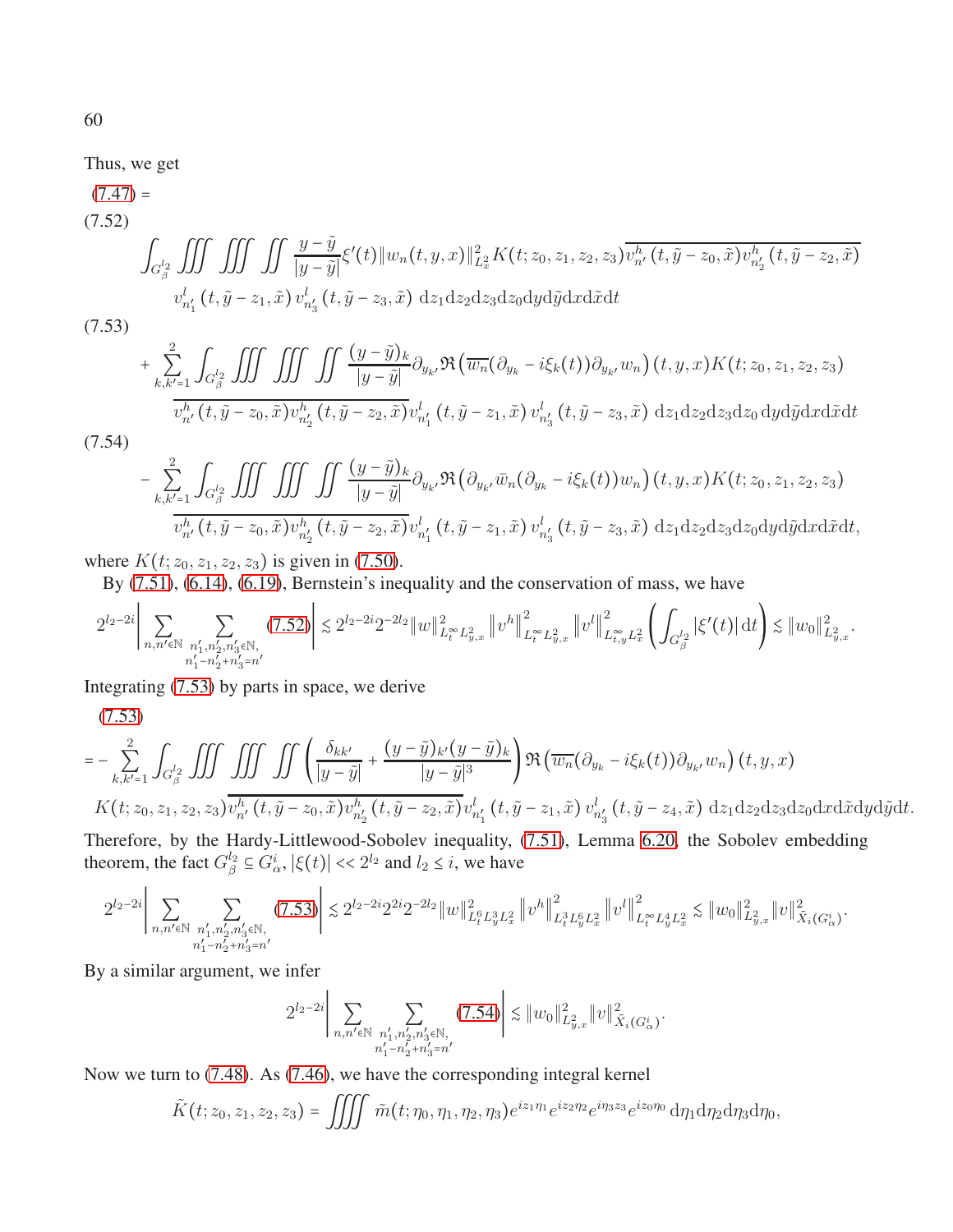where

$$
\tilde{m}(t; \eta_0, \eta_1, \eta_2, \eta_3) = -\frac{2^{-l_2}}{q(\eta)} \phi \left( \frac{\eta_1 + \eta_2 + \eta_3 + \eta_0}{2^{l_2 - 10}} \right) \left( (\nabla \phi) \left( \frac{\eta_0 - \xi(t)}{2^{l_2}} \right) \phi \left( \frac{\eta_2 - \xi(t)}{2^{l_2}} \right) + \phi \left( \frac{\eta_0 - \xi(t)}{2^{l_2}} \right) (\nabla \phi) \left( \frac{\eta_2 - \xi(t)}{2^{l_2}} \right) \right).
$$

The kernel function  $\tilde{K}(t; z_0, z_1, z_2, z_3)$  satisfies

$$
\sup_{t} \int \left| \tilde{K}(t; z_0, z_1, z_2, z_3) \right| \, \mathrm{d}z_1 \mathrm{d}z_2 \mathrm{d}z_3 \mathrm{d}z_0 \lesssim 2^{-3l_2}.
$$

Thus

$$
2^{l_2-2i} \left| \sum_{n,n' \in \mathbb{N}} \sum_{\substack{n'_1,n'_2,n'_3 \in \mathbb{N}, \\ n'_1-n'_2+n'_3 = n'}} (7.48) \right| \lesssim 2^{-2l_2-i} \|w\|_{L_t^\infty L_{y,x}^2}^2 \|v^h\|_{L_t^\infty L_{y,x}^2}^2 \|v^l\|_{L_{t,y}^\infty L_x^2}^2 \left( \int_{G_\beta^{l_2}} |\xi'(t)| \, \mathrm{d}t \right) \lesssim \|w_0\|_{L_{y,x}^2}^2.
$$

Finally, we consider the term [\(7.49\)](#page-57-3). Following the argument for the estimates [\(7.46\)](#page-57-0) and [\(7.48\)](#page-57-2), by the Bernstein inequality, the conservation of mass and Lemma [6.20,](#page-32-3) we deduce

$$
2^{l_2-2i} \left| \sum_{n,n' \in \mathbb{N}} \sum_{\substack{n'_1,n'_2,n'_3 \in \mathbb{N}, \\ n'_1-n'_2+n'_3=n'}} (7.49) \right| \lesssim 2^{l_2-i} \|w_0\|_{L^2_{y,x}}^2 \left(1 + \|v\|_{\tilde{X}_i(G_\alpha)}^4\right).
$$

Therefore, we eventually arrive at

$$
(7.25) \lesssim \|w_0\|_{L_{y,x}^2}^2 \left(1 + \|v\|_{\tilde{X}_i(G_\alpha^i)}^4\right).
$$

<span id="page-60-0"></span>The proof of Theorem [7.5](#page-46-0) is complete.  $\Box$ 

# 7.2. Proof of Theorem [6.25.](#page-38-2)

*Proof of Theorem [6.25.](#page-38-2)* By Theorem [6.21,](#page-32-1) we have

<span id="page-60-1"></span>∥vλ∥X˜ k0 ([0,λ−2T]) (7.55) ≲ 1,

where

<span id="page-60-2"></span>(7.56) 
$$
v_{\lambda}(t,y,x) = \lambda v(\lambda^2 t, \lambda y, x) \text{ with } \lambda = \frac{\epsilon_3 2^{k_0}}{K}.
$$

Let  $\tilde{w} = P^y$  $\sum_{\leq 2^{k_0}}^{\infty} v_{\lambda}$ . Then  $\tilde{w}$  satisfies

$$
i\partial_t \tilde{w} + \Delta_y \tilde{w} = F(\tilde{w}) + N,
$$

where

$$
N=P^y_{\leq 2^{k_0}}F(v_\lambda).
$$

Let

$$
M(t)=\int_{\mathbb{R}}\int_{\mathbb{R}}\int_{\mathbb{R}^2}\int_{\mathbb{R}^2} \left|\tilde{w}\left(t,\tilde{y},\tilde{x}\right)\right|^2\frac{y-\tilde{y}}{\left|y-\tilde{y}\right|} \Im\left(\overline{\tilde{w}}\nabla_y \tilde{w}\right)(t,y,x)\, \mathrm{d}y\mathrm{d}\tilde{y}\mathrm{d}x\mathrm{d}\tilde{x}.
$$

Then a direct calculation similar to [\[29,](#page-68-0) [31,](#page-68-1) [32,](#page-68-2) [78\]](#page-69-14) gives

$$
\left\| \int_{\mathbb{R}} |\nabla_y|^{\frac{1}{2}} \left( |\tilde{w}(t,y,x)|^2 \right) dx \right\|_{L^2_{t,y}([0,\lambda^{-2}T] \times \mathbb{R}^2)}^2 \lesssim \sup_{t \in [0,\lambda^{-2}T]} |M(t)| + \mathscr{E},
$$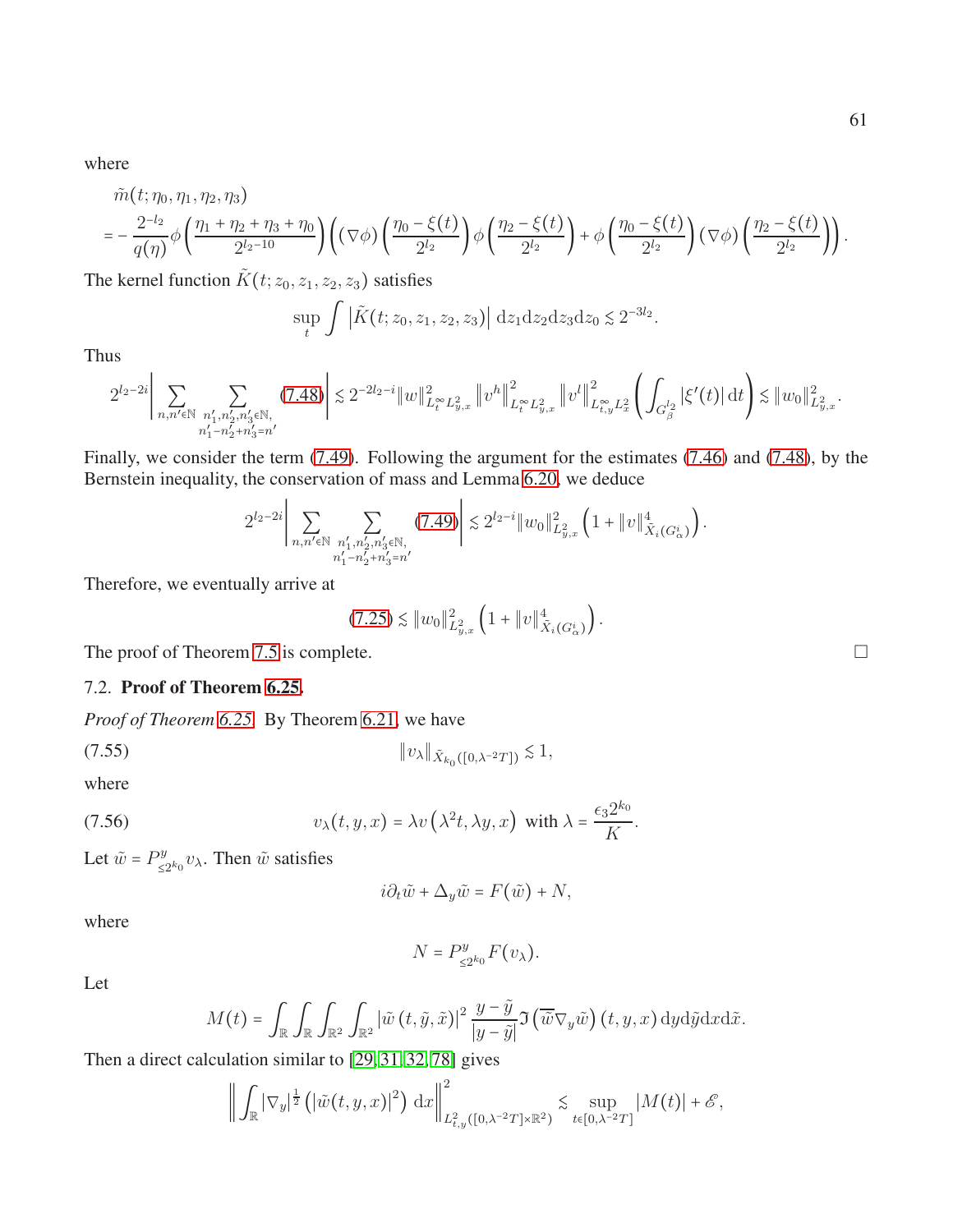where

 $\mathscr{E}$  =

<span id="page-61-0"></span>
$$
(7.57) \qquad 2\bigg|\int_0^{\lambda^{-2}T}\int_{\mathbb{R}}\int_{\mathbb{R}^2}\int_{\mathbb{R}^2}\int_{\mathbb{R}^2}\Im\left(\overline{\tilde{w}}(\nabla_y-i\xi(t))\tilde{w}\right)(t,y,x)\frac{y-\tilde{y}}{|y-\tilde{y}|}\Im\left(\overline{\tilde{w}}N\right)(t,\tilde{y},\tilde{x})\,\mathrm{d}y\mathrm{d}\tilde{y}\mathrm{d}x\mathrm{d}\tilde{x}\mathrm{d}t\bigg|\bigg|
$$

<span id="page-61-2"></span>
$$
(7.58) \qquad + \left| \int_0^{\lambda^{-2}T} \int_{\mathbb{R}} \int_{\mathbb{R}} \int_{\mathbb{R}^2} \int_{\mathbb{R}^2} |\tilde{w}(t, \tilde{y}, \tilde{x})|^2 \frac{y - \tilde{y}}{|y - \tilde{y}|} \Im \left( \bar{N} (\nabla_y - i\xi(t)) \tilde{w} \right) (t, y, x) \, dy \, d\tilde{y} \, dx \, d\tilde{x} \, dt \right|
$$

<span id="page-61-3"></span>
$$
(7.59) \qquad \qquad + \bigg|\int_0^{\lambda^{-2}T}\int_{\mathbb{R}}\int_{\mathbb{R}}\int_{\mathbb{R}^2}\int_{\mathbb{R}^2}|\tilde{w}(t,\tilde{y},\tilde{x})|^2\frac{y-\tilde{y}}{|y-\tilde{y}|}\Im\left(\overline{\tilde{w}}(\nabla_y-i\xi(t))N\right)(t,y,x)\mathrm{d}y\mathrm{d}\tilde{y}\mathrm{d}x\mathrm{d}\tilde{x}\mathrm{d}t\bigg|.
$$

Since  $N(t) \leq 1$ , we have  $N_{\lambda}(t) \leq \frac{\epsilon_3 2^{k_0}}{K}$  $\frac{2^{k_0}}{K}$ . By Theorem [6.6](#page-27-1) and the Bernstein inequality, for any  $\eta > 0$ , if  $K \ge C(\eta)$ , we have

<span id="page-61-1"></span>
$$
\|(\nabla_y - i\xi(t))\,\tilde{w}\|_{L_t^\infty L_{y,x}^2([0,\lambda^{-2}T]\times\mathbb{R}^2\times\mathbb{R})}\lesssim \eta 2^{k_0}.
$$

Therefore, by the Galilean transformation and the conservation of mass, we get

$$
\sup_{t\in[0,\lambda^{-2}T]}|M(t)|\lesssim \eta 2^{k_0}.
$$

We now consider [\(7.57\)](#page-61-0). As in [\(7.37\)](#page-52-1), let  $v^l_{\lambda} = P^y_{\leq \lambda}$  $\sum_{k=2^{k_0-3}}^{y} v_{\lambda}$  and  $v_{\lambda}^h = P_{>0}^y$  $\sum_{k=2}^{30} v_{k}$ , then we have the decomposition

$$
\int_{\mathbb{R}} \mathfrak{I}\left(\overline{\tilde{w}}N\right)(t,\tilde{y},\tilde{x})\mathrm{d}\tilde{x} = \int_{\mathbb{R}} F_0\left(t,\tilde{y},\tilde{x}\right) + F_1\left(t,\tilde{y},\tilde{x}\right) + F_2\left(t,\tilde{y},\tilde{x}\right) + F_3\left(t,\tilde{y},\tilde{x}\right) + F_4\left(t,\tilde{y},\tilde{x}\right)\mathrm{d}\tilde{x}.
$$

We can see

$$
\int_{\mathbb{R}} F_0(t, \tilde{y}, \tilde{x}) \, d\tilde{x} = 0.
$$

Following the same argument as the proof of [\(7.25\)](#page-48-2), we may obtain

$$
\int_{\mathbb{R}}\|F_2(t,\tilde{y},\tilde{x})+F_3(t,\tilde{y},\tilde{x})+F_4(t,\tilde{y},\tilde{x})\|_{L^1_{t,\tilde{y}}([0,\lambda^{-2}T]\times\mathbb{R}^2)}\,\mathrm{d}\tilde{x}\lesssim 1.
$$

Then by [\(7.60\)](#page-61-1) and the conservation of mass, we have

$$
\left|\int_0^{\lambda^{-2}T}\int_{\mathbb{R}}\int_{\mathbb{R}}\int_{\mathbb{R}^2}\int_{\mathbb{R}^2}\Im\left(\overline{\tilde{w}}(\nabla_y-i\xi(t))\tilde{w}\right)(t,y,x)\frac{y-\tilde{y}}{|y-\tilde{y}|}\left(F_2+F_3+F_4\right)(t,\tilde{y},\tilde{x})\,dyd\tilde{y}dxd\tilde{x}dt\right|\lesssim \eta 2^{k_0}.
$$

To estimate the contribution of the term with  $F_1$  in [\(7.57\)](#page-61-0), we see the support of the spatial Fourier transform of  $\int_{\mathbb{R}} F_1(t, \tilde{y}, \tilde{x}) d\tilde{x}$  is in  $\{\xi : |\xi| \ge 2^{k_0-4}\}$  as in [\(7.38\)](#page-53-1). Therefore, by integration by parts, the Hardy-Littlewood-Sobolev inequality, the Bernstein inequality, Lemma [6.20](#page-32-3) and [\(7.55\)](#page-60-1), we have

$$
\left| \int_{0}^{\lambda^{-2}T} \int_{\mathbb{R}} \int_{\mathbb{R}^{2}} \int_{\mathbb{R}^{2}} \int_{\mathbb{R}^{2}} \mathfrak{I}(\overline{\tilde{w}}(\nabla_{y}-i\xi(t))\tilde{w}) (t,y,x) \frac{y-\tilde{y}}{|y-\tilde{y}|} \left( \int_{\mathbb{R}} F_{1}(t,\tilde{y},\tilde{x}) d\tilde{x} \right) dy d\tilde{y} dxdt \right|
$$
  
\n
$$
\lesssim \int_{0}^{\lambda^{-2}T} \int_{\mathbb{R}^{2}} \int_{\mathbb{R}^{2}} \int_{\mathbb{R}^{2}} \left| \int_{\mathbb{R}} (\overline{\tilde{w}}(\nabla_{y}-i\xi(t))\tilde{w}) (t,y,x) dx \right| \cdot \frac{1}{|y-\tilde{y}|} \cdot \left| \partial_{\tilde{y}} (-\Delta_{\tilde{y}})^{-1} \int_{\mathbb{R}} F_{1}(t,\tilde{y},\tilde{x}) d\tilde{x} \right| dy d\tilde{y} dt
$$
  
\n
$$
\lesssim \|\tilde{w}\|_{L_{t}^{\infty}L_{y,x}^{2}([0,\lambda^{-2}T]\times\mathbb{R}^{2}\times\mathbb{R})} \|(\nabla_{y}-i\xi(t))\tilde{w}\|_{L_{t,y}^{4}L_{x}^{2}([0,\lambda^{-2}T]\times\mathbb{R}^{2}\times\mathbb{R})} \left\| \partial_{\tilde{y}} (-\Delta_{\tilde{y}})^{-1} \int_{\mathbb{R}} F_{1}(t,\tilde{y},\tilde{x}) d\tilde{x} \right\|_{L_{t,y}^{\frac{4}{3}}([0,\lambda^{-2}T]\times\mathbb{R}^{2})}
$$
  
\n
$$
\lesssim 2^{-k_{0}} \|(\nabla_{y}-i\xi(t))\tilde{w}\|_{L_{t,y}^{4}L_{x}^{2}([0,\lambda^{-2}T]\times\mathbb{R}^{2}\times\mathbb{R})} \|v_{\lambda}^{\dagger}\|_{L_{t,y}^{6}L_{x}^{2}([0,\lambda^{-2}T]\times\mathbb{R}^{2}\times\mathbb{R})}^{3}.
$$

62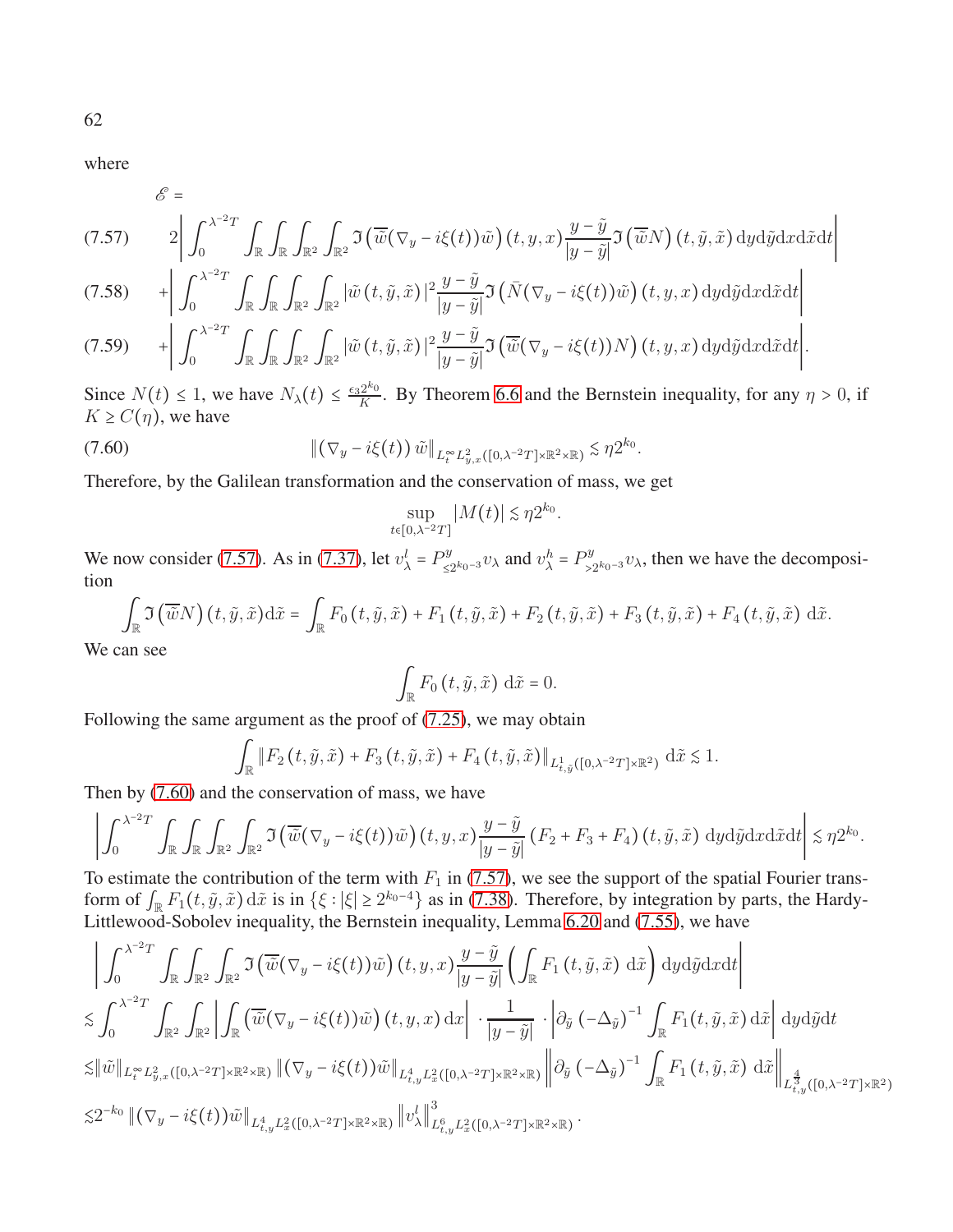By the Bernstein inequality, Lemma [6.20,](#page-32-3) and [\(7.55\)](#page-60-1), we have

$$
||v^l_{\lambda}||_{L^6_{t,y}L^2_x([0,\lambda^{-2}T]\times\mathbb{R}^2\times\mathbb{R})} \lesssim \sum_{0 \le l \le k_0} 2^{\frac{l}{3}} 2^{\frac{k_0-l}{6}} \lesssim 2^{\frac{k_0}{3}}.
$$

Note that

<span id="page-62-0"></span>
$$
(7.61) \t\t\t\t\t\|\left(\nabla_y - i\xi(t)\right) \tilde{w}\|_{L_t^{\frac{5}{2}} L_y^{10} L_x^2([0,\lambda^{-2}T] \times \mathbb{R}^2 \times \mathbb{R})} \lesssim \sum_{0 \le l \le k_0} 2^l 2^{\frac{2}{5}(k_0 - l)} \lesssim 2^{k_0}.
$$

Interpolating [\(7.61\)](#page-62-0) and [\(7.60\)](#page-61-1), we obtain

<span id="page-62-2"></span>(7.62) 
$$
\|(\nabla_y - i\xi(t))\,\tilde{w}\|_{L^4_{t,y}L^2_x([0,\lambda^{-2}T]\times\mathbb{R}^2\times\mathbb{R})}\lesssim \eta^{\frac{3}{8}}2^{k_0}.
$$

Thus, by the above estimates, we have

$$
(7.57) \lesssim \eta^{\frac{3}{8}} 2^{k_0}.
$$

Now, we turn to [\(7.58\)](#page-61-2). By [\(7.35\)](#page-51-0) and [\(7.55\)](#page-60-1), we have

$$
(7.58) \lesssim \|\tilde{w}\|_{L_t^\infty L_{y,x}^2([0,\lambda^{-2}T]\times\mathbb{R}^2\times\mathbb{R})}^2 \|N\|_{L_{t,y}^{\frac{4}{3}} L_x^2([0,\lambda^{-2}T]\times\mathbb{R}^2\times\mathbb{R})} \|(\nabla_y - i\xi(t))\tilde{w}\|_{L_{t,y}^4 L_x^2([0,\lambda^{-2}T]\times\mathbb{R}^2\times\mathbb{R})} \lesssim \eta^{\frac{3}{8}} 2^{k_0}.
$$

Finally, we consider [\(7.59\)](#page-61-3). Applying integration by parts, we have

<span id="page-62-1"></span>
$$
(7.59) \leq (7.58)
$$
\n
$$
+ \left| \int_0^{\lambda^{-2}T} \int_{\mathbb{R}} \int_{\mathbb{R}^2} \int_{\mathbb{R}^2} |\tilde{w}(t, \tilde{y}, \tilde{x})|^2 \frac{1}{|y - \tilde{y}|} \Re(\overline{\tilde{w}} N)(t, y, x) \, dy \, d\tilde{y} \, dx \, d\tilde{x} \, dt \right|.
$$

By [\(6.1\)](#page-25-3) and [\(7.36\)](#page-52-0), we see

$$
(7.63) \lesssim
$$

<span id="page-62-3"></span>(7.64) 
$$
\int_0^{\lambda^{-2}T} \int_{\mathbb{R}^2} \int_{\mathbb{R}^2} \|\tilde{w}(t, \tilde{y}, \tilde{x})\|_{L_{\tilde{x}}^2}^2 \frac{1}{|y - \tilde{y}|} \|\tilde{w}(t, y, x)\|_{L_x^2} \left\|v_{\lambda}^h(t, y, x)\right\|_{L_x^2}^3 dyd\tilde{y}dt
$$

<span id="page-62-4"></span>
$$
(7.65) \qquad + \int_0^{\lambda^{-2}T} \int_{\mathbb{R}^2} \int_{\mathbb{R}^2} \|\tilde{w}(t,\tilde{y},\tilde{x})\|_{L^2_{\tilde{x}}}\frac{1}{|y-\tilde{y}|} \|\tilde{w}(t,y,x)\|_{L^2_{x}} \left\|v^l_{\lambda}(t,y,x)\right\|_{L^2_{x}}^2 \left\|v^h_{\lambda}(t,y,x)\right\|_{L^2_{x}} dyd\tilde{y}dt.
$$

By the Hardy-Littlewood-Sobolev inequality, [\(7.60\)](#page-61-1), [\(7.62\)](#page-62-2), Lemma [6.20,](#page-32-3) the Sobolev embedding theorem, the conservation of mass, and interpolation, we have

$$
(7.64) \lesssim \|v_{\lambda}^{h}\|_{L_{t,y}^{4} L_{x}^{2}([0,\lambda^{-2}T] \times \mathbb{R}^{2} \times \mathbb{R})}^{3} \|\tilde{w}\|_{L_{t,y}^{4} L_{x}^{2}([0,\lambda^{-2}T] \times \mathbb{R}^{2} \times \mathbb{R})}^{3} \lesssim \eta^{\frac{3}{8}} 2^{k_{0}},
$$

and

$$
(7.65) \lesssim \|v_{\lambda}^{h}\|_{L_{t}^{3}L_{y}^{6}L_{x}^{2}([0,\lambda^{-2}T]\times\mathbb{R}^{2}\times\mathbb{R})} \|\tilde{w}\|_{L_{t}^{9}L_{y}^{\frac{90}{29}}L_{x}^{2}([0,\lambda^{-2}T]\times\mathbb{R}^{2}\times\mathbb{R})}^{3} \|v_{\lambda}^{l}\|_{L_{t}^{6}L_{y}^{\frac{60}{11}}L_{x}^{2}([0,\lambda^{-2}T]\times\mathbb{R}^{2}\times\mathbb{R})}^{2} \lesssim \eta^{\frac{1}{6}} 2^{k_{0}}.
$$

Thus, by the above estimates, we have

$$
\left\| \int_{\mathbb{R}} |\nabla_y|^{\frac{1}{2}} \left( |\tilde{w}(t,y,x)|^2 \right) dx \right\|_{L^2_{t,y}([0,\lambda^{-2}T] \times \mathbb{R}^2)}^2 \lesssim \eta^{\frac{1}{6}} 2^{k_0}.
$$

Undoing the scaling in [\(7.56\)](#page-60-2), we finally reach the desired estimate [\(6.41\)](#page-38-3).  $\Box$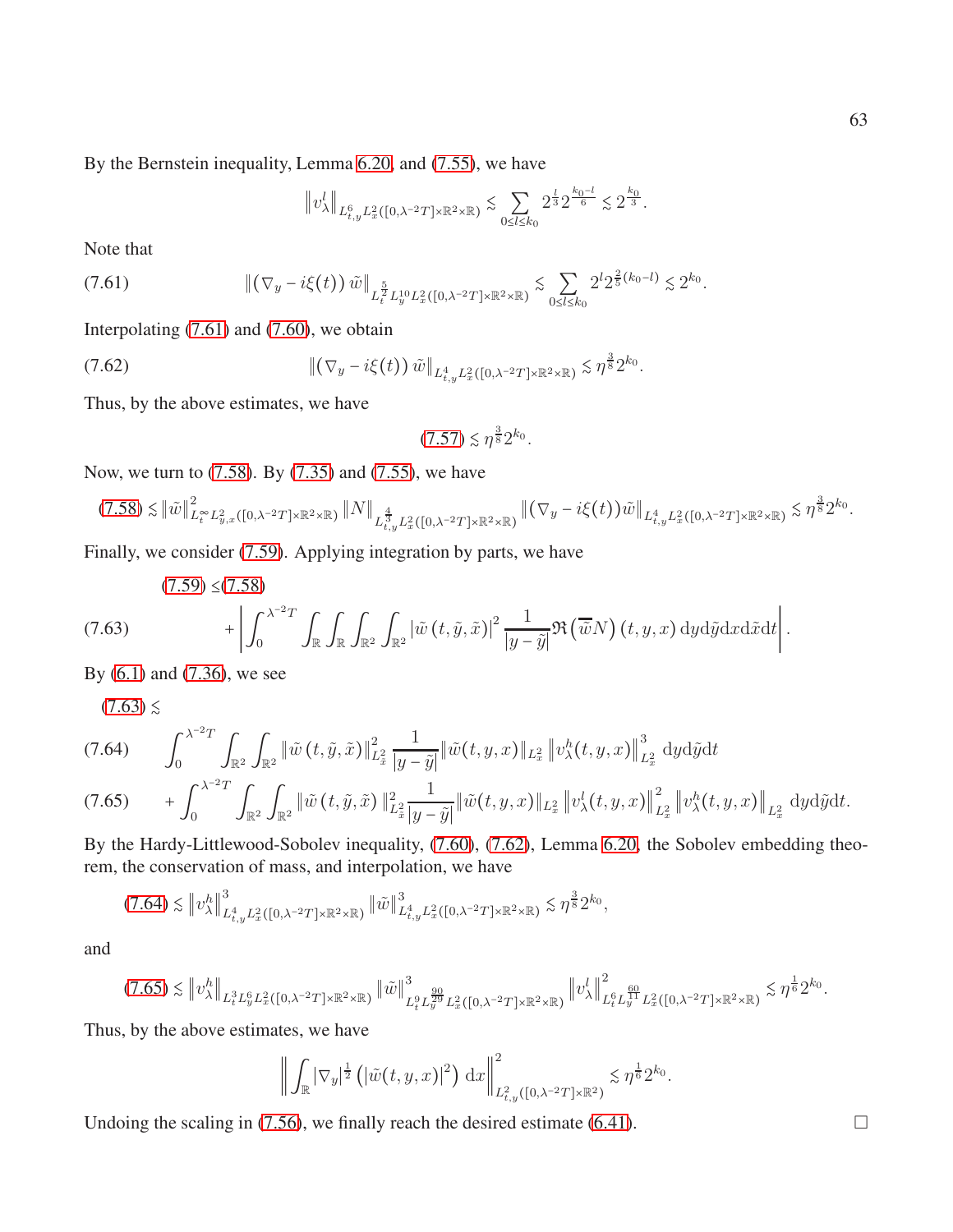# 8. APPENDIX: WELL-POSEDNESS THEORY FOR [\(1.2\)](#page-2-0)

In this appendix, we present the proofs of the recorded results in Section [3](#page-9-0) for self-contained. Let

$$
X_1(t) = x \sin(t) - i \cos(t) \partial_x
$$
 and  $X_2(t) = x \cos(t) + i \sin(t) \partial_x$ .

We have the point-wise identity: for any  $f \in \mathcal{S}(\mathbb{R}^3)$ ,

<span id="page-63-1"></span>(8.1) 
$$
|X_1(t)f(y,x)|^2 + |X_2(t)f(y,x)|^2 = |xf(y,x)|^2 + |\partial_x f(y,x)|^2, \ \forall t \in \mathbb{R}.
$$

The next result follows by direct computation. We refer to [\[14\]](#page-67-0) for more explanation.

<span id="page-63-0"></span>**Lemma 8.1.** *The operators*  $X_1(t)$  *and*  $X_2(t)$  *satisfy the following properties:* 

*(1) They correspond to the conjugation of gradient and momentum by the free flow,*

$$
X_1(t) = e^{it(\Delta_{\mathbb{R}^3} - x^2)} (-i\partial_x) e^{-it(\Delta_{\mathbb{R}^3} - x^2)},
$$
  
\n
$$
X_2(t) = e^{it(\Delta_{\mathbb{R}^3} - x^2)} x e^{-it(\Delta_{\mathbb{R}^3} - x^2)}.
$$

*(2) They act on the nonlinearity like derivatives, that is for*  $j = 1, 2$ *, we have* 

$$
\left|X_j(t)\left(|u|^2u\right)\right|\lesssim |u|^2\left|X_j(t)u\right|.
$$

As a consequence, we have

$$
\|e^{-it(\Delta_{\mathbb{R}^3}-x^2)}u(t)-u_{\pm}\|_{\Sigma} \\
= \|u(t)-e^{it(\Delta_{\mathbb{R}^3}-x^2)}u_{\pm}\|_{L_x^2H_y^1} + \|X_1(t)\left(u(t)-e^{it(\Delta_{\mathbb{R}^3}-x^2)}u_{\pm}\right)\|_{L_{y,x}^2} + \|X_2(t)\left(u(t)-e^{it(\Delta_{\mathbb{R}^3}-x^2)}u_{\pm}\right)\|_{L_{y,x}^2}.
$$

We now show the local well-posedness part of Theorem [3.4](#page-9-1) in the following formulation. This is essentially following the argument in [\[20,](#page-67-24) [83\]](#page-70-1).

**Theorem 8.2** (Local well-posedness). *For any*  $E > 0$  *and*  $u_0$  *with*  $||u_0||_{L_y^2 H_x^1(\mathbb{R}^2 \times \mathbb{R})} \leq E$ , *there exists*  $\delta_0 =$  $\delta_0(E) > 0$  *such that if* 

$$
\Big\|e^{it(\Delta_{\mathbb{R}^{3}}-x^{2})}u_{0}\Big\|_{L_{t,y}^{4}L_{x}^{2}(I\times \mathbb{R}^{2}\times \mathbb{R})}+\Big\|X_{1}(t)e^{it(\Delta_{\mathbb{R}^{3}}-x^{2})}u_{0}\Big\|_{L_{t,y}^{4}L_{x}^{2}(I\times \mathbb{R}^{2}\times \mathbb{R})}+\Big\|X_{2}(t)e^{it(\Delta_{\mathbb{R}^{3}}-x^{2})}u_{0}\Big\|_{L_{t,y}^{4}L_{x}^{2}(I\times \mathbb{R}^{2}\times \mathbb{R})}\leq \delta_{0},
$$

where I is the time interval, there exits a unique solution  $u \in C_t^0 L_y^2 H_x^1(I \times \mathbb{R}^2 \times \mathbb{R})$  of [\(1.2\)](#page-2-0) satisfying

$$
\|u\|_{L^4_{t,y}\mathcal{H}^1_x(I\times\mathbb{R}^2\times\mathbb{R})}\leq 2\left\|e^{it(\Delta_{\mathbb{R}^3}-x^2)}u_0\right\|_{L^4_{t,y}\mathcal{H}^1_x(I\times\mathbb{R}^2\times\mathbb{R})},\text{ and }\|u\|_{L^\infty_tL^2_y\mathcal{H}^1_x(I\times\mathbb{R}^2\times\mathbb{R})}\leq C\left\|u_0\right\|_{L^2_y\mathcal{H}^1_x}.
$$

*Proof.* Let

$$
\Phi(u) = e^{it(\Delta_{\mathbb{R}^3}-x^2)}u_0 - i \int_0^t e^{i(t-s)(\Delta_{\mathbb{R}^3}-x^2)} \left(|u|^2u\right)(s) \,ds,
$$

and set the space  $X$  to be

$$
X = \left\{ u \in C_t^0 L_y^2 \mathcal{H}_x^1 : \|u\|_{L_t^\infty L_y^2 \mathcal{H}_x^1} \leq 2E, \|u\|_{L_{t,y}^4 \mathcal{H}_x^1} \leq 2C \delta_0 \right\},
$$

or

 $X = \left\{ u \in C_t^0 L_y^2 \mathcal{H}_x^1 : ||u||_{L_t^\infty L_{y,x}^2} \leq 2E, ||u||_{L_{t,y}^4 L_x^2} \leq 2C\delta_0, ||X_j(t)u||_{L_t^\infty L_{y,x}^2} \leq 2E, ||X_j(t)u||_{L_{t,y}^4 L_x^2} \leq 2C\delta_0, j = 1, 2 \right\}.$ For any  $u \in X$ , by Proposition [3.2,](#page-9-2) Hölder's inequality, Sobolev's inequality, Lemma [8.1,](#page-63-0) and [\(8.1\)](#page-63-1), we have

$$
\|\Phi(u)\|_{L^\infty_t L^2_{y,x}} \lesssim \|u_0\|_{L^2_{y,x}} + \|u\|_{L^4_{t,y} L^2_x} \|u\|_{L^4_{t,y} H^1_x}^2,
$$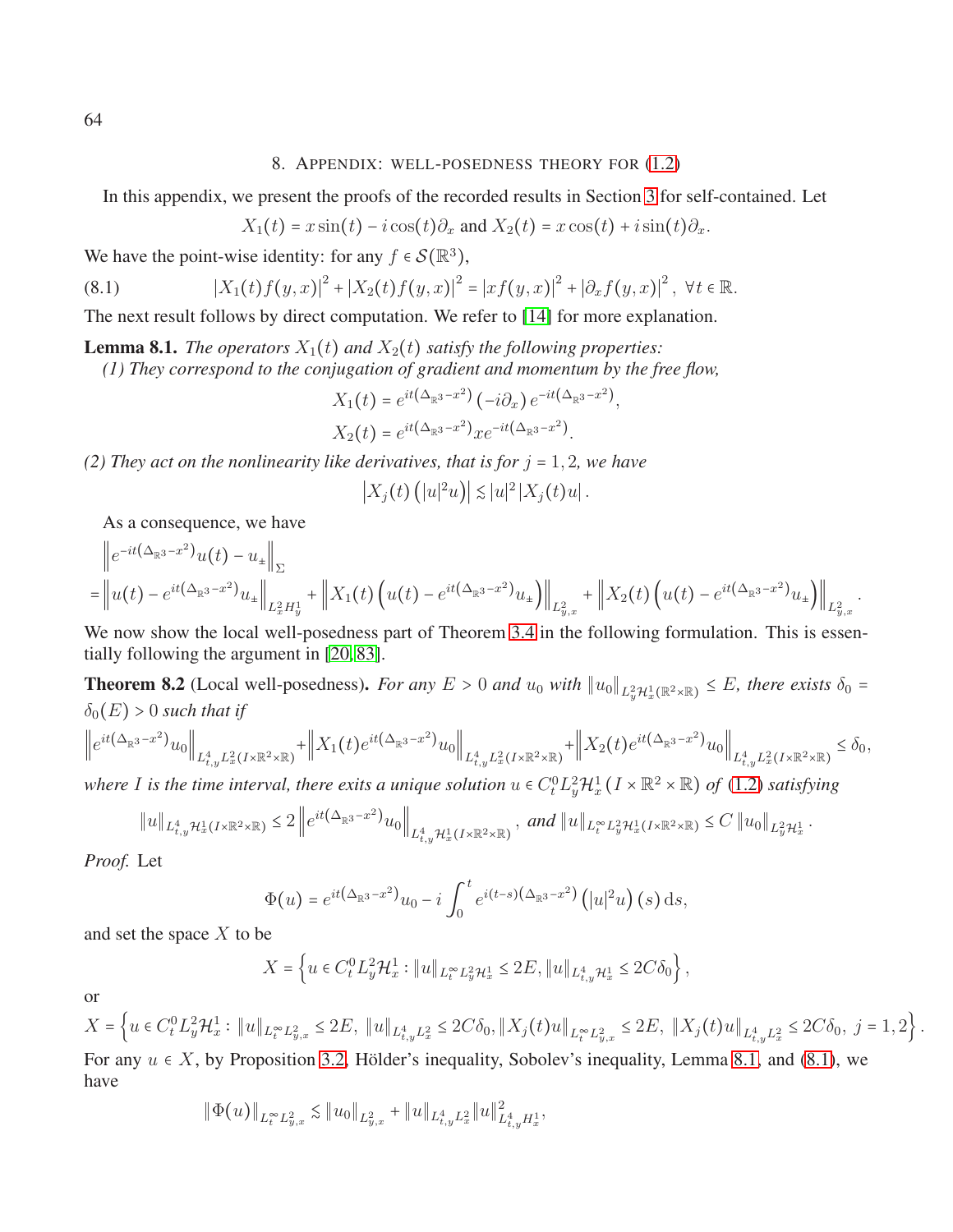and

$$
\|X_1(t)\Phi(u)\|_{L_t^\infty L_{y,x}^2} + \|X_2(t)\Phi(u)\|_{L_t^\infty L_{y,x}^2}
$$
  
\$\leq \|\nabla\_x u\_0\|\_{L\_{y,x}^2} + \|xu\_0\|\_{L\_{y,x}^2} + \|u\|\_{L\_{t,y}^4 H\_x^1}^2 (\|X\_1(t)u\|\_{L\_{t,y}^4 L\_x^2} + \|X\_2(t)u\|\_{L\_{t,y}^4 L\_x^2}).

Thus

<span id="page-64-0"></span>
$$
(8.2) \t\t\t\t\|\Phi(u)\|_{L_t^\infty L_{y,x}^2} + \|X_1(t)\Phi(u)\|_{L_t^\infty L_{y,x}^2} + \|X_2(t)\Phi(u)\|_{L_t^\infty L_{y,x}^2} \leq E + (2C\delta_0)^3 \leq 2E.
$$

Similarly, we can obtain

<span id="page-64-1"></span>
$$
(8.3) \t\t\t\t\|\Phi(u)\|_{L^4_{t,y}L^2_x} + \|X_1(t)\Phi(u)\|_{L^4_{t,y}L^2_x} + \|X_2(t)\Phi(u)\|_{L^4_{t,y}L^2_x} \leq \delta_0 + (2C\delta_0)^3 \leq 2C\delta_0.
$$

In the same time, for any  $u, v \in X$ , by the Strichartz estimate, Hölder's inequality, and Sobolev's inequality, we have

<span id="page-64-2"></span>
$$
(8.4) \qquad \|\Phi(u) - \Phi(v)\|_{L^4_{t,y}L^2_x} \lesssim \| |u|^2 u - |v|^2 v \|_{L^{\frac{4}{3}}_{t,y}L^2_x} \lesssim \|u - v\|_{L^4_{t,y}L^2_x} \left( \|u\|_{L^4_{t,y}H^1_x}^2 + \|v\|_{L^4_{t,y}H^1_x}^2 \right)
$$

$$
\lesssim (2C\delta_0)^2 \|u - v\|_{L^4_{t,y}L^2_x}.
$$

Combining [\(8.2\)](#page-64-0), [\(8.3\)](#page-64-1), and [\(8.4\)](#page-64-2), we have for  $\delta_0$  small enough,  $\Phi: X \to X$  is a contractive map. Therefore, the theorem follows from the fixed point theorem.

We now turn to the proof of the scattering norm in Theorem [3.4.](#page-9-1)

*Proof of the scattering norm part of Theorem [3.4.](#page-9-1)* We need to show

<span id="page-64-3"></span>(8.5) 
$$
\|u\|_{L_{t,y}^{4} \mathcal{H}_{x}^{1} \cap L_{t}^{4} W_{y}^{1,4} L_{x}^{2}(\mathbb{R} \times \mathbb{R}^{2} \times \mathbb{R})} \leq C(M),
$$

then by the scattering theory of the nonlinear Schrödinger equations  $[1,17,83]$  $[1,17,83]$  $[1,17,83]$ , we have scattering in  $(3.1)$ . By well-posedness part of Theorem [3.4,](#page-9-1) it suffices to prove [\(8.5\)](#page-64-3) as an a priori bound.

Divide the time interval R into  $N \sim \left(1 + \frac{L}{\delta}\right)$  $\frac{L}{\delta}$ <sup>4</sup> subintervals  $I_j = [t_j, t_{j+1}]$  such that

<span id="page-64-4"></span>(8.6) 
$$
\|u\|_{L^4_{t,y}\mathcal{H}^{1-\epsilon_0}_x(I_j\times\mathbb{R}^2\times\mathbb{R})}\leq \delta,
$$

where  $\delta > 0$  will be chosen later.

On each  $I_j$ , by [\(8.1\)](#page-63-1), the Strichartz estimate, the Sobolev embedding and [\(8.6\)](#page-64-4), we have

$$
\|u\|_{L_{t}^{4}W_{y}^{1,4}L_{x}^{2}\cap L_{t,y}^{4}\mathcal{H}_{x}^{1}(I_{j}\times\mathbb{R}^{2}\times\mathbb{R})}\n\leq C\left(\|u(t_{j})\|_{\Sigma}+\|u\|^{2}u\|_{L_{t,y}^{\frac{4}{3}}L_{x}^{2}}+\|X_{1}(t)\left(|u|^{2}u\right)\|_{L_{t,y}^{\frac{4}{3}}L_{x}^{2}}+\|X_{2}(t)\left(|u|^{2}u\right)\|_{L_{t,y}^{\frac{4}{3}}L_{x}^{2}}\right)\n\leq C\left(\|u(t_{j})\|_{\Sigma}+\|u\|_{L_{t,y}^{4}H_{x}^{1-\epsilon_{0}}^{1}}^{2}\left(\|u\|_{L_{t,y}^{4}L_{x}^{2}}+\|X_{1}(t)u\|_{L_{t,y}^{4}L_{x}^{2}}+\|X_{2}(t)u\|_{L_{t,y}^{4}L_{x}^{2}}\right)+\|u\|_{L_{t}^{4}W_{y}^{1,4}L_{x}^{2}}\|u\|_{L_{t,y}^{4}H_{x}^{1-\epsilon_{0}}^{2}}^{2}\right)\n\leq C\left(\|u(t_{j})\|_{\Sigma}+\|u\|_{L_{t,y}^{4}H_{x}^{1-\epsilon_{0}}^{1}}\left(\|u\|_{L_{t,y}^{4}L_{x}^{2}}+\|\nabla_{x}u\|_{L_{t,y}^{4}L_{x}^{2}}+\|x|u\|_{L_{t,y}^{4}L_{x}^{2}}+\|u\|_{L_{t}^{4}W_{y}^{1,4}L_{x}^{2}}\right)\right)\n\leq C\left(\|u(t_{j})\|_{\Sigma}+\delta^{2}\|u\|_{L_{t}^{4}W_{y}^{1,4}L_{x}^{2}\cap L_{t,y}^{4}\mathcal{H}_{x}^{1}}\right).
$$

Choosing  $\delta \leq \left(\frac{1}{2C}\right)$  $\frac{1}{2C}$  $\frac{1}{4}$  leads to the estimate

$$
\|u\|_{L^4_t W^{1,4}_y L^2_x \cap L^4_{t,y} \mathcal{H}^1_x(I_j \times \mathbb{R}^2 \times \mathbb{R})} \leq 2C \, \|u(t_j)\|_{\Sigma_{y,x}} \, .
$$

The desired bound [\(8.5\)](#page-64-3) now follows by adding up the bounds on each subintervals  $I_i$ .

.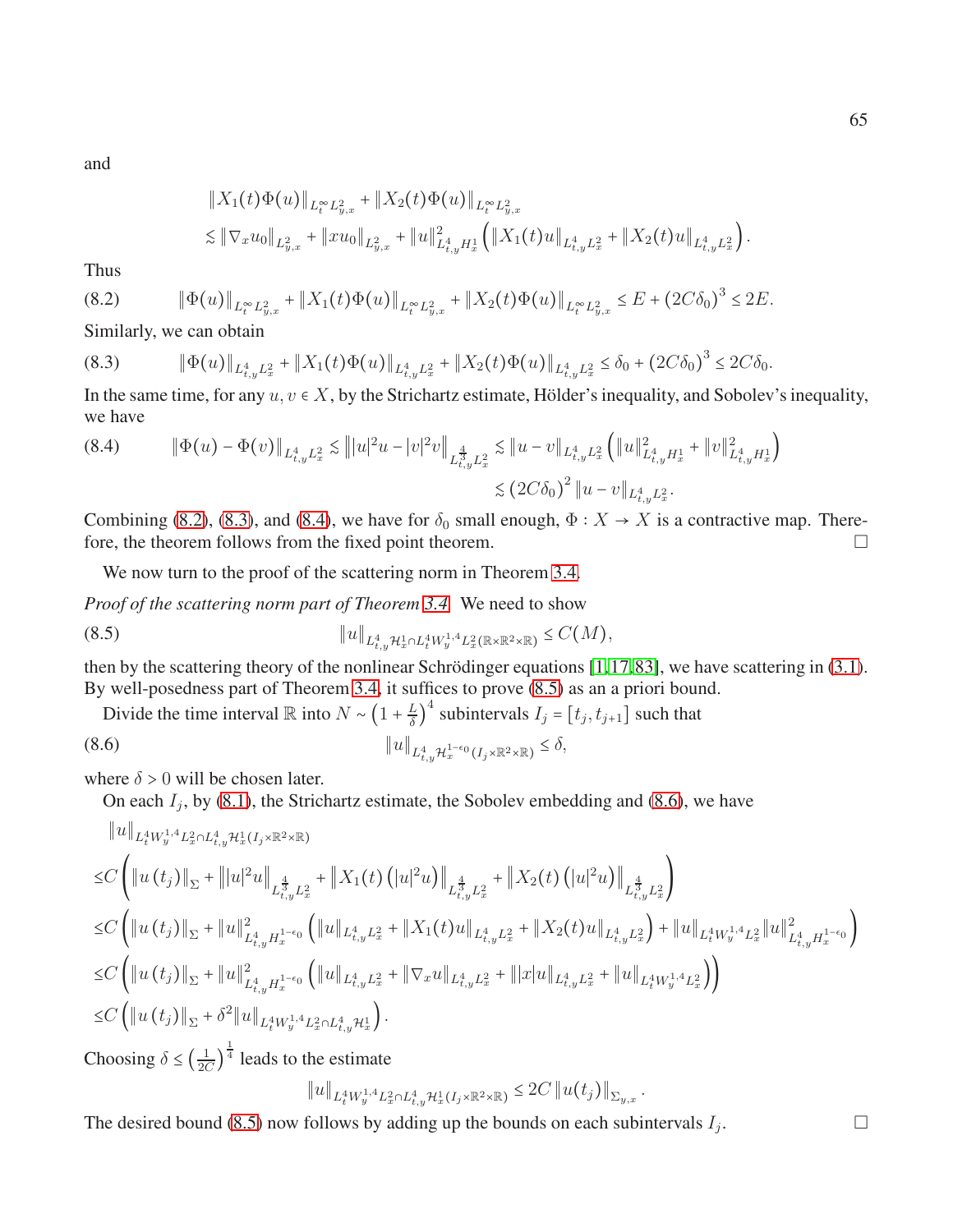66

<span id="page-65-9"></span>We now provide the proof of Theorem [3.5.](#page-10-3) First, we show the following short-time version.

<span id="page-65-10"></span>**Lemma 8.3** (Short-time stability theorem). Let I be a compact interval and let  $\tilde{u}$  be an approximate *solution to* [\(1.2\)](#page-2-0) *in the sense that*  $i\partial_t \tilde{u} + \Delta_{\mathbb{R}^3} \tilde{u} - x^2 \tilde{u} = |\tilde{u}|^2 \tilde{u} + e$  for some function e. Assume that

$$
(8.7) \t\t\t\t\t\|\tilde{u}\|_{L_t^\infty L_y^2 \mathcal{H}_x^1(I \times \mathbb{R}^2 \times \mathbb{R})} \leq M
$$

*for some positive constant* M. Let  $t_0 \in I$  *and*  $u(t_0)$  *be such that* 

(8.8) 
$$
\|u(t_0) - \tilde{u}(t_0)\|_{L_y^2 \mathcal{H}_x^1} \leq M'
$$

*for some*  $M' > 0$ *.* 

<span id="page-65-6"></span>*Assume also the smallness conditions hold:*

<span id="page-65-0"></span>
$$
(8.9) \t\t\t\t ||\tilde{u}||_{L_t^4 L_y^4 \mathcal{H}_x^1(I \times \mathbb{R}^2 \times \mathbb{R})} \le \epsilon,
$$

<span id="page-65-1"></span>∥e i(t−t0)(∆R3−x 2) (u(t0) − u˜(t0))∥ L4 <sup>t</sup> <sup>L</sup><sup>4</sup> <sup>y</sup>H<sup>1</sup> x + ∥e∥ L 4 3 <sup>t</sup> L 4 3 <sup>y</sup> H<sup>1</sup> x (8.10) ≤ ǫ,

*for some*  $0 < \epsilon \leq \epsilon_1$ *, where*  $\epsilon_1 = \epsilon_1(M, M') > 0$  *is a small constant. Then, there exists a solution* u *to* [\(1.2\)](#page-2-0) *on*  $I \times \mathbb{R}^2 \times \mathbb{R}$  *with initial data*  $u(t_0)$  *at time*  $t = t_0$  *satisfying* 

<span id="page-65-5"></span>∥u − u˜∥L<sup>4</sup> t,yH<sup>1</sup> x (8.11) ≲ ǫ,

<span id="page-65-7"></span>∥u − u˜∥L<sup>∞</sup> <sup>t</sup> <sup>L</sup><sup>2</sup> <sup>y</sup>H<sup>1</sup> x ≲ M′ (8.12) ,

<span id="page-65-8"></span>(8.13) 
$$
||u||_{L_t^{\infty} L_y^2 H_x^1} \lesssim M + M',
$$

<span id="page-65-4"></span>(8.14) 
$$
|||u|^2u - |\tilde{u}|^2\tilde{u}||_{L_t^{\frac{4}{3}}L_y^{\frac{4}{3}}\mathcal{H}_x^1} \lesssim \epsilon.
$$

*Proof.* By symmetry, we may assume  $t_0 = \inf I$ . Let  $w = u - \tilde{u}$ , then w satisfies

$$
i\partial_t w + \Delta_{\mathbb{R}^3} w - x^2 w = |\tilde{u} + w|^2 (\tilde{u} + w) - |\tilde{u}|^2 \tilde{u} - e.
$$

For  $t \in I$ , we define

$$
D(t) = ||\tilde{u} + w|^2 (\tilde{u} + w) - |\tilde{u}|^2 \tilde{u}||_{L^{\frac{4}{3}}_{t,y} \mathcal{H}^1_x([t_0,t] \times \mathbb{R}^2 \times \mathbb{R})}.
$$

By  $(8.9)$ , we have

<span id="page-65-2"></span>
$$
(8.15) \qquad D(t) \lesssim \|w\|_{L^4_{t,y}\mathcal{H}^1_x} \left( \|\tilde{u}\|_{L^4_{t,y}\mathcal{H}^1_x}^2 + \|w\|_{L^4_{t,y}\mathcal{H}^1_x}^2 \right) \lesssim \|w\|_{L^4_{t,y}\mathcal{H}^1_x([t_0,t]\times\mathbb{R}^2\times\mathbb{R})}^3 + \epsilon_1^2 \|w\|_{L^4_{t,y}\mathcal{H}^1_x([t_0,t]\times\mathbb{R}^2\times\mathbb{R})}.
$$

On the other hand, by the Strichartz estimate and [\(8.10\)](#page-65-1), we get

<span id="page-65-3"></span>
$$
(8.16)
$$

$$
\|w\|_{L_{t,y}^{4}\mathcal{H}_{x}^{1}([t_{0},t]\times\mathbb{R}^{2}\times\mathbb{R})}\lesssim\left\|e^{i(t-t_{0})(\Delta_{\mathbb{R}^{3}}-x^{2})}w(t_{0})\right\|_{L_{t,y}^{4}\mathcal{H}_{x}^{1}([t_{0},t]\times\mathbb{R}^{2}\times\mathbb{R})}+D(t)+\left\|e\right\|_{L_{t,y}^{\frac{4}{3}}\mathcal{H}_{x}^{1}([t_{0},t]\times\mathbb{R}^{2}\times\mathbb{R})}\lesssim D(t)+\epsilon.
$$

Combining [\(8.15\)](#page-65-2) and [\(8.16\)](#page-65-3), we obtain

$$
D(t) \leq (D(t) + \epsilon)^3 + \epsilon_1^2 (D(t) + \epsilon).
$$

A standard continuity argument then shows that if  $\epsilon_1$  is taken sufficiently small, then

$$
D(t)\lesssim \epsilon, \ \forall \ t\in I,
$$

which implies [\(8.14\)](#page-65-4).

Using [\(8.14\)](#page-65-4) and [\(8.16\)](#page-65-3), one easily derives [\(8.11\)](#page-65-5). Moreover, by the Strichartz estimate, [\(8.8\)](#page-65-6) and [\(8.14\)](#page-65-4),

$$
||w||_{L_t^{\infty}L_y^2\mathcal{H}_x^1(I\times\mathbb{R}^2\times\mathbb{R})}\lesssim ||w(t_0)||_{L_y^2\mathcal{H}_x^1}+ |||\tilde{u}+w|^2(\tilde{u}+w)-|\tilde{u}|^2\tilde{u}||_{L_{t,y}^{\frac{4}{3}}\mathcal{H}_x^1}+||e||_{L_{t,y}^{\frac{4}{3}}\mathcal{H}_x^1}\lesssim M'+\epsilon,
$$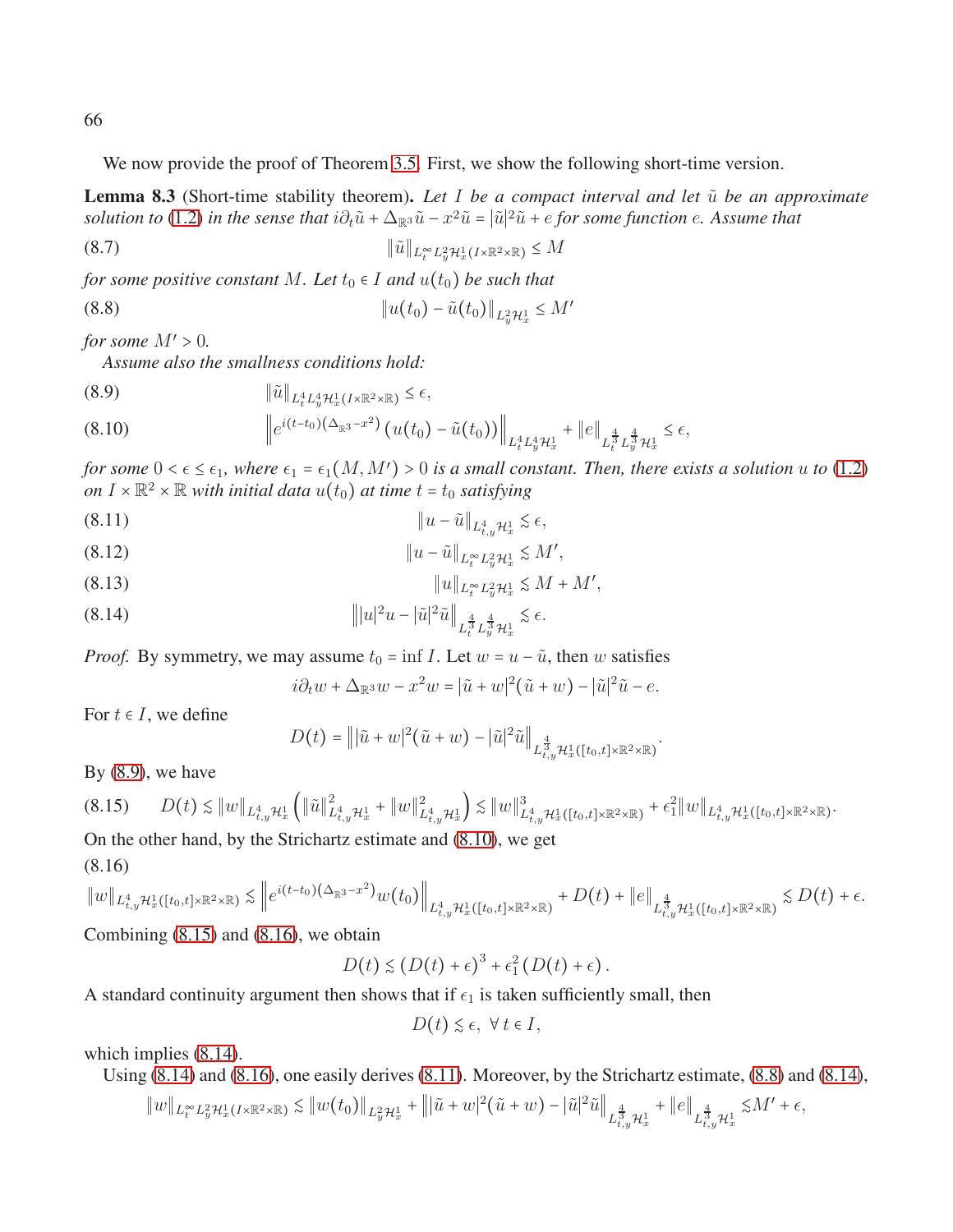which establishes [\(8.12\)](#page-65-7) for  $\epsilon_1 = \epsilon_1(M')$  sufficiently small.

To prove [\(8.13\)](#page-65-8), we use the Strichartz estimate, [\(8.7\)](#page-65-9), [\(8.8\)](#page-65-6), [\(8.14\)](#page-65-4) and [\(8.9\)](#page-65-0),

$$
\|u\|_{L_t^\infty L_y^2 \mathcal{H}_x^1(I \times \mathbb{R}^2 \times \mathbb{R})} \lesssim \|\tilde{u}(t_0)\|_{L_y^2 \mathcal{H}_x^1} + \|u(t_0) - \tilde{u}(t_0)\|_{L_y^2 \mathcal{H}_x^1} + \|u|^2 u - |\tilde{u}|^2 \tilde{u}\|_{L_{t,y}^{\frac{4}{3}} \mathcal{H}_x^1} + \|\tilde{u}|^2 \tilde{u}\|_{L_{t,y}^{\frac{4}{3}} \mathcal{H}_x^1}
$$
  

$$
\lesssim M + M' + \epsilon + \|\tilde{u}\|_{L_{t,y}^4 \mathcal{H}_x^1}^3 \lesssim M + M' + \epsilon + \epsilon_1^3.
$$

The proof is complete by choosing  $\epsilon_1 = \epsilon_1(M, M')$  sufficiently small.

We now show the proof of Theorem [3.5.](#page-10-3)

*Proof of Theorem [3.5.](#page-10-3)* We divide the interval *I* into  $N \sim \left(1 + \frac{L}{\epsilon_0}\right)$  $\frac{L}{\epsilon_0}$ <sup>4</sup> subintervals  $I_j = [t_j, t_{j+1}], 0 \le j \le N-1$ such that

$$
\|\tilde{u}\|_{L^4_{t,y}\mathcal{H}^1_x(I_j\times\mathbb{R}^2\times\mathbb{R})}\leq\epsilon_1,
$$

where  $\epsilon_1 = \epsilon_1(M, 2M')$  is given by Lemma [8.3.](#page-65-10)

By choosing  $\epsilon_1$  sufficiently small depending on J, M and M', we can apply Lemma [8.3](#page-65-10) to obtain for each j and all  $0 < \epsilon < \epsilon_1$ ,

$$
\|u - \tilde{u}\|_{L^4_{t,y}\mathcal{H}^1_x(I_j \times \mathbb{R}^2 \times \mathbb{R})} \le C(j)\epsilon, \quad \|u - \tilde{u}\|_{L^\infty_t L^2_y \mathcal{H}^1_x(I_j \times \mathbb{R}^2 \times \mathbb{R})} \le C(j)M',
$$
  

$$
\|u\|_{L^\infty_t L^2_y \mathcal{H}^1_x(I_j \times \mathbb{R}^2 \times \mathbb{R})} \le C(j)(M + M'), \quad \| |u|^2 u - |\tilde{u}|^2 \tilde{u} \|_{L^{\frac{4}{3}}_{t,y} \mathcal{H}^1_x(I_j \times \mathbb{R}^2 \times \mathbb{R})} \le C(j)\epsilon,
$$

provided we can prove that analogues of [\(3.2\)](#page-10-4) and [\(3.3\)](#page-10-5) hold with  $t_0$  replaced by  $t_j$ .

In order to verify this, we use an inductive argument. By the Strichartz estimate, [\(3.2\)](#page-10-4), and the inductive hypothesis,

$$
\|u(t_j) - \tilde{u}(t_j)\|_{L_y^2 \mathcal{H}_x^1} \lesssim \|u(t_0) - \tilde{u}(t_0)\|_{L_y^2 \mathcal{H}_x^1} + \| |u|^2 u - |\tilde{u}|^2 \tilde{u} \|_{L_{t,y}^{\frac{4}{3}} \mathcal{H}_x^1([t_0, t_j] \times \mathbb{R}^2 \times \mathbb{R})} + \|e\|_{L_{t,y}^{\frac{4}{3}} \mathcal{H}_x^1([t_0, t_j] \times \mathbb{R}^2 \times \mathbb{R})}
$$
  

$$
\lesssim M' + \sum_{k=0}^{j-1} C(k) \epsilon + \epsilon.
$$

Similarly, by the Strichartz estimate, [\(3.3\)](#page-10-5), and the inductive hypothesis,

$$
\|e^{i(t-t_j)(\Delta_{\mathbb{R}^3}-x^2)}(u(t_j)-\tilde{u}(t_j))\|_{L^4_{t,y}\mathcal{H}^1_x(I_j\times\mathbb{R}^2\times\mathbb{R})}\n\lesssim \|e^{i(t-t_0)(\Delta_{\mathbb{R}^3}-x^2)}(u(t_0)-\tilde{u}(t_0))\|_{L^4_{t,y}\mathcal{H}^1_x(I_j\times\mathbb{R}^2\times\mathbb{R})} + \|e\|_{L^{\frac{4}{3}}_{t,y}\mathcal{H}^1_x([t_0,t_j]\times\mathbb{R}^2\times\mathbb{R})} + \|u|^2u - |\tilde{u}|^2\tilde{u}\|_{L^{\frac{4}{3}}_{t,y}\mathcal{H}^1_x([t_0,t_j]\times\mathbb{R}^2\times\mathbb{R})}\n\lesssim \epsilon + \sum_{k=0}^{j-1} C(k)\epsilon.
$$

It is clear now we may choose  $\epsilon_1$  sufficiently small, depending on N, M and M', such that the hypotheses of Lemma [8.3](#page-65-10) continue to hold as j varies. This completes the proof of Theorem [3.5.](#page-10-3)

Acknowledgments. Xing Cheng is grateful to Professor Rémi Carles for explaining his work on the nonlinear Schrödinger equation with quadratic potentials and for pointing out some typos and misunderstanding in an initial version of this manuscript. Xing Cheng also thanks Binghua Feng for calling his attention to [\[12,](#page-67-13) [40\]](#page-68-3).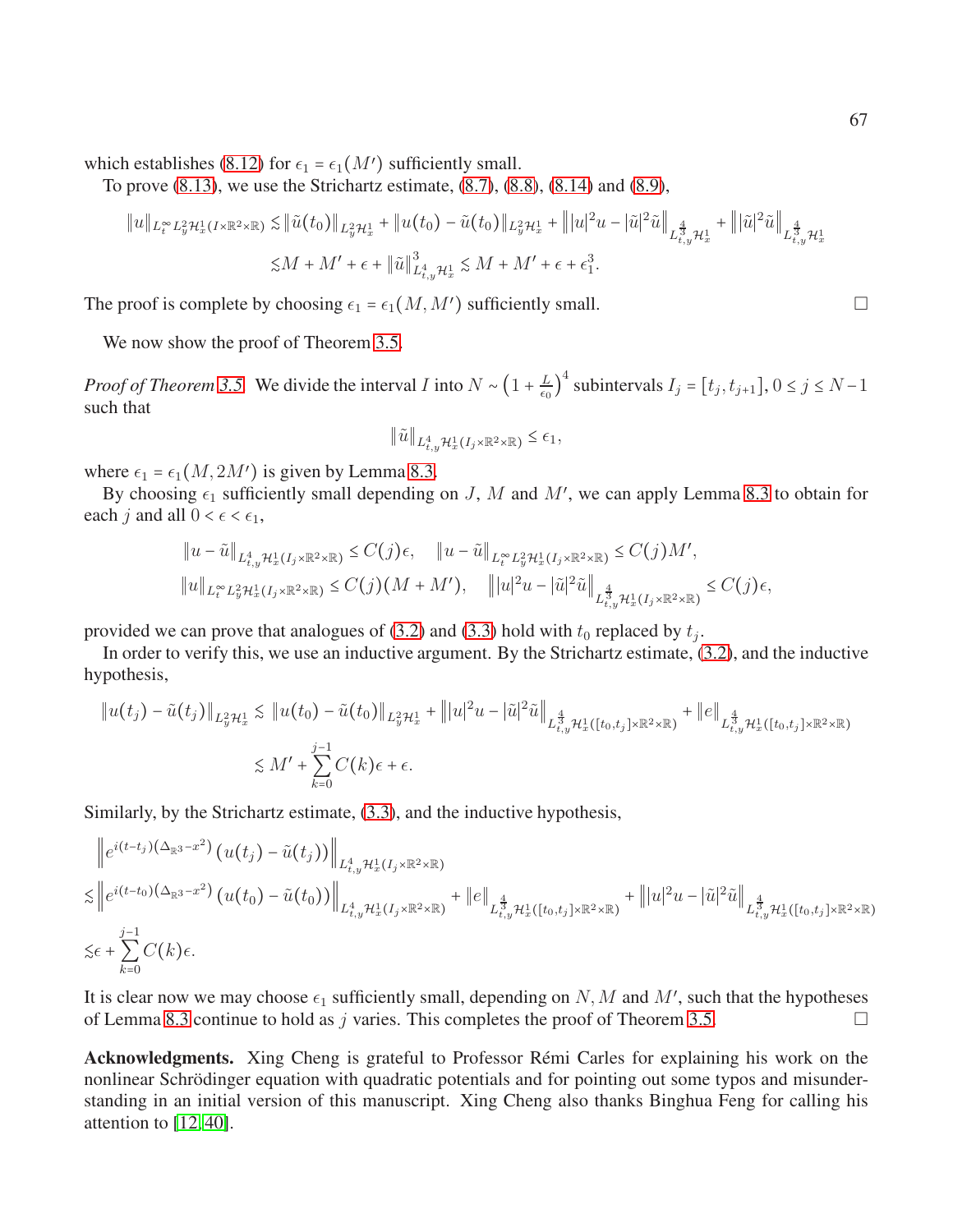#### **REFERENCES**

- <span id="page-67-4"></span><span id="page-67-2"></span>[1] A. P. Antonelli, R. Carles, and J. D. Silva, *Scattering for nonlinear Schrodinger equation under partial harmonic confine- ¨ ment*, Commun. Math. Phys. 334 (2015), no. 1, 367-396.
- <span id="page-67-6"></span>[2] A. H. Ardila and R. Carles, *Global dynamics below the ground states for NLS under partial harmonic confinement*, arXiv: 2006.06205.
- <span id="page-67-12"></span>[3] A. Barron, *On global-in-time Strichartz estimates for the semiperiodic Schrödinger equation*, arXiv: 1901.01663.
- [4] J. Bellazzini, N. Boussaid, L. Jeanjean, and N. Visciglia, *Existence and stability of standing waves for supercritical NLS with a partial confinement*, Comm. Math. Phys. 353 (2017), no. 1, 229-251.
- <span id="page-67-9"></span>[5] A. Biasi, P. Bizon, B. Craps, and O. Evnin, *Two infinite families of resonant solutions for the Gross-Pitaevskii equation*, Phys. Rev. E 98 (2018), no. 3, 032222.
- [6] H. Bahouri and P. G´erard, *High frequency approximation of solutions to critical nonlinear wave equations*. Amer. J. Math. 121 (1999), no. 1, 131-175.
- <span id="page-67-20"></span>[7] P. Bégout and A. Vargas, *Mass concentration phenomena for the*  $L^2$ -critical nonlinear Schrödinger equation, Trans. Amer. Math. Soc. 359 (2007), no. 11, 5257-5282.
- <span id="page-67-22"></span>[8] J. Bourgain, *Refinements of Strichartz' inequality and applications to 2D-NLS with critical nonlinearity*, Internat. Math. Res. Notices 1998, no. 5, 253-283.
- <span id="page-67-7"></span>[9] T. Buckmaster, P. Germain, Z. Hani, and J. Shatah, *Analysis of (CR) in higher dimension*, Int. Math. Res. Not. IMRN 2019, no. 4, 1265-1280.
- <span id="page-67-23"></span>[10] N. Burq, L. Thomann, and N. Tzvetkov, *Long time dynamics for the one dimensional nonlinear Schrödinger equation*, Ann. Inst. Fourier(Grenoble) 63 (2013), no. 6, 2137-2198.
- <span id="page-67-13"></span>[11] T. Candy, *Multi-scale bilinear restriction estimates for general phases*, Math. Ann. 375 (2019), no. 1-2, 777-843.
- <span id="page-67-16"></span>[12] D. Cao, B. Feng, and T. Luo, *On the standing waves for the X-ray free electron laser Schrödinger equation*, arXiv: 2005. 01516.
- [13] R. Carles, *Critical nonlinear Schrödinger equations with and without harmonic potential*, Math. Models Methods Appl. Sci. 12 (2002), no. 10, 1513-1523.
- <span id="page-67-17"></span><span id="page-67-0"></span>[14] R. Carles, *Remarks on nonlinear Schrödinger equations with harmonic potential*, Ann. Henri Poincaré 3 (2002), no. 4, 757-772.
- [15] R. Carles, *Nonlinear Schrödinger equations with repulsive harmonic potential and applications*, SIAM J. Math. Anal. 35 (2003), 823-843.
- <span id="page-67-1"></span>[16] R. Carles, *Semi-classical analysis for nonlinear Schrödinger equations*, World Scientific Publishing Co. Pte. Ltd., Hackensack, NJ, 2008. xii+243 pp. ISBN: 978-981-279-312-6; 981-279-312-7.
- <span id="page-67-18"></span><span id="page-67-3"></span>[17] R. Carles, *Nonlinear Schrödinger equation with time dependent potential*, Commun. Math. Sci. 9 (2011), no. 4, 937-964.
- [18] R. Carles and C. Gallo, *Scattering for the nonlinear Schrödinger equation with a general one-dimensional confinement*, J. Math. Phys. 56 (2015), no. 10, 101503, 15 pp.
- <span id="page-67-19"></span>[19] R. Carles and S. Keraani, *On the role of quadratic oscillations in nonlinear Schrödinger equations. II. The L<sup>2</sup>-critical case*, Trans. Amer. Math. Soc. 359 (2007), no. 1, 33-62.
- <span id="page-67-24"></span>[20] T. Cazenave, *Semilinear Schrödinger equations*, Courant Lecture Notes in Mathematics, 10. New York University, Courant Institute of Mathematical Sciences, New York; American Mathematical Society, Providence, RI, 2003.
- <span id="page-67-10"></span>[21] X. Cheng, Z. Guo, K. Yang, and L. Zhao, *On scattering for the cubic defocusing nonlinear Schrödinger equation on the waveguide* R <sup>2</sup> × T, Rev. Mat. Iberoam. 36 (2020), no. 4, 985-1011.
- <span id="page-67-11"></span>[22] X. Cheng, Z. Guo, and Z. Zhao, *On scattering for the defocusing quintic nonlinear Schrodinger equation on the two- ¨ dimensional cylinder*, SIAM J. Math. Anal. 52 (5) (2020), pp. 4185-4237.
- <span id="page-67-15"></span>[23] J. Colliander, M. Grillakis, and N. Tzirakis, *Tensor products and correlation estimates with applications to nonlinear Schrödinger equations*, Comm. Pure Appl. Math. 62 (2009), no. 7, 920-968.
- <span id="page-67-14"></span>[24] J. Colliander, M. Keel, G. Staffilani, H. Takaoka and T. Tao, *Global existence and scattering for rough solutions of a nonlinear Schrödinger equation on*  $\mathbb{R}^3$ , Comm. Pure Appl. Math. **57** (2004), no. 8, 987-1014.
- <span id="page-67-5"></span>[25] J. Colliander, M. Keel, G. Staffilani, H. Takaoka and T. Tao, *Global well-posedness and scattering for the energy-critical* nonlinear Schrödinger equation in  $\mathbb{R}^3$ , Ann. of Math. **167** (2008), 767-865.
- <span id="page-67-8"></span>[26] J. Colliander, M. Keel, G. Staffilani, H. Takaoka, and T. Tao, *Transfer of energy to high frequencies in the cubic defocusing nonlinear Schrödinger equation*, Invent. Math. 181 (2010), no. 1, 39-113.
- <span id="page-67-21"></span>[27] P. Constantin and J.-C. Saut, *Local smoothing properties of dispersive equations*, J. Amer. Math. Soc. 1 (1988), 413-439.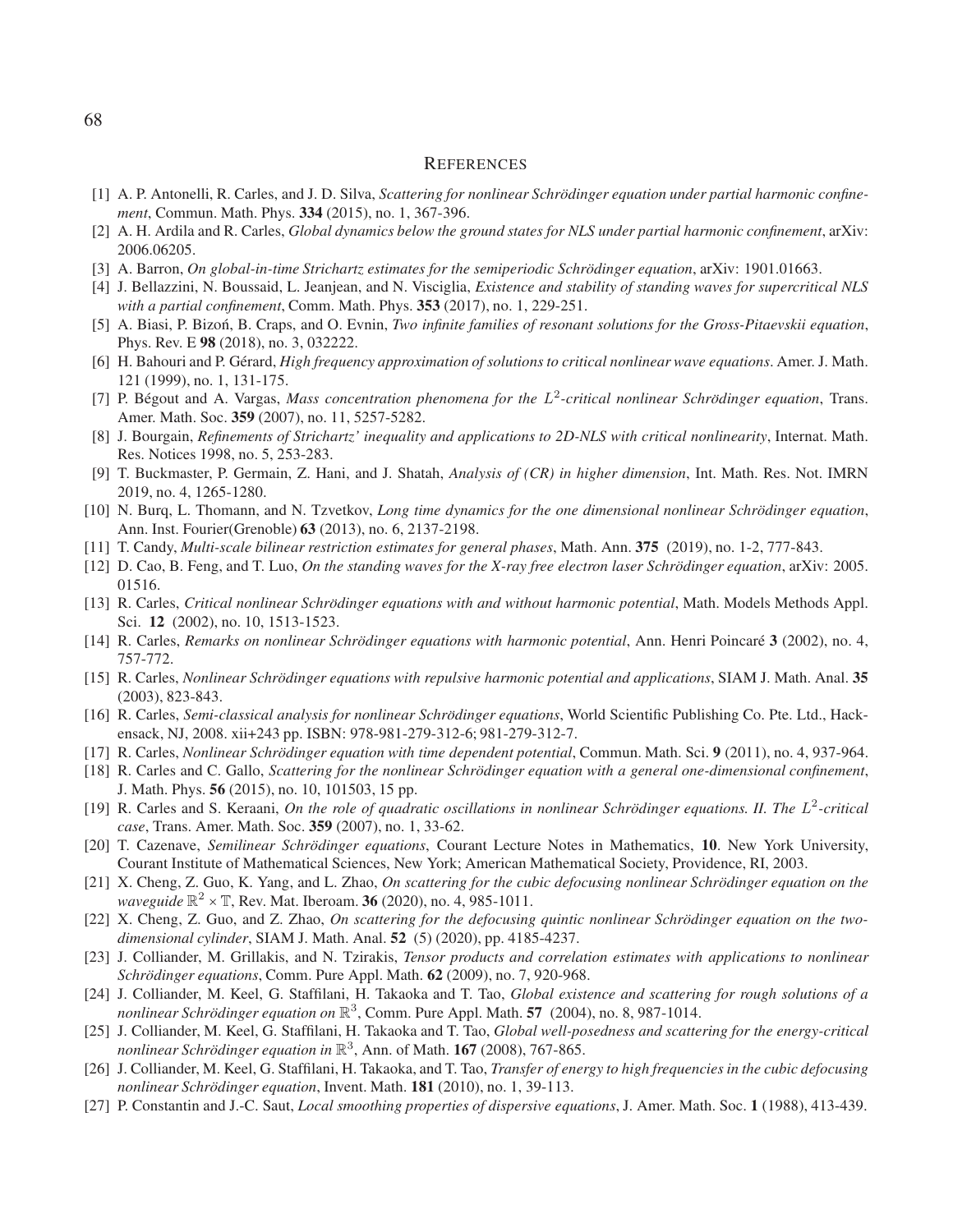- <span id="page-68-8"></span><span id="page-68-0"></span>[28] S. Dartois, O. Evnin, L. Lionni, V. Rivasseau, and G. Valette, *Melonic turbulence*, Comm. Math. Phys. 374 (2020), no. 2, 1179-1228.
- [29] B. Dodson, *Global well-posedness and scattering for the defocusing, L<sup>2</sup>-critical nonlinear Schrödinger equation when*  $d \geq 3$ , J. Amer. Math. Soc. 25 (2012), no. 2, 429-463.
- [30] B. Dodson, *Global well-posedness and scattering for the mass critical nonlinear Schrödinger equation with mass below the mass of the ground state*, Adv. Math. 285 (2015), 1589-1618.
- <span id="page-68-1"></span>[31] B. Dodson, *Global well-posedness and scattering for the defocusing, L<sup>2</sup>-critical, nonlinear Schrödinger equation when*  $d = 2$ , Duke Math. J. 165 (2016), no. 18, 3435-3516.
- <span id="page-68-2"></span>[32] B. Dodson, *Global well-posedness and scattering for the defocusing, L<sup>2</sup>-critical, nonlinear Schrödinger equation when*  $d = 1$ , Amer. J. Math. 138 (2016), no. 2, 531-569.
- [33] B. Dodson, *Global well-posedness and scattering for the defocusing, mass-critical generalized KdV equation*, Ann. PDE 3 (2017), no. 1, Art. 5, 35 pp.
- <span id="page-68-17"></span>[34] B. Dodson, *Global well-posedness and scattering for the focusing, cubic Schrödinger equation in dimension*  $d = 4$ *, Ann.* Sci. Éc. Norm. Supér. (4) **52** (2019), no. 1, 139-180.
- [35] B. Dodson and A. Lawrie, *Scattering for the radial 3D cubic wave equation*, Anal. PDE 8 (2015), no. 2, 467-497.
- <span id="page-68-18"></span>[36] B. Dodson, A. Lawrie, D. Mendelson, and J. Murphy, *Scattering for defocusing energy subcritical nonlinear wave equations*, Anal. PDE 13 (2020), no. 7, 1995-2090.
- <span id="page-68-7"></span>[37] B. Dodson, C. Miao, J. Murphy and J. Zheng, *The defocusing quintic NLS in four space dimensions*, Ann. Inst. H. Poincar´e Anal. Non Linéaire 34 (2017), no. 3, 759-787.
- <span id="page-68-9"></span>[38] E. Faou, P. Germain, and Z. Hani, *The weakly nonlinear large-box limit of the 2D cubic nonlinear Schrödinger equation*, J. Amer. Math. Soc. 29 (2016), no. 4, 915-982.
- [39] J. Fennell, *Resonant Hamiltonian systems associated to the one-dimensional nonlinear Schrodinger equation with har- ¨ monic trapping*, Comm. Partial Differential Equations 44 (2019), no. 12, 1299-1344.
- <span id="page-68-3"></span>[40] R. Fukuizumi and M. Ohta, *Instability of standing waves for nonlinear Schrödinger equations with potentials*, Differential Integral Equations 16 (2003), no. 6, 691-706.
- <span id="page-68-14"></span>[41] P. Gérard, P. Germain, and L. Thomann, *On the cubic lowest Landau level equation*, Arch. Ration. Mech. Anal. 231 (2019), no. 2, 1073-1128.
- <span id="page-68-10"></span>[42] P. Germain, Z. Hani, and L. Thomann, *On the continuous resonant equation for NLS. I. Deterministic analysis*, J. Math. Pures Appl. (9) 105 (2016), no. 1, 131-163.
- <span id="page-68-11"></span>[43] P. Germain, Z. Hani, and L. Thomann, *On the continuous resonant equation for NLS, II: Statistical study*, Anal. PDE 8 (2015), no. 7, 1733-1756.
- <span id="page-68-21"></span>[44] P. Germain, N. Masmoudi, and J. Shatah, *Global solutions for 2D quadratic Schrödinger equations*, J. Math. Pures Appl. (9) 97 (2012), no. 5, 505-543.
- <span id="page-68-20"></span><span id="page-68-15"></span>[45] P. Germain and L. Thomann, *On the high frequency limit of the LLL equation*, Quart. Appl. Math. 74 (2016), no. 4, 633-641.
- [46] M. Hadac, S. Herr, and H. Koch, *Well-posedness and scattering for the KP-II equation in a critical space*, Ann. Inst. H. Poincaré Anal. Non Linéaire 26 (2009), no. 3, 917-941.
- <span id="page-68-6"></span>[47] Z. Hani and B. Pausader, *On scattering for the quintic defocusing nonlinear Schrödinger equation on*  $\mathbb{R} \times \mathbb{T}^2$ , Comm. Pure Appl. Math. 67 (2014), no. 9, 1466-1542.
- <span id="page-68-12"></span>[48] Z. Hani, B. Pausader, N. Tzvetkov, and N. Visciglia, *Modified scattering for the cubic Schrodinger equation on product ¨ spaces and applications*, Forum of Mathematics, PI. (2015), Vol. 3, 1-63.
- <span id="page-68-13"></span>[49] Z. Hani and L. Thomann, *Asymptotic behavior of the nonlinear Schrödinger equation with harmonic trapping*, Comm. Pure Appl. Math. 69 (2016), no. 9, 1727-1776.
- <span id="page-68-4"></span>[50] C. Hao, L. Hsiao, and H. Li, *Global well posedness for the Gross-Pitaevskii equation with an angular momentum rotational term in three dimensions*, J. Math. Phys. 48 (2007), no. 10, 102105, 11 pp.
- <span id="page-68-5"></span>[51] C. Hao, L. Hsiao, and H. Li, *Global well posedness for the Gross-Pitaevskii equation with an angular momentum rotational term*, Math. Methods Appl. Sci. 31 (2008), no. 6, 655-664.
- <span id="page-68-19"></span>[52] B. Helffer, *Semi-classical analysis for the Schrödinger operators and applications*, Lecture Notes in Mathematics, 1336. Springer, Berlin, 1988.
- <span id="page-68-16"></span>[53] S. Ibrahim, N. Masmoudi, and K. Nakanishi, *Scattering threshold for the focusing nonlinear Klein-Gordon equation*, Anal. PDE 4 (2011), no. 3, 405-460.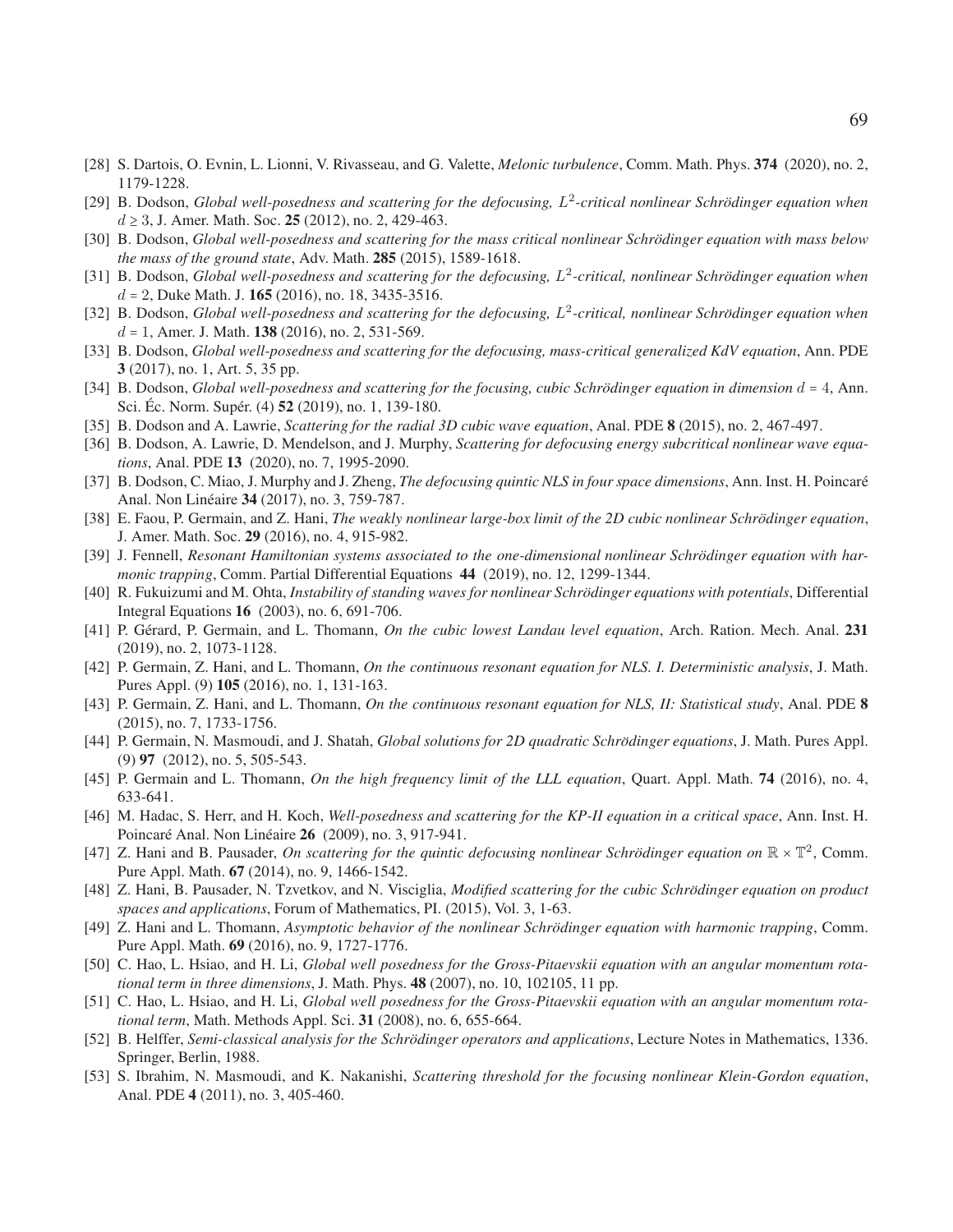- 70
- <span id="page-69-13"></span>[54] A. D. Ionescu and B. Pausader, *Global well-posedness of the energy-critical defocusing NLS on*  $\mathbb{R} \times \mathbb{T}^3$ , Comm. Math. Phys. 312 (2012), no. 3, 781-831.
- <span id="page-69-6"></span><span id="page-69-5"></span>[55] C. Jao, *The energy-critical quantum harmonic oscillator*, Comm. Partial Differential Equations 41 (2016), no. 1, 79-133.
- <span id="page-69-22"></span>[56] C. Jao, *Energy-critical NLS with potentials of quadratic growth*, Discrete Contin. Dyn. Syst. 38 (2018), no. 2, 563-587.
- <span id="page-69-21"></span>[57] C. Jao, *Refined mass-critical Strichartz estimates for Schrödinger operators*, Anal. PDE 13 (2020), no. 7, 1955-1994.
- <span id="page-69-2"></span>[58] C. Jao, R. Killip, and M. Visan, *Mass-critical inverse Strichartz theorems for 1d Schrödinger operators*, Rev. Mat. Iberoam. 35 (2019), no. 3, 703-730.
- <span id="page-69-23"></span>[59] C. Josserand and Y. Pomeau, *Nonlinear aspects of the theory of Bose-Einstein condensates*, Nonlinearity 14(5), R25- R62(2001).
- <span id="page-69-0"></span>[60] M. Keel and T. Tao, *Endpoint Strichartz Estimates*, Amer. J. Math. 120 (1998), 955-980.
- <span id="page-69-1"></span>[61] C. E. Kenig and F. Merle, *Global well-posedness, scattering and blow-up for the energy-critical, focusing, non-linear Schrödinger equation in the radial case*, Invent. Math. **166** (2006), no. 3, 645-675.
- <span id="page-69-9"></span>[62] C. E. Kenig and F. Merle, *Global well-posedness, scattering and blow-up for the energy-critical focusing non-linear wave equation*, Acta Math. 201 (2008), no. 2, 147-212.
- <span id="page-69-8"></span>[63] R. Killip, T. Tao, and M. Visan, *The cubic nonlinear Schrödinger equation in two dimensions with radial data*, J. Eur. Math. Soc. (JEMS) 11 (2009), no. 6, 1203-1258.
- [64] R. Killip and M. Visan, *Nonlinear Schrödinger equations at critical regularity*. Proceedings for the Clay summer school "Evolution Equations", Eidgenössische technische Hochschule, Zürich, 2008.
- <span id="page-69-15"></span><span id="page-69-10"></span>[65] R. Killip and M. Visan, *Global well-posedness and scattering for the defocusing quintic NLS in three dimensions*, Anal. PDE 5 (2012), no. 4, 855-885.
- [66] R. Killip, M. Visan, and X. Zhang, *The mass-critical nonlinear Schrödinger equation with radial data in dimensions three and higher*, Anal. PDE 1 (2008), no. 2, 229-266.
- <span id="page-69-4"></span>[67] R. Kllip, M. Visan, and X. Zhang, *Energy-critical NLS with quadratic potentials*, Comm. Partial Differential Equations 34 (2009), no. 10-12, 1531-1565.
- <span id="page-69-24"></span>[68] H. Koch and D. Tataru, *Dispersive estimates for principally normal pseudodifferential operators*, Comm. Pure Appl. Math. 58 (2005), no. 2, 217-284.
- <span id="page-69-25"></span><span id="page-69-18"></span>[69] H. Koch and D. Tataru, L<sup>p</sup> eigenfunction bounds for the Hermite operator, Duke Math. J. 128 (2005), no. 2, 369-392.
- [70] H. Koch and D. Tataru, *A priori bounds for the 1D cubic NLS in negative Sobolev spaces*, Int. Math. Res. Not. IMRN 2007, no. 16, Art. ID rnm053, 36 pp.
- <span id="page-69-19"></span>[71] H. Koch, D. Tataru, and M. Visan, *Dispersive equations and nonlinear waves. Generalized Korteweg-de Vries, nonlinear Schrödinger, wave and Schrödinger maps*, Oberwolfach Seminars, 45. Birkhäuser/Springer, Basel, 2014. xii+312 pp.
- <span id="page-69-20"></span>[72] E. H. Lieb and M. Loss, *Analysis*. Second edition. Graduate Studies in Mathematics, 14. American Mathematical Society, Providence, RI, 2001.
- <span id="page-69-26"></span>[73] J. E. Lin and W. A. Strauss, *Decay and scattering of solutions of a nonlinear Schrödinger equation*, J. Funct. Anal. 30 (1978), 245-263.
- <span id="page-69-12"></span>[74] F. Merle and L. Vega, *Compactness at blow-up time for*  $L^2$  solutions of the critical nonlinear Schrödinger equation in 2D, Internat. Math. Res. Notices (1998), no. 8, 399-425.
- <span id="page-69-27"></span><span id="page-69-16"></span>[75] C. S. Morawetz, *Time decay for the nonlinear Klein-Gordon equation*, Proc. R. Soc. Ser. A 306 (1968), 291-296.
- <span id="page-69-3"></span>[76] J. Murphy, *Intercritical NLS: critical H<sup>s</sup>-bounds imply scattering*, SIAM J. Math. Anal. 46 (2014), no. 1, 939-997.
- [77] L. Pitaevskii and S. Stringari, *Bose-Einstein condensation*, International Series of Monographs on Physics, vol. 116. The Clarendon Press Oxford University Press, Oxford (2003).
- <span id="page-69-14"></span>[78] F. Planchon and L. Vega, *Bilinear virial identities and applications*, Ann. Sci. Éc. Norm. Supér. (4) 42 (2009), no. 2, 261-290.
- <span id="page-69-17"></span>[79] M. Rosenzweig, *Global well-poseness and scattering for the elliptic-elliptc Davey-Stewartson system at L<sup>2</sup>-critical regularity*, arXiv: 1808. 01955.
- <span id="page-69-28"></span>[80] J. Shen and Y. Wu, *Global well-posedness and scattering of 3D defocusing, cubic Schrödinger equation, arXiv: 2008.* 10019.
- <span id="page-69-7"></span>[81] G. Staffilani, *The theory of nonlinear Schrödinger equations*, Evolution equations, 207-267, Clay Math. Proc., 17, Amer. Math. Soc., Providence, RI, 2013.
- <span id="page-69-11"></span>[82] M. Stanislavova and A. Stefanov, *Ground states for the nonlinear Schrodinger equation under a general trapping poten- ¨ tial*, [arXiv:2002.03822.](http://arxiv.org/abs/2002.03822)